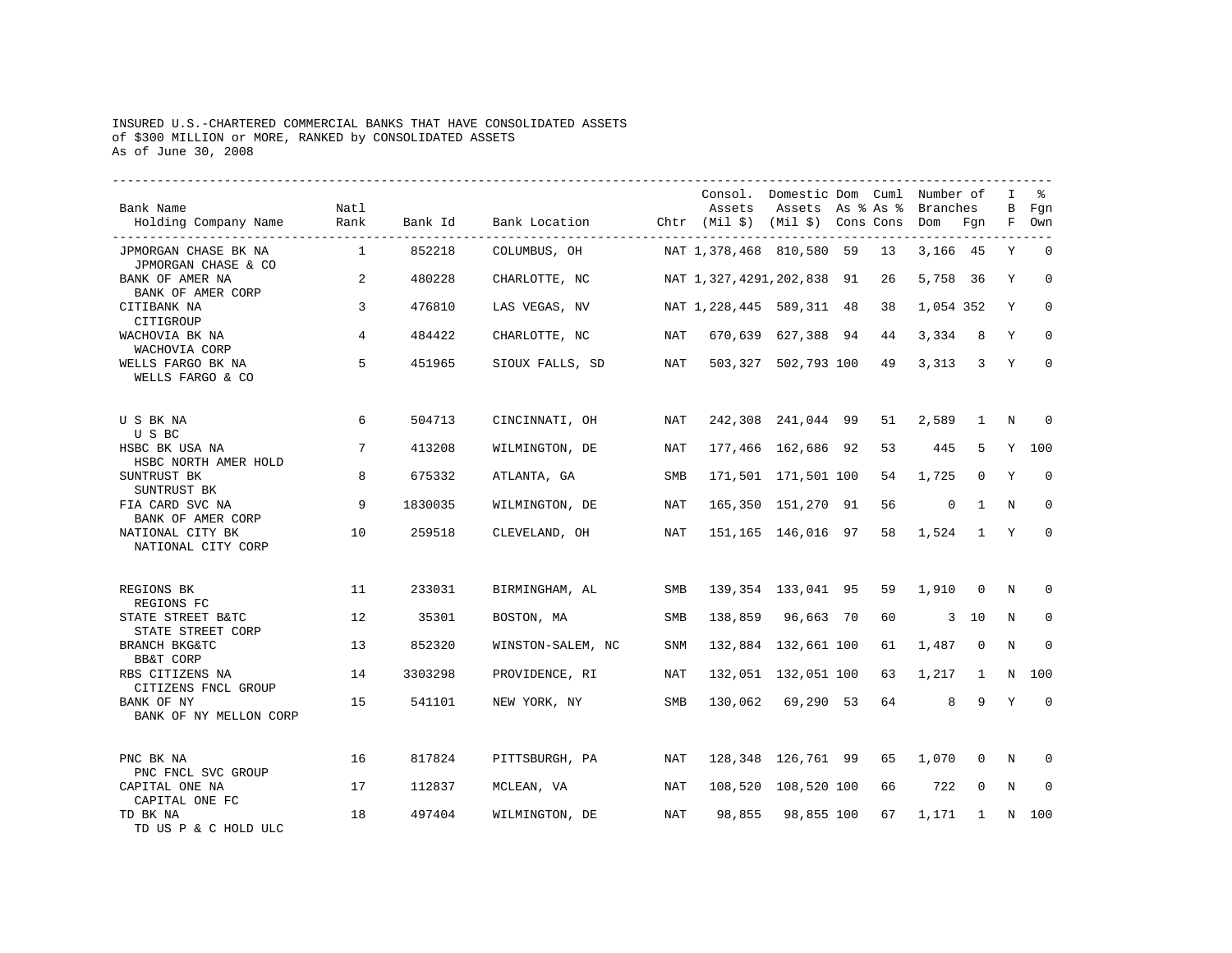| KEYBANK NA<br>KEYCORP                                 | 19 | 280110  | CLEVELAND, OH     | <b>NAT</b> | 98,048 | 95,444 97  | 68 | 1,010        | 1            | N       | $\Omega$    |
|-------------------------------------------------------|----|---------|-------------------|------------|--------|------------|----|--------------|--------------|---------|-------------|
| CITIBANK SD NA<br>CITIGROUP                           | 20 | 486752  | SIOUX FALLS, SD   | <b>NAT</b> | 75,004 | 75,004 100 | 69 | 0            | $\mathbf{0}$ | $\rm N$ | $\mathbf 0$ |
| CHASE BK USA NA<br>JPMORGAN CHASE & CO                | 21 | 489913  | NEWARK, DE        | <b>NAT</b> | 74,463 | 74,463 100 | 70 | $\mathbf{1}$ | $\mathbf 0$  | Y       | $\mathbf 0$ |
| LASALLE BK NA<br>BANK OF AMER CORP                    | 22 | 455534  | CHICAGO, IL       | NAT        | 68,379 | 68,379 100 | 70 | 135          | 1            | N       | $\Omega$    |
| FIFTH THIRD BK<br>FIFTH THIRD BC                      | 23 | 723112  | CINCINNATI, OH    | SMB        | 67,272 | 67,272 100 | 71 | 411          | $\mathbf{1}$ | N       | $\mathbf 0$ |
| COMERICA BK<br>COMERICA                               | 24 | 60143   | DALLAS, TX        | SMB        | 65,961 | 64,626 98  | 71 | 418          | 1            | N       | $\mathbf 0$ |
| NORTHERN TC<br>NORTHERN TR CORP                       | 25 | 210434  | CHICAGO, IL       | <b>SMB</b> | 65,200 | 40,470 62  | 72 | 18           | 3            | Y       | $\Omega$    |
| MANUFACTURERS & TRADERS TC                            | 26 | 501105  | BUFFALO, NY       | <b>SMB</b> | 65,080 | 65,080 100 | 73 | 724          | $\mathbf{1}$ | Y       | 24          |
| M&T BK CORP<br>BANK OF THE WEST                       | 27 | 804963  | SAN FRANCISCO, CA | SNM        | 63,262 | 63,262 100 | 73 | 686          | 0            | Υ       | 100         |
| <b>BANCWEST CORP</b><br>COMPASS BK<br>BBVA USA BSHRS  | 28 | 697633  | BIRMINGHAM, AL    | SMB        | 61,067 | 61,067 100 | 74 | 614          | $\mathbf 0$  | N       | 100         |
| UNION BK OF CA NA<br>UNIONBANCAL CORP                 | 29 | 212465  | SAN FRANCISCO, CA | NAT        | 60,228 | 59,175 98  | 74 | 342          | 3            | Y       | 65          |
| M&I MARSHALL & ILSLEY BK<br>MARSHALL & ILSLEY CORP    | 30 | 983448  | MILWAUKEE, WI     | SMB        | 57,686 | 57,686 100 | 75 | 356          | $\mathbf 0$  | $\rm N$ | $\mathbf 0$ |
| HUNTINGTON NB                                         | 31 | 12311   | COLUMBUS, OH      | NAT        | 54,842 | 54,842 100 | 76 | 668          | 0            | N       | $\Omega$    |
| HUNTINGTON BSHRS<br>FIFTH THIRD BK                    | 32 | 913940  | GRAND RAPIDS, MI  | SMB        | 54,161 | 54,161 100 | 76 | 842          | $\mathbf 0$  | N       | $\Omega$    |
| FIFTH THIRD BC<br>DEUTSCHE BK TC AMERICAS             | 33 | 214807  | NEW YORK, NY      | <b>SMB</b> | 46,071 | 40,371 88  | 76 | $\mathbf{1}$ | 2            | Y       | 100         |
| TAUNUS CORP<br>HARRIS NA<br>HARRIS FC                 | 34 | 75633   | CHICAGO, IL       | NAT        | 41,592 | 41,414 100 | 77 | 231          | $\Omega$     | N       | 100         |
| MELLON BK NA<br>BANK OF NY MELLON CORP                | 35 | 934329  | PITTSBURGH, PA    | NAT        | 39,476 | 26,849 68  | 77 | 20           | 1            | $\rm N$ | $\mathbf 0$ |
| BANK OF AMERICA RI NA<br>BANK OF AMER CORP            | 36 | 3344611 | PROVIDENCE, RI    | <b>NAT</b> | 39,211 | 39,211 100 | 78 | $\mathsf 0$  | $\mathbf{0}$ | N       | $\mathbf 0$ |
| LASALLE BK MIDWEST NA<br>BANK OF AMER CORP            | 37 | 445843  | TROY, MI          | <b>NAT</b> | 37,643 | 37,643 100 | 78 | 252          | $\mathbf 0$  | N       | $\mathbf 0$ |
| FIRST TENNESSEE BK NA MMPHS<br>FIRST HORIZON NAT CORP | 38 | 485559  | MEMPHIS, TN       | NAT        | 35,287 | 35,286 100 | 78 | 221          | $\mathbf 0$  | Y       | $\mathbf 0$ |
| CAPITAL ONE BK USA NA<br>CAPITAL ONE FC               | 39 | 2253891 | GLEN ALLEN, VA    | NAT        | 31,302 | 29,321 94  | 79 | $\mathbf 0$  | 1            | N       | $\mathbf 0$ |
| RBC BK USA<br>ROYAL BK HOLD                           | 40 | 1494240 | RALEIGH, NC       | SMB        | 31,263 | 31,263 100 | 79 | 468          | 1            | N       | 99          |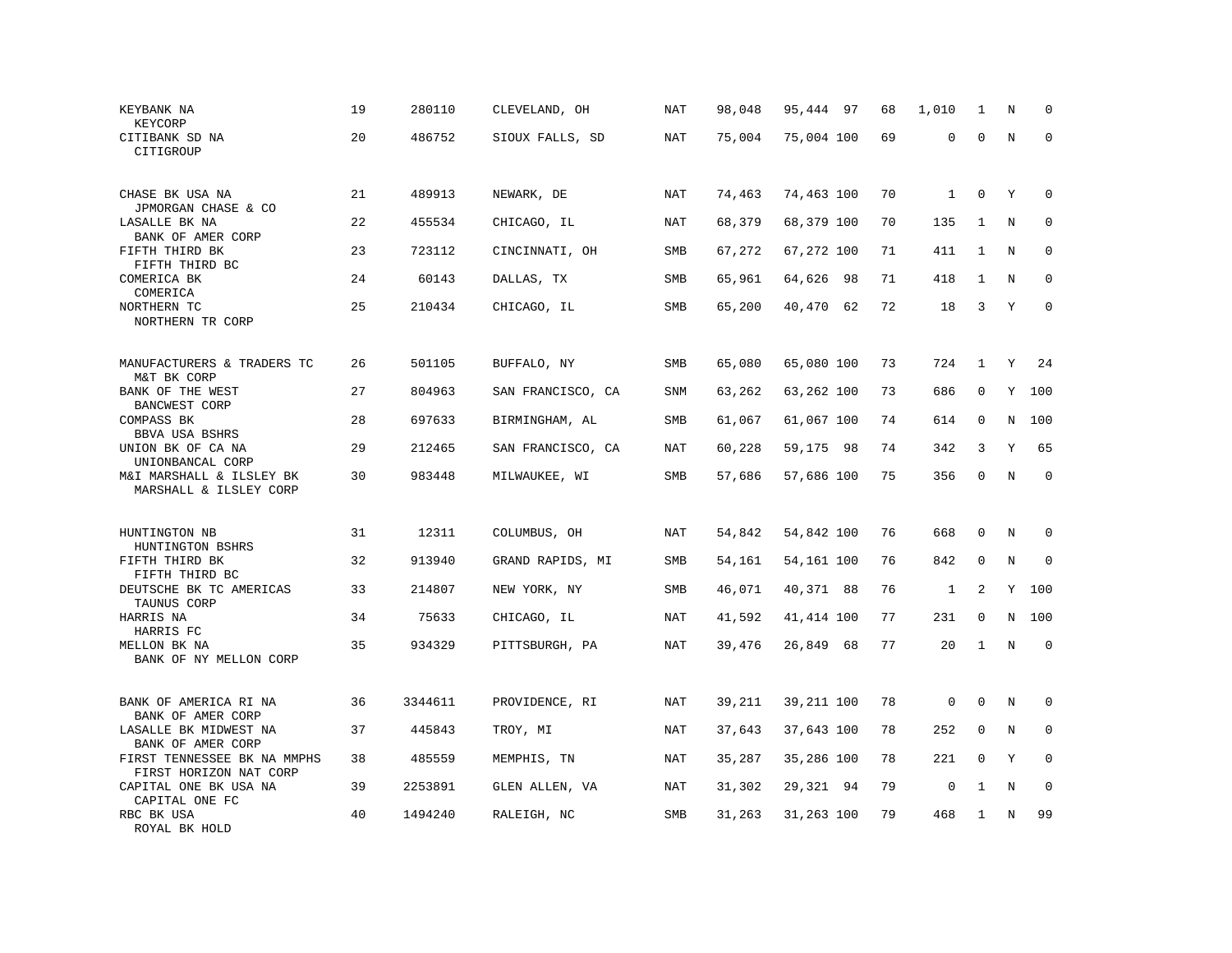| DISCOVER BK<br>MORGAN STANLEY                           | 41 | 30810   | GREENWOOD, DE      | SNM        | 30,502 | 30,501 100 | 79 | 0            | $\mathbf 0$  | Ν | $\mathbf 0$  |
|---------------------------------------------------------|----|---------|--------------------|------------|--------|------------|----|--------------|--------------|---|--------------|
| WELLS FARGO BK S CENT NA<br>WELLS FARGO & CO            | 42 | 2362458 | ANCHORAGE, AK      | NAT        | 29,769 | 29,769 100 | 80 | $\mathbf 0$  | $\mathbf 0$  | N | $\mathbf 0$  |
| COLONIAL BK<br>COLONIAL BANCGROUP                       | 43 | 570231  | MONTGOMERY, AL     | <b>SNM</b> | 25,987 | 25,987 100 | 80 | 342          | $\mathbf{1}$ | Y | $\mathbf 0$  |
| ASSOCIATED BK NA<br>ASSOCIATED BANC CORP                | 44 | 917742  | GREEN BAY, WI      | NAT        | 22,059 | 22,059 100 | 80 | 305          | 0            | N | 0            |
| ZIONS FIRST NB<br>ZIONS BC                              | 45 | 276579  | SALT LAKE CITY, UT | NAT        | 20,195 | 20,195 100 | 80 | 146          | $\Omega$     | N | $\mathbf{0}$ |
| BANK OF AMER CA NA                                      | 46 | 1443266 | SAN FRANCISCO, CA  | NAT        | 19,469 | 19,469 100 | 80 | $\mathbf 0$  | 0            | N | $\mathbf 0$  |
| BANK OF AMER CORP<br>WEBSTER BK NA<br>WEBSTER FNCL CORP | 47 | 761806  | WATERBURY, CT      | NAT        | 17,352 | 17,352 100 | 81 | 181          | $\mathbf{1}$ | Y | $\Omega$     |
| T D BK USA NA<br>TD US P & C HOLD ULC                   | 48 | 2121196 | PORTLAND, ME       | NAT        | 17,329 | 17,329 100 | 81 | $\mathbf{1}$ | 0            | N | 100          |
| TCF NB<br>TCF FC                                        | 49 | 266271  | WAYZATA, MN        | NAT        | 16,469 | 16,469 100 | 81 | 458          | $\Omega$     | N | $\mathbf 0$  |
| BANK OF OK NA<br>BOK FC                                 | 50 | 339858  | TULSA, OK          | NAT        | 16,092 | 16,092 100 | 81 | 79           | $\mathbf 0$  | Y | $\mathbf 0$  |
| CITY NB<br>CITY NAT CORP                                | 51 | 63069   | BEVERLY HILLS, CA  | NAT        | 15,971 | 15,971 100 | 81 | 62           | $\Omega$     | N | $\mathbf 0$  |
| COMMERCE BK NA<br>COMMERCE BSHRS                        | 52 | 601050  | KANSAS CITY, MO    | NAT        | 15,592 | 15,592 100 | 81 | 184          | $\mathbf 0$  | N | 0            |
| WELLS FARGO BK NW NA<br>WELLS FARGO & CO                | 53 | 688079  | OGDEN, UT          | NAT        | 14,470 | 14,470 100 | 81 | $\mathbf 0$  | $\Omega$     | N | $\mathbf 0$  |
| CAROLINA FIRST BK<br>SOUTH FNCL GROUP                   | 54 | 310727  | GREENVILLE, SC     | SNM        | 13,938 | 13,938 100 | 82 | 176          | $\mathbf 0$  | N | 0            |
| FROST NB<br><b>CULLEN/FROST BKR</b>                     | 55 | 682563  | SAN ANTONIO, TX    | NAT        | 13,797 | 13,797 100 | 82 | 119          | $\mathbf 0$  | N | $\mathbf{0}$ |
| FIRST-CITIZENS B&TC<br>FIRST CITIZENS BSHRS             | 56 | 491224  | RALEIGH, NC        | SNM        | 13,540 | 13,540 100 | 82 | 348          | $\mathbf 0$  | N | 0            |
| BANCORPSOUTH BK<br>BANCORPSOUTH                         | 57 | 606046  | TUPELO, MS         | SNM        | 13,395 | 13,395 100 | 82 | 278          | $\mathbf 0$  | N | $\mathbf 0$  |
| FIRST HAWAIIAN BK<br>BANCWEST CORP                      | 58 | 980661  | HONOLULU, HI       | SNM        | 13,027 | 12,316 95  | 82 | 62           | 0            | Y | 100          |
| VALLEY NB<br>VALLEY NBC                                 | 59 | 229801  | PASSAIC, NJ        | NAT        | 12,966 | 12,966 100 | 82 | 175          | $\mathbf 0$  | N | $\mathbf 0$  |
| BANCO POPULAR N AMER<br>POPULAR                         | 60 | 2736291 | NEW YORK, NY       | SMB        | 12,871 | 12,871 100 | 82 | 137          | $\Omega$     | Y | 100          |
| UNITED CMRL BK<br>UCBH HOLD                             | 61 | 43173   | SAN FRANCISCO, CA  | SNM        | 12,852 | 11,501 89  | 82 | 62           | 1            | N | $\mathbf 0$  |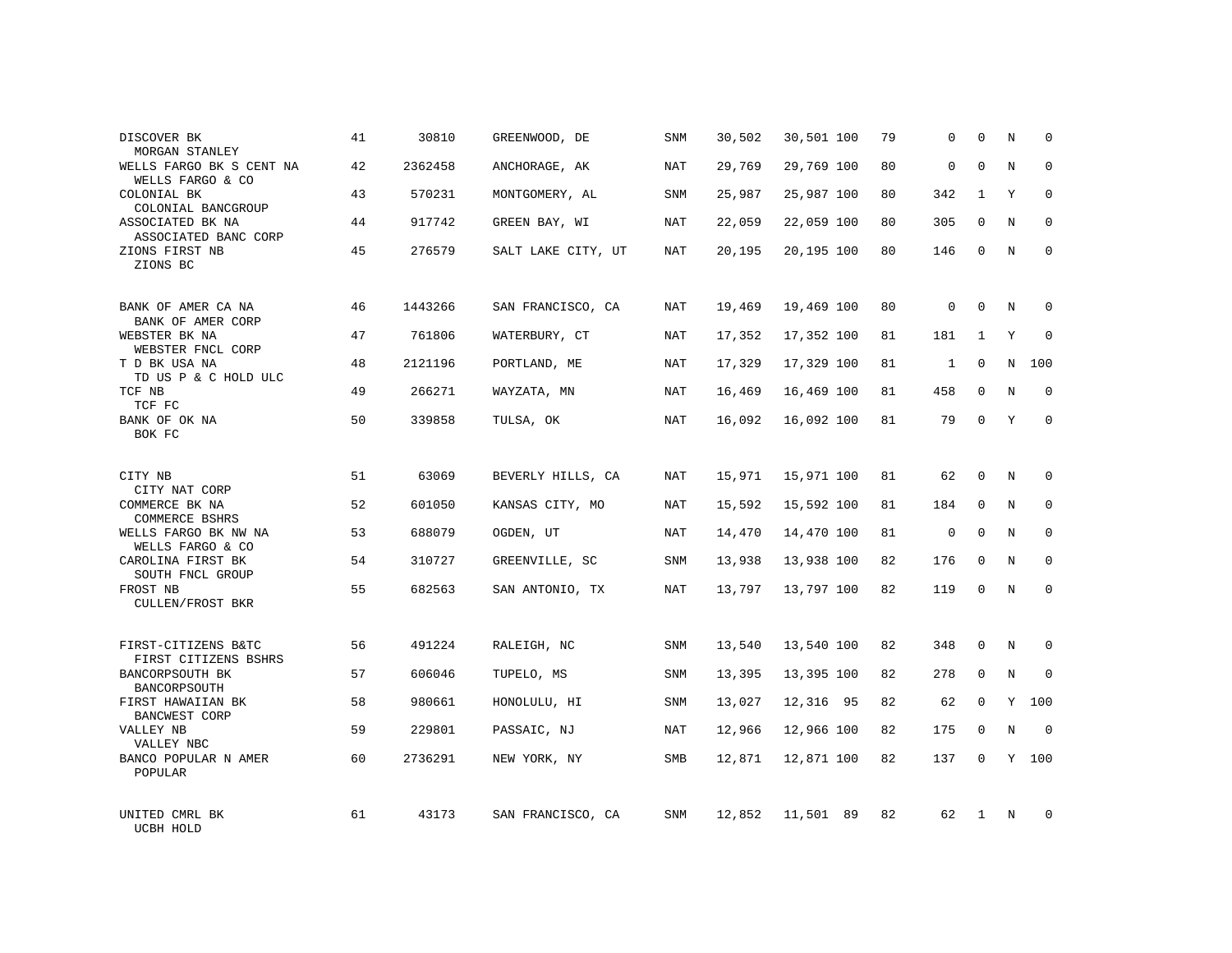| BANK OF AMER OR NA<br>BANK OF AMER CORP               | 62 | 2867056 | PORTLAND, OR     | NAT        | 12,722 | 12,722 100 | 83 | 0            | $\mathbf 0$  | N | $\mathbf 0$ |
|-------------------------------------------------------|----|---------|------------------|------------|--------|------------|----|--------------|--------------|---|-------------|
| CITIZENS BK<br>CITIZENS REPUBLIC BC                   | 63 | 222147  | FLINT, MI        | SMB        | 12,372 | 12,372 100 | 83 | 239          | $\mathbf 0$  | N | $\mathbf 0$ |
| STERLING SVG BK<br>STERLING FC                        | 64 | 741871  | SPOKANE, WA      | SNM        | 12,216 | 12,216 100 | 83 | 176          | $\mathbf 0$  | N | $\mathbf 0$ |
| AMEGY BK NA<br>ZIONS BC                               | 65 | 676656  | HOUSTON, TX      | NAT        | 12,136 | 12,136 100 | 83 | 88           | $\mathbf 0$  | N | $\mathbf 0$ |
| MELLON TR OF NEW ENGLAND NA<br>BANK OF NY MELLON CORP | 66 | 44602   | BOSTON, MA       | <b>NAT</b> | 11,866 | 11,866 100 | 83 | $\mathbf{1}$ | $\mathbf 0$  | N | 0           |
| EAST WEST BK<br>EAST W BC                             | 67 | 197478  | PASADENA, CA     | SMB        | 11,770 | 11,688 99  | 83 | 71           | 1            | N | 0           |
| NORTHERN TR NA<br>NORTHERN TR CORP                    | 68 | 665931  | MIAMI, FL        | <b>NAT</b> | 11,005 | 11,005 100 | 83 | 58           | $\Omega$     | Y | $\mathbf 0$ |
| WHITNEY NB<br>WHITNEY HC                              | 69 | 873138  | NEW ORLEANS, LA  | NAT        | 10,999 | 10,999 100 | 83 | 158          | 1            | N | $\Omega$    |
| CATHAY BK<br>CATHAY GEN BC                            | 70 | 595869  | LOS ANGELES, CA  | SNM        | 10,797 | 10,763 100 | 83 | 49           | $\mathbf{1}$ | N | $\mathbf 0$ |
| FIRST BK<br>FIRST BKS                                 | 71 | 169653  | CREVE COEUR, MO  | SMB        | 10,780 | 10,780 100 | 84 | 215          | 0            | N | 0           |
| WILMINGTON TC<br>WILMINGTON TR CORP                   | 72 | 272218  | WILMINGTON, DE   | SMB        | 10,646 | 10,646 100 | 84 | 58           | 0            | N | $\mathbf 0$ |
| FIRSTMERIT BK NA<br>FIRSTMERIT CORP                   | 73 | 67311   | AKRON, OH        | <b>NAT</b> | 10,550 | 10,550 100 | 84 | 160          | $\mathbf 0$  | N | $\mathbf 0$ |
| BANK OF HAWAII<br>BANK OF HI CORP                     | 74 | 795968  | HONOLULU, HI     | <b>SMB</b> | 10,348 | 9,631 93   | 84 | 81           | 1            | Y | $\Omega$    |
| CALIFORNIA B&TC<br>ZIONS BC                           | 75 | 837260  | SAN DIEGO, CA    | SNM        | 10,259 | 10,259 100 | 84 | 90           | $\mathbf 0$  | Y | $\mathbf 0$ |
| ARVEST BK<br>ARVEST BK GROUP                          | 76 | 311845  | FAYETTEVILLE, AR | <b>SMB</b> | 9,895  | 9,895 100  | 84 | 223          | $\mathbf 0$  | N | $\mathbf 0$ |
| FIRST NB OF OMAHA<br>LAURITZEN CORP                   | 77 | 527954  | OMAHA, NE        | NAT        | 9,737  | 9,737 100  | 84 | 38           | $\mathbf 0$  | N | 0           |
| INTERNATIONAL BK OF CMRC<br>INTERNATIONAL BSHRS CORP  | 78 | 1001152 | LAREDO, TX       | SNM        | 9,363  | 9,363 100  | 84 | 230          | $\mathbf 0$  | N | $\mathbf 0$ |
| TRUSTMARK NB<br>TRUSTMARK CORP                        | 79 | 342634  | JACKSON, MS      | <b>NAT</b> | 9,181  | 9,181 100  | 84 | 158          | $\mathbf 0$  | N | $\Omega$    |
| ISRAEL DISCOUNT BK OF NY<br>DISCOUNT BC               | 80 | 320119  | NEW YORK, NY     | SNM        | 9,123  | 7,211 79   | 84 | 5            | $\mathbf 0$  | Y | 9           |
| NATIONAL PENN BK<br>NATIONAL PENN BSHRS               | 81 | 802110  | BOYERTOWN, PA    | NAT        | 9,028  | 9,028 100  | 85 | 143          | 0            | N | 0           |
| CORUS BK NA<br>CORUS BSHRS                            | 82 | 259031  | CHICAGO, IL      | NAT        | 8,984  | 8,984 100  | 85 | 12           | $\mathbf 0$  | N | $\mathbf 0$ |
| RABOBANK NA<br>RABOBANK INTL HOLD BV                  | 83 | 877369  | EL CENTRO, CA    | NAT        | 8,886  | 8,886 100  | 85 | 82           | $\mathbf 0$  | N | 100         |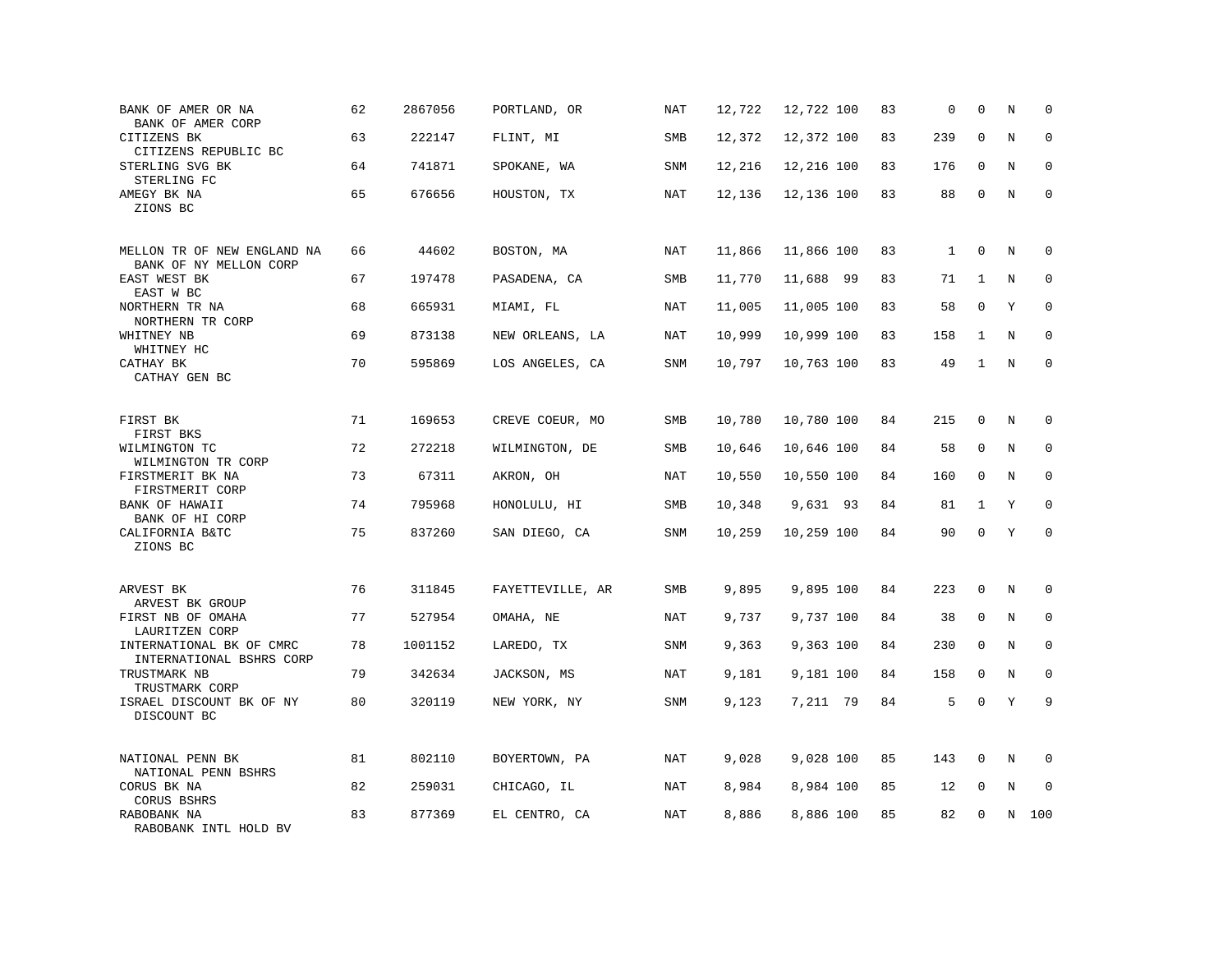| FULTON BK<br>FULTON FNCL CORP                          | 84<br>85 | 474919<br>656733 | LANCASTER, PA     | SNM        | 8,566 | 8,566 100 | 85<br>85 | 109<br>67    | $\mathbf 0$<br>$\mathbf 0$ | N<br>Y  | $\mathbf 0$<br>$\mathbf 0$ |
|--------------------------------------------------------|----------|------------------|-------------------|------------|-------|-----------|----------|--------------|----------------------------|---------|----------------------------|
| MB FNCL BK NA<br>M B FNCL                              |          |                  | CHICAGO, IL       | NAT        | 8,391 | 8,390 100 |          |              |                            |         |                            |
| UMPQUA BK<br>UMPQUA HC                                 | 86       | 143662           | ROSEBURG, OR      | <b>SNM</b> | 8,343 | 8,343 100 | 85       | 144          | $\mathbf 0$                | N       | $\mathbf 0$                |
| FIRST MIDWEST BK<br>FIRST MIDWEST BC                   | 87       | 1007846          | ITASCA, IL        | SMB        | 8,267 | 8,267 100 | 85       | 101          | 0                          | N       | 0                          |
| UNITED CMNTY BK<br>UNITED CMNTY BK                     | 88       | 1017939          | BLAIRSVILLE, GA   | <b>SNM</b> | 8,258 | 8,258 100 | 85       | 107          | $\mathbf 0$                | N       | $\mathbf 0$                |
| FIFTH THIRD BK<br>FIFTH THIRD BC                       | 89       | 1408069          | NASHVILLE, TN     | <b>NAT</b> | 8,126 | 8,126 100 | 85       | 102          | $\mathbf 0$                | N       | $\mathbf 0$                |
| FIRST NB OF PA<br>FNB CORP                             | 90       | 379920           | GREENVILLE, PA    | <b>NAT</b> | 7,905 | 7,905 100 | 85       | 218          | $\mathbf 0$                | N       | $\mathbf 0$                |
| METLIFE BK NA<br>METLIFE                               | 91       | 2777650          | BRIDGEWATER, NJ   | <b>NAT</b> | 7,740 | 7,740 100 | 85       | $\mathbf{1}$ | $\mathbf 0$                | N       | 0                          |
| UMB BK NA<br>UMB FC                                    | 92       | 936855           | KANSAS CITY, MO   | NAT        | 7,694 | 7,694 100 | 85       | 111          | 0                          | N       | $\mathbf 0$                |
| BARCLAYS BK DE<br>BARCLAYS GROUP US                    | 93       | 2980209          | WILMINGTON, DE    | SNM        | 7,670 | 7,670 100 | 85       | $\mathsf 0$  | $\mathbf 0$                | N       | 100                        |
| PACIFIC CAP BK NA<br>PACIFIC CAP BC                    | 94       | 785062           | SANTA BARBARA, CA | <b>NAT</b> | 7,477 | 7,477 100 | 86       | 49           | $\mathbf 0$                | N       | $\mathbf 0$                |
| OLD NB<br>OLD NAT BANCORP                              | 95       | 208244           | EVANSVILLE, IN    | <b>NAT</b> | 7,453 | 7,453 100 | 86       | 121          | $\mathbf 0$                | $\rm N$ | $\mathbf 0$                |
| SUSQUEHANNA BK PA<br>SUSQUEHANNA BSHRS                 | 96       | 682611           | LITITZ, PA        | SMB        | 6,805 | 6,805 100 | 86       | 124          | 0                          | Ν       | 0                          |
| PROSPERITY BK<br>PROSPERITY BSHRS                      | 97       | 664756           | EL CAMPO, TX      | SNM        | 6,792 | 6,792 100 | 86       | 138          | $\mathbf 0$                | N       | $\mathbf 0$                |
| SILICON VALLEY BK<br>SVB FNCL GRP                      | 98       | 802866           | SANTA CLARA, CA   | SMB        | 6,673 | 6,319 95  | 86       | 3            | $\mathbf 0$                | N       | 0                          |
| CALIFORNIA NB<br>FBOP CORP                             | 99       | 2643438          | LOS ANGELES, CA   | NAT        | 6,663 | 6,663 100 | 86       | 66           | $\mathbf 0$                | N       | $\mathbf 0$                |
| CITIZENS BUS BK<br>CVB FC                              | 100      | 933966           | ONTARIO, CA       | SNM        | 6,445 | 6,445 100 | 86       | 44           | $\mathbf 0$                | N       | $\mathbf 0$                |
| SIGNATURE BK                                           | 101      | 2942690          | NEW YORK, NY      | SNM        | 6,369 | 6,369 100 | 86       | 7            | $\mathbf 0$                | N       | 0                          |
| FIRST COMMONWEALTH BK<br>FIRST COMMONWEALTH FNCL CORP  | 102      | 42420            | INDIANA, PA       | SNM        | 6,197 | 6,197 100 | 86       | 112          | 0                          | $\rm N$ | 0                          |
| FIRST CITIZENS B&T CO<br>FIRST CITIZENS BC             | 103      | 93721            | COLUMBIA, SC      | SNM        | 6,182 | 6,182 100 | 86       | 166          | $\mathbf 0$                | N       | $\mathbf 0$                |
| PROVIDENT BK OF MD<br>PROVIDENT BSHRS CORP             | 104      | 437521           | BALTIMORE, MD     | SNM        | 6,166 | 6,166 100 | 86       | 140          | 0                          | $\rm N$ | 0                          |
| MERCANTIL COMMERCEBANK NA<br>MERCANTIL COMMERCEBANK HC | 105      | 83638            | CORAL GABLES, FL  | NAT        | 6,036 | 6,036 100 | 86       | 14           | $\mathbf{0}$               | Y       | 99                         |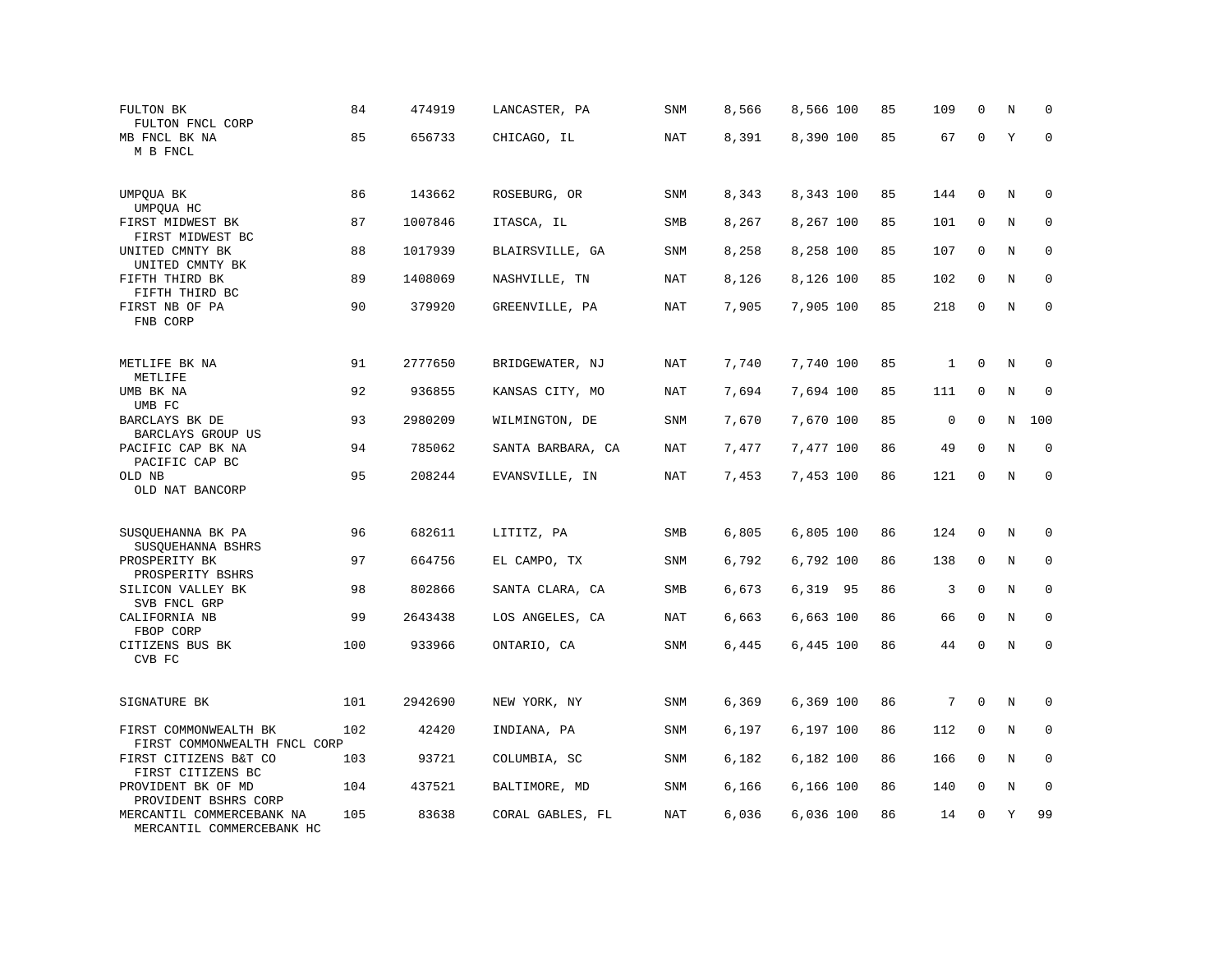| WELLS FARGO FNCL BK<br>WELLS FARGO & CO                 | 106 | 363956  | SIOUX FALLS, SD | SNM        | 5,988 | 5,988 100 | 86 | 0           | $\mathbf 0$ | N | $\Omega$    |
|---------------------------------------------------------|-----|---------|-----------------|------------|-------|-----------|----|-------------|-------------|---|-------------|
| PRIVATEBANK & TC<br>PRIVATEBANCORP                      | 107 | 1842065 | CHICAGO, IL     | SNM        | 5,794 | 5,794 100 | 86 | 7           | $\Omega$    | N | $\Omega$    |
| COLUMBUS B&TC<br>SYNOVUS FC                             | 108 | 395238  | COLUMBUS, GA    | SNM        | 5,764 | 5,764 100 | 86 | 19          | 1           | N | $\mathbf 0$ |
| SOUTHWEST BK AN M&I BK<br>MARSHALL & ILSLEY CORP        | 109 | 543253  | SAINT LOUIS, MO | SMB        | 5,729 | 5,729 100 | 86 | 16          | $\Omega$    | N | $\Omega$    |
| CENTRAL PACIFIC BK<br>CENTRAL PACIFIC FNCL CORP         | 110 | 701062  | HONOLULU, HI    | SNM        | 5,637 | 5,637 100 | 86 | 39          | $\mathbf 0$ | N | $\Omega$    |
| BANK LEUMI USA                                          | 111 | 101019  | NEW YORK, NY    | SNM        | 5,560 | 5,266 95  | 87 | 13          | $\mathbf 0$ | Y | 98          |
| BANK LEUMI LE-ISRAEL CORP<br>BANK OF N GA<br>SYNOVUS FC | 112 | 832377  | ALPHARETTA, GA  | SNM        | 5,551 | 5,551 100 | 87 | 39          | $\mathbf 0$ | N | $\mathbf 0$ |
| U S BK NA ND<br>U S BC                                  | 113 | 2582023 | FARGO, ND       | NAT        | 5,534 | 5,534 100 | 87 | $\mathbf 0$ | $\mathbf 0$ | N | $\mathbf 0$ |
| NBT BK NA<br>NBT BC                                     | 114 | 702117  | NORWICH, NY     | NAT        | 5,288 | 5,288 100 | 87 | 122         | $\mathbf 0$ | N | $\mathbf 0$ |
| IRWIN UNION B&TC<br>IRWIN FC                            | 115 | 130943  | COLUMBUS, IN    | SMB        | 5,285 | 4,913 93  | 87 | 22          | $\mathbf 0$ | N | $\mathbf 0$ |
| FIRST INTRST BK<br>FIRST INTRST BANCSYSTEM              | 116 | 659855  | BILLINGS, MT    | SMB        | 5,284 | 5,284 100 | 87 | 50          | $\mathbf 0$ | N | $\mathbf 0$ |
| WESBANCO BK<br>WESBANCO                                 | 117 | 645625  | WHEELING, WV    | <b>SNM</b> | 5,253 | 5,253 100 | 87 | 113         | 0           | N | $\mathbf 0$ |
| NATIONAL BK OF AZ<br>ZIONS BC                           | 118 | 1004368 | TUCSON, AZ      | NAT        | 5,217 | 5,167 99  | 87 | 77          | $\Omega$    | N | $\mathbf 0$ |
| AMCORE BK NA<br>AMCORE FNCL                             | 119 | 938840  | ROCKFORD, IL    | NAT        | 5,133 | 5,133 100 | 87 | 75          | 0           | N | 0           |
| JOHNSON BK<br>JOHNSON FNCL GRP                          | 120 | 58243   | RACINE, WI      | <b>SMB</b> | 5,091 | 5,091 100 | 87 | 56          | $\Omega$    | N | $\Omega$    |
| STERLING BK<br>STERLING BSHRS                           | 121 | 978154  | HOUSTON, TX     | SNM        | 4,910 | 4,898 100 | 87 | 62          | 0           | N | $\mathbf 0$ |
| NATIONAL BK OF SC<br>SYNOVUS FC                         | 122 | 580623  | SUMTER, SC      | NAT        | 4,891 | 4,891 100 | 87 | 44          | 0           | N | 0           |
| OCEAN BK<br><b>OCEAN BSHRS</b>                          | 123 | 663834  | MIAMI, FL       | SNM        | 4,848 | 4,848 100 | 87 | 20          | $\Omega$    | N | $\mathbf 0$ |
| BANK TX NA<br>BOK FC                                    | 124 | 533852  | DALLAS, TX      | NAT        | 4,714 | 4,714 100 | 87 | 49          | $\mathbf 0$ | N | 0           |
| TEXAS CAP BK NA<br>TEXAS CAP BSHRS                      | 125 | 2618780 | DALLAS, TX      | NAT        | 4,652 | 4,652 100 | 87 | 8           | $\Omega$    | N | $\mathbf 0$ |
| COMMUNITY BK NA<br>COMMUNITY BK SYS                     | 126 | 202907  | CANTON, NY      | NAT        | 4,637 | 4,637 100 | 87 | 132         | $\Omega$    | N | $\mathbf 0$ |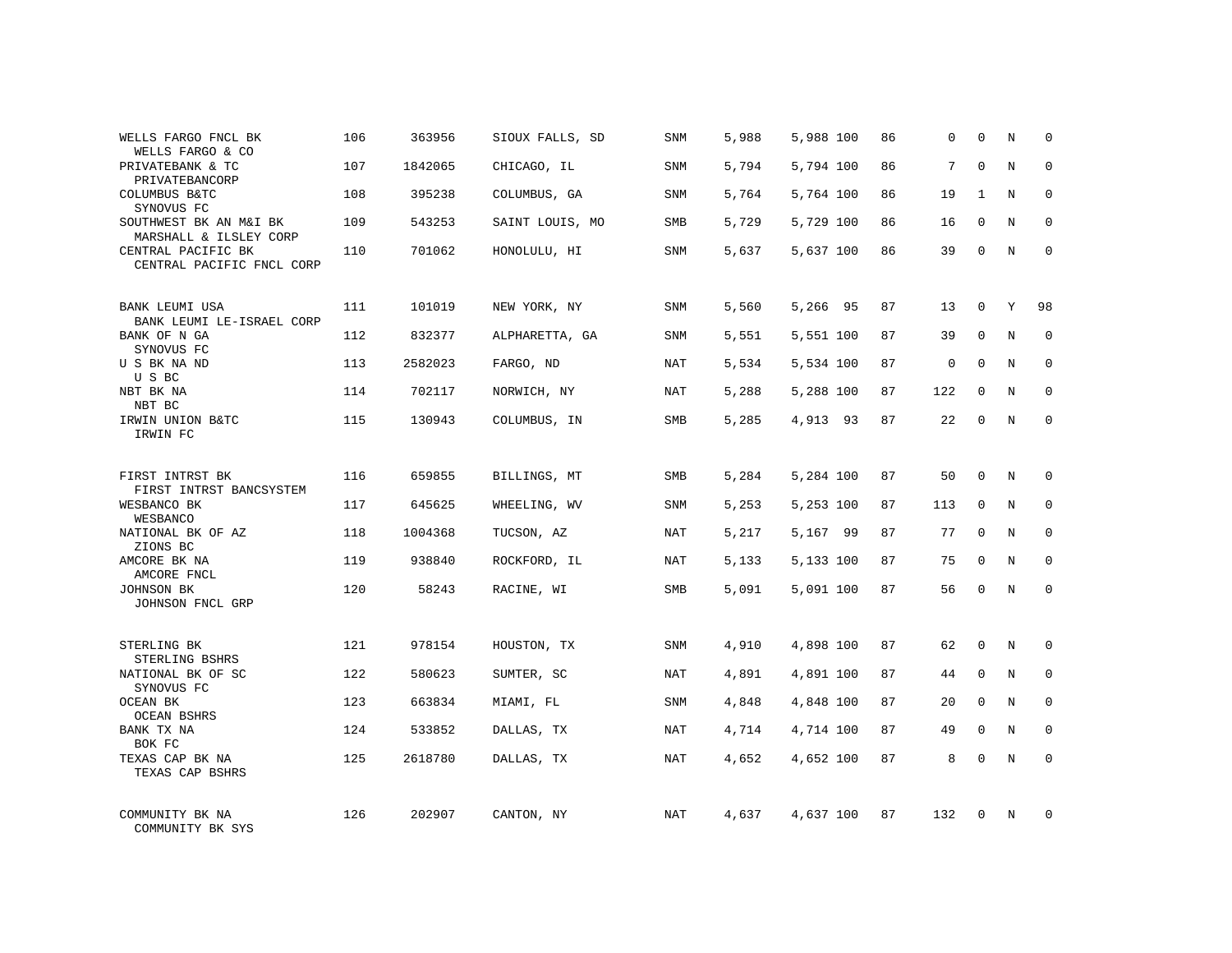| PARK NB<br>FBOP CORP                        | 127 | 15536   | CHICAGO, IL      | <b>NAT</b> | 4,606 | 4,606 100 | 87 | 30          | $\mathbf 0$ | N       | $\mathbf 0$ |
|---------------------------------------------|-----|---------|------------------|------------|-------|-----------|----|-------------|-------------|---------|-------------|
| FIRST NB<br>FIRST NB GROUP                  | 128 | 659257  | EDINBURG, TX     | NAT        | 4,589 | 4,589 100 | 87 | 58          | $\mathbf 0$ | N       | $\mathbf 0$ |
| BANNER BK<br><b>BANNER CORP</b>             | 129 | 352772  | WALLA WALLA, WA  | <b>SNM</b> | 4,471 | 4,471 100 | 87 | 82          | $\mathbf 0$ | N       | $\mathbf 0$ |
| AMALGAMATED BK<br>UNITE HERE                | 130 | 661308  | NEW YORK, NY     | SNM        | 4,457 | 4,457 100 | 87 | 16          | $\mathbf 0$ | N       | $\mathbf 0$ |
| 1ST SOURCE BK<br>1ST SOURCE CORP            | 131 | 991340  | SOUTH BEND, IN   | SMB        | 4,457 | 4,457 100 | 87 | 81          | $\mathbf 0$ | N       | 0           |
| RIVERSIDE NB OF FL<br>RIVERSIDE BKG CO      | 132 | 101233  | FORT PIERCE, FL  | <b>NAT</b> | 4,358 | 4,358 100 | 88 | 66          | 0           | $\rm N$ | $\mathbf 0$ |
| PACIFIC WESTERN BK<br>WJR CORP              | 133 | 494261  | SAN DIEGO, CA    | SNM        | 4,337 | 4,337 100 | 88 | 120         | $\mathbf 0$ | N       | $\mathbf 0$ |
| PACIFIC WESTERN BK<br>EGGEMEYER ADVIS CORP  | 133 | 494261  | SAN DIEGO, CA    | <b>SNM</b> |       |           |    |             |             |         |             |
| S&T BK<br>S&T BC                            | 134 | 936426  | INDIANA, PA      | <b>SNM</b> | 4,335 | 4,335 100 | 88 | 57          | $\mathbf 0$ | N       | $\mathbf 0$ |
| BANK MIDWEST NA<br>DICKINSON FC II          | 135 | 635859  | KANSAS CITY, MO  | NAT        | 4,264 | 4,264 100 | 88 | 73          | $\mathbf 0$ | N       | $\mathbf 0$ |
| GREAT WESTERN BK<br>NATIONAL EQT            | 136 | 131650  | WATERTOWN, SD    | <b>SNM</b> | 4,191 | 4,191 100 | 88 | 99          | $\mathbf 0$ | N       | 96          |
| UNITED BK<br>UNITED BSHRS                   | 137 | 1010930 | PARKERSBURG, WV  | SMB        | 4,167 | 4,167 100 | 88 | 55          | $\mathbf 0$ | N       | $\mathbf 0$ |
| WESTAMERICA BK<br>WESTAMERICA BC            | 138 | 697763  | SAN RAFAEL, CA   | SNM        | 4,151 | 4,151 100 | 88 | 85          | $\mathbf 0$ | N       | $\mathbf 0$ |
| PINNACLE NB<br>PINNACLE FNCL PTNR           | 139 | 2925666 | NASHVILLE, TN    | <b>NAT</b> | 4,099 | 4,099 100 | 88 | 28          | $\mathbf 0$ | N       | $\mathbf 0$ |
| UNITED BK<br>UNITED BSHRS                   | 140 | 365325  | FAIRFAX, VA      | SMB        | 4,095 | 4,095 100 | 88 | 57          | $\mathbf 0$ | N       | 0           |
| IMPERIAL CAP BK<br>IMPERIAL CAP BC          | 141 | 1349890 | LA JOLLA, CA     | SNM        | 4,089 | 4,089 100 | 88 | 9           | $\mathbf 0$ | N       | 0           |
| FRONTIER BK<br>FRONTIER FC                  | 142 | 150071  | EVERETT, WA      | <b>SNM</b> | 4,050 | 4,050 100 | 88 | 50          | $\mathbf 0$ | N       | $\mathbf 0$ |
| BANK TOK-MIT UFJ TC                         | 143 | 968605  | NEW YORK, NY     | SNM        | 3,983 | 3,963 99  | 88 | $\mathsf 0$ | $\mathbf 0$ | Υ       | 100         |
| WACHOVIA BK OF DE NA<br>WACHOVIA CORP       | 144 | 1224812 | WILMINGTON, DE   | <b>NAT</b> | 3,973 | 3,973 100 | 88 | 20          | $\mathbf 0$ | N       | $\mathbf 0$ |
| WASHINGTON TR BK<br>WTB FC                  | 145 | 58971   | SPOKANE, WA      | <b>SNM</b> | 3,943 | 3,943 100 | 88 | 38          | $\mathbf 0$ | N       | $\mathbf 0$ |
| HARLEYSVILLE NB&TC<br>HARLEYSVILLE NAT CORP | 146 | 284819  | HARLEYSVILLE, PA | NAT        | 3,868 | 3,868 100 | 88 | 53          | $\mathbf 0$ | N       | $\mathbf 0$ |
| NEVADA ST BK<br>ZIONS BC                    | 147 | 456960  | LAS VEGAS, NV    | SNM        | 3,847 | 3,847 100 | 88 | 71          | $\mathbf 0$ | N       | $\mathbf 0$ |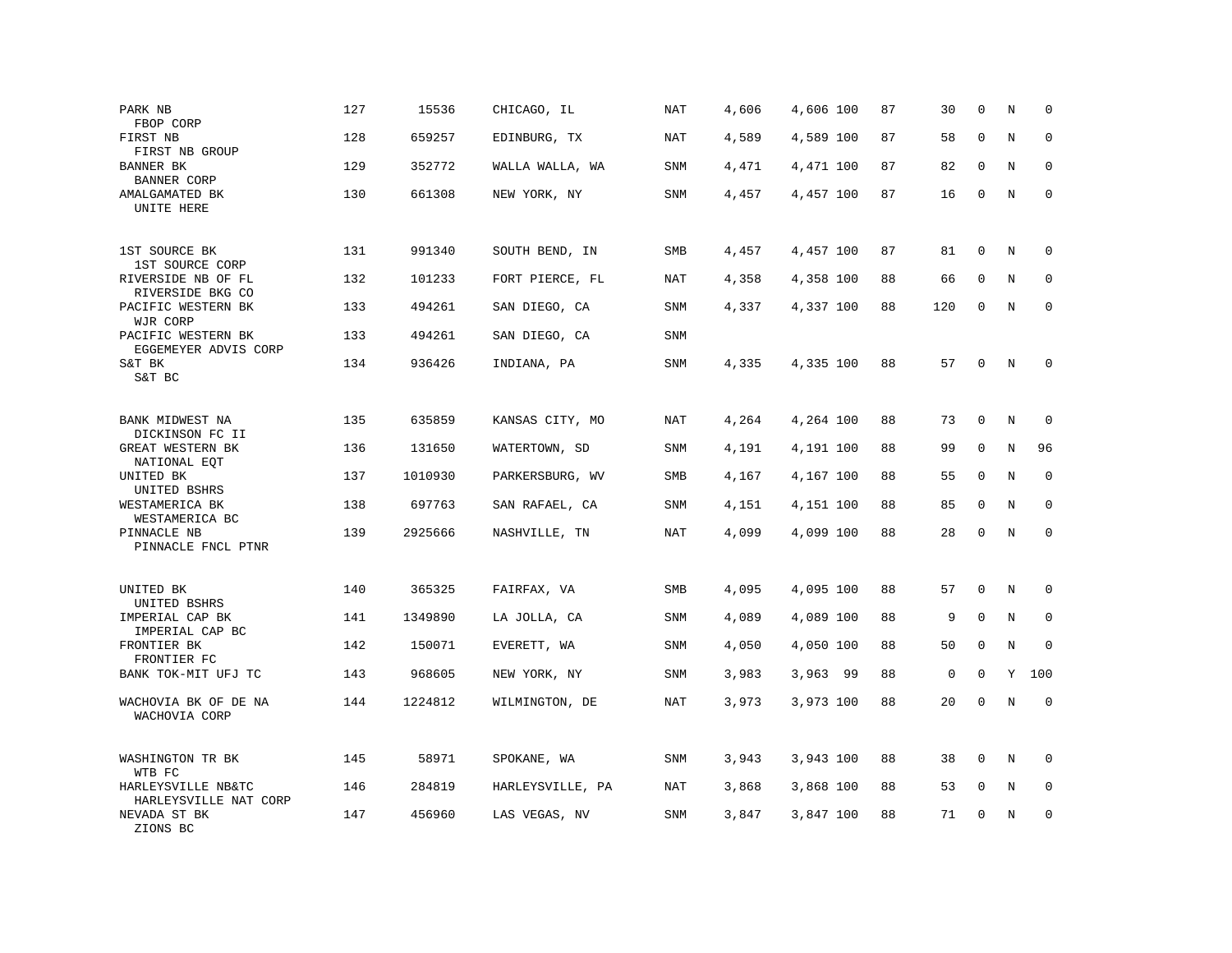| HANMI BK<br>HANMI FC                             | 148 | 657365  | LOS ANGELES, CA   | SMB        | 3,839 | 3,839 100 | 88 | 25     | $\mathbf 0$  | N | $\mathbf 0$ |
|--------------------------------------------------|-----|---------|-------------------|------------|-------|-----------|----|--------|--------------|---|-------------|
| <b>BANCFIRST</b><br>BANCFIRST CORP               | 149 | 1386251 | OKLAHOMA CITY, OK | SNM        | 3,823 | 3,823 100 | 88 | 90     | $\mathbf 0$  | N | $\Omega$    |
| BUSEY BK<br>FIRST BUSEY CORP                     | 150 | 416245  | CHAMPAIGN, IL     | SNM        | 3,787 | 3,787 100 | 88 | 50     | $\mathbf 0$  | N | $\mathbf 0$ |
| RENASANT BK<br>RENASANT CORP                     | 151 | 749242  | TUPELO, MS        | SNM        | 3,776 | 3,776 100 | 88 | 63     | $\mathbf 0$  | N | $\mathbf 0$ |
| CHEMICAL BK<br>CHEMICAL FC                       | 152 | 542649  | MIDLAND, MI       | SMB        | 3,731 | 3,731 100 | 88 | 129    | $\mathbf 0$  | N | $\mathbf 0$ |
| MIDWEST B&TC<br>MIDWEST BANC HOLD                | 153 | 968436  | ELMWOOD PARK, IL  | SMB        | 3,713 | 3,713 100 | 88 | 28     | $\mathbf 0$  | N | $\mathbf 0$ |
| COLE TAYLOR BK<br>TAYLOR CAP GRP                 | 154 | 412135  | CHICAGO, IL       | SMB        | 3,709 | 3,709 100 | 88 | 11     | $\mathbf 0$  | N | $\mathbf 0$ |
| IBERIABANK                                       | 155 | 808176  | LAFAYETTE, LA     | SMB        | 3,680 | 3,680 100 | 88 | 50     | $\mathbf 0$  | N | $\mathbf 0$ |
| IBERIABANK CORP<br>BLC BK NA                     | 156 | 872711  | STRASBURG, PA     | NAT        | 3,654 | 3,654 100 | 88 | 69     | $\mathbf 0$  | N | 0           |
| PNC FNCL SVC GROUP<br>SAFRA NB OF NY             | 157 | 918918  | NEW YORK, NY      | NAT        | 3,605 | 3,349 93  | 88 | 2      | $\mathbf 0$  | Y | 99          |
| SNBNY HOLD<br>HANCOCK BK<br>HANCOCK HC           | 158 | 463735  | GULFPORT, MS      | SNM        | 3,500 | 3,500 100 | 88 | 47     | $\mathbf 0$  | N | $\mathbf 0$ |
| INTRUST BK NA<br>INTRUST FC                      | 159 | 557858  | WICHITA, KS       | <b>NAT</b> | 3,463 | 3,463 100 | 89 | 49     | $\mathbf 0$  | N | $\mathbf 0$ |
| FIRST CMNTY BK                                   | 160 | 236751  | TAOS, NM          | SMB        | 3,462 | 3,462 100 | 89 | 63     | 0            | Ν | 0           |
| FIRST ST BC<br>FIRST FNCL BK NA                  | 161 | 165628  | HAMILTON, OH      | <b>NAT</b> | 3,448 | 3,448 100 | 89 | 82     | $\mathbf{0}$ | N | $\mathbf 0$ |
| FIRST FNCL BC<br>SUN NB                          | 162 | 925710  | VINELAND, NJ      | NAT        | 3,421 | 3,421 100 | 89 | 82     | 0            | N | $\mathbf 0$ |
| SUN BC NJ<br>SUSQUEHANNA BK<br>SUSQUEHANNA BSHRS | 163 | 818625  | HAGERSTOWN, MD    | SMB        | 3,417 | 3,417 100 | 89 | 61     | $\mathbf{0}$ | N | $\mathbf 0$ |
| FIRST NB OF NV<br>FIRST NAT BHC                  | 164 | 411464  | RENO, NV          | NAT        | 3,411 | 3,411 100 | 89 | $27\,$ | $\mathbf 0$  | N | $\mathbf 0$ |
| INTEGRA BK NA<br>INTEGRA BK CORP                 | 165 | 23241   | EVANSVILLE, IN    | NAT        | 3,391 | 3,391 100 | 89 | 82     | $\mathbf{0}$ | N | $\mathbf 0$ |
| ROCKLAND TC<br>INDEPENDENT BC                    | 166 | 613008  | ROCKLAND, MA      | SNM        | 3,391 | 3,391 100 | 89 | 65     | 0            | N | 0           |
| PLAINSCAPITAL BK<br>MAEDGEN & WHITE              | 167 | 637451  | LUBBOCK, TX       | <b>SMB</b> | 3,297 | 3,297 100 | 89 | 25     | 0            | N | $\mathbf 0$ |
| SUSQUEHANNA BK DV<br>SUSQUEHANNA BSHRS           | 168 | 189419  | BRYN MAWR, PA     | SMB        | 3,288 | 3,288 100 | 89 | 49     | $\mathbf 0$  | N | $\mathbf 0$ |
| FARMERS & MRCH BK<br>PALOMAR ENT LLC             | 169 | 871769  | LONG BEACH, CA    | SMB        | 3,279 | 3,279 100 | 89 | 21     | $\mathbf{0}$ | N | $\mathbf 0$ |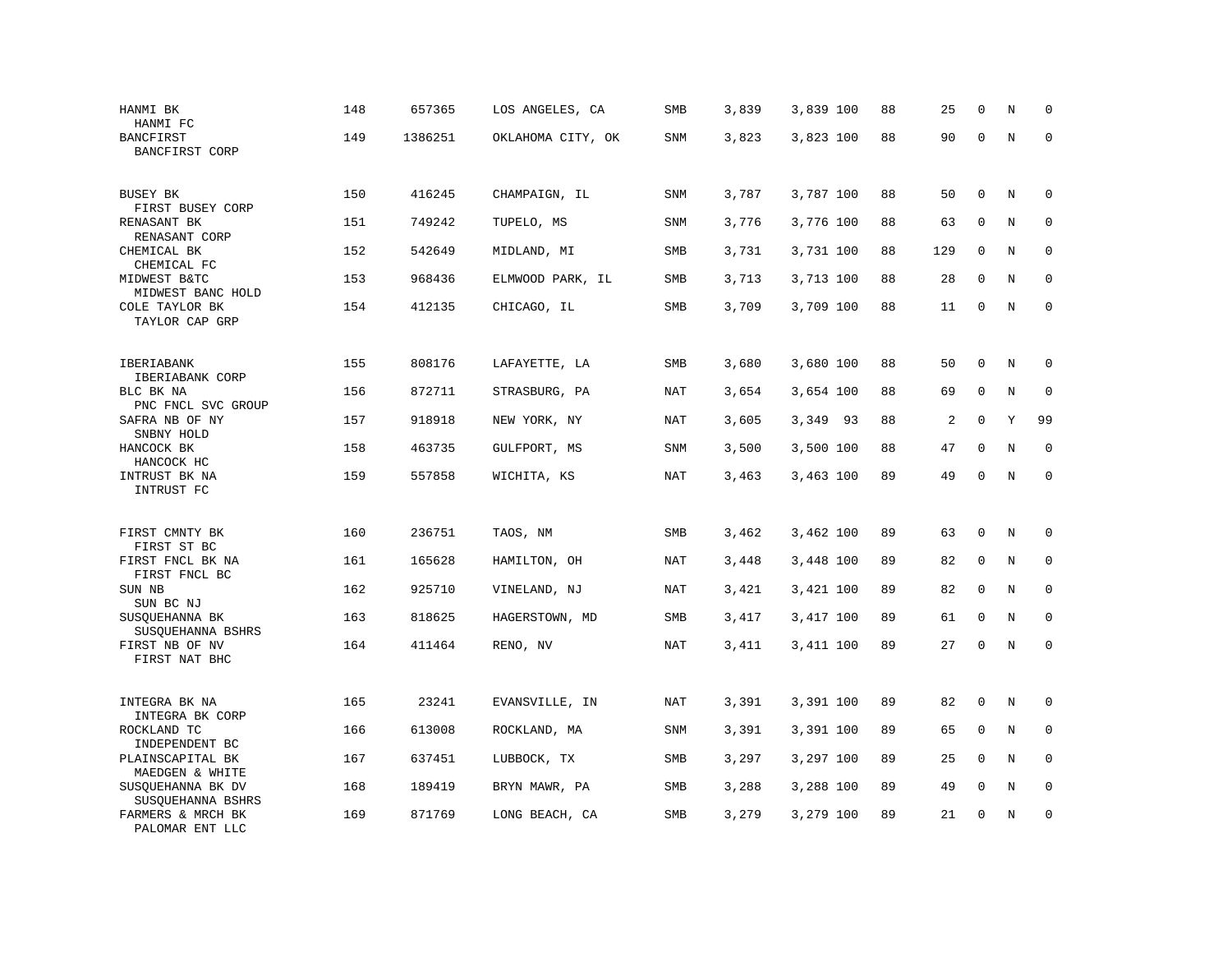| INDEPENDENT BK<br>INDEPENDENT BK CORP                       | 170 | 636771  | IONIA, MI          | SMB        | 3,232 | 3,232 100 | 89 | 108         | 0            | Ν | $\mathbf 0$  |
|-------------------------------------------------------------|-----|---------|--------------------|------------|-------|-----------|----|-------------|--------------|---|--------------|
| PNC BK DE<br>PNC FNCL SVC GROUP                             | 171 | 83311   | WILMINGTON, DE     | <b>SMB</b> | 3,204 | 3,204 100 | 89 | 55          | $\mathbf 0$  | N | $\mathbf 0$  |
| COLUMBIA ST BK<br>COLUMBIA BKG SYS                          | 172 | 2078290 | TACOMA, WA         | SNM        | 3,164 | 3,164 100 | 89 | 53          | 0            | N | 0            |
| SANDY SPRING BK<br>SANDY SPRING BC                          | 173 | 506922  | OLNEY, MD          | SMB        | 3,159 | 3,159 100 | 89 | 40          | $\mathbf 0$  | N | $\mathbf 0$  |
| AMERICAN CHARTERED BK<br>AMERICAN CHARTERED BC              | 174 | 231242  | SCHAUMBURG, IL     | SNM        | 3,118 | 3,118 100 | 89 | 13          | $\mathbf 0$  | N | $\mathbf{0}$ |
| BANK OF NV                                                  | 175 | 2197098 | LAS VEGAS, NV      | SNM        | 3,085 | 3,085 100 | 89 | 14          | $\mathbf 0$  | N | 0            |
| WESTERN ALLI BC<br>BANK OF THE OZARKS<br>BANK OF THE OZARKS | 176 | 107244  | LITTLE ROCK, AR    | SNM        | 3,052 | 3,052 100 | 89 | 69          | $\mathbf 0$  | N | $\mathbf 0$  |
| MIZUHO CORP BK USA                                          | 177 | 229913  | NEW YORK, NY       | SMB        | 3,035 | 2,580 85  | 89 | $\mathsf 0$ | $\mathbf{1}$ | Υ | 100          |
| <b>GREENBANK</b><br><b>GREEN BSHRS</b>                      | 178 | 488439  | GREENEVILLE, TN    | SNM        | 3,014 | 3,014 100 | 89 | 69          | $\mathbf 0$  | N | $\mathbf 0$  |
| STELLARONE BK<br>STELLARONE CORP                            | 179 | 1009420 | CHRISTIANSBURG, VA | SMB        | 3,007 | 3,007 100 | 89 | 62          | $\mathbf 0$  | N | $\mathbf 0$  |
| BOSTON PRIVATE B&TC<br>BOSTON PRIVATE FNCL HOLD             | 180 | 964700  | BOSTON, MA         | SNM        | 2,998 | 2,998 100 | 89 | 9           | $\Omega$     | N | $\Omega$     |
| REPUBLIC B&TC<br>REPUBLIC BANCORP                           | 181 | 316840  | LOUISVILLE, KY     | SNM        | 2,978 | 2,978 100 | 89 | 38          | $\mathbf 0$  | N | 0            |
| OLD SECOND NB<br>OLD SECOND BC                              | 182 | 936136  | AURORA, IL         | NAT        | 2,953 | 2,953 100 | 89 | 34          | $\Omega$     | N | $\mathbf 0$  |
| SAN DIEGO NB<br>FBOP CORP                                   | 183 | 127260  | SAN DIEGO, CA      | NAT        | 2,943 | 2,943 100 | 89 | 21          | $\mathbf 0$  | N | 0            |
| NEW YORK CMRL BK<br>NEW YORK CMNTY BC                       | 184 | 1438589 | ISLANDIA, NY       | SNM        | 2,931 | 2,931 100 | 89 | 37          | $\Omega$     | N | $\mathbf{0}$ |
| SILVERTON BK NA<br>SILVERTON FNCL SVC                       | 185 | 740931  | ATLANTA, GA        | NAT        | 2,905 | 2,905 100 | 89 | $\mathbf 0$ | $\mathbf 0$  | N | $\mathbf 0$  |
| ORION BK<br>ORION BC                                        | 186 | 270036  | NAPLES, FL         | SMB        | 2,889 | 2,889 100 | 89 | 22          | 0            | N | 0            |
| COMMUNITY TR BK INC<br>COMMUNITY TR BC                      | 187 | 509811  | PIKEVILLE, KY      | <b>SMB</b> | 2,867 | 2,867 100 | 89 | 76          | 0            | N | $\mathbf{0}$ |
| CITY NB OF FL<br>CITY NAT BSHRS                             | 188 | 814430  | MIAMI, FL          | NAT        | 2,817 | 2,817 100 | 89 | 19          | 0            | N | 0            |
| CARTER BK & TR                                              | 189 | 3476192 | MARTINSVILLE, VA   | SNM        | 2,797 | 2,797 100 | 89 | 125         | $\mathbf 0$  | N | $\mathbf 0$  |
| VECTRA BK COLORADO NA<br>ZIONS BC                           | 190 | 933957  | FARMINGTON, NM     | NAT        | 2,786 | 2,786 100 | 89 | 40          | $\mathbf 0$  | N | $\mathbf 0$  |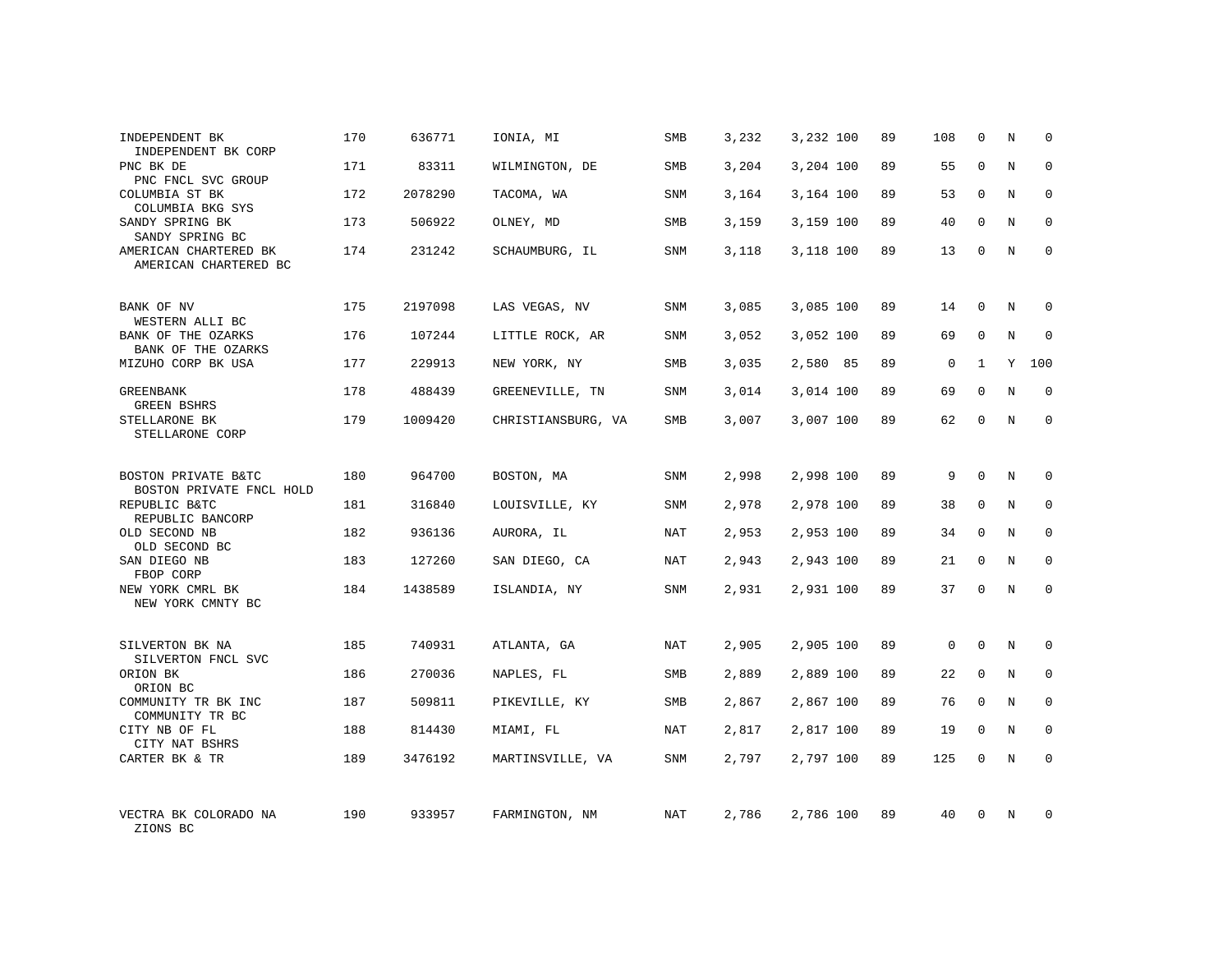| HANCOCK BK OF LA<br>HANCOCK HC                          | 191 | 1464122 | BATON ROUGE, LA      | SNM        | 2,757 | 2,757 100 | 89 | 49          | $\mathbf 0$  | N       | $\mathbf 0$ |
|---------------------------------------------------------|-----|---------|----------------------|------------|-------|-----------|----|-------------|--------------|---------|-------------|
| WASHINGTON TC<br>WASHINGTON TR BC                       | 192 | 816603  | WESTERLY, RI         | SNM        | 2,732 | 2,732 100 | 90 | 16          | 0            | N       | $\mathbf 0$ |
| TOWNEBANK                                               | 193 | 2797724 | PORTSMOUTH, VA       | SNM        | 2,716 | 2,716 100 | 90 | 16          | 0            | N       | 0           |
| CHINATRUST BK USA<br>CHINATRUST CAP CORP                | 194 | 996260  | TORRANCE, CA         | SNM        | 2,713 | 2,713 100 | 90 | 21          | $\mathbf 0$  | N       | 100         |
| BREMER BK NA<br>OTTO BREMER FOUNDATION                  | 195 | 800657  | SOUTH SAINT PAUL, MN | NAT        | 2,693 | 2,693 100 | 90 | 29          | $\mathbf{0}$ | N       | $\mathbf 0$ |
| WOODFOREST NB<br>WOODFOREST FNCL GROUP                  | 196 | 412751  | HOUSTON, TX          | NAT        | 2,687 | 2,687 100 | 90 | 475         | $\mathbf 0$  | N       | $\mathbf 0$ |
| MECHANICS BK                                            | 197 | 936462  | RICHMOND, CA         | SNM        | 2,656 | 2,656 100 | 90 | 31          | 0            | N       | $\mathbf 0$ |
| VIRGINIA CMRC BK<br>VIRGINIA CMRC BC                    | 198 | 1190074 | ARLINGTON, VA        | SMB        | 2,654 | 2,654 100 | 90 | 26          | $\mathbf{0}$ | N       | $\mathbf 0$ |
| AMBOY BK<br>AMBOY BC                                    | 199 | 9807    | OLD BRIDGE, NJ       | SMB        | 2,642 | 2,642 100 | 90 | 24          | $\Omega$     | N       | $\Omega$    |
| CAPITAL CITY BK                                         | 200 | 876634  | TALLAHASSEE, FL      | <b>SMB</b> | 2,632 | 2,632 100 | 90 | 75          | $\mathbf 0$  | N       | 0           |
| CAPITAL CITY BK GRP<br>STILLWATER NB&TC<br>SOUTHWEST BC | 201 | 398350  | STILLWATER, OK       | <b>NAT</b> | 2,630 | 2,630 100 | 90 | 13          | 0            | N       | 0           |
| FIRST BK<br>FIRST BC                                    | 202 | 216922  | TROY, NC             | <b>SNM</b> | 2,625 | 2,625 100 | 90 | 72          | $\mathbf{0}$ | N       | $\mathbf 0$ |
| WEST COAST BK<br>WEST COAST BC                          | 203 | 593865  | LAKE OSWEGO, OR      | <b>SNM</b> | 2,618 | 2,618 100 | 90 | 62          | $\mathbf 0$  | N       | 0           |
| ALPINE BK<br>ALPINE BK OF CO                            | 204 | 260055  | GLENWOOD SPRINGS, CO | <b>SNM</b> | 2,609 | 2,609 100 | 90 | 41          | $\mathbf 0$  | N       | $\mathbf 0$ |
| NARA BK<br>NARA BC                                      | 205 | 1398580 | LOS ANGELES, CA      | SMB        | 2,570 | 2,570 100 | 90 | 21          | 0            | $\rm N$ | 0           |
| LAKELAND BK<br>LAKELAND BC                              | 206 | 687009  | NEWFOUNDLAND, NJ     | SNM        | 2,565 | 2,565 100 | 90 | 47          | $\mathbf 0$  | N       | $\mathbf 0$ |
| WELLS FARGO FNCL NB<br>WELLS FARGO & CO                 | 207 | 1225761 | LAS VEGAS, NV        | NAT        | 2,555 | 2,555 100 | 90 | $\mathsf 0$ | $\mathbf 0$  | N       | $\mathbf 0$ |
| FIRST NB<br>LAURITZEN CORP                              | 208 | 552451  | FORT COLLINS, CO     | <b>NAT</b> | 2,554 | 2,554 100 | 90 | 27          | $\mathbf 0$  | N       | $\mathbf 0$ |
| LIBERTY BANK OF ARKANSAS<br>LIBERTY BSHRS               | 209 | 2967349 | JONESBORO, AR        | <b>SNM</b> | 2,529 | 2,529 100 | 90 | 46          | $\mathbf 0$  | N       | $\mathbf 0$ |
| AMARILLO NB                                             | 210 | 353555  | AMARILLO, TX         | NAT        | 2,520 | 2,520 100 | 90 | 14          | 0            | N       | 0           |
| AMARILLO NAT BC<br>FIRST AMER BK<br>FIRST AMER BK CORP  | 211 | 850036  | CARPENTERSVILLE, IL  | SNM        | 2,518 | 2,518 100 | 90 | 46          | 0            | N       | $\mathbf 0$ |
| COBIZ BK<br>COBIZ FNCL                                  | 212 | 56557   | DENVER, CO           | SMB        | 2,486 | 2,486 100 | 90 | 19          | $\mathbf 0$  | N       | $\mathbf 0$ |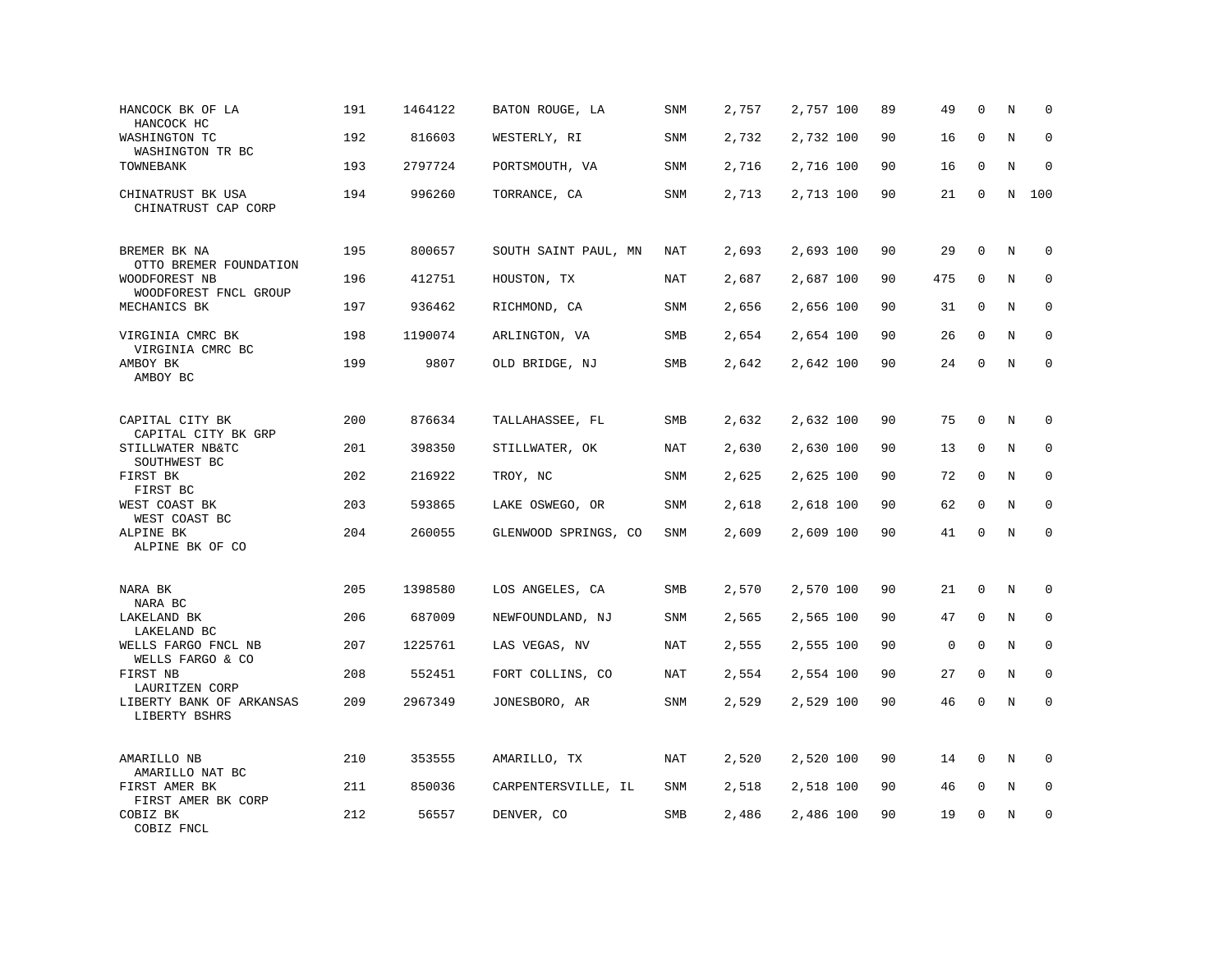| GREAT SOUTHERN BK<br>GREAT SOUTHERN BANCORP | 213 | 572374  | REEDS SPRING, MO     | SNM        | 2,485 | 2,485 100 | 90 | 45 | $\mathbf 0$ | N       | $\mathbf 0$ |
|---------------------------------------------|-----|---------|----------------------|------------|-------|-----------|----|----|-------------|---------|-------------|
| WACHOVIA CARD SVC NA<br>WACHOVIA CORP       | 214 | 3550131 | ATLANTA, GA          | <b>NAT</b> | 2,484 | 2,484 100 | 90 | 0  | $\mathbf 0$ | $\rm N$ | $\mathbf 0$ |
| FIRST RGNL BK<br>FIRST RGNL BC              | 215 | 974866  | LOS ANGELES, CA      | SNM        | 2,467 | 2,467 100 | 90 | 7  | $\mathbf 0$ | N       | $\mathbf 0$ |
| CITY NB OF WV                               | 216 | 1011526 | CHARLESTON, WV       | NAT        | 2,461 | 2,461 100 | 90 | 71 | $\mathbf 0$ | N       | $\mathbf 0$ |
| CITY HC<br>PARKWAY B&TC<br>PARKWAY BC       | 217 | 1001639 | HARWOOD HEIGHTS, IL  | <b>SNM</b> | 2,449 | 2,449 100 | 90 | 21 | $\mathbf 0$ | $\rm N$ | $\mathbf 0$ |
| BANK OF THE CASCADES<br>CASCADE BC          | 218 | 17464   | BEND, OR             | SNM        | 2,441 | 2,441 100 | 90 | 32 | 0           | N       | $\mathbf 0$ |
| MELLON UNITED NB<br>BANK OF NY MELLON CORP  | 219 | 53033   | MIAMI, FL            | <b>NAT</b> | 2,420 | 2,420 100 | 90 | 15 | $\mathbf 0$ | N       | $\mathbf 0$ |
| PARK NB                                     | 220 | 489623  | NEWARK, OH           | NAT        | 2,377 | 2,377 100 | 90 | 41 | $\mathbf 0$ | N       | $\mathbf 0$ |
| PARK NAT CORP<br>WILSHIRE ST BK             | 221 | 382667  | LOS ANGELES, CA      | SNM        | 2,356 | 2,356 100 | 90 | 19 | 0           | $\rm N$ | $\mathbf 0$ |
| WILSHIRE BC<br>GUARANTY B&TC<br>GUARANTY BC | 222 | 666657  | DENVER, CO           | SMB        | 2,352 | 2,352 100 | 90 | 35 | $\mathbf 0$ | N       | $\mathbf 0$ |
| VINEYARD BK NA<br>VINEYARD NAT BC           | 223 | 807665  | RANCHO CUCAMONGA, CA | NAT        | 2,336 | 2,336 100 | 90 | 15 | $\mathbf 0$ | N       | $\mathbf 0$ |
| FIRST NB ALASKA                             | 224 | 114260  | ANCHORAGE, AK        | <b>NAT</b> | 2,320 | 2,320 100 | 90 | 28 | $\mathbf 0$ | N       | $\mathbf 0$ |
|                                             |     |         |                      |            |       |           |    |    |             |         |             |
| COMMUNITY BK                                | 225 | 770367  | PASADENA, CA         | SNM        | 2,302 | 2,302 100 | 90 | 13 | $\mathbf 0$ | $\rm N$ | $\mathbf 0$ |
| SEACOAST NB<br>SEACOAST BKG CORP OF FL      | 226 | 34537   | STUART, FL           | NAT        | 2,295 | 2,295 100 | 90 | 45 | 0           | N       | $\mathbf 0$ |
| CAMDEN NB<br>CAMDEN NAT CORP                | 227 | 593007  | CAMDEN, ME           | NAT        | 2,294 | 2,294 100 | 90 | 37 | $\mathbf 0$ | N       | 0           |
| SHOREBANK<br>SHOREBANK CORP                 | 228 | 141734  | CHICAGO, IL          | <b>SNM</b> | 2,265 | 2,265 100 | 90 | 13 | $\mathbf 0$ | N       | $\mathbf 0$ |
| LAKE CITY BK<br>LAKELAND FC                 | 229 | 874845  | WARSAW, IN           | SMB        | 2,248 | 2,248 100 | 90 | 44 | 0           | N       | $\Omega$    |
| FIRST FNCL BK NA                            | 230 | 693345  | TERRE HAUTE, IN      | NAT        | 2,229 | 2,229 100 | 90 | 48 | 0           | N       | 0           |
| FIRST FC                                    | 231 | 540926  | ORANGEBURG, SC       | <b>NAT</b> | 2,227 | 2,227 100 | 90 | 38 | 0           | N       | 0           |
| SOUTH CAROLINA B&T NA<br>SCBT FNCL CORP     |     |         |                      |            |       |           |    |    |             |         |             |
| FREMONT BK<br>FREMONT BC                    | 232 | 739560  | FREMONT, CA          | SNM        | 2,226 | 2,226 100 | 90 | 23 | $\Omega$    | N       | $\mathbf 0$ |
| BANKERS TC NA<br>BTC FC                     | 233 | 811046  | DES MOINES, IA       | NAT        | 2,212 | 2,212 100 | 90 | 16 | 0           | Ν       | 0           |
| PINNACLE BK<br>PINNACLE BC                  | 234 | 913856  | LINCOLN, NE          | SNM        | 2,211 | 2,211 100 | 90 | 54 | $\mathbf 0$ | N       | $\mathbf 0$ |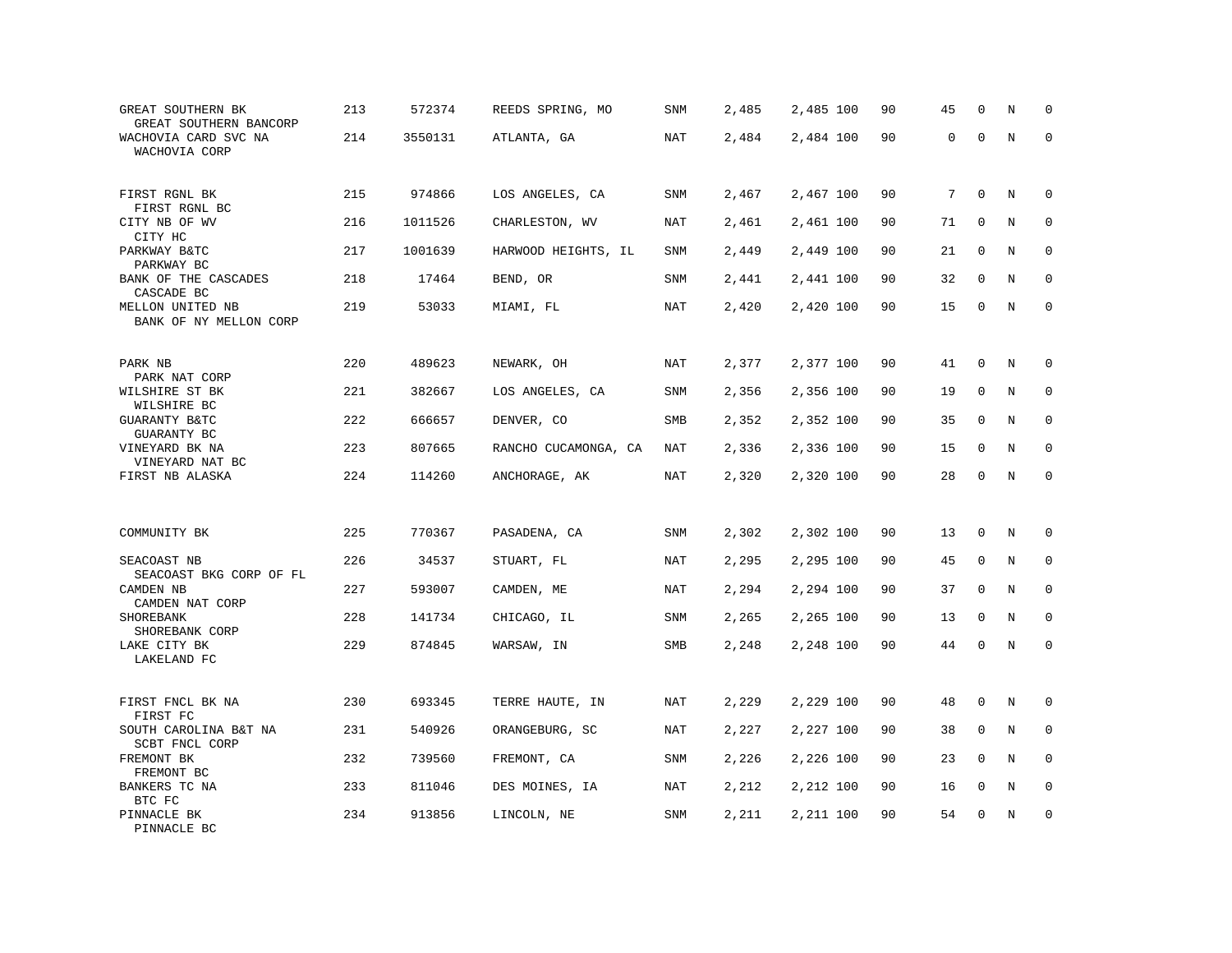| HUDSON VALLEY BK NA<br>HUDSON VALLEY HOLD CORP      | 235 | 436711  | STAMFORD, CT       | NAT        | 2,210 | 2,210 100 | 91 | 24 | $\mathbf 0$  | N          | $\Omega$    |
|-----------------------------------------------------|-----|---------|--------------------|------------|-------|-----------|----|----|--------------|------------|-------------|
| STANDARD B&TC<br>STANDARD BSHRS                     | 236 | 19730   | HICKORY HILLS, IL  | SNM        | 2,210 | 2,210 100 | 91 | 41 | $\Omega$     | N          | $\Omega$    |
| AMERIS BK<br>AMERIS BC                              | 237 | 764030  | MOULTRIE, GA       | SNM        | 2,192 | 2,192 100 | 91 | 51 | $\Omega$     | N          | $\mathbf 0$ |
| <b>GEORGIAN BK</b><br>GEORGIAN BC                   | 238 | 3030969 | ATLANTA, GA        | <b>SNM</b> | 2,169 | 2,169 100 | 91 | 5  | $\Omega$     | N          | $\Omega$    |
| MERCANTILE BK MI<br>MERCANTILE BK CORP              | 239 | 2608754 | GRAND RAPIDS, MI   | SNM        | 2,159 | 2,159 100 | 91 | 8  | $\Omega$     | N          | $\Omega$    |
| ENTERPRISE BK & TR<br>ENTERPRISE FINANCIAL SVC CORP | 240 | 1190476 | CLAYTON, MO        | SNM        | 2,158 | 2,158 100 | 91 | 10 | $\mathbf 0$  | N          | $\mathbf 0$ |
| <b>BANKPLUS</b><br>BANCPLUS CORP                    | 241 | 121642  | BELZONI, MS        | SNM        | 2,155 | 2,155 100 | 91 | 60 | $\Omega$     | N          | $\mathbf 0$ |
| SOUTHSIDE BK<br>SOUTHSIDE BSHRS                     | 242 | 361167  | TYLER, TX          | <b>SNM</b> | 2,154 | 2,154 100 | 91 | 31 | $\mathbf 0$  | N          | $\mathbf 0$ |
| STERLING NB<br>STERLING BC                          | 243 | 64619   | NEW YORK, NY       | NAT        | 2,136 | 2,136 100 | 91 | 11 | $\mathbf 0$  | Y          | $\mathbf 0$ |
| MAINSOURCE BK<br>MAINSOURCE FNCL GRP                | 244 | 623445  | GREENSBURG, IN     | <b>SNM</b> | 2,128 | 2,128 100 | 91 | 68 | $\mathbf 0$  | N          | $\mathbf 0$ |
| MERIDIAN BK NA<br>MARQUETTE FNCL CO                 | 245 | 978369  | WICKENBURG, AZ     | NAT        | 2,127 | 2,127 100 | 91 | 8  | $\Omega$     | N          | $\Omega$    |
| <b>BANKTRUST</b><br>BANCTRUST FNCL GRP              | 246 | 576130  | MOBILE, AL         | <b>SNM</b> | 2,122 | 2,122 100 | 91 | 55 | $\mathbf 0$  | N          | $\mathbf 0$ |
| CENTER BK<br>CENTER FC                              | 247 | 671464  | LOS ANGELES, CA    | <b>SNM</b> | 2,120 | 2,120 100 | 91 | 18 | $\Omega$     | N          | $\mathbf 0$ |
| GATEWAY B&TC<br>GATEWAY FNCL HOLD                   | 248 | 2748650 | ELIZABETH CITY, NC | SMB        | 2,120 | 2,120 100 | 91 | 35 | $\mathbf 0$  | N          | $\mathbf 0$ |
| MACATAWA BK<br>MACATAWA BC                          | 249 | 2634351 | HOLLAND, MI        | <b>SNM</b> | 2,116 | 2,116 100 | 91 | 28 | $\Omega$     | $_{\rm N}$ | $\Omega$    |
| FAR E NB<br>SINOPAC BC                              | 250 | 676160  | LOS ANGELES, CA    | NAT        | 2,112 | 2,025 96  | 91 | 14 | $\mathbf{1}$ | N          | 100         |
| AMERICANWEST BK<br>AMERICANWEST BC                  | 251 | 39475   | SPOKANE, WA        | SNM        | 2,107 | 2,107 100 | 91 | 63 | $\mathbf 0$  | N          | 0           |
| <b>INTERVEST NB</b><br>INTERVEST BSHRS CORP         | 252 | 2764258 | NEW YORK, NY       | NAT        | 2,103 | 2,103 100 | 91 | 6  | $\Omega$     | N          | $\mathbf 0$ |
| AMERICAN ST BK<br>AMERICAN ST FNCL CORP             | 253 | 822154  | LUBBOCK, TX        | SNM        | 2,076 | 2,076 100 | 91 | 42 | 0            | N          | $\mathbf 0$ |
| MANUFACTURERS BK                                    | 254 | 930965  | LOS ANGELES, CA    | <b>SNM</b> | 2,073 | 2,073 100 | 91 | 8  | $\Omega$     | N          | 100         |
| COUNTY BK<br>CAPITAL CORP OF THE WEST               | 255 | 191663  | MERCED, CA         | SMB        | 2,062 | 2,062 100 | 91 | 40 | $\Omega$     | N          | $\mathbf 0$ |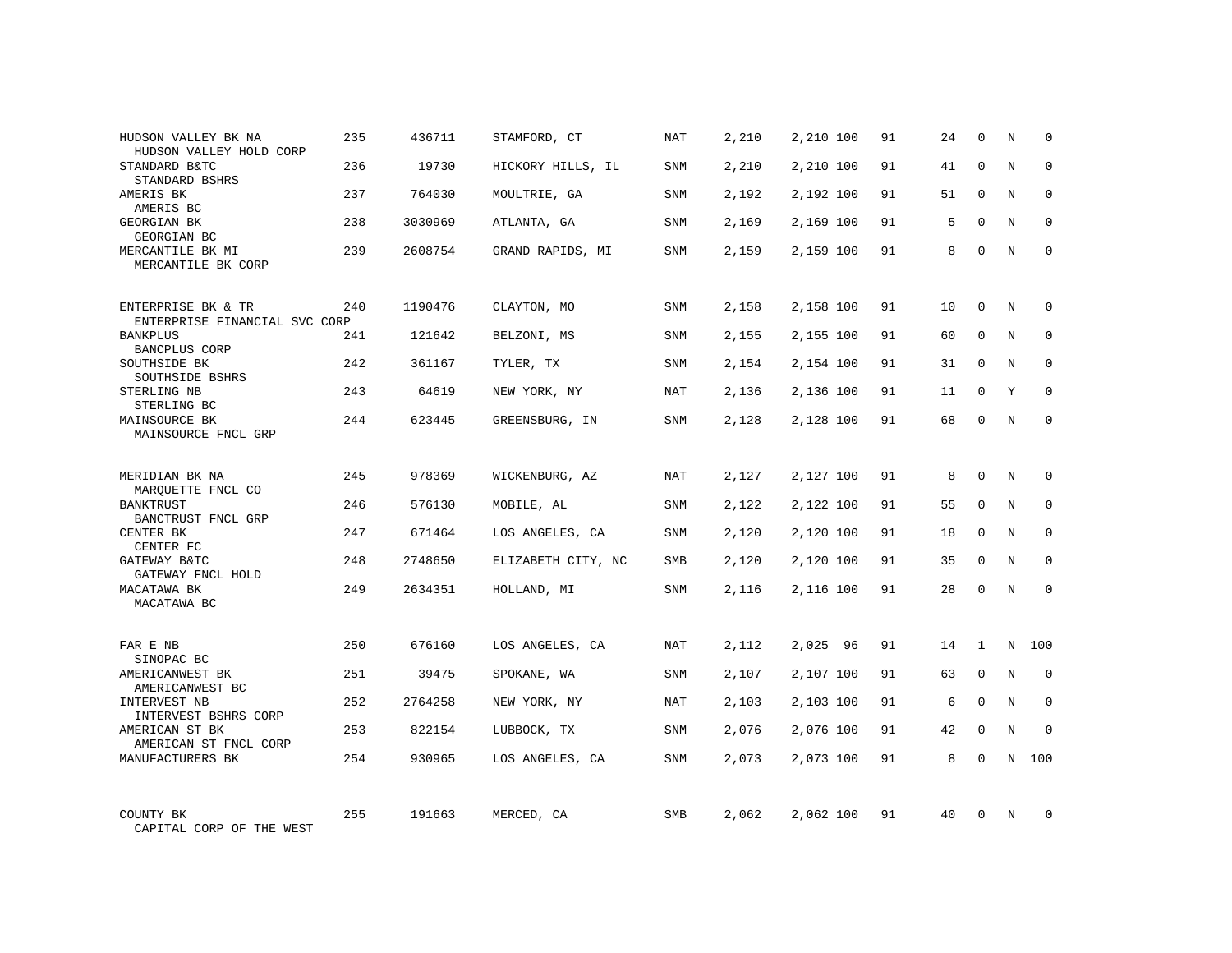| COMMUNITYONE BK NA<br>FNB UNITED CORP                 | 256 | 591825  | ASHEBORO, NC      | NAT        | 2,052 | 2,052 100 | 91 | 43          | $\mathbf 0$  | N       | $\mathbf 0$ |
|-------------------------------------------------------|-----|---------|-------------------|------------|-------|-----------|----|-------------|--------------|---------|-------------|
| COMMERCE BK HARRISBURG NA<br>PENNSYLVANIA COMMERCE BC | 257 | 775214  | LEMOYNE, PA       | NAT        | 2,044 | 2,044 100 | 91 | 32          | $\mathbf 0$  | N       | 14          |
| NEW FRONTIER BK<br>NEW FRONTIER BC                    | 258 | 2694935 | GREELEY, CO       | SNM        | 2,035 | 2,035 100 | 91 | 2           | $\mathbf 0$  | N       | $\mathbf 0$ |
| FIRST CMNTY BK NA<br>FIRST CMNTY BSHRS                | 259 | 2353595 | BLUEFIELD, VA     | <b>NAT</b> | 2,035 | 2,035 100 | 91 | 56          | $\mathbf 0$  | N       | $\mathbf 0$ |
| WELLS FARGO HSBC TRADE BK NA<br>WELLS FARGO & CO      | 260 | 2332808 | SAN FRANCISCO, CA | NAT        | 2,016 | 2,016 100 | 91 | $\mathbf 0$ | $\mathbf 0$  | N       | 20          |
| NEWBRIDGE BK<br>NEWBRIDGE BC                          | 261 | 617024  | LEXINGTON, NC     | SNM        | 2,012 | 2,012 100 | 91 | 39          | 0            | N       | 0           |
| <b>BANK</b><br>FULTON FNCL CORP                       | 262 | 1407932 | WOODBURY, NJ      | SNM        | 2,010 | 2,010 100 | 91 | 46          | $\mathbf 0$  | N       | $\mathbf 0$ |
| FIRST BK<br>FIRST SOUTH BC                            | 263 | 436159  | LEXINGTON, TN     | SNM        | 2,002 | 2,002 100 | 91 | 39          | $\Omega$     | N       | $\mathbf 0$ |
| AMERICAN NAT BK<br>STURM FNCL GROUP INC               | 264 | 828651  | DENVER, CO        | <b>NAT</b> | 1,996 | 1,996 100 | 91 | 34          | $\mathbf 0$  | N       | $\mathbf 0$ |
| UNIVEST NB&TC<br>UNIVEST CORP OF PA                   | 265 | 354310  | SOUDERTON, PA     | NAT        | 1,995 | 1,995 100 | 91 | 47          | 0            | N       | 0           |
| CADENCE BK NA<br>CADENCE FNCL CORP                    | 266 | 115641  | STARKVILLE, MS    | <b>NAT</b> | 1,984 | 1,984 100 | 91 | 38          | 0            | N       | $\mathbf 0$ |
| TRI CTY BK<br>TRICO BSHRS                             | 267 | 100562  | CHICO, CA         | SNM        | 1,979 | 1,979 100 | 91 | 57          | $\mathbf{0}$ | N       | $\mathbf 0$ |
| FIRST MRCH BK NA<br>FIRST MRCH CORP                   | 268 | 17147   | MUNCIE, IN        | NAT        | 1,977 | 1,977 100 | 91 | 38          | $\Omega$     | N       | $\mathbf 0$ |
| SILVER ST BK<br>SILVER ST BC                          | 269 | 2479310 | HENDERSON, NV     | SNM        | 1,957 | 1,957 100 | 91 | 16          | $\mathbf 0$  | N       | $\mathbf 0$ |
| FIRST CMRL BK<br>SYNOVUS FC                           | 270 | 44134   | BIRMINGHAM, AL    | SNM        | 1,951 | 1,951 100 | 91 | 14          | 1            | N       | $\mathbf 0$ |
| FIRST UNITED B&TC<br>DURANT BC                        | 271 | 509950  | DURANT, OK        | SNM        | 1,927 | 1,927 100 | 91 | 28          | 0            | N       | 0           |
| PACIFIC NAT BK<br>FBOP CORP                           | 272 | 976477  | SAN FRANCISCO, CA | NAT        | 1,923 | 1,923 100 | 91 | 17          | $\mathbf 0$  | N       | $\mathbf 0$ |
| TOTALBANK                                             | 273 | 790534  | MIAMI, FL         | SNM        | 1,907 | 1,907 100 | 91 | 16          | $\mathbf 0$  | N       | 100         |
| STATE B&T<br>STATE BSHRS                              | 274 | 929352  | FARGO, ND         | SNM        | 1,907 | 1,907 100 | 91 | 14          | $\mathbf{0}$ | $\rm N$ | $\mathbf 0$ |
| FIRST SECURITY BK<br>FIRST SECURITY BANCORP           | 275 | 673440  | SEARCY, AR        | SNM        | 1,900 | 1,900 100 | 91 | 52          | 0            | N       | 0           |
| PEOPLES BK NA<br>PEOPLES BC                           | 276 | 577128  | MARIETTA, OH      | NAT        | 1,897 | 1,897 100 | 91 | 49          | $\mathbf 0$  | N       | $\mathbf 0$ |
| HILLCREST BK<br>HILLCREST BSHRS                       | 277 | 400253  | OVERLAND PARK, KS | <b>SNM</b> | 1,888 | 1,888 100 | 91 | 32          | $\mathbf{0}$ | N       | $\mathbf 0$ |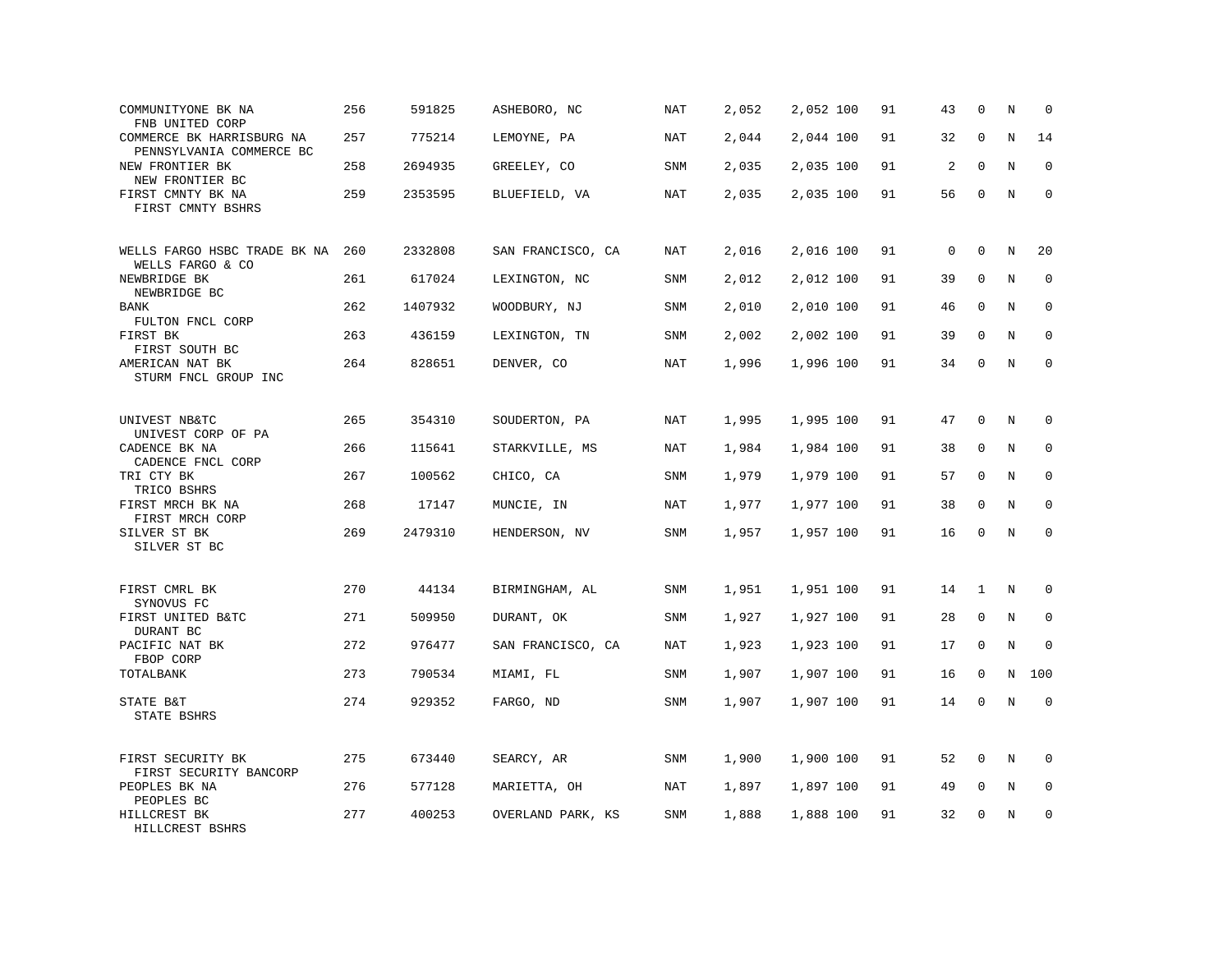| FIVE STAR BK<br>FINANCIAL INST                              | 278 | 601416  | WARSAW, NY           | SMB        | 1,887 | 1,887 100 | 91 | 49          | $\mathbf 0$ | N       | $\mathbf 0$ |
|-------------------------------------------------------------|-----|---------|----------------------|------------|-------|-----------|----|-------------|-------------|---------|-------------|
| WEST SUBURBAN BK<br>WEST SUBURBAN BC                        | 279 | 375034  | LOMBARD, IL          | <b>SNM</b> | 1,879 | 1,879 100 | 91 | 38          | $\mathbf 0$ | N       | $\mathbf 0$ |
| CENTIER BK<br>FIRST BSHRS                                   | 280 | 783648  | WHITING, IN          | SNM        | 1,818 | 1,818 100 | 91 | 42          | 0           | N       | 0           |
| TIB INDEPENDENT BANKERSBANK<br>INDEPENDENT BKR FC           | 281 | 529958  | IRVING, TX           | SMB        | 1,812 | 1,812 100 | 91 | 2           | $\mathbf 0$ | N       | $\mathbf 0$ |
| COLUMBIA BK<br>FULTON FNCL CORP                             | 282 | 1189993 | COLUMBIA, MD         | SNM        | 1,811 | 1,811 100 | 91 | 26          | $\mathbf 0$ | N       | $\mathbf 0$ |
| GREAT FL BK                                                 | 283 | 3277876 | MIAMI, FL            | <b>SNM</b> | 1,791 | 1,791 100 | 91 | 21          | $\mathbf 0$ | Y       | $\mathbf 0$ |
| BANK OF COLORADO<br>PINNACLE BC                             | 284 | 255659  | FORT COLLINS, CO     | SNM        | 1,776 | 1,776 100 | 91 | 39          | $\mathbf 0$ | N       | $\mathbf 0$ |
| HSBC BK NV NA                                               | 285 | 2129008 | LAS VEGAS, NV        | NAT        | 1,775 | 1,775 100 | 91 | $\mathbf 0$ | $\mathbf 0$ | N       | 100         |
| HSBC NORTH AMER HOLD<br>BANK OF STOCKTON<br>1867 WESTERN FC | 286 | 479268  | STOCKTON, CA         | SNM        | 1,775 | 1,775 100 | 91 | 15          | 0           | $\rm N$ | 0           |
| FIDELITY BK<br>FIDELITY SOUTHERN CORP                       | 287 | 598534  | NORCROSS, GA         | SNM        | 1,775 | 1,775 100 | 92 | 23          | $\mathbf 0$ | N       | 0           |
| CITY BK<br>SOUTH PLAINS FNCL ESOP                           | 288 | 575254  | LUBBOCK, TX          | SNM        | 1,775 | 1,775 100 | 92 | 27          | $\mathbf 0$ | N       | $\mathbf 0$ |
| BROADWAY NB<br>BROADWAY BSHRS                               | 289 | 474254  | SAN ANTONIO, TX      | NAT        | 1,770 | 1,770 100 | 92 | 38          | $\mathbf 0$ | $\rm N$ | $\mathbf 0$ |
| SOUTHERN CMNTY B&TC                                         | 290 | 2514547 | WINSTON-SALEM, NC    | SNM        | 1,768 | 1,768 100 | 92 | 21          | 0           | N       | 0           |
| SOUTHERN CMNTY FC<br>UNION B&TC<br>UNION BSHRS              | 291 | 693224  | BOWLING GREEN, VA    | SMB        | 1,766 | 1,766 100 | 92 | 37          | $\mathbf 0$ | N       | $\mathbf 0$ |
| FIRST AMER BK<br>STARK BK GRP                               | 292 | 653648  | FORT DODGE, IA       | SMB        | 1,761 | 1,761 100 | 92 | 20          | $\mathbf 0$ | N       | $\mathbf 0$ |
| AMERICAN NB TX<br>ANB HC                                    | 293 | 599764  | TERRELL, TX          | NAT        | 1,756 | 1,756 100 | 92 | 30          | $\Omega$    | N       | 0           |
| METROPOLITAN NB<br>ROGERS BSHRS                             | 294 | 874649  | LITTLE ROCK, AR      | <b>NAT</b> | 1,746 | 1,746 100 | 92 | 54          | $\mathbf 0$ | N       | $\mathbf 0$ |
| INTER NB<br>BANORTE USA CORP                                | 295 | 894553  | MCALLEN, TX          | NAT        | 1,743 | 1,743 100 | 92 | 19          | 0           | Ν       | 67          |
| US CENTURY BK                                               | 296 | 3146150 | MIAMI, FL            | <b>SNM</b> | 1,739 | 1,739 100 | 92 | 0           | $\mathbf 0$ | Y       | 0           |
| SYNOVUS BK<br>SYNOVUS FC                                    | 297 | 2458119 | SAINT PETERSBURG, FL | SNM        | 1,739 | 1,739 100 | 92 | 26          | 0           | N       | $\mathbf 0$ |
| BANK OF NY TC NA<br>BANK OF NY MELLON CORP                  | 298 | 398668  | LOS ANGELES, CA      | NAT        | 1,738 | 1,738 100 | 92 | 1           | $\mathbf 0$ | N       | $\mathbf 0$ |
| AMERICAN NB<br>AMERICAN NAT CORP                            | 299 | 660655  | OMAHA, NE            | <b>NAT</b> | 1,730 | 1,730 100 | 92 | 30          | $\mathbf 0$ | N       | $\mathbf 0$ |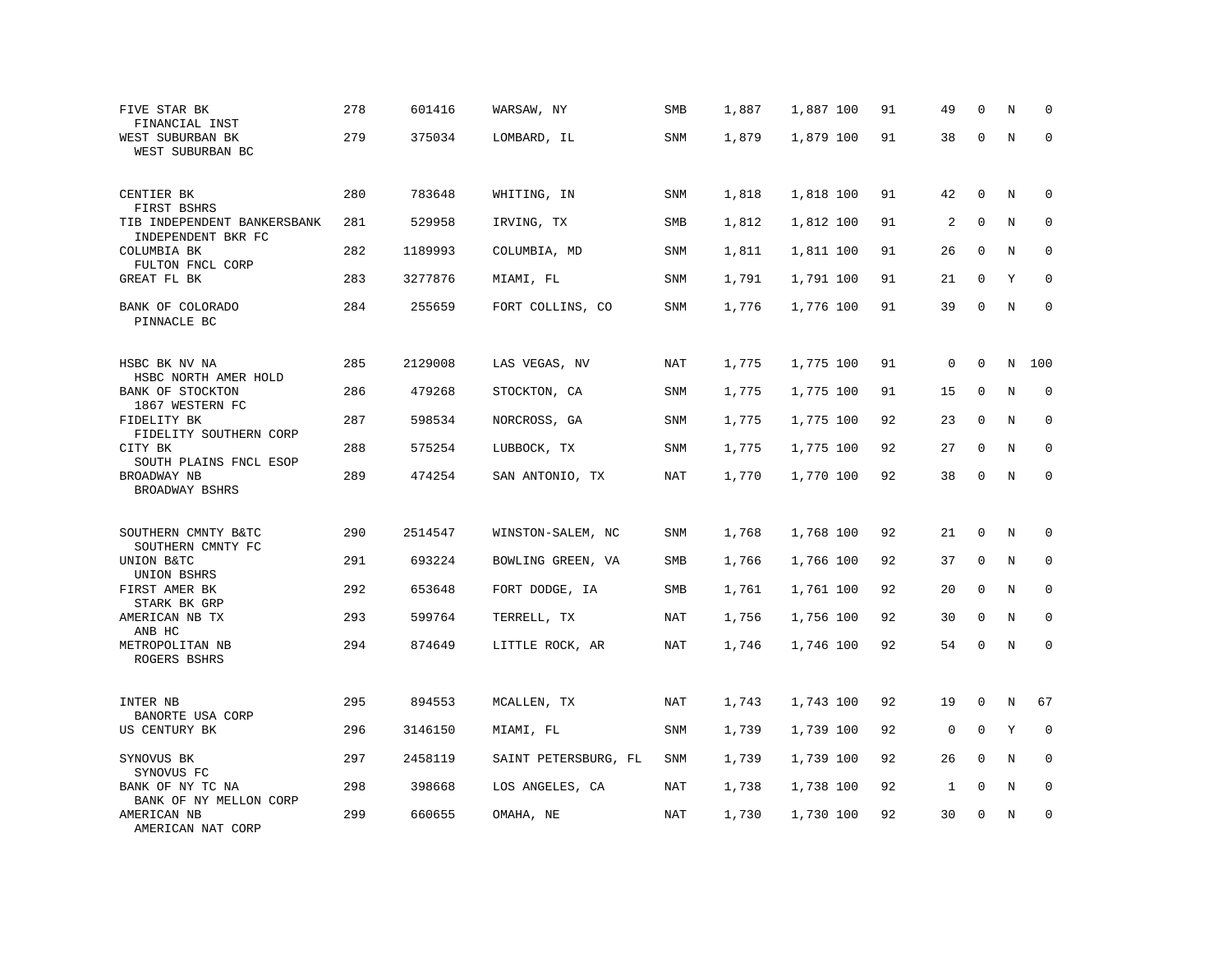| CARDINAL BK<br>CARDINAL FC                                            | 300 | 2683014 | MCLEAN, VA            | SNM        | 1,720 | 1,720 100 | 92 | 24          | 0            | Ν | $\mathbf 0$ |
|-----------------------------------------------------------------------|-----|---------|-----------------------|------------|-------|-----------|----|-------------|--------------|---|-------------|
| UNION B&TC<br>FARMERS & MRCH INV                                      | 301 | 450856  | LINCOLN, NE           | <b>SNM</b> | 1,720 | 1,720 100 | 92 | 35          | $\mathbf{0}$ | N | $\mathbf 0$ |
| CENTURY B&TC<br>CENTURY BC                                            | 302 | 377908  | SOMERVILLE, MA        | <b>SNM</b> | 1,711 | 1,711 100 | 92 | 20          | $\Omega$     | N | $\mathbf 0$ |
| HILLS B&TC<br>HILLS BC                                                | 303 | 731247  | HILLS, IA             | <b>SNM</b> | 1,706 | 1,706 100 | 92 | 12          | $\mathbf 0$  | N | 0           |
| COMMUNITY BKS OF CO<br>COMMUNITY BSHRS                                | 304 | 785259  | GREENWOOD VILLAGE, CO | <b>SMB</b> | 1,705 | 1,705 100 | 92 | 38          | $\mathbf 0$  | N | $\mathbf 0$ |
| MUTUAL BK<br>FIRST MUTUAL BC IL                                       | 305 | 754433  | HARVEY, IL            | <b>SNM</b> | 1,698 | 1,698 100 | 92 | 11          | 0            | N | $\mathbf 0$ |
| STAR FNCL BK<br>STAR FNCL GRP                                         | 306 | 547840  | FORT WAYNE, IN        | <b>SNM</b> | 1,690 | 1,690 100 | 92 | 44          | $\mathbf{0}$ | N | $\mathbf 0$ |
| EXCHANGE BK<br>FRANK P DOYLE TR ARTICLE IX                            | 307 | 507068  | SANTA ROSA, CA        | SNM        | 1,679 | 1,679 100 | 92 | 20          | 0            | N | 0           |
| BANCORP BK<br><b>BANCORP</b>                                          | 308 | 2858960 | WILMINGTON, DE        | <b>SNM</b> | 1,676 | 1,676 100 | 92 | $\mathbf 0$ | $\Omega$     | N | $\mathbf 0$ |
| LONE STAR NB<br>LONE STAR NATL BSHRS TX                               | 309 | 842460  | PHARR, TX             | NAT        | 1,660 | 1,660 100 | 92 | 21          | $\mathbf 0$  | N | $\mathbf 0$ |
| CENTRAL TR BK<br>CENTRAL BANCOMPANY                                   | 310 | 853952  | JEFFERSON CITY, MO    | <b>SNM</b> | 1,655 | 1,655 100 | 92 | 9           | $\Omega$     | N | $\mathbf 0$ |
| FISERV TC                                                             | 311 | 665052  | DENVER, CO            | <b>SNM</b> | 1,640 | 1,640 100 | 92 | $\mathsf 0$ | $\mathbf{0}$ | N | 0           |
| COMMUNITY BK OF NV<br>COMMUNITY BC                                    | 312 | 2319676 | LAS VEGAS, NV         | SMB        | 1,636 | 1,636 100 | 92 | 13          | $\Omega$     | N | $\mathbf 0$ |
| MERCHANTS & FARMERS BK<br>FIRST M&F CORP                              | 313 | 844343  | KOSCIUSKO, MS         | SNM        | 1,614 | 1,614 100 | 92 | 50          | $\mathbf 0$  | N | 0           |
| MORTON CMNTY BK<br>HOMETOWN CMNTY BC ESOP & TR                        | 314 | 825146  | MORTON, IL            | SMB        | 1,612 | 1,612 100 | 92 | 20          | $\mathbf{0}$ | N | $\mathbf 0$ |
| MARQUETTE BK                                                          | 315 | 716833  | CHICAGO, IL           | SMB        | 1,607 | 1,607 100 | 92 | 23          | $\mathbf 0$  | N | 0           |
| MARQUETTE NAT CORP<br>FARMERS & MRCH BK CENT CA<br>FARMERS & MRCHS BC | 316 | 808260  | LODI, CA              | <b>SNM</b> | 1,607 | 1,607 100 | 92 | 22          | $\mathbf{0}$ | N | 0           |
| LAKE FOREST B&TC<br>WINTRUST FC                                       | 317 | 1917301 | LAKE FOREST, IL       | SMB        | 1,593 | 1,593 100 | 92 | 8           | $\mathbf 0$  | N | 0           |
| CAPITAL BK<br>CAPITAL BK CORP                                         | 318 | 2532662 | RALEIGH, NC           | SNM        | 1,590 | 1,590 100 | 92 | 28          | $\mathbf 0$  | N | 0           |
| STOCK YARDS B&TC<br>S Y BANCORP                                       | 319 | 317342  | LOUISVILLE, KY        | SNM        | 1,590 | 1,590 100 | 92 | 27          | $\Omega$     | N | $\mathbf 0$ |
| SUNFLOWER BK NA<br>SUNFLOWER BKS                                      | 320 | 474759  | SALINA, KS            | NAT        | 1,583 | 1,583 100 | 92 | 34          | $\Omega$     | N | $\mathbf 0$ |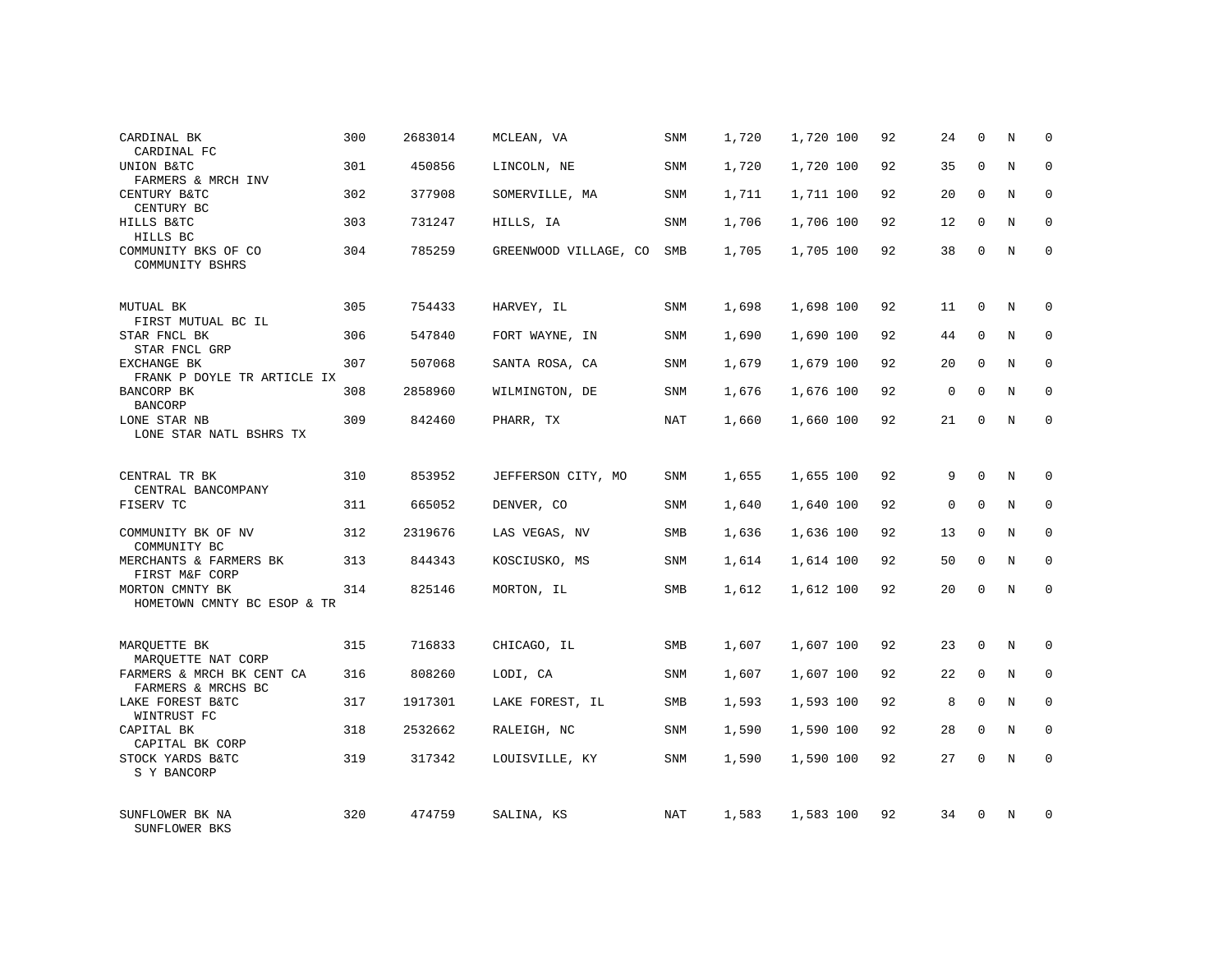| FIRST UNITED B&TC<br>FIRST UNITED CORP           | 321 | 61122   | OAKLAND, MD        | SNM        | 1,579 | 1,579 100 | 92 | 25 | $\mathbf 0$  | N       | $\mathbf 0$ |
|--------------------------------------------------|-----|---------|--------------------|------------|-------|-----------|----|----|--------------|---------|-------------|
| PBI BK<br>PORTER BANCORP                         | 322 | 522847  | LOUISVILLE, KY     | <b>SNM</b> | 1,576 | 1,576 100 | 92 | 20 | $\mathbf{0}$ | N       | $\mathbf 0$ |
| SUFFOLK CTY NB<br>SUFFOLK BC                     | 323 | 799612  | RIVERHEAD, NY      | NAT        | 1,569 | 1,569 100 | 92 | 26 | $\mathbf{0}$ | N       | $\mathbf 0$ |
| BURKE & HERBERT B&TC                             | 324 | 933621  | ALEXANDRIA, VA     | <b>SNM</b> | 1,568 | 1,568 100 | 92 | 16 | $\mathbf 0$  | N       | $\mathbf 0$ |
| STATE BK OF LONG ISLAND<br>STATE BC              | 325 | 651103  | NEW HYDE PARK, NY  | <b>SNM</b> | 1,567 | 1,567 100 | 92 | 15 | $\mathbf{0}$ | N       | $\mathbf 0$ |
| CASCADE BK<br>CASCADE FC                         | 326 | 641476  | EVERETT, WA        | SNM        | 1,546 | 1,546 100 | 92 | 20 | $\mathbf 0$  | N       | $\mathbf 0$ |
| KLEINBANK<br>KLEIN FNCL                          | 327 | 303550  | BIG LAKE, MN       | SNM        | 1,545 | 1,545 100 | 92 | 21 | $\mathbf 0$  | N       | $\mathbf 0$ |
| MONROE BK & TR<br>MBT FC                         | 328 | 364449  | MONROE, MI         | SNM        | 1,542 | 1,542 100 | 92 | 24 | $\Omega$     | N       | $\mathbf 0$ |
| LEGACYTEXAS BK<br>LEGACYTEXAS GRP                | 329 | 913267  | PLANO, TX          | SMB        | 1,538 | 1,538 100 | 92 | 16 | $\mathbf{0}$ | $\rm N$ | $\mathbf 0$ |
| BANK OF ALBUQUERQUE NA<br>BOK FC                 | 330 | 2727673 | ALBUQUERQUE, NM    | NAT        | 1,529 | 1,529 100 | 92 | 20 | $\mathbf 0$  | N       | 0           |
| PREFERRED BK                                     | 331 | 1918344 | LOS ANGELES, CA    | <b>SNM</b> | 1,525 | 1,525 100 | 92 | 10 | $\mathbf{0}$ | N       | $\mathbf 0$ |
| BANK OF SMITHTOWN<br>SMITHTOWN BC                | 332 | 475215  | SMITHTOWN, NY      | SNM        | 1,521 | 1,521 100 | 92 | 16 | 0            | N       | 0           |
| SUMMIT CMNTY BK<br>SUMMIT FNCL GROUP             | 333 | 2372774 | MOOREFIELD, WV     | <b>SNM</b> | 1,509 | 1,509 100 | 92 | 14 | $\Omega$     | N       | $\mathbf 0$ |
| PREMIER BK<br>PREMIER BSHRS                      | 334 | 2302379 | JEFFERSON CITY, MO | SNM        | 1,504 | 1,504 100 | 92 | 10 | $\Omega$     | $\rm N$ | $\mathbf 0$ |
| <b>BANK RHODE ISLAND</b><br>BANCORP RHODE ISLAND | 335 | 2434113 | PROVIDENCE, RI     | SNM        | 1,490 | 1,490 100 | 92 | 16 | $\mathbf 0$  | N       | $\mathbf 0$ |
| TIB BK<br>TIB FNCL CORP                          | 336 | 267737  | NAPLES, FL         | SNM        | 1,490 | 1,490 100 | 92 | 17 | 0            | N       | $\mathbf 0$ |
| PREMIERWEST BK<br>PREMIERWEST BC                 | 337 | 1457003 | MEDFORD, OR        | SNM        | 1,487 | 1,487 100 | 92 | 44 | $\mathbf 0$  | N       | $\mathbf 0$ |
| HERITAGE BK OF CMRC<br>HERITAGE CMRC CORP        | 338 | 2209553 | SAN JOSE, CA       | SMB        | 1,486 | 1,486 100 | 92 | 10 | $\mathbf{0}$ | N       | $\mathbf 0$ |
| CENTURY BK NA<br>CENTURY BSHRS                   | 339 | 896566  | TEXARKANA, TX      | NAT        | 1,486 | 1,486 100 | 92 | 31 | $\mathbf 0$  | N       | $\mathbf 0$ |
| STOCKMAN BK OF MT<br>STOCKMAN FC                 | 340 | 651859  | MILES CITY, MT     | SNM        | 1,473 | 1,473 100 | 92 | 23 | $\mathbf 0$  | N       | $\mathbf 0$ |
| TEMECULA VALLEY BK<br>TEMECULA VALLEY BC         | 341 | 2522681 | TEMECULA, CA       | SNM        | 1,462 | 1,462 100 | 92 | 11 | 0            | Ν       | 0           |
| DACOTAH BK<br>DACOTAH BKS                        | 342 | 256553  | ABERDEEN, SD       | SMB        | 1,460 | 1,460 100 | 92 | 33 | $\mathbf 0$  | N       | $\mathbf 0$ |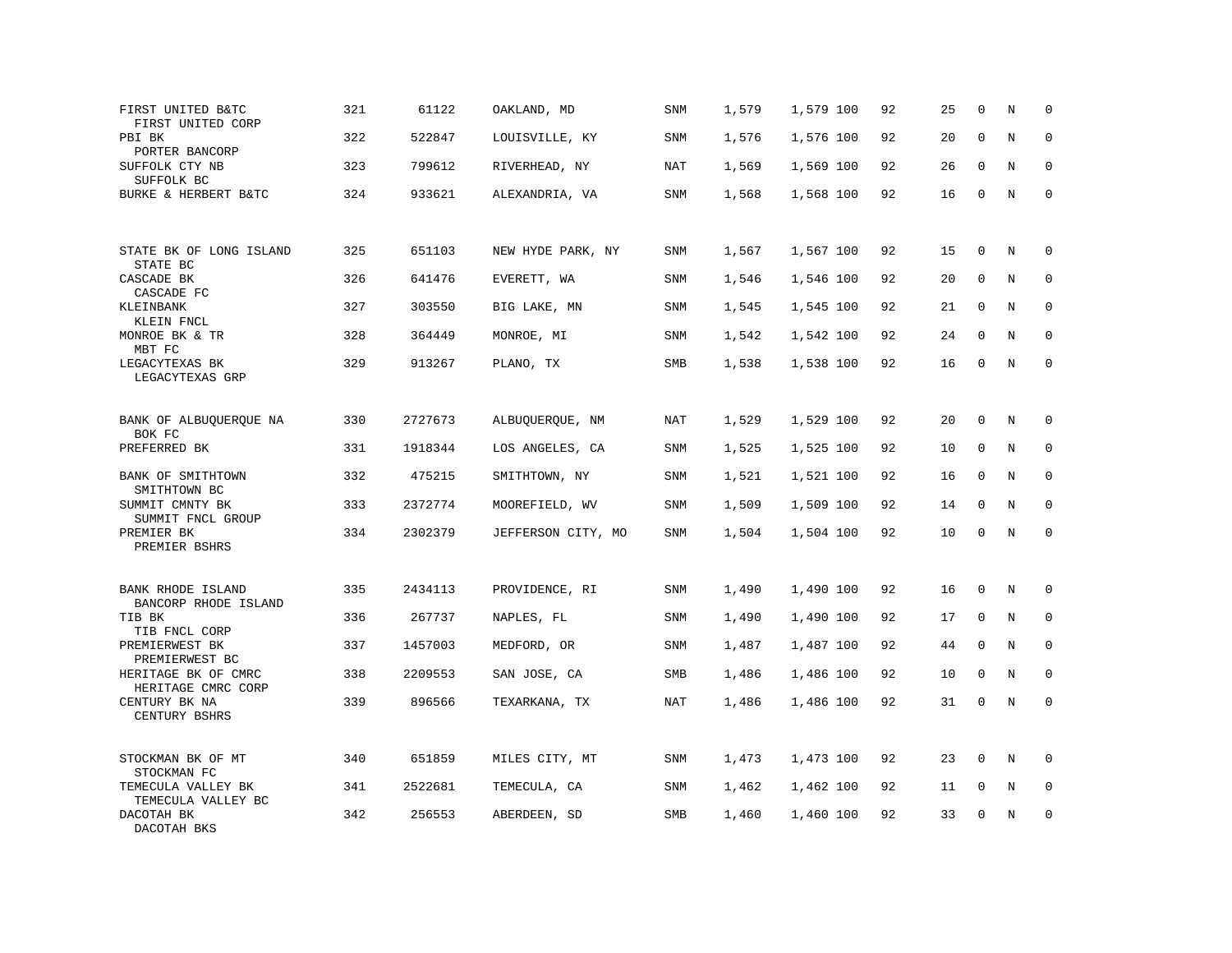| FIDELITY BK<br>FIDELITY BSHRS NC                         | 343 | 584920  | FUQUAY-VARINA, NC | SNM        | 1,459 | 1,459 100 | 92 | 69 | $\mathbf 0$  | N           | $\mathbf 0$  |
|----------------------------------------------------------|-----|---------|-------------------|------------|-------|-----------|----|----|--------------|-------------|--------------|
| ENCORE BK NA<br><b>ENCORE BSHRS</b>                      | 344 | 2558970 | HOUSTON, TX       | NAT        | 1,459 | 1,459 100 | 92 | 17 | $\mathbf 0$  | N           | $\Omega$     |
| HEARTLAND B&TC<br>HEARTLAND BC                           | 345 | 426534  | BLOOMINGTON, IL   | SNM        | 1,449 | 1,449 100 | 92 | 42 | $\mathbf 0$  | N           | $\mathbf 0$  |
| CENTRAL B&TC<br>CENTRAL BSHRS                            | 346 | 1007015 | LEXINGTON, KY     | SNM        | 1,448 | 1,448 100 | 92 | 17 | 0            | N           | 0            |
| HORIZON BK<br>HORIZON FC                                 | 347 | 508878  | BELLINGHAM, WA    | SNM        | 1,447 | 1,447 100 | 92 | 18 | $\mathbf 0$  | N           | $\mathbf 0$  |
| SIMMONS FIRST NB<br>SIMMONS FIRST NAT CORP               | 348 | 663245  | PINE BLUFF, AR    | <b>NAT</b> | 1,437 | 1,437 100 | 92 | 39 | $\mathbf 0$  | N           | $\mathbf 0$  |
| YADKIN VALLEY B&TC<br>YADKIN VALLEY FC                   | 349 | 282329  | ELKIN, NC         | SNM        | 1,431 | 1,431 100 | 92 | 30 | $\mathbf{0}$ | N           | $\mathbf{0}$ |
| INWOOD NB                                                | 350 | 913753  | DALLAS, TX        | NAT        | 1,408 | 1,408 100 | 92 | 14 | $\mathbf{0}$ | N           | 0            |
| INWOOD BSHRS<br>GLENS FALLS NB&TC<br>ARROW FC            | 351 | 866000  | GLENS FALLS, NY   | NAT        | 1,396 | 1,396 100 | 92 | 26 | 0            | N           | 0            |
| FIRST NB OF ST LOUIS<br>CENTRAL BANCOMPANY               | 352 | 506249  | CLAYTON, MO       | NAT        | 1,394 | 1,394 100 | 93 | 13 | $\mathbf 0$  | N           | $\mathbf{0}$ |
| BREMER BK NA<br>OTTO BREMER FOUNDATION                   | 353 | 2516327 | FARGO, ND         | <b>NAT</b> | 1,389 | 1,389 100 | 93 | 17 | 0            | N           | $\mathbf 0$  |
| WILSON B&TC<br>WILSON BHC                                | 354 | 159636  | LEBANON, TN       | SNM        | 1,389 | 1,389 100 | 93 | 21 | $\mathbf 0$  | $\rm N$     | $\mathbf 0$  |
| TOWN NORTH BK NA                                         | 355 | 384652  | DALLAS, TX        | <b>NAT</b> | 1,388 | 1,388 100 | 93 | 1  | $\mathbf 0$  | N           | $\mathbf 0$  |
| <b>CU BK SHARES</b><br>LOS ALAMOS NB<br>TRINITY CAP CORP | 356 | 205654  | LOS ALAMOS, NM    | NAT        | 1,387 | 1,387 100 | 93 | 3  | $\mathbf 0$  | N           | $\mathbf 0$  |
| CB&S BK<br>CBS BANC CORP                                 | 357 | 594433  | RUSSELLVILLE, AL  | SNM        | 1,381 | 1,381 100 | 93 | 40 | $\mathbf 0$  | $\mathbf N$ | $\mathbf 0$  |
| BRIDGEVIEW BK GRP<br>BRIDGEVIEW BC                       | 358 | 312730  | BRIDGEVIEW, IL    | SNM        | 1,377 | 1,377 100 | 93 | 15 | 0            | N           | 0            |
| FIRST VICTORIA NB<br>MOW/RPW MGMT II                     | 359 | 488167  | VICTORIA, TX      | NAT        | 1,375 | 1,375 100 | 93 | 17 | $\mathbf 0$  | N           | $\mathbf 0$  |
| LAFAYETTE AMBASSADOR BK<br>FULTON FNCL CORP              | 360 | 140018  | EASTON, PA        | SMB        | 1,369 | 1,369 100 | 93 | 24 | $\mathbf 0$  | N           | $\mathbf 0$  |
| CENTRUE BK<br>CENTRUE FC                                 | 361 | 457547  | STREATOR, IL      | SMB        | 1,369 | 1,369 100 | 93 | 28 | 0            | $\rm N$     | 0            |
| SECURITY BK OF BIBB CTY<br>SECURITY BK CORP              | 362 | 1221558 | MACON, GA         | SNM        | 1,359 | 1,359 100 | 93 | 13 | $\Omega$     | N           | $\mathbf 0$  |
| AFB&T<br>SYNOVUS FC                                      | 363 | 947178  | ATHENS, GA        | <b>SNM</b> | 1,354 | 1,354 100 | 93 | 16 | $\mathbf 0$  | N           | $\mathbf 0$  |
| PEAPACK GLADSTONE BK<br>PEAPACK GLADSTONE FNCL CORP      | 364 | 236706  | GLADSTONE, NJ     | SMB        | 1,352 | 1,352 100 | 93 | 20 | $\mathbf 0$  | N           | $\mathbf 0$  |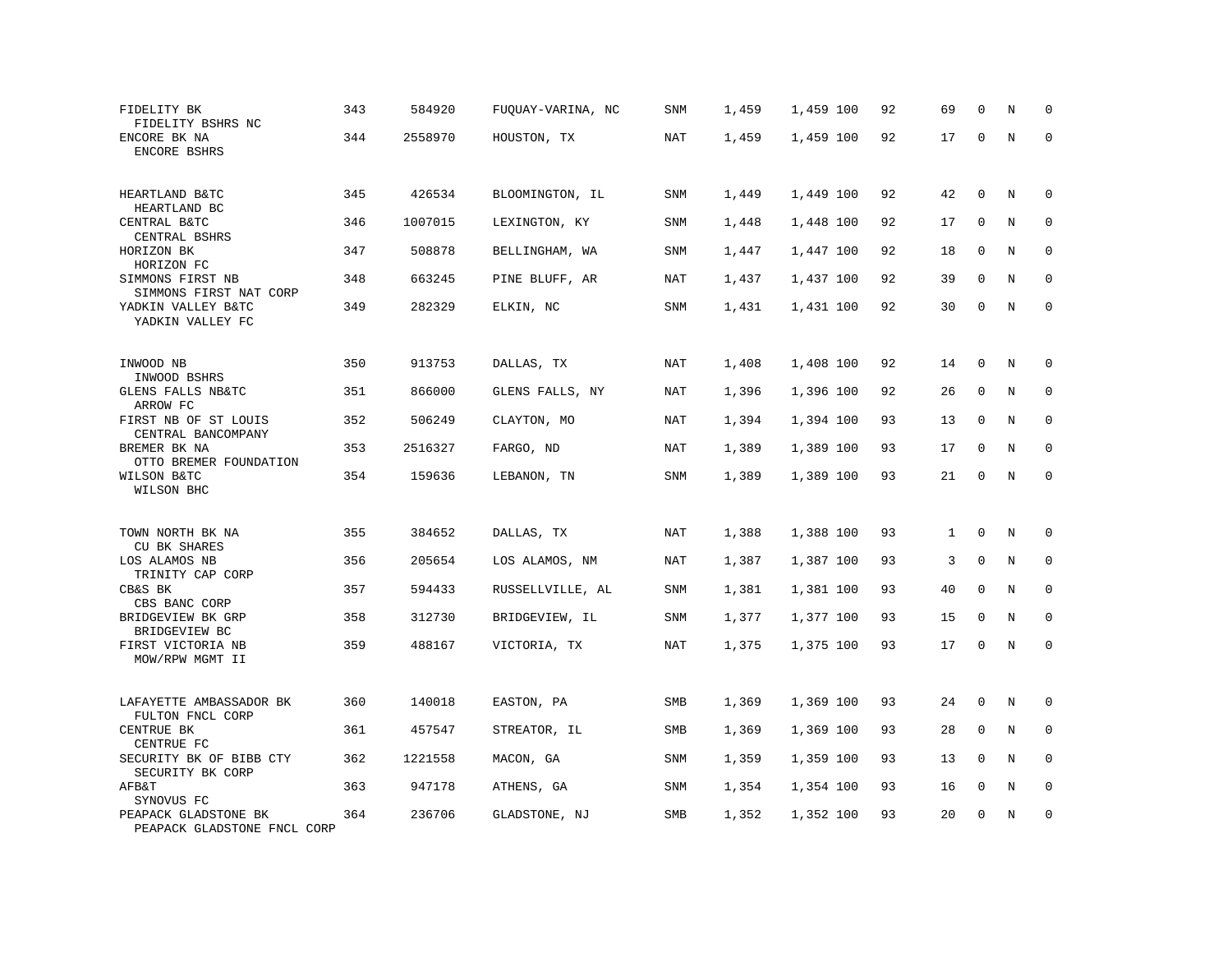| CITIBANK BANAMEX USA<br>CITIGROUP                  | 365 | 750864  | CENTURY CITY, CA    | SNM        | 1,352 | 1,154 85  | 93 | 0            | $\mathbf 0$  | Υ | $\mathbf 0$ |
|----------------------------------------------------|-----|---------|---------------------|------------|-------|-----------|----|--------------|--------------|---|-------------|
| WEST BK<br>WEST BC                                 | 366 | 139740  | WEST DES MOINES, IA | <b>SNM</b> | 1,351 | 1,351 100 | 93 | 9            | $\Omega$     | N | $\Omega$    |
| F&M B&TC<br>ONE RICH HILL MINING LLC               | 367 | 405959  | TULSA, OK           | SMB        | 1,350 | 1,350 100 | 93 | 10           | $\mathbf 0$  | N | $\mathbf 0$ |
| WILMINGTON TR OF PA<br>WILMINGTON TR CORP          | 368 | 551315  | VILLANOVA, PA       | <b>SMB</b> | 1,347 | 1,347 100 | 93 | 4            | $\Omega$     | N | $\mathbf 0$ |
| PALMETTO BK<br>PALMETTO BSHRS                      | 369 | 862824  | LAURENS, SC         | <b>SNM</b> | 1,342 | 1,342 100 | 93 | 35           | $\Omega$     | N | $\Omega$    |
| FIRST BK OF BEVERLY HILLS                          | 370 | 402172  | CALABASAS, CA       | <b>SNM</b> | 1,332 | 1,332 100 | 93 | $\mathbf 0$  | $\Omega$     | N | $\mathbf 0$ |
| BEVERLY HILLS BC<br>CASTLE BK NA<br>LAURITZEN CORP | 371 | 779539  | DEKALB, IL          | NAT        | 1,329 | 1,329 100 | 93 | 20           | $\mathbf 0$  | N | $\mathbf 0$ |
| FIRST NAT CMNTY BK<br>FIRST NAT CMNTY BC           | 372 | 239613  | DUNMORE, PA         | NAT        | 1,311 | 1,311 100 | 93 | 19           | $\Omega$     | N | $\mathbf 0$ |
| BANK OF THE SIERRA<br>SIERRA BC                    | 373 | 662369  | PORTERVILLE, CA     | SNM        | 1,305 | 1,305 100 | 93 | 20           | $\mathbf 0$  | N | 0           |
| ALLIANCE BK NA<br>ALLIANCE FC                      | 374 | 814216  | SYRACUSE, NY        | <b>NAT</b> | 1,305 | 1,305 100 | 93 | 27           | $\mathbf 0$  | N | $\mathbf 0$ |
| SPIRITBANK<br>SPIRIT BC                            | 375 | 142955  | TULSA, OK           | SNM        | 1,299 | 1,299 100 | 93 | 16           | 0            | N | $\mathbf 0$ |
| CANANDAIGUA NB&TC<br>CANANDAIGUA NAT CORP          | 376 | 161602  | CANANDAIGUA, NY     | <b>NAT</b> | 1,298 | 1,298 100 | 93 | 21           | $\mathbf 0$  | N | $\mathbf 0$ |
| INTERAUDI BK                                       | 377 | 538802  | NEW YORK, NY        | SNM        | 1,298 | 1,298 100 | 93 | $\mathbf{1}$ | $\Omega$     | Y | $\mathbf 0$ |
| MERCHANTS BK<br>GENERAL EDUC FUND                  | 378 | 166803  | BURLINGTON, VT      | <b>SNM</b> | 1,297 | 1,297 100 | 93 | 37           | $\mathbf{0}$ | N | $\mathbf 0$ |
| COMMUNITY BK GRP<br>HARRIS FC                      | 379 | 969349  | MILWAUKEE, WI       | SNM        | 1,294 | 1,294 100 | 93 | 47           | $\mathbf 0$  | N | 100         |
| CITY BK                                            | 380 | 456474  | LYNNWOOD, WA        | SNM        | 1,292 | 1,292 100 | 93 | 7            | $\mathbf{0}$ | N | 0           |
| COMMERCE BK NA<br>COMMERCE BSHRS                   | 381 | 500050  | WICHITA, KS         | NAT        | 1,281 | 1,281 100 | 93 | 27           | $\mathbf 0$  | N | 0           |
| WHITAKER BK<br>WHITAKER BC                         | 382 | 1445943 | LEXINGTON, KY       | SMB        | 1,280 | 1,280 100 | 93 | 36           | $\Omega$     | N | $\mathbf 0$ |
| MILE HIGH BK<br>BIG SANDY HC                       | 383 | 515353  | LONGMONT, CO        | SNM        | 1,276 | 1,276 100 | 93 | 12           | $\mathbf 0$  | N | 0           |
| BOREL PRIV B&TC<br>BOSTON PRIVATE FNCL HOLD        | 384 | 208169  | SAN MATEO, CA       | <b>SNM</b> | 1,270 | 1,270 100 | 93 | 4            | $\Omega$     | N | $\mathbf 0$ |
| FSGBANK NA<br>FIRST SCTY GRP                       | 385 | 2920737 | CHATTANOOGA, TN     | NAT        | 1,269 | 1,269 100 | 93 | 39           | $\Omega$     | N | 0           |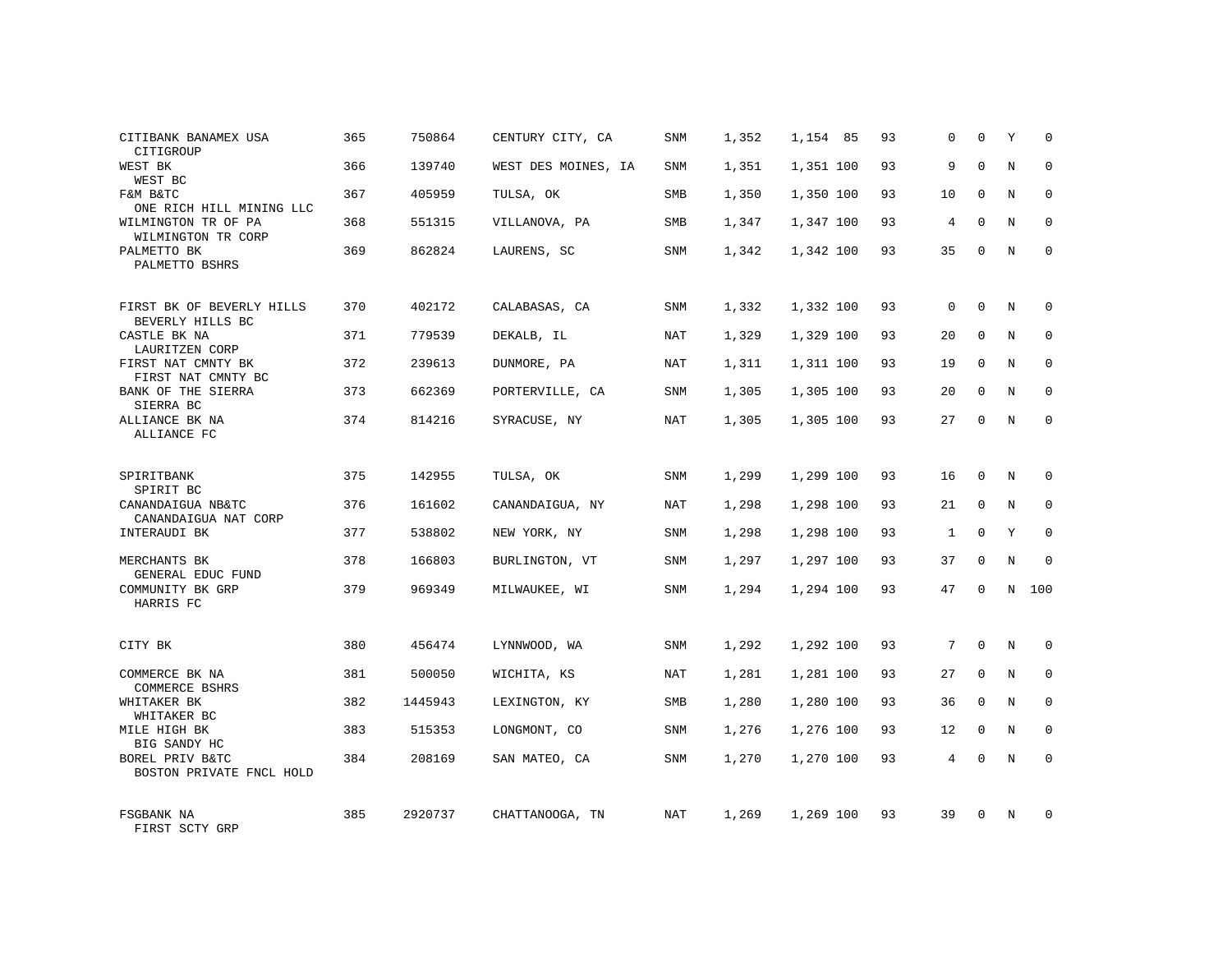| RELIANCE BK<br>RELIANCE BSHRS                      | 386 | 2769589 | DES PERES, MO       | SNM        | 1,266 | 1,266 100 | 93 | 20 | 0            | N       | $\mathbf 0$ |
|----------------------------------------------------|-----|---------|---------------------|------------|-------|-----------|----|----|--------------|---------|-------------|
| FIRST CHICAGO B&T<br>LEGIONS IV ADVIS CORP         | 387 | 686271  | ITASCA, IL          | SMB        | 1,260 | 1,260 100 | 93 | 18 | $\mathbf 0$  | N       | $\mathbf 0$ |
| FIRST CHICAGO B&T<br>RUH CAP LLC                   | 387 | 686271  | ITASCA, IL          | <b>SMB</b> |       |           |    |    |              |         |             |
| FIRST CHICAGO B&T<br>EGGEMEYER CAP LLC             | 387 | 686271  | ITASCA, IL          | SMB        |       |           |    |    |              |         |             |
| TOMPKINS TC<br>TOMPKINS FNCL CORP                  | 388 | 433608  | ITHACA, NY          | <b>SNM</b> | 1,259 | 1,259 100 | 93 | 14 | 0            | N       | 0           |
| FIRST NA<br>FIRST BC                               | 389 | 439404  | DAMARISCOTTA, ME    | NAT        | 1,254 | 1,254 100 | 93 | 14 | 0            | N       | 0           |
| COREFIRST B&TC<br>COMMERCE B&T HC ESOP             | 390 | 361055  | TOPEKA, KS          | <b>SNM</b> | 1,254 | 1,254 100 | 93 | 24 | $\mathbf 0$  | N       | $\mathbf 0$ |
| SKYLANDS CMNTY BK<br>FULTON FNCL CORP              | 391 | 1484595 | HACKETTSTOWN, NJ    | SNM        | 1,252 | 1,252 100 | 93 | 24 | $\mathbf 0$  | N       | $\Omega$    |
| FIRST ST BK<br>COMMUNITY FIRST BSHRS               | 392 | 126254  | UNION CITY, TN      | SNM        | 1,247 | 1,247 100 | 93 | 28 | $\mathbf 0$  | N       | $\mathbf 0$ |
| COLORADO ST B&TC NA<br>BOK FC                      | 393 | 658559  | DENVER, CO          | NAT        | 1,246 | 1,246 100 | 93 | 16 | 0            | N       | 0           |
| HAWTHORN BK<br>HAWTHORN BSHRS                      | 394 | 508346  | JEFFERSON CITY, MO  | <b>SNM</b> | 1,246 | 1,246 100 | 93 | 24 | 0            | N       | 0           |
| HINSDALE B&TC<br>WINTRUST FC                       | 395 | 2119773 | HINSDALE, IL        | SMB        | 1,245 | 1,245 100 | 93 | 9  | $\mathbf 0$  | N       | $\mathbf 0$ |
| AFFINITY BK<br>AFFINITY BK HOLD                    | 396 | 1187391 | VENTURA, CA         | SNM        | 1,232 | 1,232 100 | 93 | 9  | $\Omega$     | N       | 0           |
| CITIZENS & NORTHERN BK<br>CITIZENS & NORTHERN CORP | 397 | 895710  | WELLSBORO, PA       | <b>SNM</b> | 1,230 | 1,230 100 | 93 | 23 | $\mathbf 0$  | N       | $\mathbf 0$ |
| VENTURE BK<br>VENTURE FNCL GRP                     | 398 | 452270  | LACEY, WA           | SNM        | 1,224 | 1,224 100 | 93 | 17 | $\mathbf 0$  | N       | 0           |
| PARK AVE BK<br>PAB BSHRS                           | 399 | 104038  | VALDOSTA, GA        | SMB        | 1,221 | 1,221 100 | 93 | 19 | $\mathbf 0$  | N       | 0           |
| BANK OF PENSACOLA<br>SYNOVUS FC                    | 400 | 391838  | PENSACOLA, FL       | SNM        | 1,214 | 1,214 100 | 93 | 7  | $\mathbf{0}$ | N       | $\mathbf 0$ |
| BANK OF NC<br>BNC BC                               | 401 | 1908082 | THOMASVILLE, NC     | SNM        | 1,212 | 1,212 100 | 93 | 13 | $\mathbf 0$  | N       | $\Omega$    |
| BANK OF EDWARDSVILLE<br>BANC ED CORP               | 402 | 219343  | EDWARDSVILLE, IL    | SNM        | 1,208 | 1,208 100 | 93 | 18 | $\mathsf 0$  | $\rm N$ | $\mathbf 0$ |
| BANK OF KY<br>BANK OF KY FNCL CORP                 | 403 | 1459034 | CRESTVIEW HILLS, KY | SNM        | 1,207 | 1,207 100 | 93 | 27 | 0            | N       | 0           |
| GEORGIA B&TC OF AUGUSTA<br>SOUTHEASTERN BK FC      | 404 | 1402610 | AUGUSTA, GA         | SNM        | 1,198 | 1,198 100 | 93 | 9  | $\mathbf 0$  | N       | $\mathbf 0$ |
| HORIZON BK NA<br>HORIZON BC                        | 405 | 130541  | MICHIGAN CITY, IN   | <b>NAT</b> | 1,194 | 1,194 100 | 93 | 16 | $\mathbf 0$  | N       | $\mathbf 0$ |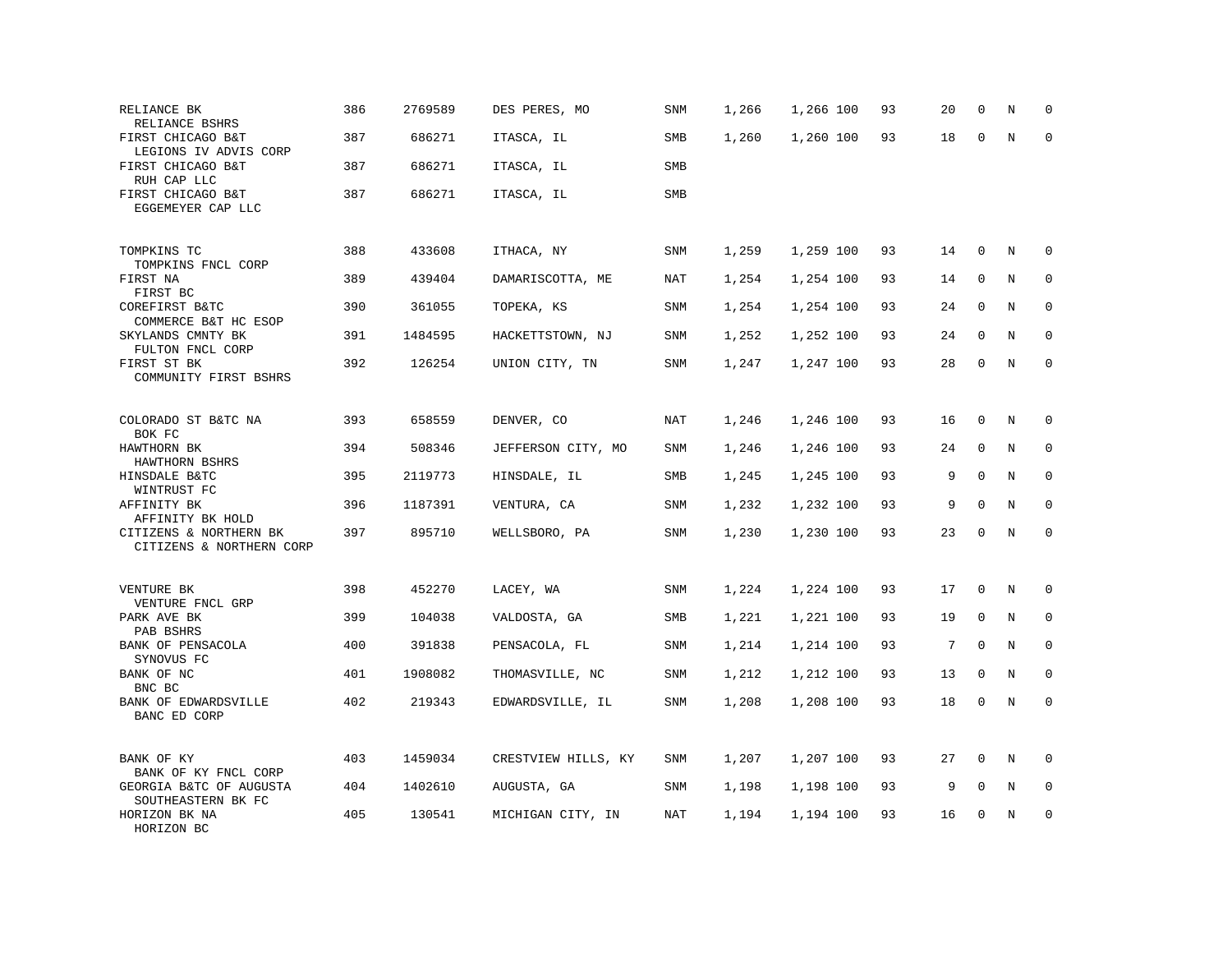| RCB BK<br>RCB HC                                                | 406 | 945053  | CLAREMORE, OK     | SNM        | 1,189 | 1,189 100 | 93 | 18 | $\mathbf 0$  | N       | $\mathbf 0$ |
|-----------------------------------------------------------------|-----|---------|-------------------|------------|-------|-----------|----|----|--------------|---------|-------------|
| COMMUNITY B&TC<br>COMMUNITY BSHRS                               | 407 | 184937  | CORNELIA, GA      | SNM        | 1,186 | 1,186 100 | 93 | 39 | $\mathbf 0$  | N       | $\Omega$    |
| EMPRISE BK<br>EMPRISE FC                                        | 408 | 65858   | WICHITA, KS       | SNM        | 1,179 | 1,179 100 | 93 | 40 | $\mathbf 0$  | N       | 0           |
| FIRST MARINER BK<br>FIRST MARINER BC                            | 409 | 309570  | BALTIMORE, MD     | SNM        | 1,179 | 1,179 100 | 93 | 25 | 0            | N       | $\mathbf 0$ |
| FIRST NB OF LONG ISLAND<br>FIRST OF LONG ISLAND CORP            | 410 | 837000  | GLEN HEAD, NY     | <b>NAT</b> | 1,175 | 1,175 100 | 93 | 26 | $\mathbf 0$  | N       | $\mathbf 0$ |
| FIRST NB IN SIOUX FALLS<br>MINNEHAHA BSHRS                      | 411 | 326858  | SIOUX FALLS, SD   | <b>NAT</b> | 1,174 | 1,174 100 | 93 | 18 | $\mathbf 0$  | N       | $\mathbf 0$ |
| FIRST BK HIGHLAND PARK<br>BANK HIGHLAND PARK FC                 | 412 | 804338  | HIGHLAND PARK, IL | <b>SNM</b> | 1,172 | 1,172 100 | 93 | 1  | $\mathbf 0$  | N       | $\mathbf 0$ |
| VIST BK                                                         | 413 | 678717  | WYOMISSING, PA    | SNM        | 1,167 | 1,167 100 | 93 | 19 | $\mathbf 0$  | N       | $\Omega$    |
| VIST FNCL CORP<br>GERMAN AMERICAN BC<br>GERMAN AMERICAN BANCORP | 414 | 37640   | JASPER, IN        | SNM        | 1,166 | 1,166 100 | 93 | 27 | $\mathbf 0$  | N       | $\mathbf 0$ |
| PARAGON CMRL BK<br>PARAGON CMRL CORP                            | 415 | 2806626 | RALEIGH, NC       | SNM        | 1,165 | 1,165 100 | 93 | 2  | $\mathbf 0$  | N       | 0           |
| SOUTHERN B&TC<br>SOUTHERN BSHRS NC                              | 416 | 717924  | MOUNT OLIVE, NC   | <b>SNM</b> | 1,165 | 1,165 100 | 93 | 56 | $\mathbf 0$  | N       | $\mathbf 0$ |
| CENTRA BK<br>CENTRA FNCL HOLD                                   | 417 | 2856500 | MORGANTOWN, WV    | <b>SNM</b> | 1,162 | 1,162 100 | 93 | 12 | $\mathbf 0$  | $\rm N$ | $\mathbf 0$ |
| BANK OF GRANITE                                                 | 418 | 470724  | GRANITE FALLS, NC | SNM        | 1,158 | 1,158 100 | 93 | 21 | 0            | Ν       | $\mathbf 0$ |
| BANK OF GRANITE CORP<br><b>GLACIER BK</b>                       | 419 | 2634191 | KALISPELL, MT     | SMB        | 1,155 | 1,155 100 | 93 | 13 | $\mathbf 0$  | N       | $\mathbf 0$ |
| GLACIER BC<br>BROADWAY BK                                       | 420 | 268734  | CHICAGO, IL       | SNM        | 1,154 | 1,154 100 | 93 | 3  | $\Omega$     | N       | 0           |
| BROADWAY BC<br>METROBANK NA<br>METROCORP BSHRS                  | 421 | 189352  | HOUSTON, TX       | NAT        | 1,149 | 1,149 100 | 93 | 13 | $\mathbf{0}$ | N       | $\mathbf 0$ |
| <b>CNLBANK</b><br><b>CNLBANCSHARES</b>                          | 422 | 2596262 | ORLANDO, FL       | SNM        | 1,142 | 1,142 100 | 93 | 6  | $\mathbf 0$  | N       | $\mathbf 0$ |
| CITIZENS NB OF MERIDIAN                                         | 423 | 69333   | MERIDIAN, MS      | NAT        | 1,124 | 1,124 100 | 93 | 26 | $\mathbf 0$  | N       | 0           |
| CITIZENS NAT BANC CORP<br>FIRST CA BK<br>FIRST CA FNCL GRP      | 424 | 994565  | CAMARILLO, CA     | SNM        | 1,122 | 1,122 100 | 93 | 11 | 0            | N       | $\mathbf 0$ |
| WOORI AMER BK                                                   | 425 | 384018  | NEW YORK, NY      | SNM        | 1,121 | 1,121 100 | 93 | 12 | 0            | N       | 100         |
| ALLIANCE BK<br>ALLIANCE BSHRS CA                                | 426 | 720465  | CULVER CITY, CA   | <b>SNM</b> | 1,119 | 1,119 100 | 93 | 5  | $\mathbf 0$  | N       | $\mathbf 0$ |
| PACIFIC MERC BK<br>PACIFIC MERC BC                              | 427 | 2717012 | COSTA MESA, CA    | SMB        | 1,117 | 1,117 100 | 93 | 8  | $\mathbf 0$  | N       | $\mathbf 0$ |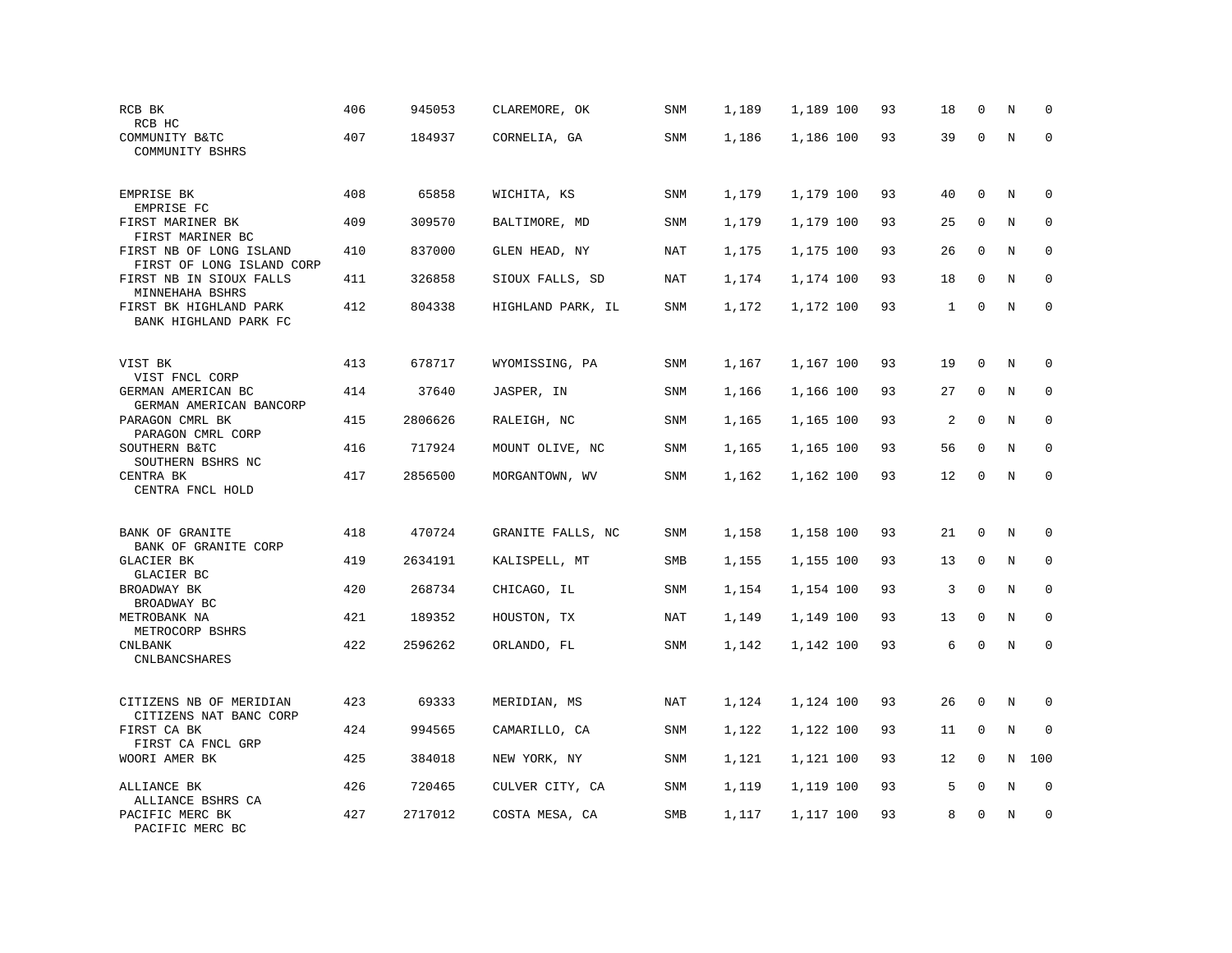| ENTERPRISE B&TC<br>ENTERPRISE BC                          | 428 | 1356768 | LOWELL, MA        | SNM        | 1,115 | 1,115 100 | 93 | 14          | 0           | N | $\mathbf 0$ |
|-----------------------------------------------------------|-----|---------|-------------------|------------|-------|-----------|----|-------------|-------------|---|-------------|
| MOUNTAIN W BK<br>GLACIER BC                               | 429 | 2114282 | COEUR D'ALENE, ID | <b>SNM</b> | 1,115 | 1,115 100 | 93 | 22          | $\Omega$    | N | $\mathbf 0$ |
| JACKSON ST BK & TR<br>UNITED BC OF WY                     | 430 | 14258   | JACKSON, WY       | SMB        | 1,112 | 1,112 100 | 93 | 3           | $\mathbf 0$ | N | $\mathbf 0$ |
| COLUMBIA RIVER BK<br>COLUMBIA BC                          | 431 | 644178  | THE DALLES, OR    | <b>SNM</b> | 1,108 | 1,108 100 | 93 | 24          | $\mathbf 0$ | N | $\mathbf 0$ |
| INTEGRITY BK<br>INTEGRITY BSHES                           | 432 | 2922339 | ALPHARETTA, GA    | <b>SNM</b> | 1,108 | 1,108 100 | 93 | 4           | $\Omega$    | N | $\Omega$    |
| CITIZENS FIRST NB<br>PRINCETON NAT BC                     | 433 | 669443  | PRINCETON, IL     | NAT        | 1,106 | 1,106 100 | 93 | 19          | $\Omega$    | N | $\mathbf 0$ |
| BRAND BKG CO<br>BRAND GRP HOLD                            | 434 | 701736  | LAWRENCEVILLE, GA | SMB        | 1,105 | 1,105 100 | 93 | 7           | $\mathbf 0$ | N | $\mathbf 0$ |
| CITIZENS BKG CO<br>FIRST CITIZENS BC                      | 435 | 542528  | SANDUSKY, OH      | <b>SMB</b> | 1,105 | 1,105 100 | 93 | 30          | $\Omega$    | N | $\mathbf 0$ |
| NATIONAL BK INDIANAPOLIS<br>NATIONAL BK INDIANAPOLIS CORP | 436 | 2132941 | INDIANAPOLIS, IN  | NAT        | 1,103 | 1,103 100 | 93 | 9           | 1           | N | 0           |
| INLAND B&TC<br>INLAND BC                                  | 437 | 189745  | LAKE ZURICH, IL   | <b>SNM</b> | 1,098 | 1,098 100 | 94 | 9           | $\Omega$    | N | $\mathbf 0$ |
| EXTRACO BKS NA<br>EXTRACO CORP                            | 438 | 537560  | TEMPLE, TX        | NAT        | 1,096 | 1,096 100 | 94 | 15          | 0           | N | $\mathbf 0$ |
| NEXITY BK<br>NEXITY FC                                    | 439 | 509231  | BIRMINGHAM, AL    | SNM        | 1,095 | 1,095 100 | 94 | $\mathbf 0$ | $\mathbf 0$ | N | $\mathbf 0$ |
| FIRST FIDELITY BK NA<br>FIRST FIDELITY BC                 | 440 | 106359  | OKLAHOMA CITY, OK | NAT        | 1,088 | 1,088 100 | 94 | 24          | 0           | N | $\mathbf 0$ |
| BOONE COUNTY NB OF COLUMBIA<br>CENTRAL BANCOMPANY         | 441 | 299046  | COLUMBIA, MO      | NAT        | 1,079 | 1,079 100 | 94 | 15          | $\Omega$    | N | $\mathbf 0$ |
| BAYLAKE BK<br><b>BAYLAKE CORP</b>                         | 442 | 280044  | STURGEON BAY, WI  | SMB        | 1,079 | 1,079 100 | 94 | 27          | 0           | N | $\mathbf 0$ |
| AMERICAN BK OF TX<br>NORTH AMER BSHRS                     | 443 | 627658  | SHERMAN, TX       | SNM        | 1,076 | 1,076 100 | 94 | 17          | $\mathbf 0$ | N | 0           |
| LORAIN NB<br>LNB BC                                       | 444 | 39420   | LORAIN, OH        | NAT        | 1,072 | 1,072 100 | 94 | 23          | $\mathbf 0$ | N | 0           |
| CITIZENS B&TC<br>YOUNG CORP                               | 445 | 381343  | CHILLICOTHE, MO   | <b>SNM</b> | 1,067 | 1,067 100 | 94 | 20          | $\Omega$    | N | $\mathbf 0$ |
| TENNESSEE CMRC BK<br>TENNESSEE CMRC BC                    | 446 | 2874634 | FRANKLIN, TN      | <b>SNM</b> | 1,064 | 1,064 100 | 94 | $\mathbf 0$ | 0           | N | 0           |
| ROYAL BK AMERICA<br>ROYAL BSHRS OF PA                     | 447 | 471217  | NARBERTH, PA      | <b>SNM</b> | 1,064 | 1,064 100 | 94 | 17          | $\Omega$    | N | $\mathbf 0$ |
| CITIZENS FIRST BK<br>VILLAGES BC                          | 448 | 1867983 | THE VILLAGES, FL  | SNM        | 1,060 | 1,060 100 | 94 | 9           | $\Omega$    | N | $\mathbf 0$ |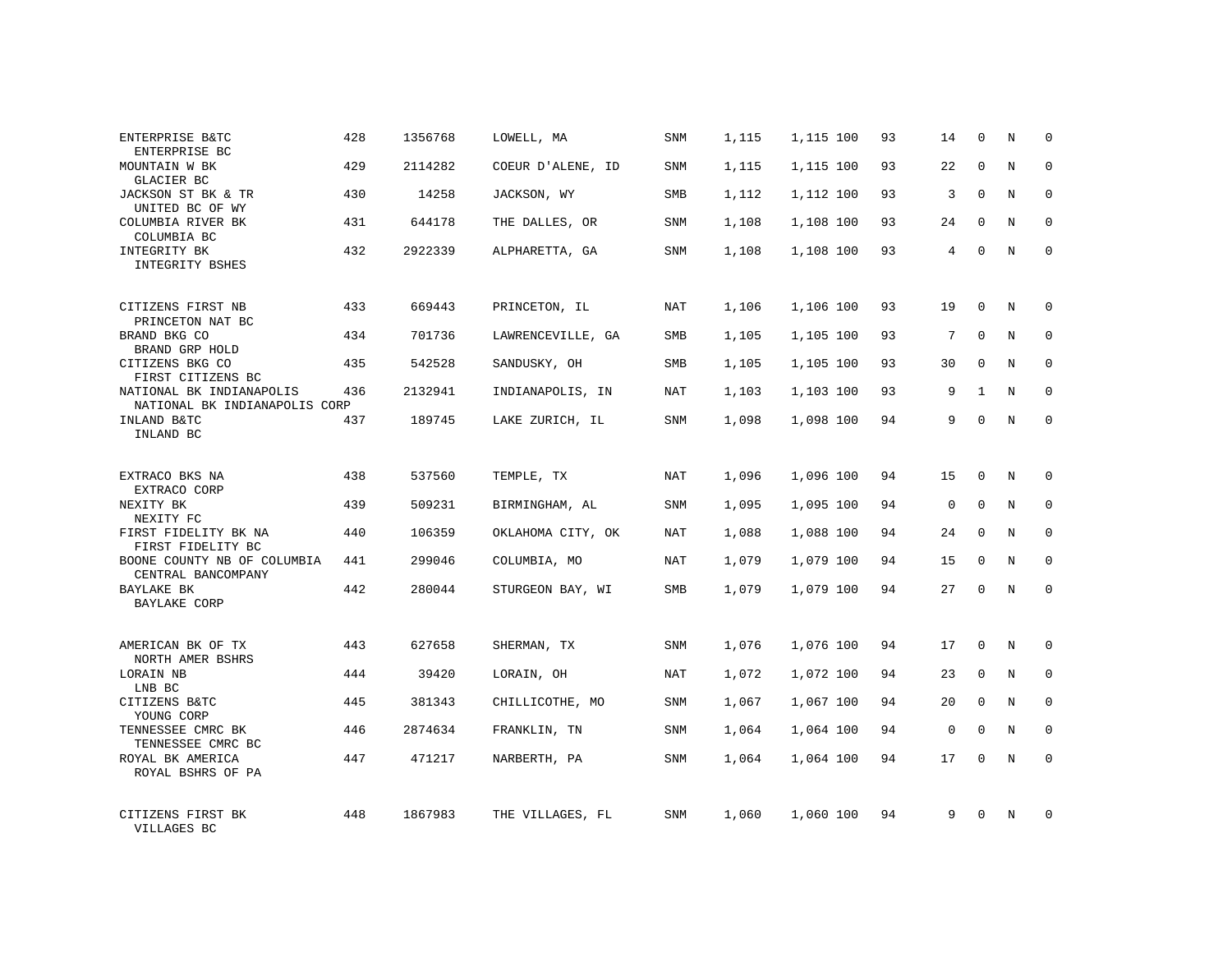| FNB OF KS<br>LAURITZEN CORP                        | 449 | 2033123 | OVERLAND PARK, KS   | <b>NAT</b> | 1,059 | 1,059 100 | 94 | 6           | $\mathbf 0$  | N       | $\mathbf 0$ |
|----------------------------------------------------|-----|---------|---------------------|------------|-------|-----------|----|-------------|--------------|---------|-------------|
| ISABELLA BK<br>ISABELLA BC                         | 450 | 74140   | MOUNT PLEASANT, MI  | SMB        | 1,056 | 1,056 100 | 94 | 22          | $\mathbf 0$  | N       | $\mathbf 0$ |
| SQUARE 1 BK<br>SQUARE 1 FNCL INC                   | 451 | 3345449 | DURHAM, NC          | <b>SNM</b> | 1,055 | 1,055 100 | 94 | $\mathsf 0$ | $\mathbf{0}$ | N       | $\mathbf 0$ |
| NATIONAL EXCHANGE B&T<br>NEB CORP                  | 452 | 722544  | FOND DU LAC, WI     | <b>NAT</b> | 1,053 | 1,053 100 | 94 | 27          | $\mathbf 0$  | N       | $\mathbf 0$ |
| BERKSHIRE BK<br>BERKSHIRE BC                       | 453 | 1396764 | NEW YORK, NY        | <b>SNM</b> | 1,048 | 1,048 100 | 94 | 12          | $\mathbf 0$  | N       | $\mathbf 0$ |
| TEXAS B&TC<br>OVERTON FC                           | 454 | 949154  | LONGVIEW, TX        | SNM        | 1,047 | 1,047 100 | 94 | 12          | $\mathbf 0$  | N       | $\mathbf 0$ |
| BRYN MAWR TC<br>BRYN MAWR BK CORP                  | 455 | 765019  | BRYN MAWR, PA       | SMB        | 1,045 | 1,045 100 | 94 | 18          | $\mathbf 0$  | N       | $\mathbf 0$ |
| NORTHRIM BK<br>NORTHRIM BC                         | 456 | 1718188 | ANCHORAGE, AK       | SNM        | 1,040 | 1,040 100 | 94 | 10          | $\Omega$     | N       | $\Omega$    |
| MIDWEST BANKCENTRE<br>STUPP BROS                   | 457 | 657459  | LEMAY, MO           | SMB        | 1,039 | 1,039 100 | 94 | 11          | $\mathbf 0$  | N       | $\mathbf 0$ |
| PACIFIC CONTINENTAL BK<br>PACIFIC CONTINENTAL CORP | 458 | 693662  | EUGENE, OR          | <b>SNM</b> | 1,037 | 1,037 100 | 94 | 13          | $\mathbf 0$  | N       | 0           |
| FIDELITY BK<br>DEARBORN BC                         | 459 | 2171100 | DEARBORN, MI        | <b>SNM</b> | 1,036 | 1,036 100 | 94 | 17          | $\mathbf 0$  | N       | $\mathbf 0$ |
| DUBUQUE B&TC<br>HEARTLAND FNCL USA                 | 460 | 642549  | DUBUQUE, IA         | SNM        | 1,035 | 1,035 100 | 94 | 8           | $\mathbf 0$  | N       | $\mathbf 0$ |
| FIRST NB OF OLATHE<br>FIRST OLATHE BSHRS           | 461 | 456456  | OLATHE, KS          | <b>NAT</b> | 1,032 | 1,032 100 | 94 | 7           | $\Omega$     | N       | $\mathbf 0$ |
| STEARNS BK NA<br>STEARNS FNCL SVC ESOP             | 462 | 141556  | SAINT CLOUD, MN     | <b>NAT</b> | 1,031 | 1,031 100 | 94 | 3           | $\Omega$     | $\rm N$ | $\Omega$    |
| OMNI NB<br>OMNI FNCL SVC                           | 463 | 293026  | ATLANTA, GA         | <b>NAT</b> | 1,030 | 1,030 100 | 94 | 9           | $\mathbf 0$  | N       | $\mathbf 0$ |
| WORLD FNCL NETWORK NB                              | 464 | 1391778 | COLUMBUS, OH        | NAT        | 1,029 | 1,029 100 | 94 | $\mathbf 0$ | $\mathbf 0$  | N       | $\mathbf 0$ |
| <b>EVB</b><br>EASTERN VA BSHRS                     | 465 | 790721  | TAPPAHANNOCK, VA    | SMB        | 1,027 | 1,027 100 | 94 | 24          | $\mathbf 0$  | N       | $\mathbf 0$ |
| PROSPERITY BK<br>PROSPERITY BKG CO                 | 466 | 879532  | SAINT AUGUSTINE, FL | <b>SNM</b> | 1,027 | 1,027 100 | 94 | 21          | $\mathbf 0$  | N       | $\mathbf 0$ |
| ADVANTAGE BK<br>CAMCO FNCL CORP                    | 467 | 834979  | CAMBRIDGE, OH       | SNM        | 1,026 | 1,026 100 | 94 | 22          | $\mathbf 0$  | N       | $\mathbf 0$ |
| COPPERMARK BK<br>COPPERMARK BSHRS                  | 468 | 36054   | OKLAHOMA CITY, OK   | <b>SNM</b> | 1,025 | 1,025 100 | 94 | 11          | $\mathbf 0$  | N       | $\mathbf 0$ |
| BANTERRA BK<br><b>BANTERRA CORP</b>                | 469 | 502849  | MARION, IL          | SNM        | 1,024 | 1,024 100 | 94 | 27          | 0            | Ν       | 0           |
| PANHANDLE ST BK<br>INTERMOUNTAIN CMNTY BC          | 470 | 257868  | SANDPOINT, ID       | <b>SNM</b> | 1,023 | 1,023 100 | 94 | 18          | $\mathbf 0$  | N       | $\mathbf 0$ |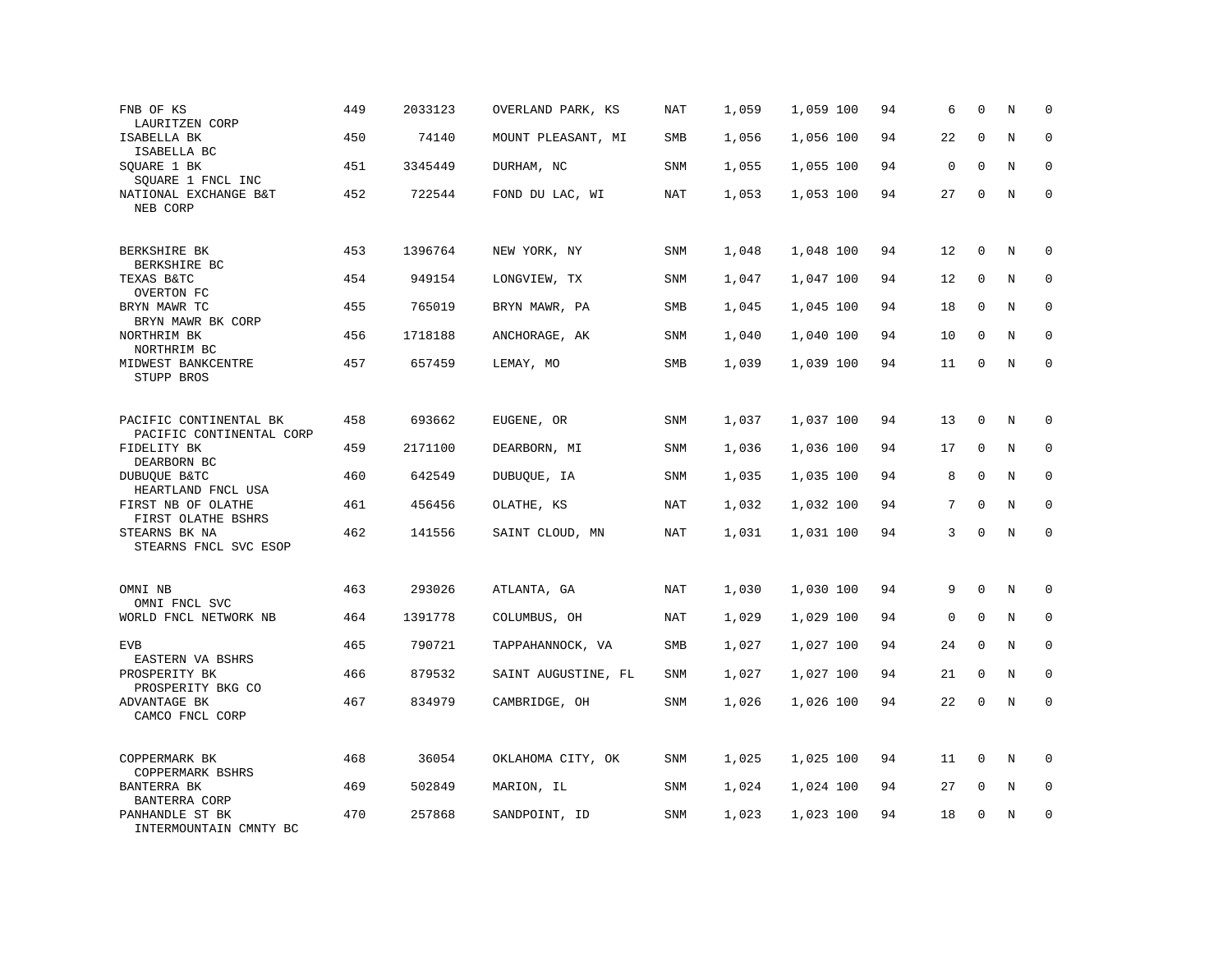| FORCHT BK NA<br>FORCHT BC INC                      | 471 | 3141726 | LEXINGTON, KY    | <b>NAT</b> | 1,018 | 1,018 100 | 94 | 33 | $\mathbf 0$ | N           | $\mathbf 0$  |
|----------------------------------------------------|-----|---------|------------------|------------|-------|-----------|----|----|-------------|-------------|--------------|
| FIRST FNCL BK NA<br>FIRST FNCL BSHRS               | 472 | 470050  | ABILENE, TX      | NAT        | 1,016 | 1,016 100 | 94 | 12 | $\mathbf 0$ | $\rm N$     | $\mathbf 0$  |
| FIRST MID-IL B&T NA<br>FIRST MID-IL BSHRS          | 473 | 762447  | MATTOON, IL      | NAT        | 1,012 | 1,012 100 | 94 | 23 | $\mathbf 0$ | N           | $\mathbf 0$  |
| COMMERCE B&TC<br>COMMERCE BSHRS CORP               | 474 | 824000  | WORCESTER, MA    | <b>SNM</b> | 1,011 | 1,011 100 | 94 | 12 | 0           | N           | $\mathbf 0$  |
| NATIONAL BK<br>NATIONAL BSHRS                      | 475 | 2949710 | MOLINE, IL       | <b>NAT</b> | 1,009 | 1,009 100 | 94 | 22 | $\mathbf 0$ | N           | $\mathbf 0$  |
| LAFAYETTE B&TC NA<br>FIRST MRCH CORP               | 476 | 308649  | LAFAYETTE, IN    | NAT        | 1,008 | 1,008 100 | 94 | 15 | $\Omega$    | N           | $\mathbf 0$  |
| FIRST ST BK CENTRAL TX<br>CENTRAL CMNTY CORP       | 477 | 751759  | AUSTIN, TX       | <b>SNM</b> | 1,005 | 1,005 100 | 94 | 30 | $\mathbf 0$ | N           | $\mathbf 0$  |
| APPALACHIAN CMNTY BK<br>APPALACHIAN BSHRS          | 478 | 2280552 | ELLIJAY, GA      | <b>SNM</b> | 1,004 | 1,004 100 | 94 | 9  | $\mathbf 0$ | N           | 0            |
| WAINWRIGHT B&TC                                    | 479 | 689302  | BOSTON, MA       | <b>SNM</b> | 1,002 | 1,002 100 | 94 | 11 | $\mathbf 0$ | N           | $\mathbf 0$  |
| AUSTIN BK TX NA<br>JANE AUSTIN CHAPMAN LP          | 480 | 548351  | JACKSONVILLE, TX | NAT        | 994   | 994 100   | 94 | 54 | $\mathbf 0$ | $\mathbf N$ | $\mathbf{0}$ |
| AUSTIN BK TX NA<br>JSA FAM LP                      | 480 | 548351  | JACKSONVILLE, TX | <b>NAT</b> |       |           |    |    |             |             |              |
| FLORIDA CMNTY BK<br>FLORIDA CMNTY BK               | 481 | 92630   | IMMOKALEE, FL    | SNM        | 990   | 990 100   | 94 | 10 | $\mathbf 0$ | N           | $\mathbf 0$  |
| UNION CTR NB                                       | 482 | 29104   | UNION, NJ        | NAT        | 988   | 988 100   | 94 | 11 | 0           | N           | $\Omega$     |
| CENTER BC<br>LIBERTYVILLE B&TC<br>WINTRUST FC      | 483 | 2339795 | LIBERTYVILLE, IL | <b>SMB</b> | 987   | 987 100   | 94 | 8  | $\mathbf 0$ | N           | $\mathbf 0$  |
| SHINHAN BK AMER                                    | 484 | 1494914 | NEW YORK, NY     | <b>SNM</b> | 985   | 985 100   | 94 | 4  | $\Omega$    | N           | 100          |
| BANK OF NASHVILLE<br>SYNOVUS FC                    | 485 | 1407521 | NASHVILLE, TN    | <b>SNM</b> | 983   | 983 100   | 94 | 10 | $\mathbf 0$ | N           | $\mathbf 0$  |
| ATLANTIC SOUTHERN BK<br>ATLANTIC SOUTHERN FNCL GRP | 486 | 3075278 | MACON, GA        | <b>SNM</b> | 979   | 979 100   | 94 | 16 | $\mathbf 0$ | N           | $\mathbf 0$  |
| NORTH SHORE CMNTY B&TC<br>WINTRUST FC              | 487 | 2239288 | WILMETTE, IL     | SMB        | 978   | 978 100   | 94 | 7  | $\mathbf 0$ | N           | 0            |
| CRESCENT B&TC<br>CRESCENT BKG CO                   | 488 | 1391170 | JASPER, GA       | <b>SNM</b> | 975   | 975 100   | 94 | 10 | $\mathbf 0$ | N           | 0            |
| COOPERATIVE BK<br>COOPERATIVE BSHRS                | 489 | 642370  | WILMINGTON, NC   | <b>SNM</b> | 973   | 973 100   | 94 | 21 | $\Omega$    | N           | $\mathbf 0$  |
| FIRST NB OF CHESTER CTY<br>FIRST CHESTER CTY CORP  | 490 | 23812   | WEST CHESTER, PA | NAT        | 973   | 973 100   | 94 | 16 | $\mathbf 0$ | $\rm N$     | 0            |
| SERVISFIRST BK<br>SERVISFIRST BSHRS                | 491 | 3348888 | BIRMINGHAM, AL   | <b>SNM</b> | 973   | 973 100   | 94 | 6  | $\mathbf 0$ | N           | $\mathbf 0$  |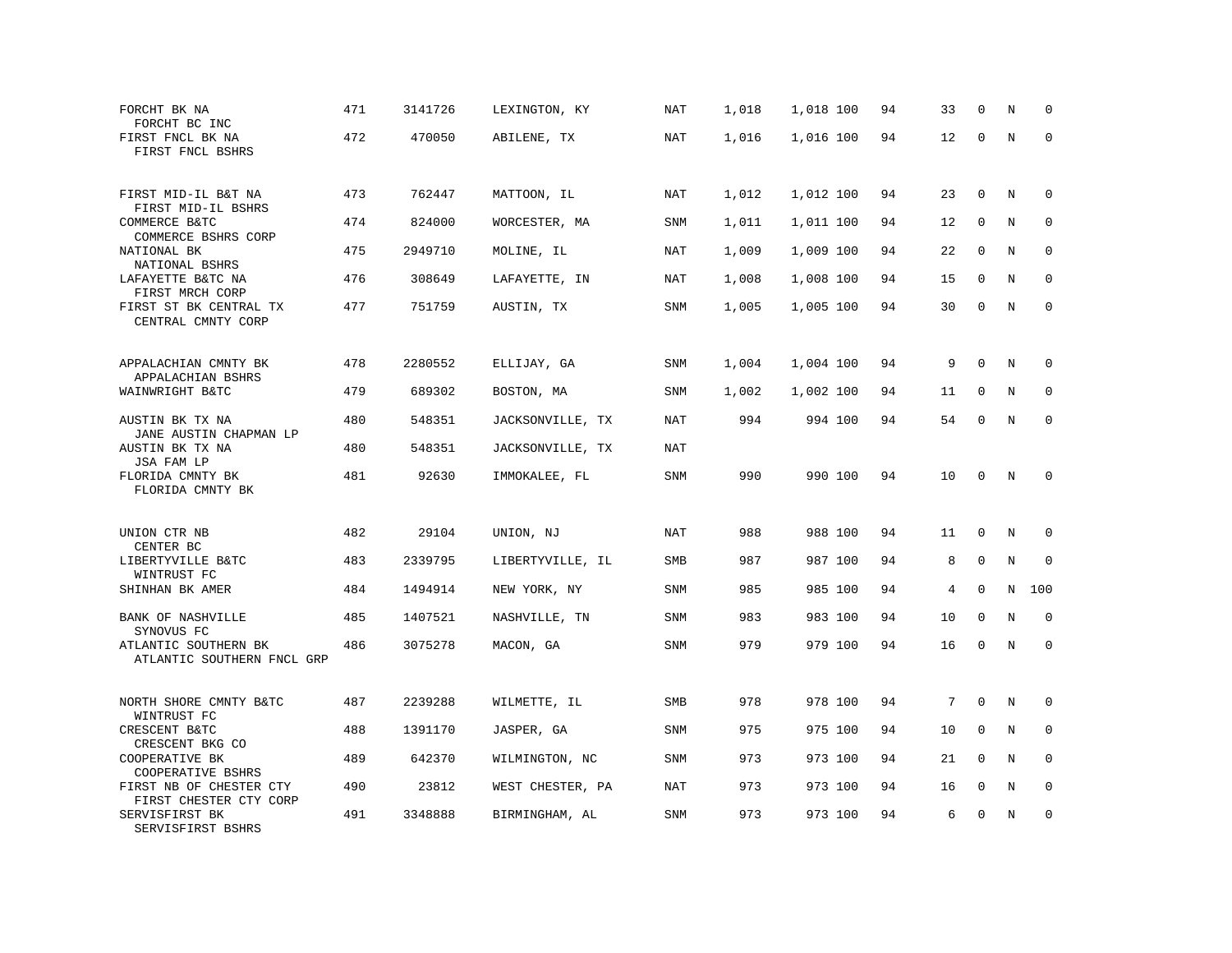| FOUNDERS BK<br>PEOTONE BC                      | 492 | 554745  | WORTH, IL          | <b>SNM</b> | 972 | 972 100 | 94 | 11          | $\mathbf 0$  | N | $\Omega$    |
|------------------------------------------------|-----|---------|--------------------|------------|-----|---------|----|-------------|--------------|---|-------------|
| FIRST FSB<br>FIRST FNCL SERVICE CORP           | 493 | 368175  | ELIZABETHTOWN, KY  | <b>SNM</b> | 967 | 967 100 | 94 | 19          | $\Omega$     | N | $\Omega$    |
| STATE B&TC<br>STATE BK & TR CO ESOP            | 494 | 736448  | GREENWOOD, MS      | SNM        | 965 | 965 100 | 94 | 37          | $\Omega$     | N | $\mathbf 0$ |
| ALIANT BK<br>ALIANT FNCL CORP                  | 495 | 861434  | ALEXANDER CITY, AL | <b>SMB</b> | 964 | 964 100 | 94 | 13          | $\Omega$     | N | $\mathbf 0$ |
| GREATER CMNTY BK<br>GREATER CMNTY BC           | 496 | 367208  | TOTOWA, NJ         | SNM        | 962 | 962 100 | 94 | 16          | $\mathbf 0$  | N | $\mathbf 0$ |
| STATE BK COUNTRYSIDE<br><b>SBC</b>             | 497 | 225335  | COUNTRYSIDE, IL    | <b>SNM</b> | 961 | 961 100 | 94 | 5           | $\mathbf 0$  | N | $\mathbf 0$ |
| BAC FL BK                                      | 498 | 725732  | MIAMI, FL          | <b>SNM</b> | 960 | 960 100 | 94 | $\mathbf 0$ | $\Omega$     | Y | $\mathbf 0$ |
| SUMMIT BK<br>SUMMIT BANCORP                    | 499 | 2505787 | ARKADELPHIA, AR    | <b>SNM</b> | 960 | 960 100 | 94 | 17          | $\mathbf{0}$ | N | $\mathbf 0$ |
| BANK OF THE COMMONWEALTH<br>COMMONWEALTH BSHRS | 500 | 821120  | NORFOLK, VA        | <b>SMB</b> | 959 | 959 100 | 94 | 17          | $\Omega$     | N | $\mathbf 0$ |
| FIRST B&TC<br>FIRST BC                         | 501 | 223322  | LEBANON, VA        | SMB        | 959 | 959 100 | 94 | 18          | $\mathbf 0$  | N | $\mathbf 0$ |
| FIRST INDEP BK<br>FIRST INDEP INV GRP          | 502 | 6972    | VANCOUVER, WA      | SNM        | 958 | 958 100 | 94 | 22          | $\Omega$     | N | $\mathbf 0$ |
| PEOPLES BK<br>PEOPLES BC                       | 503 | 455972  | LYNDEN, WA         | <b>SNM</b> | 957 | 957 100 | 94 | 26          | $\mathbf{0}$ | N | $\mathbf 0$ |
| <b>BANK OF MARIN</b><br>BANK OF MARIN BC       | 504 | 1436204 | CORTE MADERA, CA   | <b>SNM</b> | 953 | 953 100 | 94 | 12          | $\Omega$     | N | $\mathbf 0$ |
| LIBERTYBANK<br>LIBERTY FNCL GRP                | 505 | 650674  | EUGENE, OR         | <b>SNM</b> | 947 | 947 100 | 94 | 14          | $\mathbf 0$  | N | 0           |
| UNITED CENTRAL BK<br>CENTRAL BC                | 506 | 259657  | GARLAND, TX        | <b>SNM</b> | 947 | 947 100 | 94 | 14          | $\Omega$     | N | $\mathbf 0$ |
| FIRST NB OF SHELBY                             | 507 | 86527   | SHELBY, NC         | NAT        | 947 | 947 100 | 94 | 13          | $\mathbf 0$  | N | $\mathbf 0$ |
| REPUBLIC FIRST BK<br>REPUBLIC FIRST BC         | 508 | 1216321 | PHILADELPHIA, PA   | SNM        | 946 | 946 100 | 94 | 12          | $\mathbf{0}$ | N | 0           |
| FIDUCIARY TC INTL<br>FRANKLIN RESOURCES        | 509 | 160614  | NEW YORK, NY       | <b>SNM</b> | 944 | 923 98  | 94 | $\mathbf 0$ | $\mathbf{1}$ | Y | $\mathbf 0$ |
| CASHMERE VALLEY BK<br>CASHMERE VALLEY FC       | 510 | 574976  | CASHMERE, WA       | SNM        | 942 | 942 100 | 94 | 8           | $\mathbf 0$  | N | 0           |
| MIDDLEBURG BK<br>MIDDLEBURG FC                 | 511 | 679826  | MIDDLEBURG, VA     | SMB        | 942 | 942 100 | 94 | 8           | $\Omega$     | N | $\mathbf 0$ |
| MONTGOMERY BK NA<br>MONTGOMERY BANCORP         | 512 | 613558  | SIKESTON, MO       | NAT        | 941 | 941 100 | 94 | 13          | $\Omega$     | N | $\mathbf 0$ |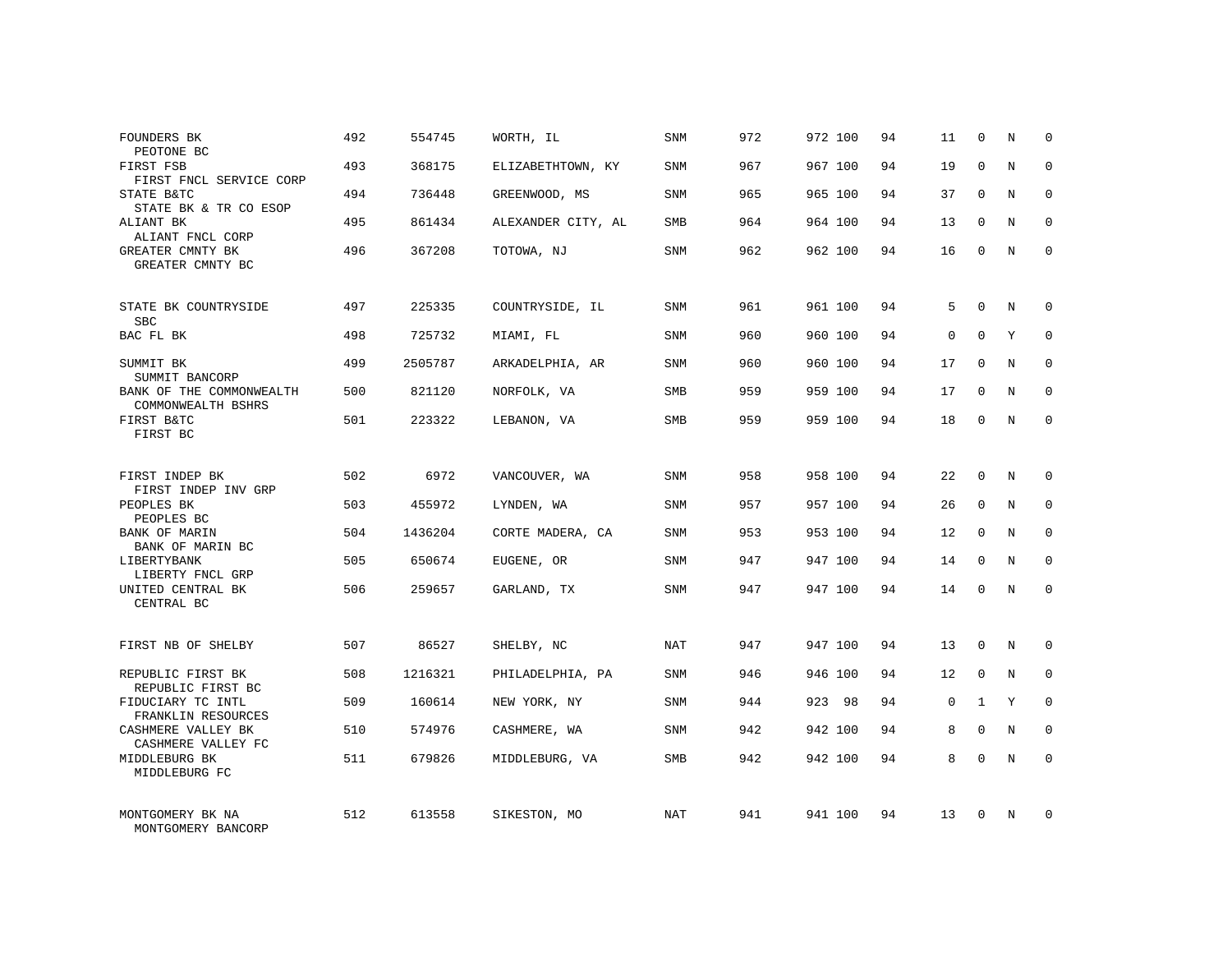| LAKESIDE BK<br>LAKESIDE BC                                             | 513 | 201834  | CHICAGO, IL      | <b>SNM</b> | 940 | 940 100 | 94 | 5           | $\mathbf 0$ | N       | $\mathbf 0$  |
|------------------------------------------------------------------------|-----|---------|------------------|------------|-----|---------|----|-------------|-------------|---------|--------------|
| VISION BK<br>PARK NAT CORP                                             | 514 | 209335  | PANAMA CITY, FL  | <b>SNM</b> | 938 | 938 100 | 94 | 17          | $\mathbf 0$ | N       | $\mathbf 0$  |
| ORRSTOWN BK<br>ORRSTOWN FNCL SVC                                       | 515 | 342410  | SHIPPENSBURG, PA | SMB        | 937 | 937 100 | 94 | 20          | $\mathbf 0$ | N       | $\mathbf 0$  |
| MIDSOUTH BK NA<br>MIDSOUTH BC                                          | 516 | 223331  | LAFAYETTE, LA    | NAT        | 937 | 937 100 | 94 | 34          | $\mathbf 0$ | N       | $\mathbf{0}$ |
| NORTH DALLAS B&TC                                                      | 517 | 490450  | DALLAS, TX       | <b>SNM</b> | 937 | 937 100 | 94 | 5           | $\mathbf 0$ | N       | 0            |
| PEOPLES BK<br>PEOPLES BC OF NC                                         | 518 | 220527  | NEWTON, NC       | SNM        | 936 | 936 100 | 94 | 19          | $\mathbf 0$ | N       | $\mathbf 0$  |
| FIRST ST CMNTY BK<br>FIRST ST BSHRS                                    | 519 | 707354  | FARMINGTON, MO   | <b>SNM</b> | 934 | 934 100 | 94 | 27          | 0           | N       | $\mathbf{0}$ |
| NORTH VALLEY BK<br>NORTH VALLEY BC                                     | 520 | 808167  | REDDING, CA      | SMB        | 934 | 934 100 | 94 | 24          | $\mathbf 0$ | N       | $\mathbf 0$  |
| FIRSTBANK OF COLORADO<br>FIRSTBANK HC                                  | 521 | 288853  | LAKEWOOD, CO     | <b>SNM</b> | 931 | 931 100 | 94 | 3           | $\mathbf 0$ | N       | $\mathbf 0$  |
| FIRST CITIZENS NB                                                      | 522 | 133850  | DYERSBURG, TN    | NAT        | 930 | 930 100 | 94 | 18          | $\mathbf 0$ | N       | 0            |
| FIRST CITIZENS BSHRS<br>FIRST INTERNATIONAL B&TC<br>WATFORD CITY BSHRS | 523 | 236153  | WATFORD CITY, ND | SNM        | 926 | 926 100 | 94 | 20          | $\mathbf 0$ | N       | $\mathbf 0$  |
| INDIANA B&TC<br>INDIANA CMNTY BC                                       | 524 | 832470  | COLUMBUS, IN     | SMB        | 925 | 925 100 | 94 | 19          | $\mathbf 0$ | N       | $\mathbf 0$  |
| CNB BK<br>CNB FNCL CORP                                                | 525 | 399517  | CLEARFIELD, PA   | SNM        | 923 | 923 100 | 94 | 23          | $\mathbf 0$ | N       | $\mathbf 0$  |
| GLENVIEW ST BK<br>CUMMINS-AMER CORP                                    | 526 | 750239  | GLENVIEW, IL     | SNM        | 922 | 922 100 | 94 | 7           | $\Omega$    | $\rm N$ | $\mathbf 0$  |
| CRESCENT ST BK<br>CRESCENT FC                                          | 527 | 2756785 | CARY, NC         | SNM        | 921 | 921 100 | 94 | 11          | $\mathbf 0$ | N       | 0            |
| BUCKHEAD CMNTY BK<br>BUCKHEAD CMNTY BC                                 | 528 | 2640594 | ATLANTA, GA      | SNM        | 921 | 921 100 | 94 | 6           | $\mathbf 0$ | N       | 0            |
| ADAMS CTY NB<br>ACNB CORP                                              | 529 | 5210    | GETTYSBURG, PA   | <b>NAT</b> | 917 | 917 100 | 94 | 20          | $\mathbf 0$ | N       | $\mathbf 0$  |
| BAR HARBOR BK & TR CO<br>BAR HARBOR BSHRS                              | 530 | 522605  | BAR HARBOR, ME   | SNM        | 915 | 915 100 | 94 | 11          | $\mathbf 0$ | N       | $\mathbf 0$  |
| EAGLEBANK<br>EAGLE BC                                                  | 531 | 2652092 | BETHESDA, MD     | SMB        | 911 | 911 100 | 94 | 8           | $\mathbf 0$ | N       | $\mathbf 0$  |
| COMMERCE BK OF WA NA<br>ZIONS BC                                       | 532 | 1198641 | SEATTLE, WA      | <b>NAT</b> | 910 | 910 100 | 94 | $\mathbf 0$ | $\mathbf 0$ | N       | $\mathbf 0$  |
| FIRST SOUTH BK<br>FIRST SOUTH BC                                       | 533 | 883874  | WASHINGTON, NC   | SNM        | 908 | 908 100 | 94 | 28          | $\mathbf 0$ | N       | $\mathbf 0$  |
| FIRST NB OF GA<br>WGNB CORP                                            | 534 | 147839  | CARROLLTON, GA   | <b>NAT</b> | 906 | 906 100 | 94 | 15          | $\mathbf 0$ | N       | $\mathbf 0$  |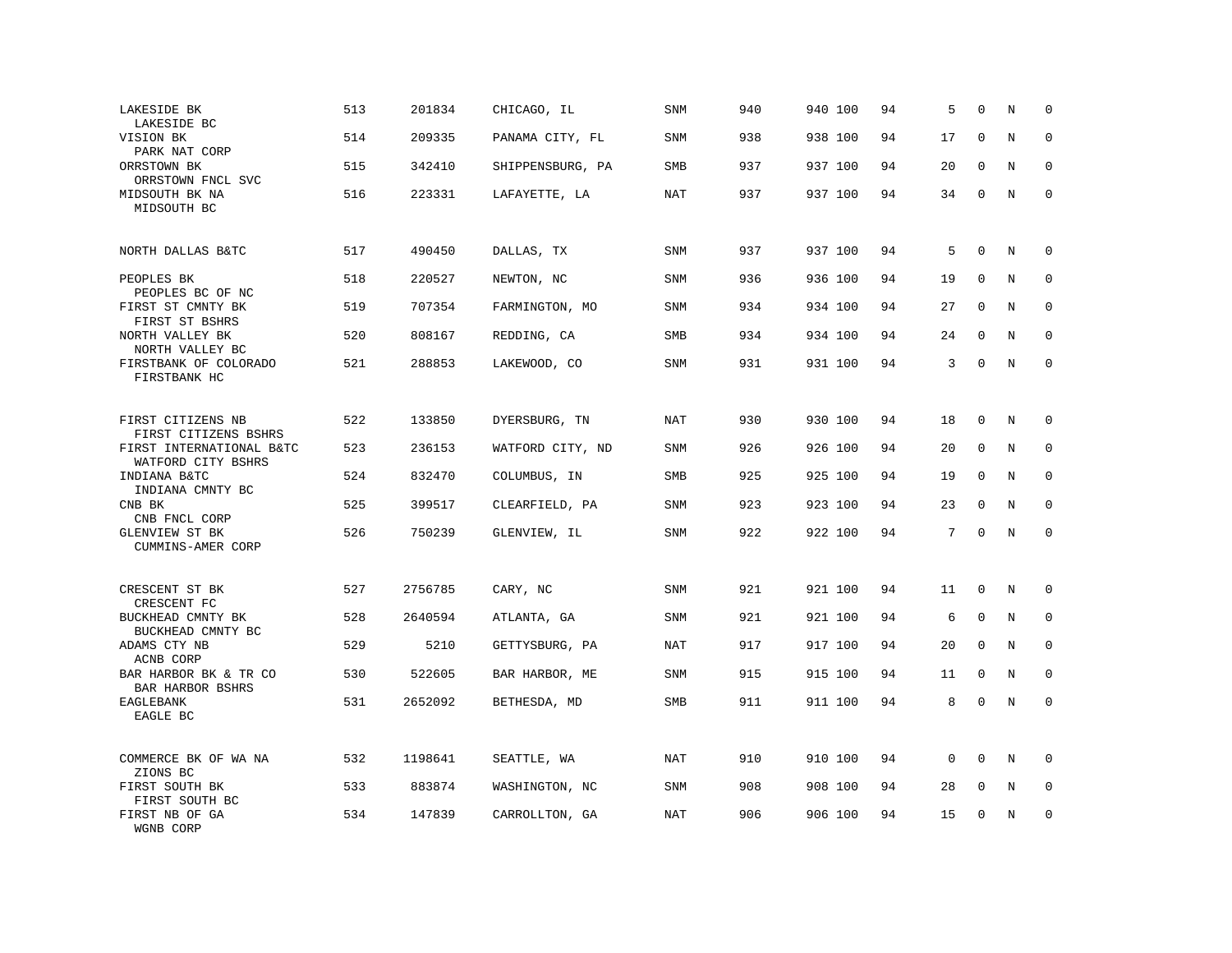| PATRIOT NB<br>PATRIOT NAT BC                        | 535 | 2236821 | STAMFORD, CT       | <b>NAT</b> | 904 | 904 100 | 94 | 17           | $\mathbf 0$  | N       | $\mathbf 0$ |
|-----------------------------------------------------|-----|---------|--------------------|------------|-----|---------|----|--------------|--------------|---------|-------------|
| FIRST BKG CTR<br>FIRST BKG CTR                      | 536 | 41647   | BURLINGTON, WI     | SMB        | 904 | 904 100 | 94 | 15           | 0            | N       | $\Omega$    |
| PATRIOT BK<br>PATRIOT BSHRS                         | 537 | 78858   | HOUSTON, TX        | SNM        | 903 | 903 100 | 94 | 11           | $\mathbf 0$  | N       | 0           |
| RIVER VALLEY BK<br>RIVER VALLEY BC                  | 538 | 163549  | WAUSAU, WI         | SNM        | 903 | 903 100 | 94 | 17           | $\mathbf 0$  | N       | $\mathbf 0$ |
| WHIDBEY ISLAND BK<br>WASHINGTON BKG CO              | 539 | 63078   | COUPEVILLE, WA     | <b>SNM</b> | 903 | 903 100 | 94 | 18           | $\mathbf 0$  | N       | $\mathbf 0$ |
| OUAD CTY B&TC<br>QCR HOLD                           | 540 | 2142155 | BETTENDORF, IA     | SMB        | 898 | 898 100 | 94 | 4            | $\Omega$     | N       | $\mathbf 0$ |
| BANK OF AMER FORK<br>PEOPLES UT BC                  | 541 | 984379  | AMERICAN FORK, UT  | SNM        | 894 | 894 100 | 94 | 10           | $\mathbf 0$  | N       | $\mathbf 0$ |
| CAMBRIDGE TC<br>CAMBRIDGE BC                        | 542 | 736206  | CAMBRIDGE, MA      | SNM        | 894 | 894 100 | 94 | 8            | $\Omega$     | N       | 7           |
| PEOPLES BK<br>PEOPLES FC                            | 543 | 870539  | BILOXI, MS         | <b>SNM</b> | 891 | 891 100 | 95 | 15           | $\mathbf 0$  | N       | $\mathbf 0$ |
| NATIONAL BK OF BLACKSBURG<br>NATIONAL BSHRS         | 544 | 754929  | BLACKSBURG, VA     | NAT        | 891 | 891 100 | 95 | 25           | $\Omega$     | N       | $\mathbf 0$ |
| SAEHAN BK<br>SAEHAN BC                              | 545 | 1865680 | LOS ANGELES, CA    | <b>SNM</b> | 888 | 888 100 | 95 | 10           | $\mathbf 0$  | N       | $\mathbf 0$ |
| NATIONAL REPUBLIC BK CHICAGO                        | 546 | 215130  | CHICAGO, IL        | <b>NAT</b> | 886 | 886 100 | 95 | $\mathbf{1}$ | $\mathbf 0$  | $\rm N$ | $\mathbf 0$ |
|                                                     |     |         |                    |            |     |         |    |              |              |         |             |
| CITYWIDE BKS<br>CITYWIDE BKS CO                     | 547 | 697754  | AURORA, CO         | <b>SNM</b> | 883 | 883 100 | 95 | 13           | $\mathbf 0$  | N       | $\mathbf 0$ |
| CUSTODIAL TC<br>JPMORGAN CHASE & CO                 | 548 | 931319  | PRINCETON, NJ      | SNM        | 880 | 880 100 | 95 | 0            | $\Omega$     | N       | $\Omega$    |
| FLORIDA CAP BK NA<br>FLORIDA CAP GRP                | 549 | 188430  | JACKSONVILLE, FL   | NAT        | 879 | 879 100 | 95 | 17           | $\mathbf{0}$ | N       | $\mathbf 0$ |
| BANK OF UTICA                                       | 550 | 254317  | UTICA, NY          | SNM        | 877 | 877 100 | 95 | $\mathbf 0$  | $\Omega$     | N       | $\mathbf 0$ |
| SAN JOAQUIN BK<br>SAN JOAQUIN BC                    | 551 | 91969   | BAKERSFIELD, CA    | SMB        | 877 | 877 100 | 95 | 3            | $\mathsf 0$  | N       | $\mathbf 0$ |
| FIRST FARMERS & MRCH B<br>FIRST FARMERS & MRCH CORP | 552 | 150035  | COLUMBIA, TN       | SMB        | 876 | 876 100 | 95 | 18           | $\mathbf 0$  | N       | $\mathbf 0$ |
| CHEMUNG CANAL TC<br>CHEMUNG FC                      | 553 | 884303  | ELMIRA, NY         | SMB        | 874 | 874 100 | 95 | 19           | $\mathbf 0$  | N       | 0           |
| AMERICAN BK NA<br>AMERICAN BK HOLDING CORP          | 554 | 807955  | CORPUS CHRISTI, TX | NAT        | 874 | 874 100 | 95 | 12           | $\Omega$     | N       | $\mathbf 0$ |
| WILBER NB<br>WILBER CORP                            | 555 | 875918  | ONEONTA, NY        | <b>NAT</b> | 873 | 873 100 | 95 | 21           | $\mathbf 0$  | N       | $\mathbf 0$ |
| COMMUNITY TR BK<br>CTB FNCL CORP                    | 556 | 667757  | CHOUDRANT, LA      | <b>SNM</b> | 873 | 873 100 | 95 | 15           | $\mathbf 0$  | N       | $\mathbf 0$ |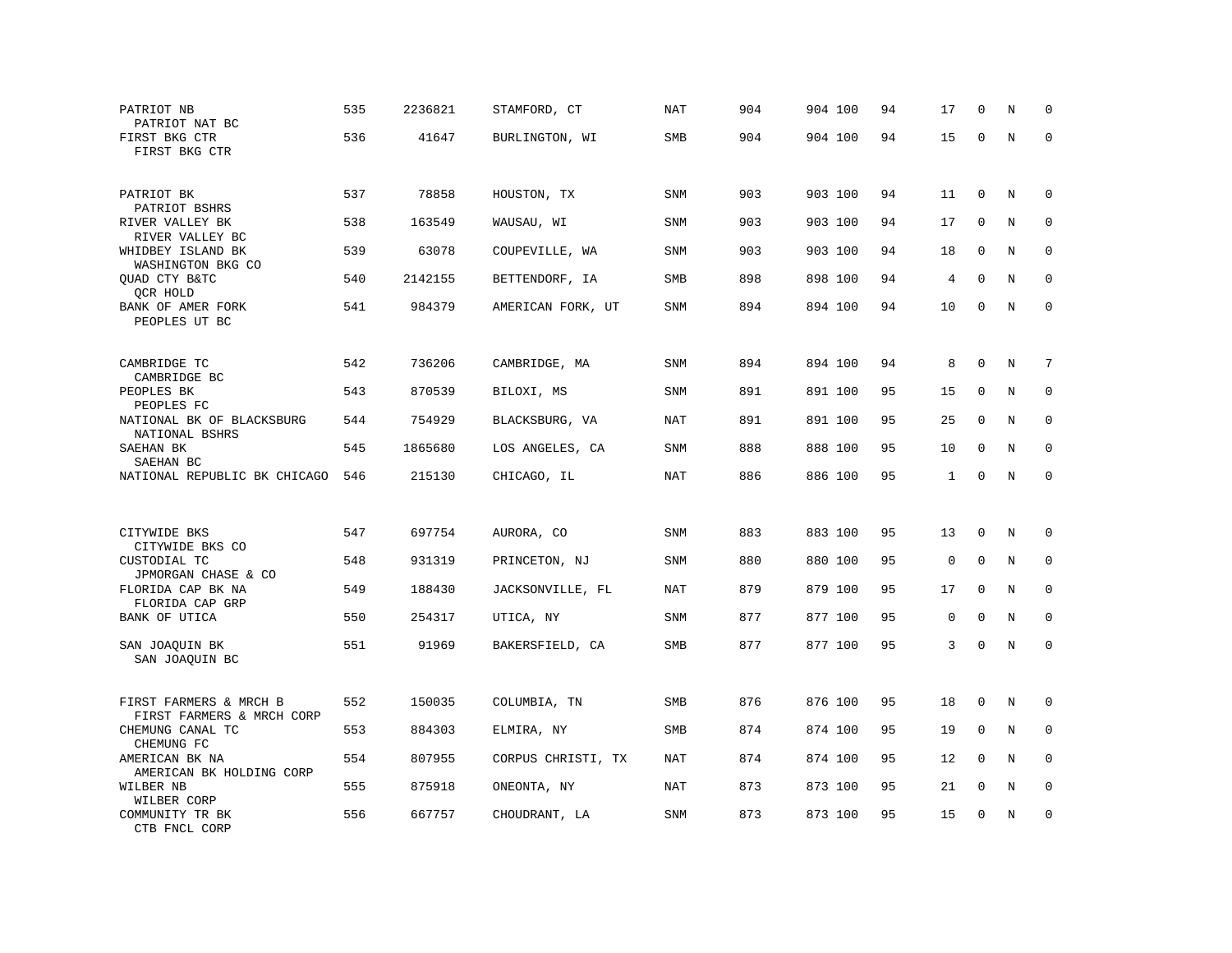| HAPPY ST BK<br>HAPPY BSHRS                             | 557 | 466857  | HAPPY, TX          | <b>SNM</b> | 872 | 872 100 | 95 | 21          | $\mathbf 0$  | N | $\mathbf 0$ |
|--------------------------------------------------------|-----|---------|--------------------|------------|-----|---------|----|-------------|--------------|---|-------------|
| FIRST PREMIER BK<br>UNITED NAT CORP                    | 558 | 374653  | SIOUX FALLS, SD    | <b>SMB</b> | 871 | 871 100 | 95 | 14          | $\Omega$     | N | $\mathbf 0$ |
| BANK OF TAMPA<br>TAMPA BKG CO                          | 559 | 273336  | TAMPA, FL          | <b>SNM</b> | 870 | 870 100 | 95 | 9           | $\mathbf 0$  | N | $\mathbf 0$ |
| SECURITY BK OF KANSAS CITY<br>VALLEY VIEW BSHRS        | 560 | 1009354 | KANSAS CITY, KS    | SNM        | 868 | 868 100 | 95 | 10          | $\mathbf 0$  | N | $\mathbf 0$ |
| LINCOLN BK<br>LINCOLN BC                               | 561 | 491774  | PLAINFIELD, IN     | <b>SNM</b> | 868 | 868 100 | 95 | 16          | $\Omega$     | N | $\Omega$    |
| CENTRAL NB<br>CENTRAL OF KS                            | 562 | 234355  | JUNCTION CITY, KS  | <b>NAT</b> | 867 | 867 100 | 95 | 36          | $\Omega$     | N | $\mathbf 0$ |
| FALCON INTL BK<br>FALCON BSHRS                         | 563 | 564557  | LAREDO, TX         | SNM        | 865 | 865 100 | 95 | 16          | $\mathbf{1}$ | N | 0           |
| AMERISERV FNCL BK<br>AMERISERV FNCL                    | 564 | 928618  | JOHNSTOWN, PA      | <b>SMB</b> | 864 | 864 100 | 95 | 18          | $\Omega$     | N | $\mathbf 0$ |
| FOUR OAKS B&TC<br>FOUR OAKS FINCORP                    | 565 | 292524  | FOUR OAKS, NC      | SMB        | 863 | 863 100 | 95 | 15          | $\mathbf 0$  | N | 0           |
| RIVER CITY BK<br>RCB CORP                              | 566 | 253468  | SACRAMENTO, CA     | SNM        | 862 | 862 100 | 95 | 16          | $\Omega$     | N | $\mathbf 0$ |
| FIRST NB OF THE SOUTH<br>FIRST NAT BSHRS               | 567 | 2859574 | SPARTANBURG, SC    | <b>NAT</b> | 861 | 861 100 | 95 | 11          | 0            | N | 0           |
| CONWAY NB<br>CNB CORP                                  | 568 | 631422  | CONWAY, SC         | NAT        | 860 | 860 100 | 95 | 15          | $\mathbf 0$  | N | $\mathbf 0$ |
| BARNES BKG CO<br><b>BARNES BC</b>                      | 569 | 868376  | KAYSVILLE, UT      | SMB        | 857 | 857 100 | 95 | 9           | $\Omega$     | N | $\mathbf 0$ |
| FIRST BUS BK<br>FIRST BUS FS                           | 570 | 537449  | MADISON, WI        | <b>SNM</b> | 856 | 856 100 | 95 | $\mathbf 0$ | $\Omega$     | N | $\mathbf 0$ |
| TRADITIONAL BK<br>TRADITIONAL BC                       | 571 | 786210  | MOUNT STERLING, KY | SNM        | 854 | 854 100 | 95 | 11          | $\mathbf 0$  | N | $\mathbf 0$ |
| METCALF BK<br>CENTRAL BANCOMPANY                       | 572 | 704559  | LEES SUMMIT, MO    | SMB        | 854 | 854 100 | 95 | 19          | $\mathbf 0$  | N | 0           |
| NATIONAL BK OF KANSAS CITY<br>AMERI-NATIONAL CORP      | 573 | 2747587 | OVERLAND PARK, KS  | <b>NAT</b> | 852 | 852 100 | 95 | 5           | $\mathbf 0$  | N | 0           |
| BLACKHAWK B&T<br>BLACKHAWK BC                          | 574 | 890742  | MILAN, IL          | SNM        | 850 | 850 100 | 95 | 12          | $\Omega$     | N | $\mathbf 0$ |
| FIRST SECURITY BK MISSOULA<br>GLACIER BC               | 575 | 652351  | MISSOULA, MT       | SMB        | 847 | 847 100 | 95 | 12          | $\mathbf 0$  | N | 0           |
| OUEENSBOROUGH NB&TC<br>QUEENSBOROUGH CO                | 576 | 960935  | LOUISVILLE, GA     | <b>NAT</b> | 845 | 845 100 | 95 | 20          | $\Omega$     | N | $\mathbf 0$ |
| FARMERS & MERCHANTS TR CO OF<br>FRANKLIN FNCL SVC CORP | 577 | 289515  | CHAMBERSBURG, PA   | <b>SNM</b> | 845 | 845 100 | 95 | 23          | $\Omega$     | N | $\mathbf 0$ |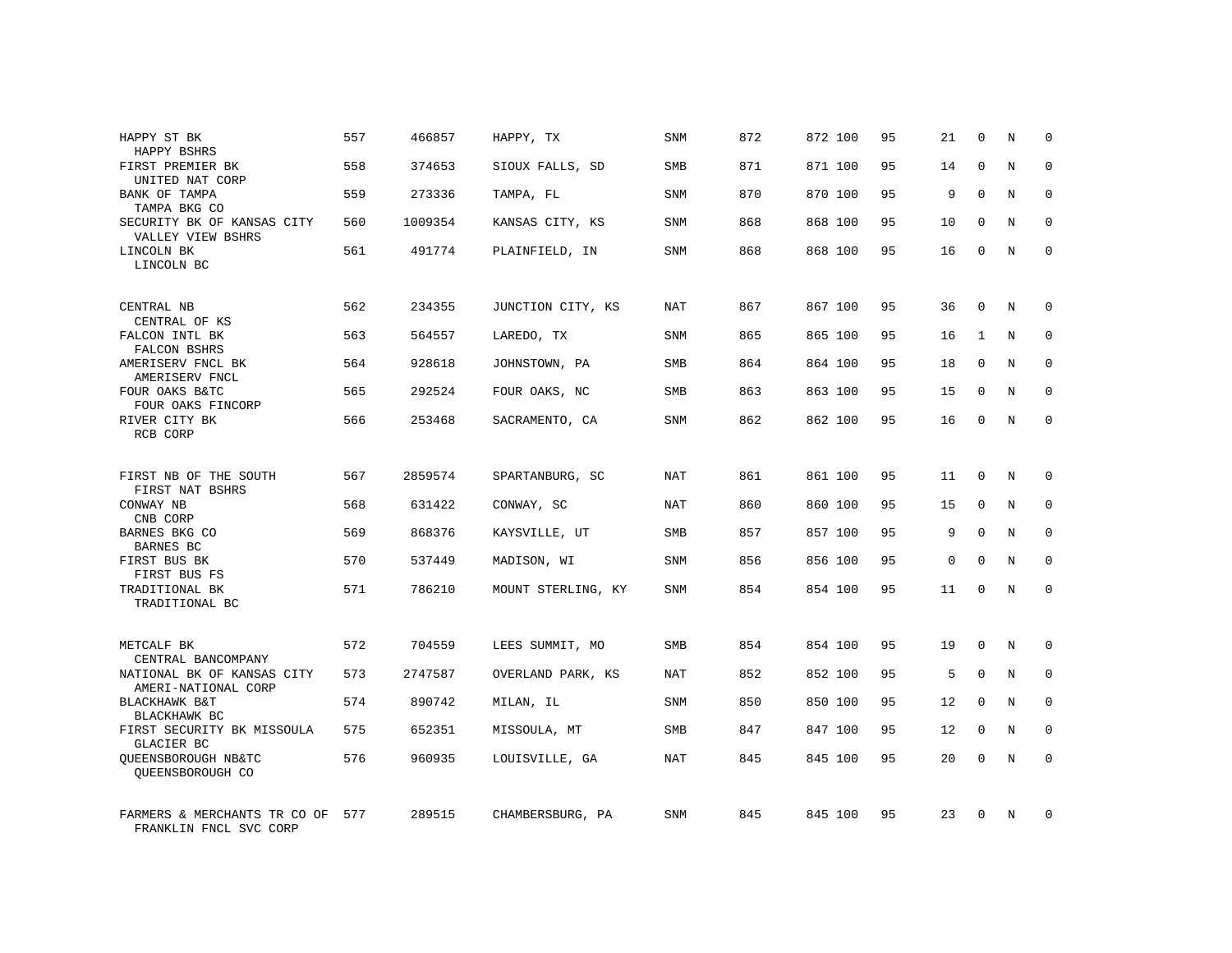| UMB BK COLORADO NA<br>UMB FC                            | 578 | 593753  | DENVER, CO           | <b>NAT</b> | 845 | 845 100 | 95 | 16             | $\mathbf 0$ | N       | $\mathbf 0$  |
|---------------------------------------------------------|-----|---------|----------------------|------------|-----|---------|----|----------------|-------------|---------|--------------|
| MARATHON NB OF NY<br>MARATHON BKG CORP                  | 579 | 1416327 | ASTORIA, NY          | NAT        | 844 | 844 100 | 95 | 13             | $\mathbf 0$ | N       | 87           |
| AMERICAN T&SB<br>ATBANCORP                              | 580 | 596848  | DUBUQUE, IA          | SMB        | 843 | 843 100 | 95 | 10             | $\mathbf 0$ | N       | $\mathbf 0$  |
| JEFFERSON B&TC<br>DELTA BSHRS CO                        | 581 | 598954  | EUREKA, MO           | <b>SNM</b> | 842 | 842 100 | 95 | $\overline{4}$ | $\mathbf 0$ | N       | $\mathbf 0$  |
| PRIVATEBANK<br>PRIVATEBANCORP                           | 582 | 1404463 | BLOOMFIELD HILLS, MI | <b>SNM</b> | 841 | 841 100 | 95 | $\overline{2}$ | $\mathbf 0$ | N       | $\mathbf 0$  |
| CITIZENS & FARMERS BK<br>C&F FC                         | 583 | 928421  | WEST POINT, VA       | <b>SNM</b> | 839 | 839 100 | 95 | 17             | $\mathbf 0$ | N       | $\mathbf 0$  |
| MILLENNIUM BCPBANK NA<br>BCP INTERNACIONAL II SGPS SOCI | 584 | 2944715 | NEWARK, NJ           | <b>NAT</b> | 836 | 836 100 | 95 | 17             | $\mathbf 0$ | N       | 100          |
| FIRST CITIZENS NB<br>FIRST CITIZENS FC                  | 585 | 186744  | MASON CITY, IA       | NAT        | 833 | 833 100 | 95 | 9              | $\Omega$    | N       | $\Omega$     |
| UNITY BK<br>UNITY BC                                    | 586 | 1890525 | CLINTON, NJ          | SNM        | 832 | 832 100 | 95 | 15             | $\mathbf 0$ | N       | $\mathbf 0$  |
| OLD POINT NB OF PHOEBUS<br>OLD POINT FC                 | 587 | 186221  | HAMPTON, VA          | <b>NAT</b> | 831 | 831 100 | 95 | 18             | $\mathbf 0$ | N       | 0            |
| WESTERN NB<br>WNB BSHRS                                 | 588 | 778466  | ODESSA, TX           | NAT        | 831 | 831 100 | 95 | 5              | $\mathbf 0$ | N       | $\Omega$     |
| OZAUKEE BK NA<br>HARRIS FC                              | 589 | 180649  | CEDARBURG, WI        | <b>NAT</b> | 829 | 829 100 | 95 | 9              | $\mathbf 0$ | N       | 100          |
| LIBERTY BK<br>LIBERTY BSHRS                             | 590 | 2352235 | SPRINGFIELD, MO      | SNM        | 825 | 825 100 | 95 | 14             | $\Omega$    | N       | $\mathbf 0$  |
| BARRINGTON B&TC NA<br>WINTRUST FC                       | 591 | 2508751 | BARRINGTON, IL       | <b>NAT</b> | 825 | 825 100 | 95 | 4              | $\Omega$    | $\rm N$ | $\Omega$     |
| REPUBLIC BK OF CHICAGO<br>REPUBLIC BC CO                | 592 | 671334  | OAK BROOK, IL        | <b>SNM</b> | 824 | 824 100 | 95 | 9              | $\mathbf 0$ | N       | $\mathbf 0$  |
| FARMERS NB<br>FARMERS NAT BC                            | 593 | 680813  | CANFIELD, OH         | NAT        | 823 | 823 100 | 95 | 16             | $\mathbf 0$ | N       | $\mathbf{0}$ |
| BNC NB<br><b>BNCCORP</b>                                | 594 | 2358769 | PHOENIX, AZ          | NAT        | 822 | 822 100 | 95 | 20             | $\mathbf 0$ | N       | $\mathbf 0$  |
| PEOPLES NB<br>MARKET STREET BSHRS                       | 595 | 375043  | MOUNT VERNON, IL     | <b>NAT</b> | 820 | 820 100 | 95 | 20             | $\mathbf 0$ | N       | $\mathbf 0$  |
| FIRST B&T<br>FISHBACK FC                                | 596 | 77851   | BROOKINGS, SD        | SNM        | 820 | 820 100 | 95 | 5              | $\mathbf 0$ | N       | $\mathbf 0$  |
| FIRST-KNOX NB<br>PARK NAT CORP                          | 597 | 273523  | MOUNT VERNON, OH     | <b>NAT</b> | 819 | 819 100 | 95 | 14             | $\mathbf 0$ | N       | $\mathbf 0$  |
| GULF COAST B&TC                                         | 598 | 1458608 | NEW ORLEANS, LA      | SNM        | 819 | 819 100 | 95 | 11             | 0           | Ν       | 0            |
| FIRST NB OF FORT SMITH<br>FIRST BK CORP                 | 599 | 397540  | FORT SMITH, AR       | <b>NAT</b> | 819 | 819 100 | 95 | 11             | $\mathbf 0$ | N       | $\mathbf 0$  |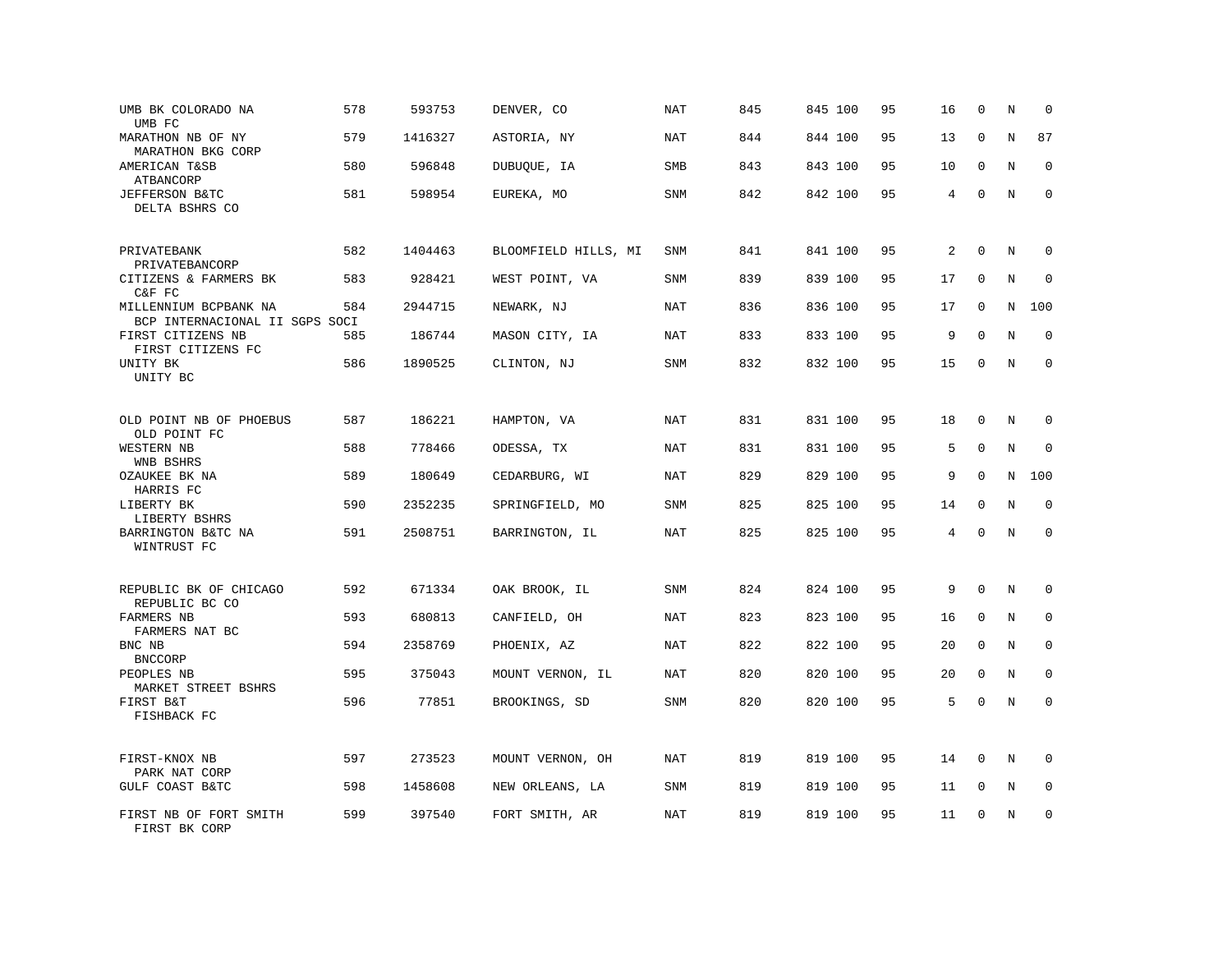| FIRST ST BK OF THE FL                                     | 600 | 191935  | KEY WEST, FL         | SNM        | 815 | 815 100 | 95 | 6   | $\mathbf 0$  | N | $\mathbf 0$ |
|-----------------------------------------------------------|-----|---------|----------------------|------------|-----|---------|----|-----|--------------|---|-------------|
| MERCHANTS BK NA<br>MERCHANTS FNCL GROUP                   | 601 | 779351  | WINONA, MN           | <b>NAT</b> | 814 | 814 100 | 95 | 12  | $\mathbf 0$  | N | $\mathbf 0$ |
| SALIN B&TC                                                | 602 | 123646  | INDIANAPOLIS, IN     | SMB        | 812 | 812 100 | 95 | 28  | $\mathbf 0$  | N | 0           |
| SALIN BSHRS<br>KITSAP BK                                  | 603 | 584377  | PORT ORCHARD, WA     | <b>SNM</b> | 810 | 810 100 | 95 | 25  | $\mathbf 0$  | N | $\mathbf 0$ |
| OLYMPIC BC<br>BRIDGE BK NA<br>BRIDGE CAP HOLD             | 604 | 3025406 | SAN JOSE, CA         | <b>NAT</b> | 809 | 809 100 | 95 | 1   | $\Omega$     | N | $\mathbf 0$ |
| ARMED FORCES BK NA                                        | 605 | 983457  | FORT LEAVENWORTH, KS | NAT        | 809 | 809 100 | 95 | 52  | $\mathbf 0$  | N | 0           |
| DICKINSON FC II<br>SECURITY NB&TC<br>PARK NAT CORP        | 606 | 429526  | SPRINGFIELD, OH      | <b>NAT</b> | 808 | 808 100 | 95 | 21  | $\Omega$     | N | $\mathbf 0$ |
| HOME NB                                                   | 607 | 518952  | BLACKWELL, OK        | <b>NAT</b> | 806 | 806 100 | 95 | 17  | 0            | N | $\mathbf 0$ |
| HNB CORP<br>D L EVANS BK                                  | 608 | 543262  | BURLEY, ID           | SNM        | 804 | 804 100 | 95 | 19  | $\mathbf 0$  | N | $\mathbf 0$ |
| D L EVANS BC<br>FARMERS & MRCH ST BK<br>FARMERS & MRCH BC | 609 | 214414  | ARCHBOLD, OH         | <b>SNM</b> | 803 | 803 100 | 95 | 17  | $\mathbf 0$  | N | $\mathbf 0$ |
| FIRST GUARANTY BK<br>FIRST GUARANTY BSHRS                 | 610 | 422433  | HAMMOND, LA          | <b>SNM</b> | 802 | 802 100 | 95 | 15  | $\mathbf 0$  | N | $\mathbf 0$ |
| INTERNATIONAL BK OF MIAMI NA<br>GRANVALOR HOLD            | 611 | 666031  | CORAL GABLES, FL     | <b>NAT</b> | 800 | 736 92  | 95 | 2   | $\Omega$     | Y | 40          |
| CITIZENS NB                                               | 612 | 56351   | HENDERSON, TX        | NAT        | 800 | 800 100 | 95 | 16  | $\mathbf 0$  | N | $\mathbf 0$ |
| HENDERSON CITIZENS BSHRS<br>HERITAGE OAKS BK              | 613 | 797467  | PASO ROBLES, CA      | <b>SNM</b> | 798 | 798 100 | 95 | 14  | $\Omega$     | N | $\mathbf 0$ |
| HERITAGE OAKS BC<br>ALLIANCE BK OF AZ<br>WESTERN ALLI BC  | 614 | 3138146 | PHOENIX, AZ          | <b>SNM</b> | 797 | 797 100 | 95 | 10  | $\Omega$     | N | $\mathbf 0$ |
| INTERNATIONAL BK OF CMRC<br>INTERNATIONAL BSHRS CORP      | 615 | 230759  | BROWNSVILLE, TX      | <b>SNM</b> | 794 | 794 100 | 95 | 14  | $\mathbf 0$  | N | 0           |
| NEW PEOPLES BK<br>NEW PEOPLES BSHRS                       | 616 | 2736451 | HONAKER, VA          | SMB        | 793 | 793 100 | 95 | 29  | $\mathbf 0$  | N | $\mathbf 0$ |
| HIGH POINT B&TC<br>HIGH POINT BK CORP                     | 617 | 49821   | HIGH POINT, NC       | <b>SNM</b> | 790 | 790 100 | 95 | 7   | $\mathbf 0$  | N | $\mathbf 0$ |
| BANK OF BLUE VALLEY                                       | 618 | 1421161 | OVERLAND PARK, KS    | <b>SMB</b> | 790 | 790 100 | 95 | 5   | $\mathbf 0$  | N | $\mathbf 0$ |
| BLUE VALLEY BC<br>AMERICAN NB&TC<br>AMERICAN NAT BSHRS    | 619 | 958727  | DANVILLE, VA         | NAT        | 790 | 790 100 | 95 | 19  | $\Omega$     | N | 0           |
| MIDWESTONE BK<br>MIDWESTONE FNCL GRP                      | 620 | 66846   | OSKALOOSA, IA        | <b>SNM</b> | 789 | 789 100 | 95 | 18  | $\mathbf 0$  | N | $\mathbf 0$ |
| FIRST NB TX<br>FIRST CMNTY BSHRS                          | 621 | 613950  | KILLEEN, TX          | <b>NAT</b> | 788 | 788 100 | 95 | 224 | $\mathbf{0}$ | N | $\mathbf 0$ |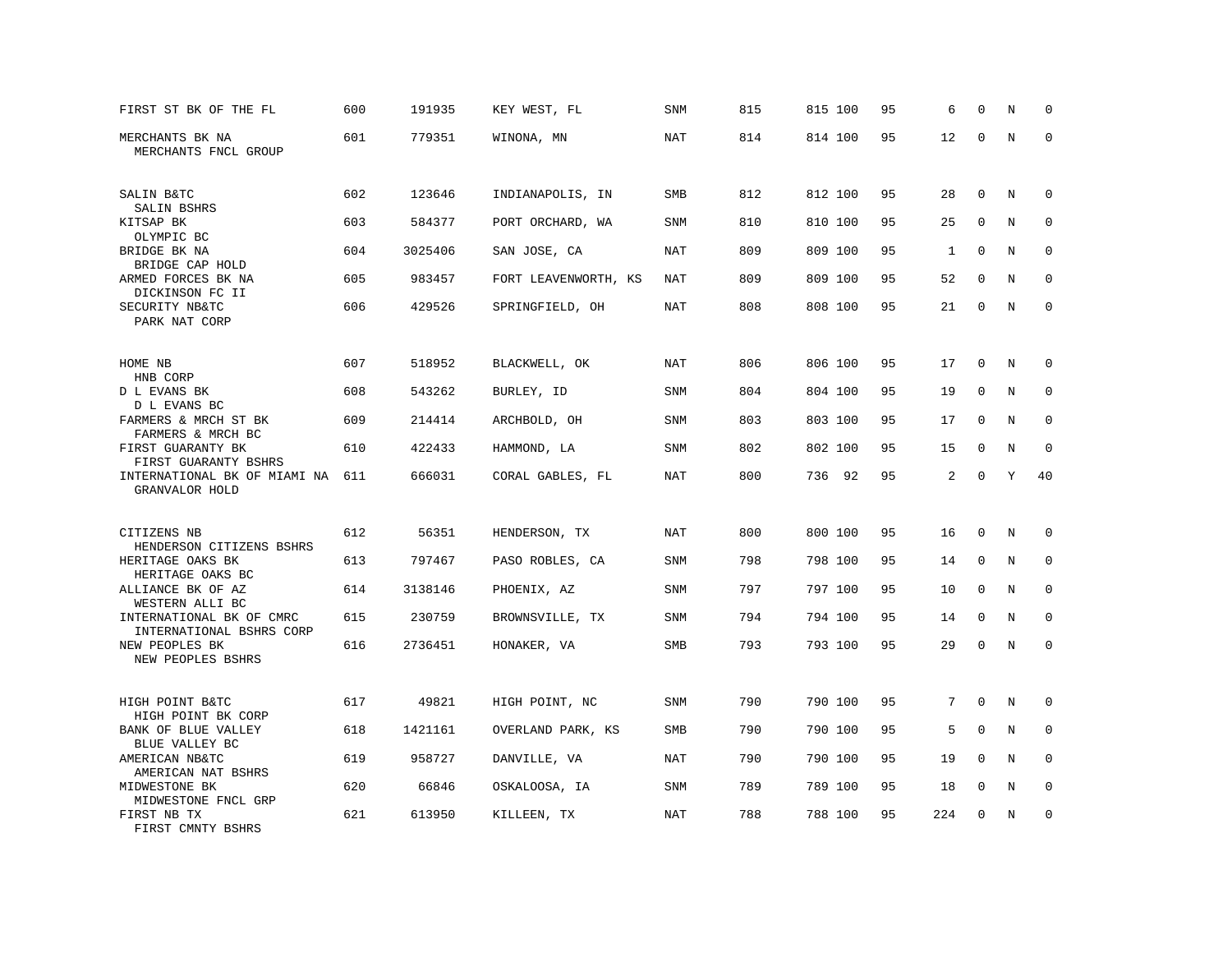| BANK INDEP<br>BANCINDEPENDENT            | 622 | 539032  | SHEFFIELD, AL     | SMB        | 787 | 787 100 | 95 | 22             | $\mathbf 0$  | N | $\Omega$    |
|------------------------------------------|-----|---------|-------------------|------------|-----|---------|----|----------------|--------------|---|-------------|
| UNION BK<br>OLNEY BSHRS OF TX            | 623 | 1187001 | OKLAHOMA CITY, OK | <b>SMB</b> | 786 | 786 100 | 95 | 12             | $\Omega$     | N | $\Omega$    |
| BYRON BK<br>OAK FC                       | 624 | 945941  | BYRON CENTER, MI  | SMB        | 785 | 785 100 | 95 | 12             | $\mathbf 0$  | N | $\mathbf 0$ |
| DARBY B&TC<br>DBT HC                     | 625 | 446336  | VIDALIA, GA       | SNM        | 784 | 784 100 | 95 | 6              | $\Omega$     | N | $\Omega$    |
| COLORADO CAP BK<br>BANKVEST              | 626 | 2595461 | CASTLE ROCK, CO   | SNM        | 782 | 782 100 | 95 | 6              | $\Omega$     | N | $\Omega$    |
| CAPITALBANK<br>COMMUNITY CAPITAL CORP    | 627 | 1356535 | GREENWOOD, SC     | <b>SMB</b> | 781 | 781 100 | 95 | 17             | $\mathbf 0$  | N | $\mathbf 0$ |
| FIRST GA BKG CO<br>FGBC BSHRS            | 628 | 3219335 | FRANKLIN, GA      | SNM        | 780 | 780 100 | 95 | 11             | $\Omega$     | N | $\mathbf 0$ |
| FIRST UNITED BK<br>PLAINS BC             | 629 | 578255  | DIMMITT, TX       | <b>SNM</b> | 780 | 780 100 | 95 | 13             | $\mathbf 0$  | N | $\mathbf 0$ |
| OHIO VALLEY BK CO<br>OHIO VALLEY BC      | 630 | 498317  | GALLIPOLIS, OH    | SNM        | 780 | 780 100 | 95 | 15             | $\Omega$     | N | $\mathbf 0$ |
| BREMER BK NA<br>OTTO BREMER FOUNDATION   | 631 | 995450  | GRAND FORKS, ND   | <b>NAT</b> | 779 | 779 100 | 95 | 10             | $\mathbf 0$  | N | $\mathbf 0$ |
| TORREY PINES BK<br>WESTERN ALLI BC       | 632 | 3179082 | SAN DIEGO, CA     | SNM        | 776 | 776 100 | 95 | 6              | $\Omega$     | N | $\Omega$    |
| MONROE BK<br>MONROE BC                   | 633 | 220545  | BLOOMINGTON, IN   | SNM        | 775 | 775 100 | 95 | 15             | $\mathbf{0}$ | N | $\mathbf 0$ |
| BANK OF EAST ASIA USA NA<br>EAST ASIA HC | 634 | 1015560 | NEW YORK, NY      | NAT        | 772 | 772 100 | 95 | 11             | $\Omega$     | N | 100         |
| UNITED SCTY BK<br>UNITED SCTY BSHRS      | 635 | 1162017 | FRESNO, CA        | SMB        | 770 | 770 100 | 95 | 11             | $\mathbf 0$  | N | 0           |
| MONTECITO B&T<br>MONTECITO BC            | 636 | 514066  | SANTA BARBARA, CA | <b>SNM</b> | 767 | 767 100 | 95 | $\overline{7}$ | $\Omega$     | N | $\Omega$    |
| MAHOPAC NB<br>TOMPKINS FNCL CORP         | 637 | 521804  | MAHOPAC, NY       | NAT        | 767 | 767 100 | 95 | 14             | $\Omega$     | N | $\mathbf 0$ |
| HERITAGE BK<br>HERITAGE FC               | 638 | 881478  | OLYMPIA, WA       | SNM        | 764 | 764 100 | 95 | 14             | $\mathbf{0}$ | N | 0           |
| 1ST CENTENNIAL BK<br>1ST CENTENNIAL BC   | 639 | 1463705 | REDLANDS, CA      | <b>SNM</b> | 762 | 762 100 | 95 | 5              | $\Omega$     | N | $\mathbf 0$ |
| PARISH NB<br>PARISH NAT CORP             | 640 | 651037  | BOGALUSA, LA      | NAT        | 759 | 759 100 | 95 | 16             | $\mathbf 0$  | N | 0           |
| FIRST B&TC<br>FIRST TR CORP              | 641 | 1862719 | NEW ORLEANS, LA   | SNM        | 756 | 756 100 | 95 | 8              | $\Omega$     | N | $\mathbf 0$ |
| TRI CITY NB<br>TRI CITY BSHRS CORP       | 642 | 242444  | OAK CREEK, WI     | NAT        | 755 | 755 100 | 95 | 37             | $\Omega$     | N | $\mathbf 0$ |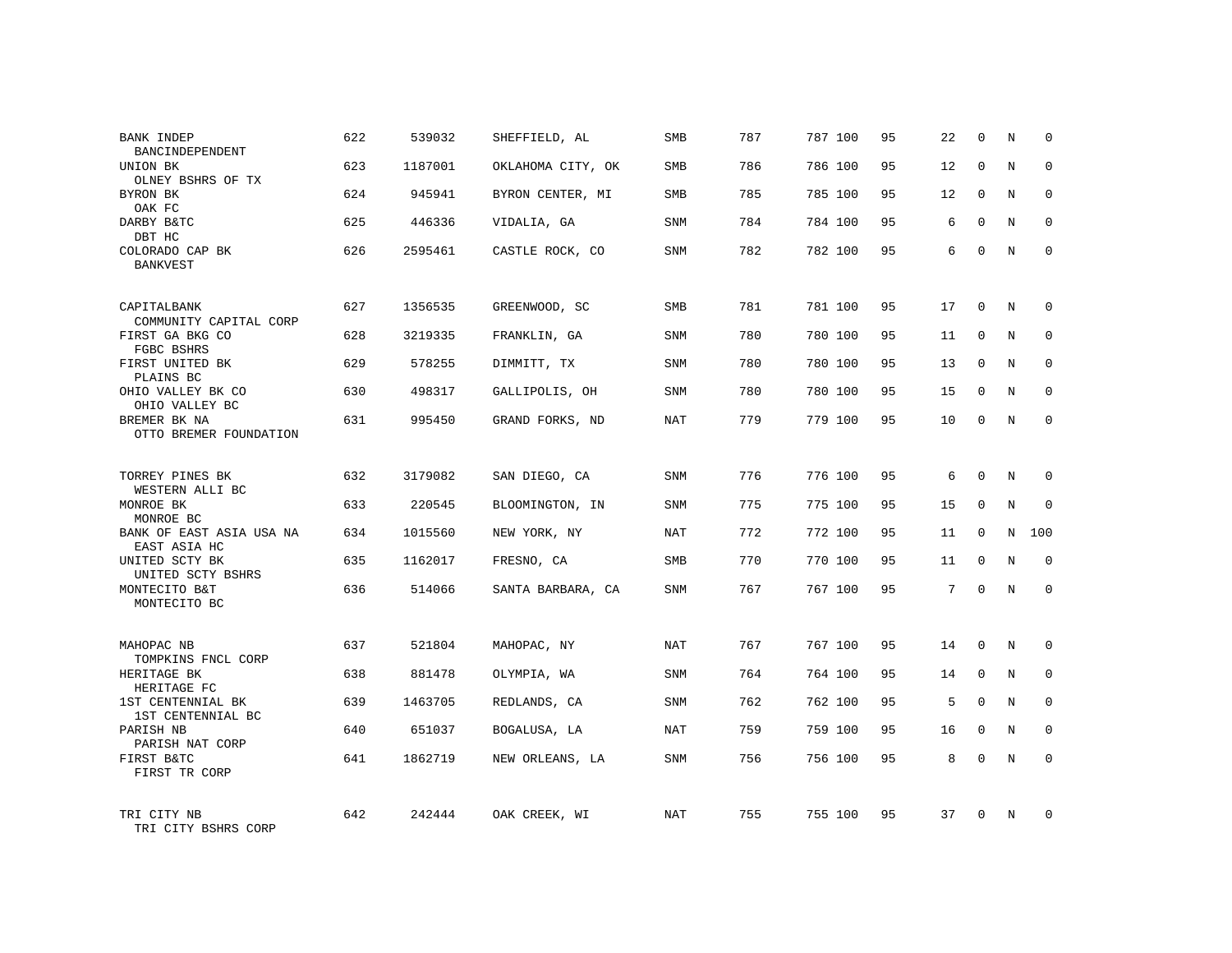| PARK BK<br>BANKMANAGERS CORP            | 643 | 200640  | MILWAUKEE, WI         | <b>SNM</b> | 755 | 755 100 | 95 | 5  | $\Omega$     | N       | $\mathbf 0$ |
|-----------------------------------------|-----|---------|-----------------------|------------|-----|---------|----|----|--------------|---------|-------------|
| COLORADO EAST B&TC<br>COLOEAST BSHRS    | 644 | 320155  | LAMAR, CO             | SNM        | 747 | 747 100 | 95 | 18 | $\mathbf 0$  | N       | 0           |
| SEA ISLAND BK<br>SYNOVUS FC             | 645 | 1632    | STATESBORO, GA        | <b>SNM</b> | 746 | 746 100 | 95 | 8  | $\Omega$     | N       | $\mathbf 0$ |
| UNITED BK IA<br>IDA GROVE BSHRS         | 646 | 738040  | IDA GROVE, IA         | <b>SNM</b> | 740 | 740 100 | 95 | 16 | $\mathbf 0$  | N       | $\mathbf 0$ |
| CENTURY NB<br>PARK NAT CORP             | 647 | 195072  | ZANESVILLE, OH        | NAT        | 740 | 740 100 | 95 | 15 | 0            | Ν       | 0           |
| BANK FIRST NAT<br>FIRST MANITOWOC BC    | 648 | 594947  | MANITOWOC, WI         | <b>NAT</b> | 739 | 739 100 | 95 | 15 | $\mathbf 0$  | N       | $\mathbf 0$ |
| SAVINGS BK OF MENDOCINO CTY             | 649 | 146663  | UKIAH, CA             | SNM        | 738 | 738 100 | 95 | 8  | $\Omega$     | N       | $\mathbf 0$ |
| FIRST SOUTHERN NB<br>FIRST SOUTHERN BC  | 650 | 702612  | LANCASTER, KY         | NAT        | 738 | 738 100 | 95 | 23 | $\mathbf 0$  | N       | $\mathbf 0$ |
| EAST CAROLINA BK<br>ECB BC              | 651 | 580726  | ENGELHARD, NC         | SNM        | 738 | 738 100 | 95 | 22 | $\mathbf{0}$ | N       | $\mathbf 0$ |
| ALERUS FNCL NA<br>ALERUS FC             | 652 | 933256  | GRAND FORKS, ND       | NAT        | 738 | 738 100 | 95 | 13 | $\mathbf 0$  | N       | $\mathbf 0$ |
| CAPITALSOUTH BK<br>CAPITALSOUTH BC      | 653 | 567231  | BIRMINGHAM, AL        | SMB        | 737 | 737 100 | 95 | 11 | $\mathbf 0$  | N       | 0           |
| ADIRONDACK TC<br>ADIRONDACK TR CO ESOT  | 654 | 645317  | SARATOGA SPRINGS, NY  | SMB        | 735 | 735 100 | 95 | 9  | $\mathbf 0$  | N       | $\mathbf 0$ |
| OMNI BK<br>OMNI BSHRS                   | 655 | 1229424 | METAIRIE, LA          | SNM        | 735 | 735 100 | 95 | 13 | $\mathbf 0$  | N       | 0           |
| COLUMBIAN B&TC<br>COLUMBIAN FC          | 656 | 422750  | TOPEKA, KS            | SNM        | 735 | 735 100 | 95 | 8  | $\Omega$     | $\rm N$ | $\mathbf 0$ |
| HOME ST BK NA<br>HOME ST BC             | 657 | 696430  | CRYSTAL LAKE, IL      | <b>NAT</b> | 733 | 733 100 | 95 | 8  | $\mathbf 0$  | N       | 0           |
| FIRST DAKOTA NB<br>FIRST DAKOTA FC      | 658 | 441256  | YANKTON, SD           | NAT        | 733 | 733 100 | 95 | 12 | $\mathbf 0$  | N       | 0           |
| EMPIRE BK<br>CENTRAL BANCOMPANY         | 659 | 290052  | SPRINGFIELD, MO       | SNM        | 732 | 732 100 | 95 | 13 | 0            | N       | $\mathbf 0$ |
| TWIN CITY BK<br>HOME BSHRS              | 660 | 2907484 | NORTH LITTLE ROCK, AR | <b>SMB</b> | 731 | 731 100 | 95 | 16 | $\mathbf 0$  | N       | 0           |
| BANK OF THE ORIENT<br>ORIENT BC         | 661 | 777366  | SAN FRANCISCO, CA     | SMB        | 731 | 722 99  | 95 | 9  | 1            | Y       | $\mathbf 0$ |
| FIRST ST BK EAST DETROIT<br>FIRST ST FC | 662 | 113740  | EASTPOINTE, MI        | <b>SNM</b> | 731 | 731 100 | 95 | 10 | $\mathbf 0$  | N       | 0           |
| FIRST NB<br>FIRST NATIONAL SECURITY CO  | 663 | 324649  | HOT SPRINGS, AR       | <b>NAT</b> | 728 | 728 100 | 95 | 28 | $\mathbf 0$  | N       | 0           |
| CONESTOGA BK<br>CONESTOGA BC            | 664 | 833271  | CHESTER SPRINGS, PA   | SMB        | 728 | 728 100 | 95 | 13 | $\Omega$     | N       | 0           |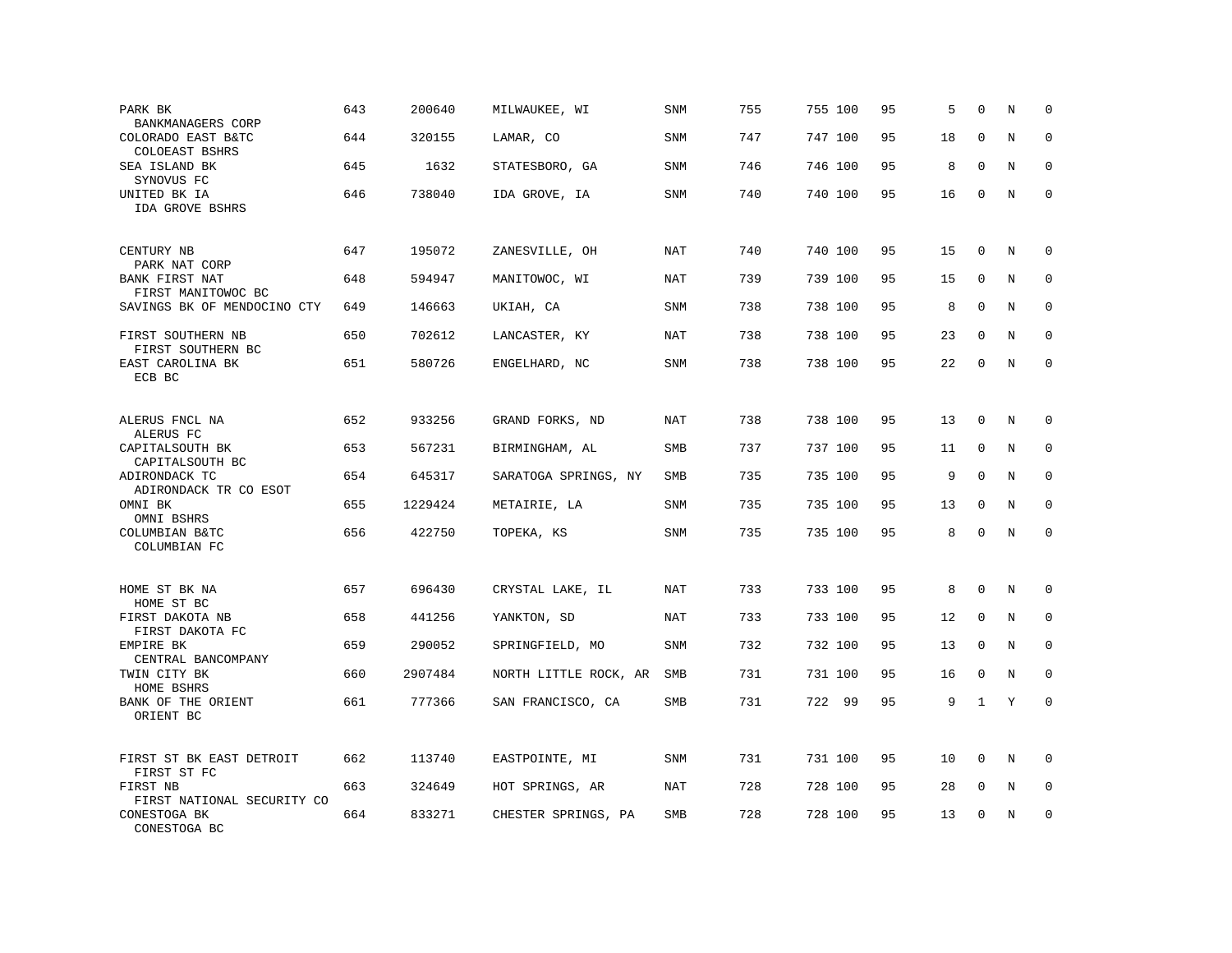| MERCANTILE BK<br>MERCANTILE BANCORP<br>AUBURNBANK | 665<br>666 | 481542<br>749635 | QUINCY, IL<br>AUBURN, AL | <b>SNM</b><br><b>SMB</b> | 728<br>727 | 728 100<br>727 100 | 95<br>95 | 8<br>8      | $\mathbf 0$<br>$\mathbf 0$ | N<br>$\rm N$ | 0<br>$\mathbf 0$ |
|---------------------------------------------------|------------|------------------|--------------------------|--------------------------|------------|--------------------|----------|-------------|----------------------------|--------------|------------------|
| AUBURN NBC                                        |            |                  |                          |                          |            |                    |          |             |                            |              |                  |
| FIRST CMRL BK OF FL<br>FCB FL BC                  | 667        | 2737029          | ORLANDO, FL              | <b>SMB</b>               | 727        | 727 100            | 95       | 8           | $\mathbf 0$                | N            | 0                |
| CITIZENS NB<br>CNB BSHRS                          | 668        | 717737           | SEVIERVILLE, TN          | <b>NAT</b>               | 725        | 725 100            | 95       | 16          | 0                          | N            | 0                |
| ONEUNITED BK                                      | 669        | 935308           | BOSTON, MA               | <b>SNM</b>               | 725        | 725 100            | 95       | 8           | $\mathbf 0$                | N            | $\mathbf 0$      |
| AMALGAMATED BK CHICAGO<br>AMALGAMATED INV CO      | 670        | 397531           | CHICAGO, IL              | SNM                      | 724        | 724 100            | 95       | 0           | $\Omega$                   | N            | 0                |
| PARK CITIES BK<br>NORTH TX BSHRS                  | 671        | 2955458          | DALLAS, TX               | <b>SNM</b>               | 721        | 721 100            | 95       | 3           | $\mathbf{0}$               | N            | $\mathbf 0$      |
| FRONTIER ST BK                                    | 672        | 632858           | OKLAHOMA CITY, OK        | <b>SNM</b>               | 719        | 719 100            | 95       | $\mathbf 0$ | $\mathbf{0}$               | N            | 0                |
| MOODY NB<br>MOODY BSHRS                           | 673        | 253356           | GALVESTON, TX            | NAT                      | 719        | 719 100            | 96       | 24          | $\mathbf 0$                | N            | $\mathbf 0$      |
| SUMITOMO TR & BKG CO USA                          | 674        | 925411           | HOBOKEN, NJ              | SNM                      | 718        | 717 100            | 96       | $\mathsf 0$ | $\mathbf{0}$               | N            | 100              |
| BANK OF CMRC                                      | 675        | 324863           | IDAHO FALLS, ID          | <b>SNM</b>               | 718        | 718 100            | 96       | 15          | $\mathbf 0$                | N            | $\mathbf 0$      |
| UNITED CMNTY BK<br>UNITED CMNTY BC                | 676        | 439338           | CHATHAM, IL              | SNM                      | 717        | 717 100            | 96       | 12          | $\mathbf 0$                | $\rm N$      | $\mathbf 0$      |
| CORNERSTONE BK<br>FIRST YORK BC                   | 677        | 403151           | YORK, NE                 | SMB                      | 716        | 716 100            | 96       | 28          | 0                          | N            | 0                |
| BANK OF THE WEST<br>WEST FNCL                     | 678        | 1447639          | EL PASO, TX              | <b>SMB</b>               | 716        | 716 100            | 96       | 6           | $\mathbf{0}$               | N            | $\mathbf 0$      |
| NORTHWAY BK<br>NORTHWAY FNCL                      | 679        | 30502            | BERLIN, NH               | <b>SNM</b>               | 716        | 716 100            | 96       | 17          | $\mathbf 0$                | N            | $\mathbf 0$      |
| DEUTSCHE BK TC DE<br>TAUNUS CORP                  | 680        | 304913           | WILMINGTON, DE           | SNM                      | 715        | 715 100            | 96       | $\mathsf 0$ | $\mathbf 0$                | N            | 100              |
| PARK BK<br>PARK BC                                | 681        | 403946           | MADISON, WI              | SNM                      | 714        | 714 100            | 96       | 10          | $\mathbf 0$                | N            | $\mathbf 0$      |
| PACIFIC PREMIER BK<br>PACIFIC PREMIER BC          | 682        | 431172           | COSTA MESA, CA           | SMB                      | 713        | 713 100            | 96       | 5           | $\mathbf 0$                | N            | 0                |
| DELAWARE CTY B&TC<br>DCB FNCL CORP                | 683        | 616410           | LEWIS CENTER, OH         | SNM                      | 713        | 713 100            | 96       | 18          | $\mathbf 0$                | N            | 0                |
| BRIDGEHAMPTON NB<br>BRIDGE BC                     | 684        | 23504            | BRIDGEHAMPTON, NY        | <b>NAT</b>               | 710        | 710 100            | 96       | 11          | $\Omega$                   | N            | $\mathbf 0$      |
| YOUR CMNTY BK<br>COMMUNITY BK SHARES              | 685        | 54375            | NEW ALBANY, IN           | SNM                      | 710        | 710 100            | 96       | 17          | 0                          | Ν            | 0                |
| NORTHBROOK B&TC<br>WINTRUST FC                    | 686        | 2938198          | NORTHBROOK, IL           | <b>SMB</b>               | 709        | 709 100            | 96       | 5           | $\mathbf 0$                | N            | $\mathbf 0$      |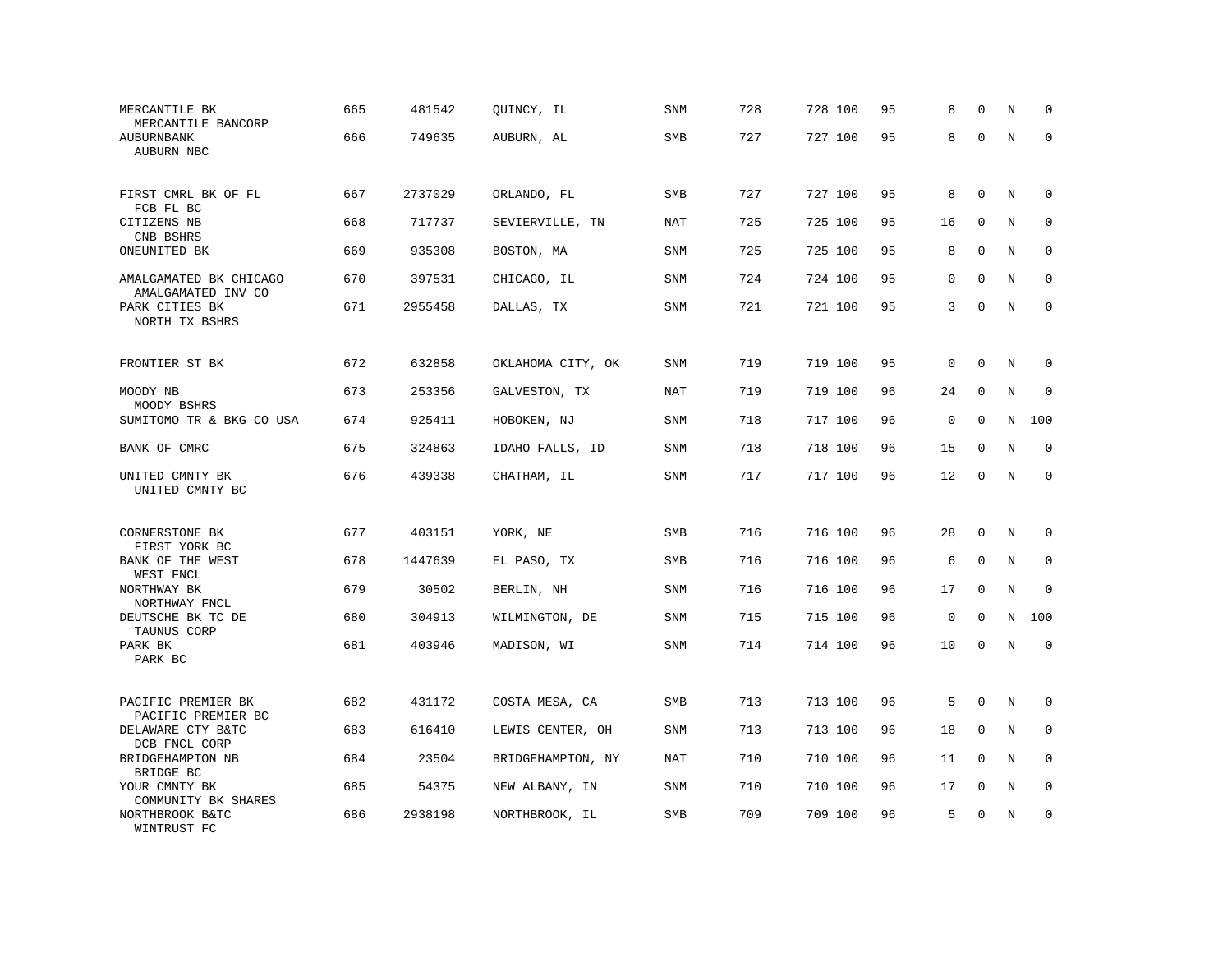| BARABOO NB<br>BARABOO BC                                    | 687 | 24949   | BARABOO, WI           | NAT        | 707 | 707 100 | 96 | 13 | $\mathbf 0$  | N | $\Omega$    |
|-------------------------------------------------------------|-----|---------|-----------------------|------------|-----|---------|----|----|--------------|---|-------------|
| MID-MISSOURI BK<br>MID-MO BSHRS                             | 688 | 950141  | SPRINGFIELD, MO       | SNM        | 705 | 705 100 | 96 | 14 | $\Omega$     | N | $\Omega$    |
| BANK OF UT<br>BOU BC                                        | 689 | 933975  | OGDEN, UT             | SMB        | 704 | 704 100 | 96 | 12 | $\mathbf 0$  | N | $\mathbf 0$ |
| NEW MEXICO B&TC<br>HEARTLAND FNCL USA                       | 690 | 2649122 | ALBUQUERQUE, NM       | SNM        | 703 | 703 100 | 96 | 15 | $\Omega$     | N | $\mathbf 0$ |
| INDEPENDENCE BK OF KY<br>INDEPENDENCE BSHRS                 | 691 | 648242  | OWENSBORO, KY         | SNM        | 702 | 702 100 | 96 | 16 | $\mathbf 0$  | N | $\mathbf 0$ |
| BANK OF FL SW                                               | 692 | 2796615 | NAPLES, FL            | SNM        | 702 | 702 100 | 96 | 5  | $\mathbf 0$  | N | $\mathbf 0$ |
| BANK OF FL CORP<br>FIRST KEYSTONE NB<br>FIRST KEYSTONE CORP | 693 | 790918  | BERWICK, PA           | NAT        | 701 | 701 100 | 96 | 13 | $\mathbf{0}$ | N | $\mathbf 0$ |
| SOUTHERN FIRST BK NA<br>SOUTHERN FIRST BSHRS                | 694 | 2849801 | GREENVILLE, SC        | <b>NAT</b> | 697 | 697 100 | 96 | 3  | $\mathbf 0$  | N | $\mathbf 0$ |
| CARROLLTON BK<br>CBX CORP                                   | 695 | 1001648 | CARROLLTON, IL        | <b>SNM</b> | 696 | 696 100 | 96 | 7  | $\Omega$     | N | $\mathbf 0$ |
| VALLEY BK<br>RIVER VALLEY BC                                | 696 | 2085177 | MOLINE, IL            | <b>SNM</b> | 696 | 696 100 | 96 | 14 | $\mathbf{0}$ | N | $\mathbf 0$ |
| VALLEY VIEW ST BK<br>VALLEY VIEW BSHRS                      | 697 | 339951  | OVERLAND PARK, KS     | <b>SNM</b> | 696 | 696 100 | 96 | 9  | $\Omega$     | N | $\mathbf 0$ |
| MOUNTAIN WEST BK NA<br>MOUNTAIN WEST FC                     | 698 | 1861927 | HELENA, MT            | NAT        | 694 | 694 100 | 96 | 12 | $\mathbf{0}$ | N | 0           |
| COMMUNITY ST BK NA<br>VAN DIEST INV CO                      | 699 | 790543  | ANKENY, IA            | NAT        | 693 | 693 100 | 96 | 10 | $\Omega$     | N | $\mathbf 0$ |
| CITIZENS BK<br>CITIZENS HC                                  | 700 | 29636   | PHILADELPHIA, MS      | SNM        | 693 | 693 100 | 96 | 18 | $\mathbf 0$  | N | 0           |
| BEACH CMNTY BK<br>BEACH CMNTY BSHRS                         | 701 | 3022076 | FORT WALTON BEACH, FL | <b>SNM</b> | 692 | 692 100 | 96 | 12 | $\Omega$     | N | $\mathbf 0$ |
| HERITAGE BK<br>LIBERTY SHARES                               | 702 | 507330  | HINESVILLE, GA        | <b>SNM</b> | 692 | 692 100 | 96 | 29 | $\Omega$     | N | $\mathbf 0$ |
| TOWER B&TC<br>TOWER FC                                      | 703 | 2744063 | FORT WAYNE, IN        | SMB        | 691 | 691 100 | 96 | 7  | $\mathbf{0}$ | N | 0           |
| GAINESVILLE B&TC<br>SUNTRUST BK                             | 704 | 1164329 | GAINESVILLE, GA       | <b>SNM</b> | 690 | 690 100 | 96 | 9  | $\Omega$     | N | $\mathbf 0$ |
| <b>BANKWEST</b><br>SOUTH DAKOTA BSHRS                       | 705 | 540551  | PIERRE, SD            | SNM        | 689 | 689 100 | 96 | 12 | $\mathbf 0$  | N | 0           |
| WAUKESHA ST BK                                              | 706 | 290249  | WAUKESHA, WI          | <b>SNM</b> | 687 | 687 100 | 96 | 16 | $\Omega$     | N | $\mathbf 0$ |
| GREAT LAKES BK NA<br>GREAT LAKES FNCL RESOURCE ESOP         | 707 | 395836  | BLUE ISLAND, IL       | NAT        | 687 | 687 100 | 96 | 10 | $\Omega$     | N | $\mathbf 0$ |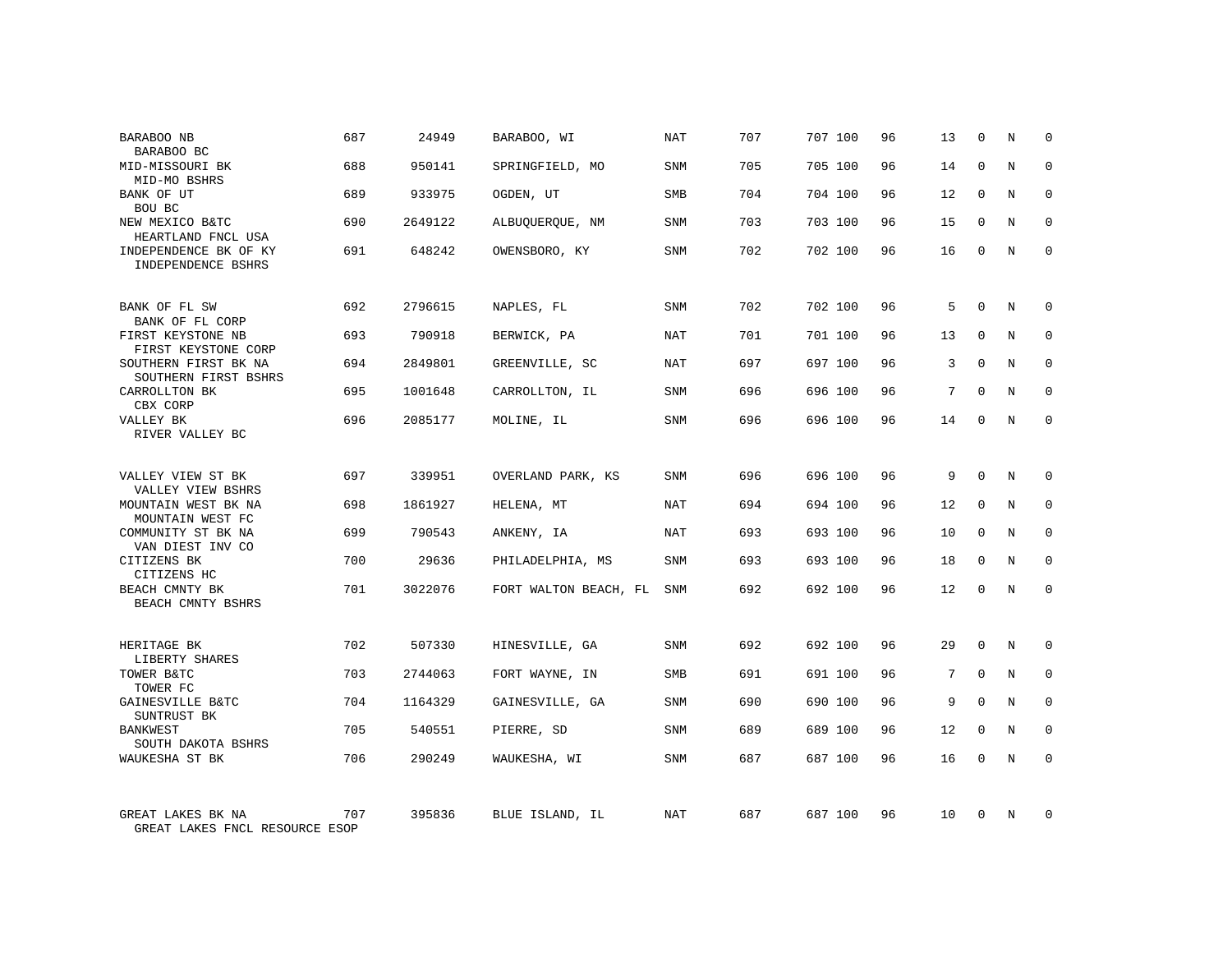| FIRST AMER B&TC<br>ONE AMER CORP             | 708 | 101037  | VACHERIE, LA       | <b>SNM</b> | 687 | 687 100 | 96 | 21           | $\mathbf 0$  | N       | $\mathbf 0$ |
|----------------------------------------------|-----|---------|--------------------|------------|-----|---------|----|--------------|--------------|---------|-------------|
| AMERICAN BK CMRC<br>AMERICO BSHRS            | 709 | 215662  | WOLFFORTH, TX      | <b>SNM</b> | 686 | 686 100 | 96 | 16           | $\mathbf 0$  | $\rm N$ | 0           |
| FIRST NIAGARA CMRL BK                        | 710 | 2905163 | LOCKPORT, NY       | SNM        | 685 | 685 100 | 96 | $\mathbf{1}$ | $\Omega$     | N       | $\mathbf 0$ |
| MOUNTAIN 1ST BK & TR<br>1ST FS CORP          | 711 | 3261549 | HENDERSONVILLE, NC | <b>SNM</b> | 685 | 685 100 | 96 | 13           | $\mathbf 0$  | N       | $\mathbf 0$ |
| TEAMBANK NA<br>TEAM FNCL ESOP                | 712 | 181851  | PAOLA, KS          | <b>NAT</b> | 682 | 682 100 | 96 | 16           | $\mathbf 0$  | N       | 0           |
| BANK OF TN<br>BANCTENN CORP                  | 713 | 340135  | KINGSPORT, TN      | <b>SNM</b> | 681 | 681 100 | 96 | 12           | $\mathbf 0$  | N       | $\mathbf 0$ |
| FIRST ST BK<br>HENRY CTY BSHRS               | 714 | 151331  | STOCKBRIDGE, GA    | SNM        | 680 | 680 100 | 96 | 6            | $\Omega$     | N       | $\mathbf 0$ |
| ALLIANCE BK<br>ALLIANCE FS                   | 715 | 166652  | LAKE CITY, MN      | SNM        | 680 | 680 100 | 96 | 13           | $\mathbf{0}$ | N       | $\mathbf 0$ |
| BANK OF CASTILE<br>TOMPKINS FNCL CORP        | 716 | 165806  | CASTILE, NY        | <b>SNM</b> | 679 | 679 100 | 96 | 14           | $\mathbf 0$  | N       | $\mathbf 0$ |
| EPHRATA NB<br>HIBSHMAN TR FOR EPHRATA NB STK | 717 | 425911  | EPHRATA, PA        | <b>NAT</b> | 679 | 679 100 | 96 | 6            | $\mathbf 0$  | N       | $\Omega$    |
| STRATEGIC CAP BK<br>STRATEGIC CAP BC         | 718 | 2796295 | CHAMPAIGN, IL      | <b>SNM</b> | 676 | 676 100 | 96 | 0            | $\mathbf{0}$ | N       | $\mathbf 0$ |
| SUBURBAN B&TC<br>SUBURBAN IL BC              | 719 | 591937  | ELMHURST, IL       | SNM        | 676 | 676 100 | 96 | 12           | 0            | N       | 0           |
| F&M BK<br>F&M FC                             | 720 | 741330  | CLARKSVILLE, TN    | <b>SNM</b> | 675 | 675 100 | 96 | 12           | $\Omega$     | N       | $\Omega$    |
| SOVEREIGN BK<br>SOVEREIGN BSHRS              | 721 | 3269590 | DALLAS, TX         | <b>SNM</b> | 674 | 674 100 | 96 | 8            | $\mathbf 0$  | N       | $\mathbf 0$ |
| TRISTATE CAP BK<br>TRISTATE CAP HLD INC      | 722 | 3475083 | PITTSBURGH, PA     | <b>SNM</b> | 674 | 674 100 | 96 | $\mathbf 0$  | $\mathbf 0$  | N       | $\mathbf 0$ |
| AMERICAN BK TX NA<br>NORTH AMER BSHRS        | 723 | 485652  | MARBLE FALLS, TX   | NAT        | 674 | 674 100 | 96 | 16           | $\mathbf{0}$ | N       | $\mathbf 0$ |
| HIGHLANDS UNION BK<br>HIGHLANDS BSHRS        | 724 | 969424  | ABINGDON, VA       | SMB        | 674 | 674 100 | 96 | 12           | $\Omega$     | N       | 0           |
| BREMER BK NA<br>OTTO BREMER FOUNDATION       | 725 | 824550  | SAINT CLOUD, MN    | <b>NAT</b> | 673 | 673 100 | 96 | 4            | $\mathbf 0$  | N       | $\mathbf 0$ |
| TENNESSEE ST BK<br>TENNESSEE ST BSHRS        | 726 | 479839  | PIGEON FORGE, TN   | SMB        | 670 | 670 100 | 96 | 13           | $\mathbf 0$  | N       | $\mathbf 0$ |
| COMMUNITY BK OF MS<br>COMMUNITY BSHRS ESOP   | 727 | 460033  | FOREST, MS         | SNM        | 669 | 669 100 | 96 | 6            | $\mathbf 0$  | N       | $\mathbf 0$ |
| FIRST UNITED SCTY BK<br>UNITED SCTY BSHRS    | 728 | 259330  | THOMASVILLE, AL    | <b>SNM</b> | 668 | 668 100 | 96 | 18           | $\mathbf 0$  | N       | $\mathbf 0$ |
| STATE BK OF CROSS PLAINS<br>SBCP BC          | 729 | 525549  | CROSS PLAINS, WI   | <b>SNM</b> | 667 | 667 100 | 96 | 8            | $\Omega$     | Ν       | $\mathbf 0$ |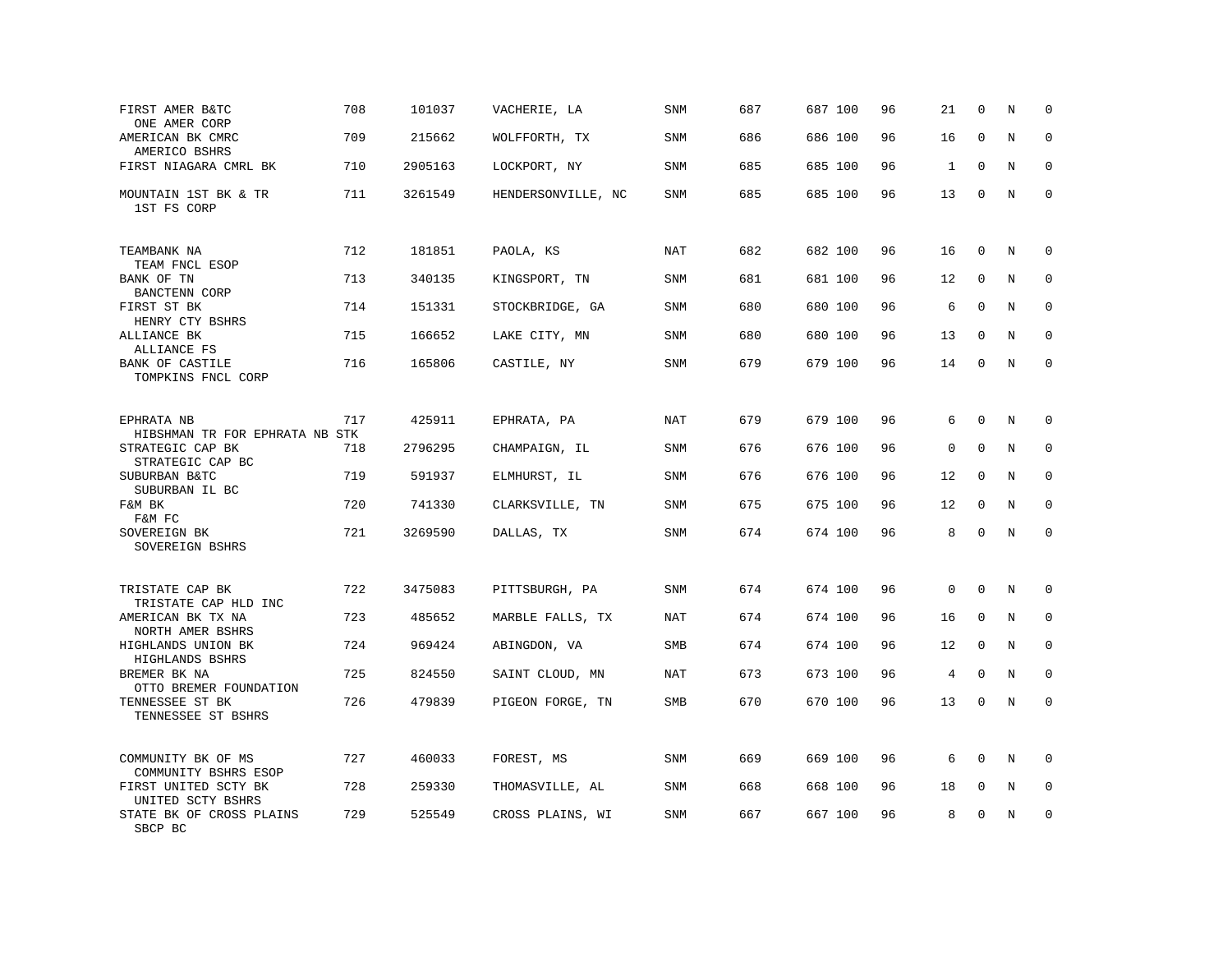| <b>GUARANTY BK</b><br><b>GUARANTY FEDERAL BSHRS</b> | 730 | 131173  | SPRINGFIELD, MO            | <b>SNM</b> | 666 | 666 100 | 96 | 7           | $\mathbf 0$ | N | $\mathbf 0$ |
|-----------------------------------------------------|-----|---------|----------------------------|------------|-----|---------|----|-------------|-------------|---|-------------|
| BANK OF WHITMAN<br>BANK OF WHITMAN ESOP             | 731 | 123178  | COLFAX, WA                 | <b>SMB</b> | 662 | 662 100 | 96 | 19          | $\mathbf 0$ | N | $\mathbf 0$ |
| FIRST NORTHERN BK<br>FIRST NORTHERN CMNTY BC        | 732 | 783161  | DIXON, CA                  | <b>SNM</b> | 661 | 661 100 | 96 | 14          | $\mathbf 0$ | N | 0           |
| AMERICAN B&TC NA<br>AMBANK HOLD                     | 733 | 2733263 | DAVENPORT, IA              | NAT        | 660 | 660 100 | 96 | 13          | $\mathbf 0$ | N | $\mathbf 0$ |
| FIRSTBANK SW<br>FIRSTPERRYTON BC                    | 734 | 840363  | AMARILLO, TX               | SNM        | 660 | 660 100 | 96 | 8           | $\mathbf 0$ | N | $\mathbf 0$ |
| FIRST NB OF NORTHERN CA<br>FNB BC                   | 735 | 167060  | SOUTH SAN FRANCISCO, CANAT |            | 659 | 659 100 | 96 | 13          | $\mathbf 0$ | N | $\mathbf 0$ |
| BEACH FIRST NB<br>BEACH FIRST NAT BSHRS             | 736 | 2391252 | MYRTLE BEACH, SC           | NAT        | 659 | 659 100 | 96 | 6           | $\Omega$    | N | $\mathbf 0$ |
| RED RIVER BK<br>RED RIVER BSHRS                     | 737 | 2743244 | ALEXANDRIA, LA             | <b>SNM</b> | 658 | 658 100 | 96 | 15          | $\mathbf 0$ | N | $\mathbf 0$ |
| FIRST NB<br>WAUPACA BC                              | 738 | 466642  | WAUPACA, WI                | NAT        | 657 | 657 100 | 96 | 10          | 0           | N | 0           |
| K BK<br>K CAP CORP                                  | 739 | 357375  | OWINGS MILLS, MD           | <b>SNM</b> | 657 | 657 100 | 96 | 8           | $\mathbf 0$ | N | $\mathbf 0$ |
| COMMUNITY FIRST B&TC<br>COMMUNITY FIRST             | 740 | 2810007 | COLUMBIA, TN               | SNM        | 657 | 657 100 | 96 | 8           | $\mathbf 0$ | N | $\Omega$    |
| BPD BK<br><b>BPD HOLDING</b>                        | 741 | 66015   | NEW YORK, NY               | SMB        | 656 | 592 90  | 96 | 0           | $\mathbf 0$ | Υ | 99          |
| FIRSTIER BK<br>FIRSTIER BC                          | 742 | 3195895 | LOUISVILLE, CO             | SNM        | 656 | 656 100 | 96 | 6           | $\mathbf 0$ | N | $\mathbf 0$ |
| BANKFIRST FINANCIAL SVC<br>BANKFIRST CAP CORP       | 743 | 914648  | MACON, MS                  | SNM        | 655 | 655 100 | 96 | 12          | $\mathbf 0$ | N | $\mathbf 0$ |
| AMERICAN BUS BK                                     | 744 | 2734729 | LOS ANGELES, CA            | <b>SNM</b> | 654 | 654 100 | 96 | $\mathbf 0$ | $\mathbf 0$ | N | $\mathbf 0$ |
| FARMERS & MRCH BK<br>F&M FC                         | 745 | 348720  | GRANITE QUARRY, NC         | SNM        | 653 | 653 100 | 96 | 10          | $\Omega$    | N | 0           |
| COMMONWEALTH B&TC<br>COMMONWEALTH BSHRS             | 746 | 189044  | LOUISVILLE, KY             | SNM        | 651 | 651 100 | 96 | 14          | $\mathbf 0$ | N | $\mathbf 0$ |
| FIRST CMNTY BK<br>FIRST CMNTY HOLD                  | 747 | 3232204 | SANTA ROSA, CA             | SNM        | 650 | 650 100 | 96 | 4           | $\mathbf 0$ | N | 0           |
| KANSAS ST BK OF MANHATTAN<br>MANHATTAN BC           | 748 | 160959  | MANHATTAN, KS              | SNM        | 649 | 649 100 | 96 | 5           | $\mathbf 0$ | N | 0           |
| <b>JEFFERSON BK</b><br><b>JEFFERSON BSHRS</b>       | 749 | 45560   | SAN ANTONIO, TX            | <b>SNM</b> | 649 | 649 100 | 96 | 11          | 0           | N | $\mathbf 0$ |
| SUN AMER BK<br>SUN AMER BC                          | 750 | 1160732 | BOCA RATON, FL             | SMB        | 649 | 649 100 | 96 | 13          | $\mathbf 0$ | Υ | $\mathbf 0$ |
| COMMUNITY W BK NA<br>COMMUNITY W BSHRS              | 751 | 1412712 | GOLETA, CA                 | <b>NAT</b> | 648 | 648 100 | 96 | 4           | $\Omega$    | N | $\mathbf 0$ |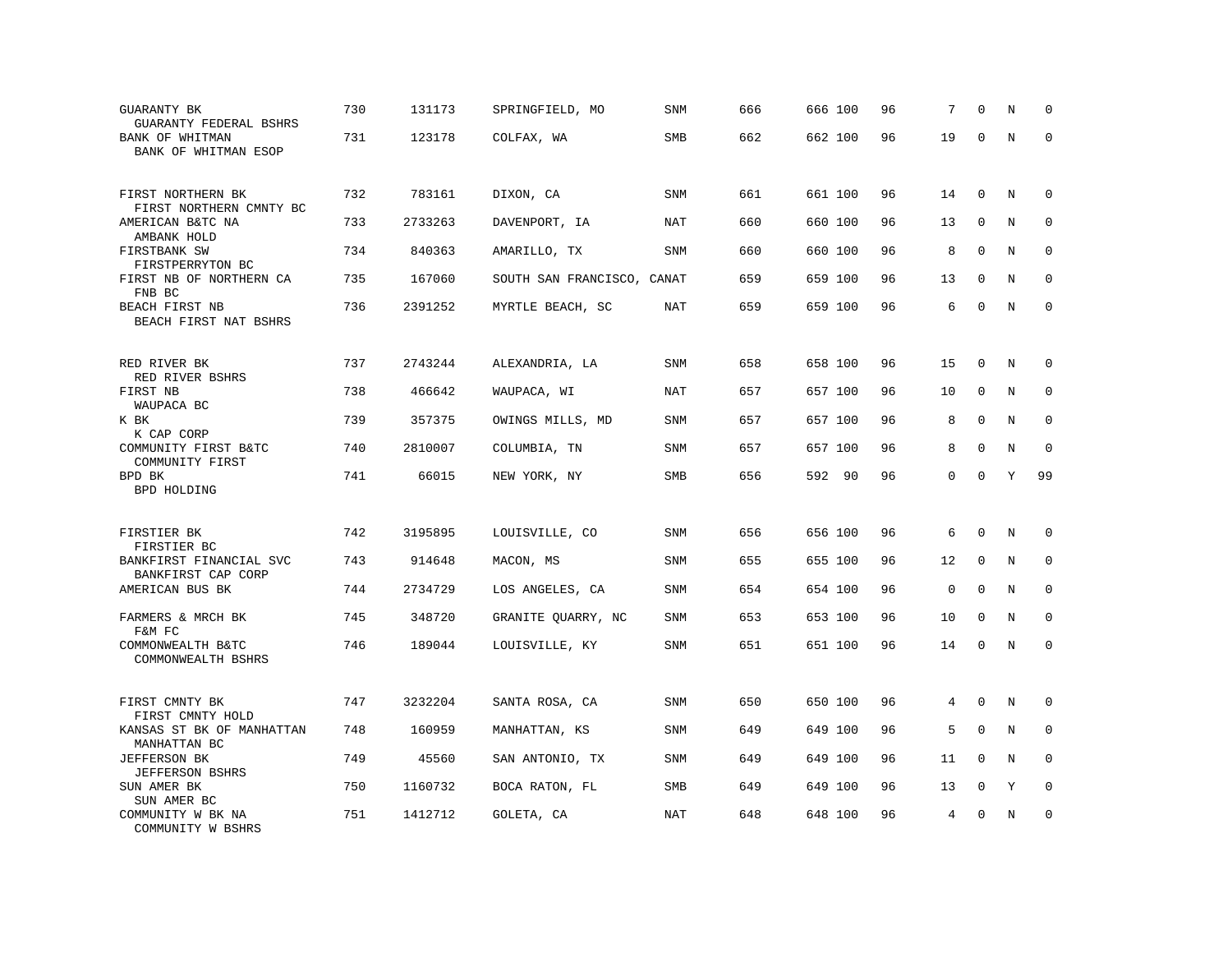| ACCESS NB<br>ACCESS NAT CORP                          | 752 | 2859903 | RESTON, VA         | NAT        | 648 | 648 100 | 96 | 4  | $\Omega$     | N       | $\Omega$    |
|-------------------------------------------------------|-----|---------|--------------------|------------|-----|---------|----|----|--------------|---------|-------------|
| FIRST CMRL BK OF HUNTSVILLE<br>SYNOVUS FC             | 753 | 130635  | HUNTSVILLE, AL     | <b>SNM</b> | 648 | 648 100 | 96 | 5  | $\Omega$     | N       | $\Omega$    |
| EAGLE B&TC OF MISSOURI<br>JEFFERSON COUNTY BSHRS      | 754 | 846356  | HILLSBORO, MO      | SNM        | 646 | 646 100 | 96 | 11 | $\Omega$     | N       | $\Omega$    |
| UNITED BK<br>UNITED BC                                | 755 | 37435   | ZEBULON, GA        | <b>SNM</b> | 646 | 646 100 | 96 | 14 | $\mathbf 0$  | N       | $\mathbf 0$ |
| HELM BK                                               | 756 | 1414819 | MIAMI, FL          | <b>SNM</b> | 645 | 645 100 | 96 | 0  | $\Omega$     | N       | $\Omega$    |
|                                                       |     |         |                    |            |     |         |    |    |              |         |             |
| STATE BK THE LAKES<br>WINTRUST FC                     | 757 | 595430  | ANTIOCH, IL        | <b>SMB</b> | 643 | 643 100 | 96 | 5  | $\Omega$     | N       | $\Omega$    |
| COMMUNITY BK OF TRI-CTY<br>TRI-COUNTY FC              | 758 | 697978  | WALDORF, MD        | SMB        | 643 | 643 100 | 96 | 9  | $\Omega$     | N       | $\mathbf 0$ |
| GUARANTY BOND BK<br><b>GUARANTY BSHRS</b>             | 759 | 112163  | MOUNT PLEASANT, TX | <b>SNM</b> | 643 | 643 100 | 96 | 12 | $\mathbf 0$  | N       | $\mathbf 0$ |
| INDEPENDENT BK<br>INDEPENDENT HOLDINGS                | 760 | 2666400 | MEMPHIS, TN        | <b>SNM</b> | 643 | 643 100 | 96 | 7  | $\Omega$     | N       | $\mathbf 0$ |
| BANK OF WASHINGTON<br>DIAMOND BANCORP                 | 761 | 565750  | WASHINGTON, MO     | <b>SNM</b> | 642 | 642 100 | 96 | 3  | $\mathbf{0}$ | N       | $\mathbf 0$ |
|                                                       |     |         |                    |            |     |         |    |    |              |         |             |
| REDDING BK OF CMRC<br>BANK OF CMRC HOLD               | 762 | 933863  | REDDING, CA        | <b>SNM</b> | 642 | 642 100 | 96 | 5  | $\Omega$     | N       | $\mathbf 0$ |
| COCONUT GROVE BK<br>COCONUT GROVE BSHRS               | 763 | 648130  | MIAMI, FL          | SMB        | 640 | 640 100 | 96 | 3  | $\mathbf{0}$ | $\rm N$ | $\mathbf 0$ |
| AMERICAN BK NORTH<br><b>MESABA BSHRS</b>              | 764 | 716655  | NASHWAUK, MN       | <b>SNM</b> | 639 | 639 100 | 96 | 15 | $\Omega$     | N       | $\mathbf 0$ |
| FIRST PRIV BK TR<br>BOSTON PRIVATE FNCL HOLD          | 765 | 193461  | ENCINO, CA         | SNM        | 639 | 639 100 | 96 | 5  | $\mathbf 0$  | N       | 0           |
| FIRST CMNTY BK NA<br>FIRST CMNTY CORP                 | 766 | 2328137 | LEXINGTON, SC      | <b>NAT</b> | 639 | 639 100 | 96 | 10 | $\Omega$     | N       | $\mathbf 0$ |
|                                                       |     |         |                    |            |     |         |    |    |              |         |             |
| NORSTATES BK<br>NORTHERN ST FC                        | 767 | 545042  | WAUKEGAN, IL       | <b>SNM</b> | 638 | 638 100 | 96 | 7  | $\mathbf{0}$ | N       | $\mathbf 0$ |
| SAVANNAH BK NA<br>SAVANNAH BC                         | 768 | 1466489 | SAVANNAH, GA       | <b>NAT</b> | 638 | 638 100 | 96 | 5  | $\mathbf{0}$ | N       | $\mathbf 0$ |
| WASHINGTON FIRST INTL BK<br>WASHINGTON FIRST FNCL GRP | 769 | 1450620 | SEATTLE, WA        | SNM        | 638 | 638 100 | 96 | 3  | $\mathbf 0$  | N       | $\mathbf 0$ |
| NODAWAY VALLEY BK<br>NODAWAY VALLEY BSHRS             | 770 | 770657  | MARYVILLE, MO      | <b>SNM</b> | 637 | 637 100 | 96 | 9  | $\mathbf{0}$ | N       | $\mathbf 0$ |
| KENTUCKY BK<br>KENTUCKY BSHRS INC                     | 771 | 373115  | PARIS, KY          | SNM        | 636 | 636 100 | 96 | 14 | $\mathbf 0$  | N       | $\mathbf 0$ |
| CB&T BK OF MIDDLE GA                                  | 772 | 23036   | WARNER ROBINS, GA  | <b>SNM</b> | 636 | 636 100 | 96 | 6  | $\Omega$     | N       | 0           |
| SYNOVUS FC                                            |     |         |                    |            |     |         |    |    |              |         |             |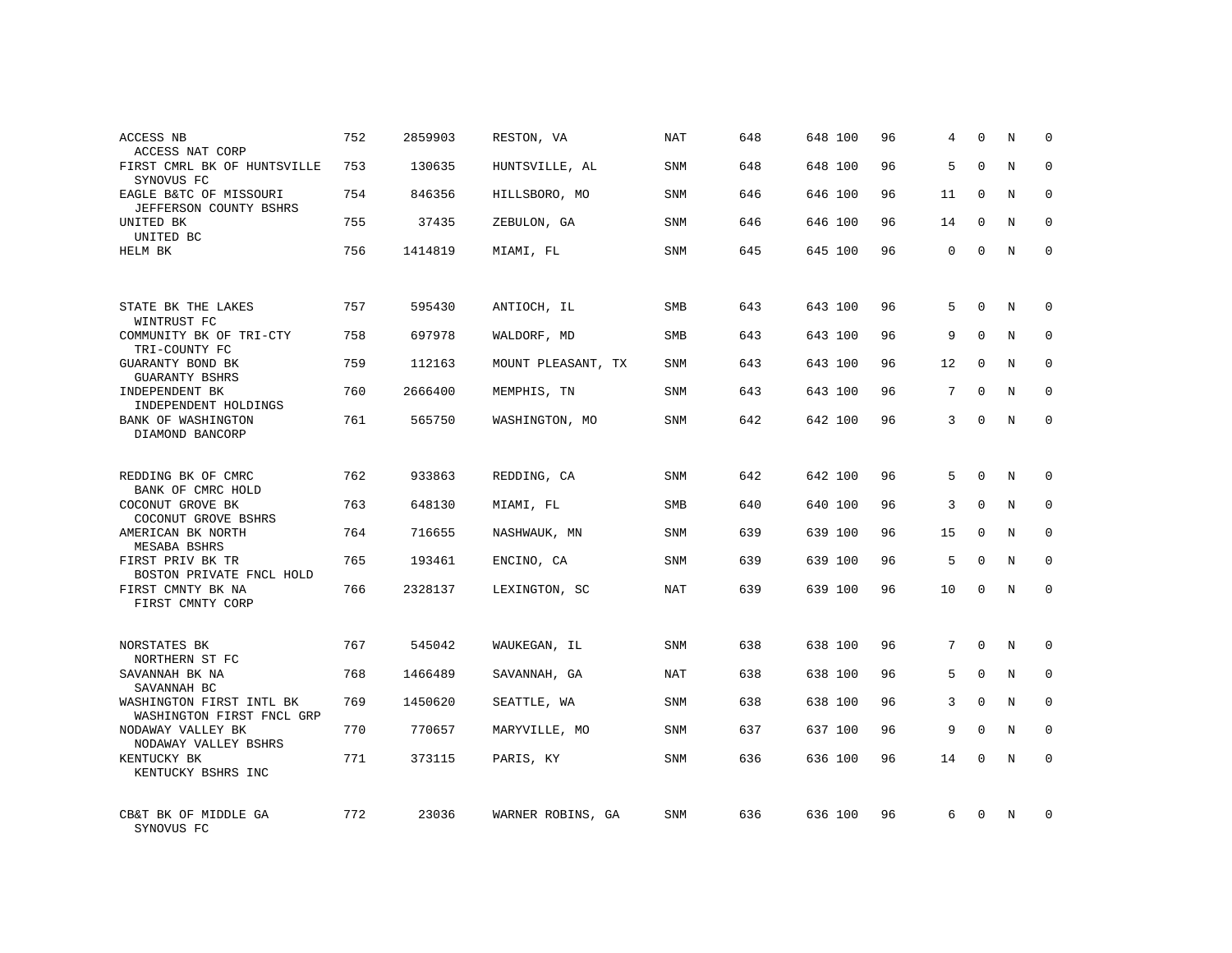| UNION BK<br>FIRST OLATHE BSHRS                   | 773 | 687858  | KANSAS CITY, MO  | SNM        | 635 | 635 100 | 96 | 10 | $\mathbf 0$  | N       | $\mathbf 0$ |
|--------------------------------------------------|-----|---------|------------------|------------|-----|---------|----|----|--------------|---------|-------------|
| LCNB NB<br>LCNB CORP                             | 774 | 785923  | LEBANON, OH      | NAT        | 634 | 634 100 | 96 | 23 | $\mathbf 0$  | N       | $\mathbf 0$ |
| COMMUNITY SOUTH BK<br>TENNESSEE CENTRAL BSHRS    | 775 | 590855  | PARSONS, TN      | SNM        | 634 | 634 100 | 96 | 15 | $\mathbf 0$  | N       | $\mathbf 0$ |
| ONB BK<br>QNB CORP                               | 776 | 852713  | QUAKERTOWN, PA   | SNM        | 632 | 632 100 | 96 | 8  | $\mathbf 0$  | N       | $\mathbf 0$ |
| PEOPLES BK A CODORUS VALLEY<br>CODORUS VALLEY BC | 777 | 556815  | GLEN ROCK, PA    | <b>SNM</b> | 632 | 632 100 | 96 | 17 | $\mathbf 0$  | N       | 0           |
| ONB B&TC<br>CENTRAL BANCOMPANY                   | 778 | 2826316 | TULSA, OK        | SNM        | 632 | 632 100 | 96 | 8  | $\mathbf{0}$ | N       | $\mathbf 0$ |
| NEVADA SCTY BK<br>BANK HOLD                      | 779 | 3077629 | RENO, NV         | <b>SNM</b> | 632 | 632 100 | 96 | 7  | $\Omega$     | N       | $\mathbf 0$ |
| NORTH ST BK<br>NORTH STATE BC                    | 780 | 2915461 | RALEIGH, NC      | SNM        | 632 | 632 100 | 96 | 6  | $\mathbf 0$  | N       | $\mathbf 0$ |
| AMERICAN BK<br>AMERICAN BC                       | 781 | 34153   | SAINT PAUL, MN   | <b>SMB</b> | 630 | 630 100 | 96 | 13 | $\mathbf{0}$ | N       | $\mathbf 0$ |
| CENTRAL BK<br>CENTRAL BC                         | 782 | 622774  | PROVO, UT        | <b>SNM</b> | 629 | 629 100 | 96 | 8  | $\mathbf{0}$ | N       | $\mathbf 0$ |
| CITIZENS BK<br>CITCO CMNTY BSHRS                 | 783 | 778738  | ELIZABETHTON, TN | SNM        | 629 | 629 100 | 96 | 12 | 0            | N       | 0           |
| COMMUNITY BK<br>TRIANGLE FNCL GRP                | 784 | 897433  | LOGANVILLE, GA   | SNM        | 628 | 628 100 | 96 | 3  | $\mathbf 0$  | N       | $\mathbf 0$ |
| FIRST ST BK<br>HOME BSHRS                        | 785 | 456045  | CONWAY, AR       | SMB        | 627 | 627 100 | 96 | 17 | $\mathbf 0$  | N       | $\mathbf 0$ |
| ALPINE BK IL<br>ALPINE BC                        | 786 | 813947  | ROCKFORD, IL     | SMB        | 627 | 627 100 | 96 | 9  | $\Omega$     | $\rm N$ | $\mathbf 0$ |
| FARMERS B&TC NA<br><b>FARMERS ENT</b>            | 787 | 482156  | GREAT BEND, KS   | <b>NAT</b> | 626 | 626 100 | 96 | 7  | $\mathbf 0$  | N       | 0           |
| VALLEY BK<br>VALLEY FC                           | 788 | 2303086 | ROANOKE, VA      | SMB        | 625 | 625 100 | 96 | 7  | $\mathbf 0$  | N       | 0           |
| PENN SECURITY B&TC<br>PENSECO FNCL SVC CORP      | 789 | 528616  | SCRANTON, PA     | SNM        | 625 | 625 100 | 96 | 8  | $\mathbf 0$  | N       | $\mathbf 0$ |
| BREMER BK NA<br>OTTO BREMER FOUNDATION           | 790 | 268556  | ALEXANDRIA, MN   | NAT        | 624 | 624 100 | 96 | 7  | $\mathbf 0$  | N       | $\mathbf 0$ |
| FIRST NAT B&TC<br>CENTRE 1 BC                    | 791 | 207845  | BELOIT, WI       | <b>NAT</b> | 624 | 624 100 | 96 | 10 | $\mathbf 0$  | N       | $\mathbf 0$ |
| BANK OF CHOICE COLORADO<br>BANK OF CHOICE HC     | 792 | 875954  | ARVADA, CO       | <b>SNM</b> | 624 | 624 100 | 96 | 10 | $\mathbf 0$  | N       | $\mathbf 0$ |
| FIRST FARMERS B&T<br>FIRST FARMERS FC            | 793 | 139843  | CONVERSE, IN     | <b>SMB</b> | 623 | 623 100 | 96 | 15 | $\mathbf 0$  | N       | $\mathbf 0$ |
| MARINE BK SPRINGFIELD<br>MARINE BC               | 794 | 258445  | SPRINGFIELD, IL  | <b>SNM</b> | 623 | 623 100 | 96 | 7  | $\mathbf 0$  | N       | $\mathbf 0$ |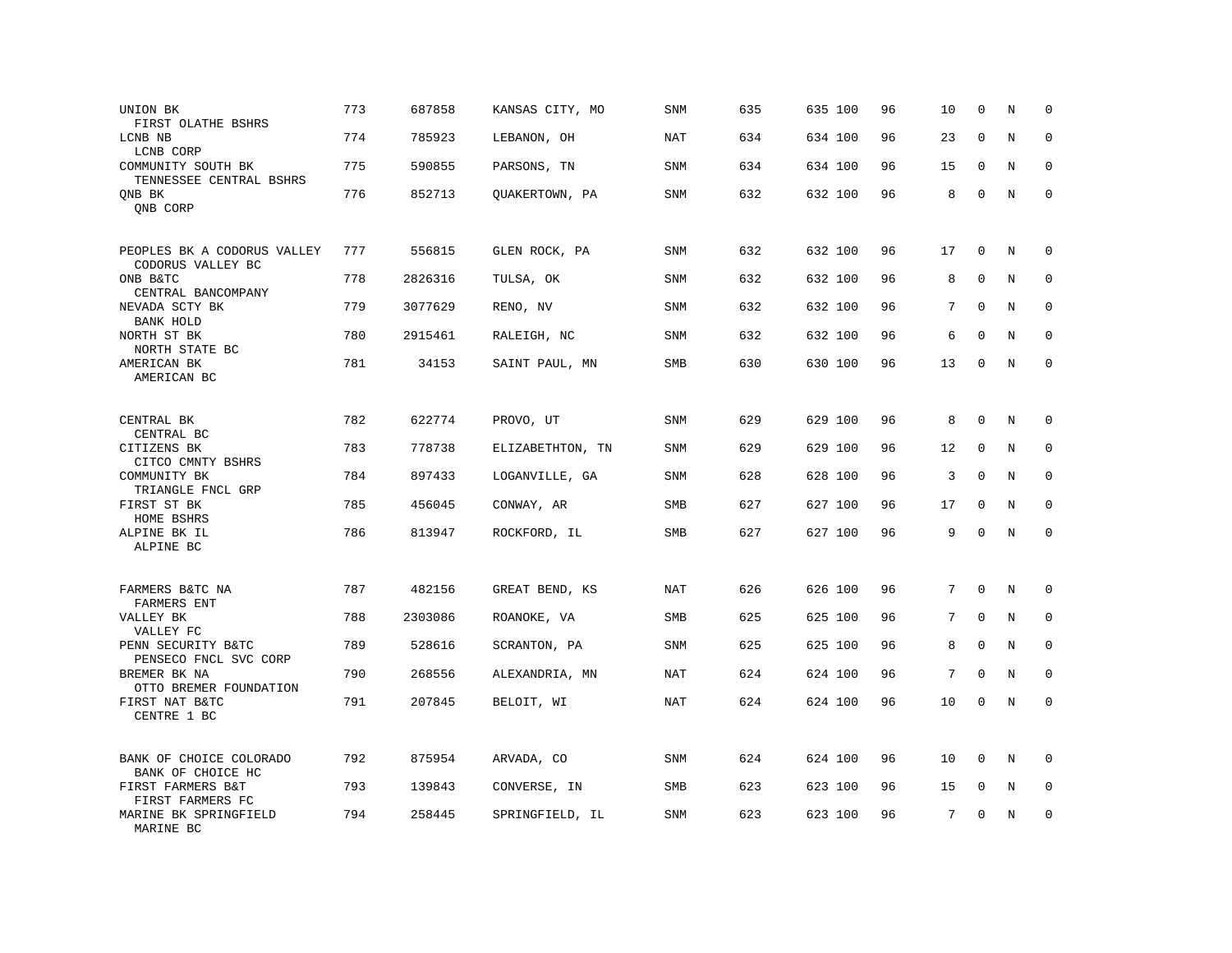| JERSEY SHORE ST BK<br>PENNS WOODS BC                        | 795 | 732918  | JERSEY SHORE, PA      | SNM        | 623 | 623 100 | 96 | 13 | $\mathbf 0$  | N       | $\mathbf 0$ |
|-------------------------------------------------------------|-----|---------|-----------------------|------------|-----|---------|----|----|--------------|---------|-------------|
| FARMERS B&TC<br>MAGNOLIA BKG CORP                           | 796 | 12946   | MAGNOLIA, AR          | SNM        | 622 | 622 100 | 96 | 11 | 0            | N       | $\Omega$    |
| WARREN BK<br>WARREN BC                                      | 797 | 2685504 | WARREN, MI            | <b>SMB</b> | 622 | 622 100 | 96 | 4  | $\mathbf{0}$ | N       | $\mathbf 0$ |
| COASTAL BK OF GA<br>SYNOVUS FC                              | 798 | 300531  | BRUNSWICK, GA         | <b>SNM</b> | 621 | 621 100 | 96 | 7  | $\mathbf 0$  | N       | $\mathbf 0$ |
| RIVERSIDE BK OF THE GULF COA<br>RIVERSIDE GULF COAST BKG CO | 799 | 2616076 | CAPE CORAL, FL        | SMB        | 621 | 621 100 | 96 | 13 | $\mathbf 0$  | N       | $\mathbf 0$ |
| UNION BK CO<br>UNITED BSHRS                                 | 800 | 780218  | COLUMBUS GROVE, OH    | SNM        | 620 | 620 100 | 96 | 12 | $\mathbf 0$  | N       | $\mathbf 0$ |
| NORTHSTAR BK OF TX<br>NORTHSTAR FC                          | 801 | 998554  | DENTON, TX            | SNM        | 619 | 619 100 | 96 | 9  | $\mathbf 0$  | N       | $\mathbf 0$ |
| ATLANTIC STEWARDSHIP BK<br>STEWARDSHIP FNCL CORP            | 802 | 527507  | MIDLAND PARK, NJ      | SNM        | 619 | 619 100 | 96 | 12 | $\Omega$     | N       | $\Omega$    |
| FIRST BK RICHMOND NA<br>FIRST MUTUAL RICHMOND               | 803 | 419675  | RICHMOND, IN          | NAT        | 619 | 619 100 | 96 | 7  | $\mathbf{0}$ | N       | $\mathbf 0$ |
| FIRST B&TC EAST TX<br>DIBOLL ST BSHRS                       | 804 | 642259  | DIBOLL, TX            | <b>SNM</b> | 619 | 619 100 | 96 | 16 | $\Omega$     | N       | $\mathbf 0$ |
| AMERICAN HERITAGE BK<br>AMERICAN BC                         | 805 | 311050  | SAPULPA, OK           | SMB        | 617 | 617 100 | 96 | 14 | $\mathbf 0$  | N       | $\mathbf 0$ |
| SECURITY NB SIOUX CITY<br>SECURITY NAT CORP                 | 806 | 418249  | SIOUX CITY, IA        | <b>NAT</b> | 617 | 617 100 | 96 | 3  | $\mathbf 0$  | $\rm N$ | $\mathbf 0$ |
| LANDMARK NB<br>LANDMARK BC INC                              | 807 | 481177  | MANHATTAN, KS         | NAT        | 616 | 616 100 | 96 | 20 | $\mathbf 0$  | N       | $\mathbf 0$ |
| BESSEMER TC<br>BESSEMER GRP                                 | 808 | 7009    | WOODBRIDGE, NJ        | SNM        | 615 | 615 100 | 96 | 0  | $\Omega$     | N       | $\Omega$    |
| SIGNATURE BK<br>WHITE RIVER BSHRS CO                        | 809 | 3350724 | FAYETTEVILLE, AR      | SNM        | 615 | 615 100 | 96 | 7  | $\mathbf{0}$ | N       | 0           |
| NORTHWEST GA BK<br>N W SVC CORP                             | 810 | 712031  | RINGGOLD, GA          | SNM        | 613 | 613 100 | 96 | 9  | $\Omega$     | N       | $\mathbf 0$ |
| <b>BANKFIRST</b><br>CAPGEN CAP GRP LLC                      | 811 | 1401686 | WINTER PARK, FL       | <b>SNM</b> | 613 | 613 100 | 96 | 36 | $\mathsf 0$  | N       | $\mathbf 0$ |
| BANKFIRST<br>LEGIONS IV ADVIS CORP                          | 811 | 1401686 | WINTER PARK, FL       | <b>SNM</b> |     |         |    |    |              |         |             |
| BANKFIRST<br>RUH CAP LLC                                    | 811 | 1401686 | WINTER PARK, FL       | <b>SNM</b> |     |         |    |    |              |         |             |
| BANKFIRST<br>EGGEMEYER CAP LLC                              | 811 | 1401686 | WINTER PARK, FL       | <b>SNM</b> |     |         |    |    |              |         |             |
| VANGUARD B&TC<br>SYNOVUS FC                                 | 812 | 293736  | VALPARAISO, FL        | SNM        | 612 | 612 100 | 96 | 12 | 0            | N       | $\mathbf 0$ |
| VILLAGE B&TC<br>WINTRUST FC                                 | 813 | 2298995 | ARLINGTON HEIGHTS, IL | SMB        | 611 | 611 100 | 96 | 3  | $\mathbf{0}$ | N       | $\mathbf 0$ |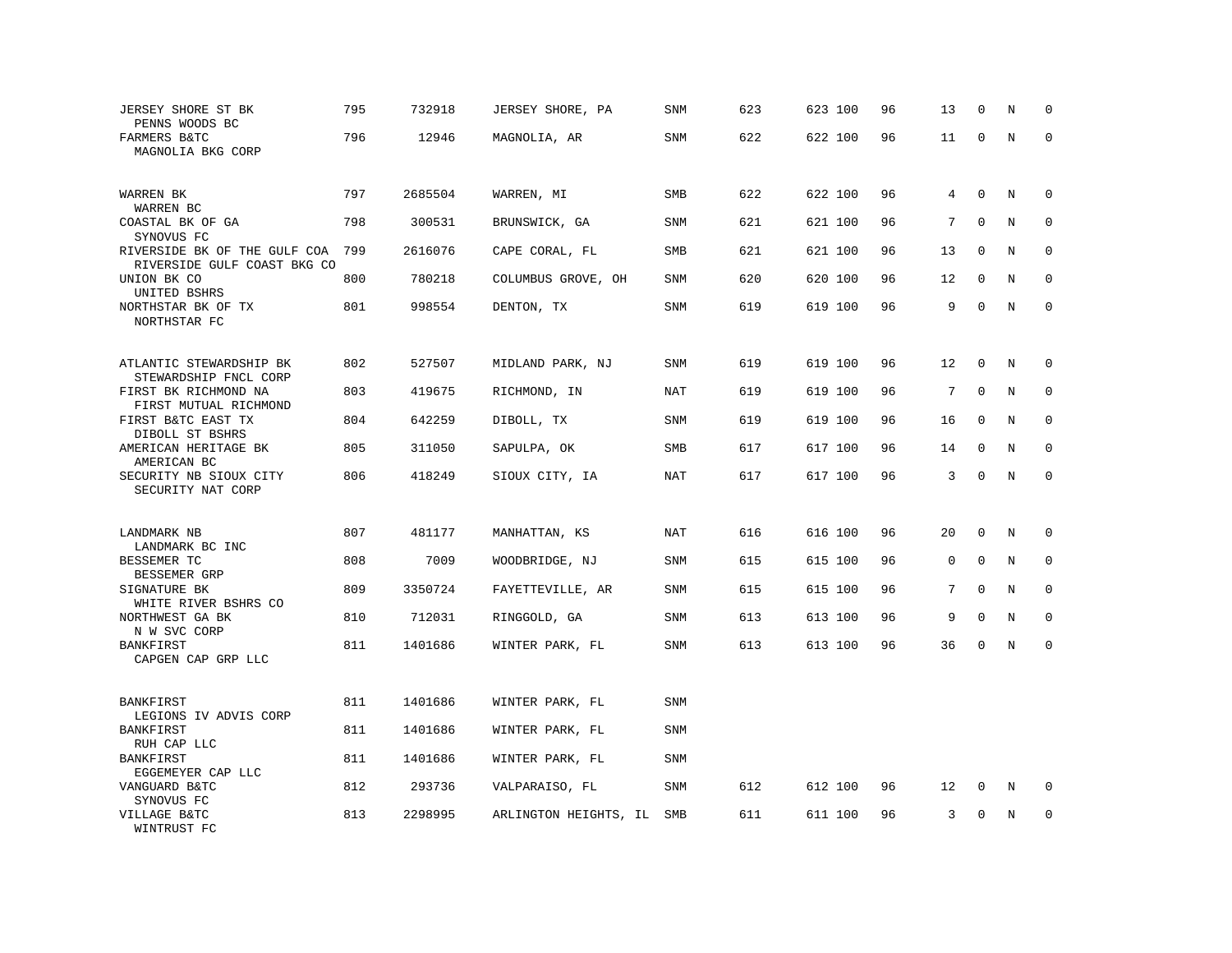| ARTHUR ST BK<br>FOJ MGMT CO LLC                    | 814 | 591320  | UNION, SC          | SNM        | 610 | 610 100 | 96 | 63 | 0           | N | 0           |
|----------------------------------------------------|-----|---------|--------------------|------------|-----|---------|----|----|-------------|---|-------------|
| ARTHUR ST BK<br>HAO MGMT CO LLC                    | 814 | 591320  | UNION, SC          | <b>SNM</b> |     |         |    |    |             |   |             |
| ARTHUR ST BK<br>JCO VENTURES LLC                   | 814 | 591320  | UNION, SC          | SNM        |     |         |    |    |             |   |             |
| SABINE ST B&TC<br>SABINE BSHRS                     | 815 | 125855  | MANY, LA           | SNM        | 609 | 609 100 | 96 | 42 | $\mathbf 0$ | N | 0           |
| BESSEMER TC NA<br>BESSEMER GRP                     | 816 | 976703  | NEW YORK, NY       | <b>NAT</b> | 608 | 608 100 | 96 | 0  | $\mathbf 0$ | N | $\mathbf 0$ |
| FIRST NB&TC NEWTOWN<br>FNB BC                      | 817 | 1007417 | NEWTOWN, PA        | NAT        | 607 | 607 100 | 96 | 15 | 0           | N | 0           |
| <b>COMMERCE NB</b><br>FIRST MRCH CORP              | 818 | 1866762 | COLUMBUS, OH       | <b>NAT</b> | 607 | 607 100 | 96 | 1  | $\mathbf 0$ | N | $\mathbf 0$ |
| SOUTH VALLEY B&TC<br>SOUTH VALLEY BC               | 819 | 906063  | KLAMATH FALLS, OR  | <b>SNM</b> | 606 | 606 100 | 96 | 14 | $\mathbf 0$ | N | 0           |
| STATE BK OF SOUTHERN UT<br>SOUTHERN UT BC          | 820 | 656470  | CEDAR CITY, UT     | SNM        | 603 | 603 100 | 96 | 14 | $\mathbf 0$ | N | $\mathbf 0$ |
| FARMERS BK & CAPITAL TC<br>FARMERS CAPITAL BK CORP | 821 | 728742  | FRANKFORT, KY      | <b>SMB</b> | 602 | 602 100 | 96 | 4  | $\Omega$    | N | $\mathbf 0$ |
| CITIZENS 1ST BK                                    | 822 | 869663  | TYLER, TX          | SNM        | 602 | 602 100 | 96 | 3  | $\Omega$    | N | 0           |
| COMMUNITY B&TC<br>COMMUNITY BANC CORP SHEBOYGAN    | 823 | 1393624 | SHEBOYGAN, WI      | <b>SNM</b> | 602 | 602 100 | 96 | 10 | $\mathbf 0$ | N | $\mathbf 0$ |
| FIRST FINANCIAL BK<br>FIRST FINANCIAL BANC CORP    | 824 | 48374   | EL DORADO, AR      | SMB        | 602 | 602 100 | 96 | 7  | $\Omega$    | N | 0           |
| FIRST NB<br>CAPITOL BC                             | 825 | 355858  | FORT PIERRE, SD    | NAT        | 602 | 602 100 | 96 | 15 | $\mathbf 0$ | N | $\mathbf 0$ |
| FIRST CITIZENS NB<br>CITIZENS FNCL SVC             | 826 | 978118  | MANSFIELD, PA      | <b>NAT</b> | 601 | 601 100 | 96 | 15 | $\Omega$    | N | $\mathbf 0$ |
| BREMER BK NA<br>OTTO BREMER FOUNDATION             | 827 | 503453  | MENOMONIE, WI      | <b>NAT</b> | 601 | 601 100 | 96 | 16 | $\mathbf 0$ | N | $\mathbf 0$ |
| FIRSTBANK OF SOUTH JEFFCO<br>FIRSTBANK HC          | 828 | 328553  | LITTLETON, CO      | <b>SNM</b> | 601 | 601 100 | 96 | 4  | $\mathbf 0$ | N | $\mathbf 0$ |
| IOWA ST B&TC<br>MIDWESTONE FNCL GRP                | 829 | 836843  | IOWA CITY, IA      | SNM        | 601 | 601 100 | 96 | 8  | $\Omega$    | N | $\mathbf 0$ |
| NICOLET NB<br>NICOLET BSHRS                        | 830 | 2941068 | GREEN BAY, WI      | <b>NAT</b> | 600 | 600 100 | 96 | 5  | $\mathbf 0$ | N | $\mathbf 0$ |
| TIDELANDS BK<br>TIDELANDS BSHRS                    | 831 | 3185485 | MOUNT PLEASANT, SC | <b>SNM</b> | 599 | 599 100 | 96 | 6  | $\mathbf 0$ | N | $\mathbf 0$ |
| NEW CENTURY BK<br>NEW CENTURY BC                   | 832 | 2913887 | DUNN, NC           | <b>SNM</b> | 597 | 597 100 | 96 | 10 | $\Omega$    | N | $\mathbf 0$ |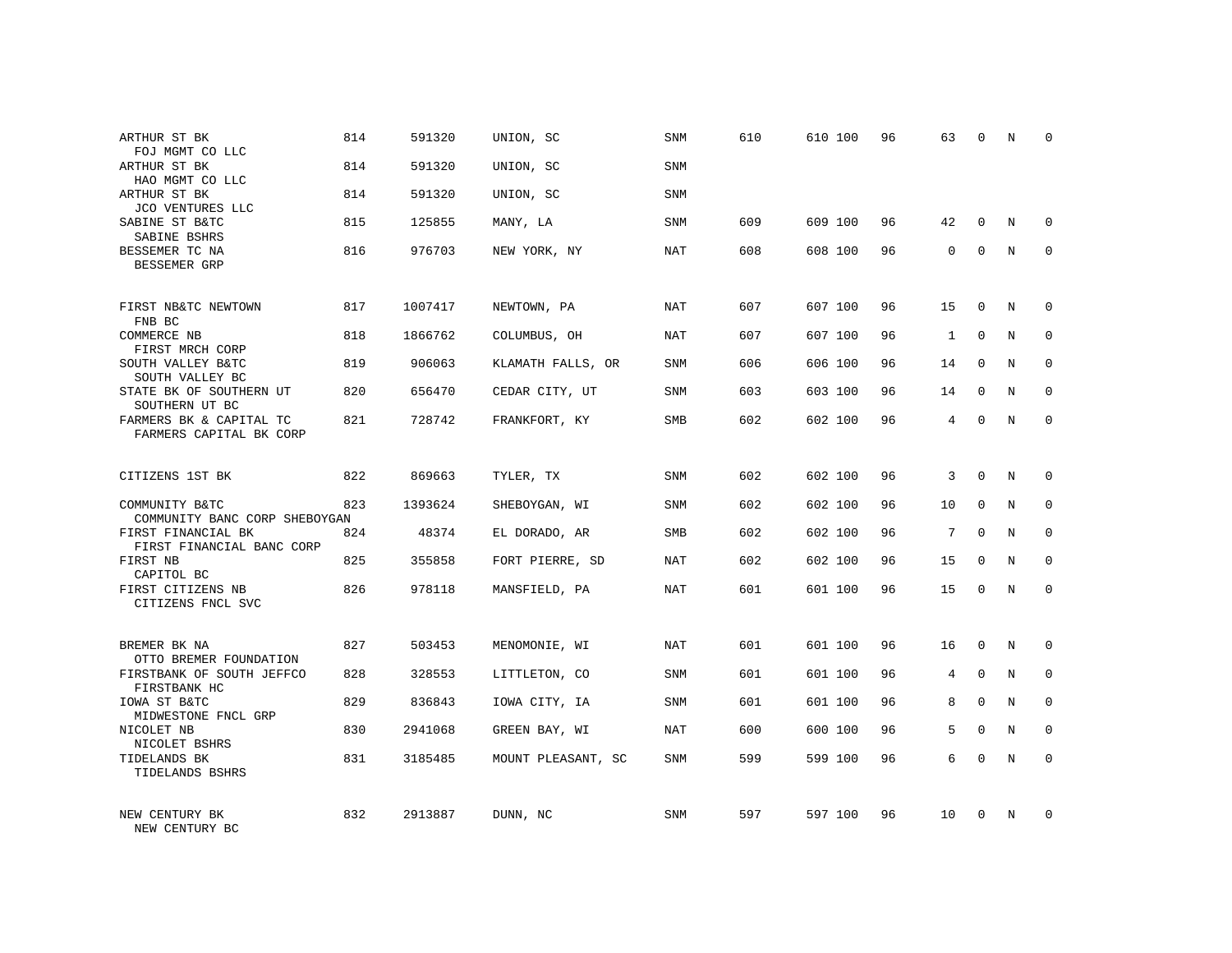| FIDELITY DEPOSIT & DISCOUNT<br>FIDELITY D&D BC INC | 833 | 1007819 | DUNMORE, PA        | SNM        | 597 | 597 100 | 96 | 10           | $\mathbf 0$  | N       | $\mathbf 0$  |
|----------------------------------------------------|-----|---------|--------------------|------------|-----|---------|----|--------------|--------------|---------|--------------|
| NORTHEAST BK<br>NORTHEAST BC                       | 834 | 468806  | AUBURN, ME         | <b>SMB</b> | 596 | 596 100 | 97 | 8            | $\mathbf 0$  | N       | $\mathbf 0$  |
| IDAHO INDEP BK                                     | 835 | 2110640 | COEUR D'ALENE, ID  | <b>SNM</b> | 595 | 595 100 | 97 | 11           | $\Omega$     | N       | 0            |
| BANK OF MISSOURI<br>RELIABLE COMMUNITY BSHRS       | 836 | 330855  | PERRYVILLE, MO     | <b>SNM</b> | 595 | 595 100 | 97 | 9            | $\mathbf 0$  | N       | $\mathbf{0}$ |
| CAMERON ST BK<br><b>CAMERON BSHRS</b>              | 837 | 472335  | LAKE CHARLES, LA   | SNM        | 594 | 594 100 | 97 | 20           | $\mathbf 0$  | N       | $\mathbf 0$  |
| MISSION BK<br>VALLEY VIEW BSHRS                    | 838 | 170051  | MISSION, KS        | <b>SNM</b> | 593 | 593 100 | 97 | 6            | $\mathbf 0$  | N       | $\mathbf 0$  |
| UMB NB OF AMER<br>UMB FC                           | 839 | 597555  | SALINA, KS         | NAT        | 591 | 591 100 | 97 | 8            | $\Omega$     | N       | $\mathbf 0$  |
| CRYSTAL LAKE B&TC NA<br>WINTRUST FC                | 840 | 2624400 | CRYSTAL LAKE, IL   | <b>NAT</b> | 591 | 591 100 | 97 | 5            | $\Omega$     | N       | $\mathbf 0$  |
| TALBOT BK OF EASTON MD<br>SHORE BSHRS              | 841 | 796125  | EASTON, MD         | <b>SNM</b> | 591 | 591 100 | 97 | 4            | $\Omega$     | N       | $\mathbf 0$  |
| REPUBLIC FED BK NA<br>REMO DUQUOIN LLC             | 842 | 747435  | MIAMI, FL          | <b>NAT</b> | 590 | 590 100 | 97 | 5            | $\mathbf 0$  | N       | $\mathbf 0$  |
| PENINSULA BK                                       | 843 | 61533   | ENGLEWOOD, FL      | SNM        | 589 | 589 100 | 97 | 5            | $\mathbf 0$  | N       | $\Omega$     |
| STATE BK OF INDIA CA                               | 844 | 779968  | LOS ANGELES, CA    | SNM        | 589 | 589 100 | 97 | 5            | $\mathbf 0$  | N       | 100          |
| TOWN BK<br>WINTRUST FC                             | 845 | 2693264 | HARTLAND, WI       | SMB        | 589 | 589 100 | 97 | 4            | $\Omega$     | N       | $\mathbf 0$  |
| FARMERS & MRCH BK<br>FMB BSHRS                     | 846 | 763930  | LAKELAND, GA       | <b>SNM</b> | 589 | 589 100 | 97 | 5            | $\Omega$     | N       | $\mathbf 0$  |
| LEADERS BK<br>LEADERS GRP                          | 847 | 2855978 | OAK BROOK, IL      | <b>SNM</b> | 588 | 588 100 | 97 | $\mathbf{1}$ | $\mathbf 0$  | N       | $\mathbf 0$  |
| SECURITY PACIFIC BK<br>SECURITY PACIFIC BC         | 848 | 128164  | LOS ANGELES, CA    | SNM        | 588 | 588 100 | 97 | 3            | $\Omega$     | N       | 0            |
| MOUNTAIN NB<br>MOUNTAIN NAT BSHRS                  | 849 | 2747420 | SEVIERVILLE, TN    | <b>NAT</b> | 587 | 587 100 | 97 | 9            | $\mathbf{0}$ | N       | $\mathbf 0$  |
| FIRST BK FNCL CENTRE<br>OCONOMOWOC BSHRS           | 850 | 806846  | OCONOMOWOC, WI     | SNM        | 587 | 587 100 | 97 | 8            | $\mathbf 0$  | N       | $\Omega$     |
| SECURITY ST B&TC<br>SECURITY HC                    | 851 | 247355  | FREDERICKSBURG, TX | <b>SNM</b> | 587 | 587 100 | 97 | 16           | $\mathbf 0$  | $\rm N$ | $\mathbf 0$  |
| FIRST RELIANCE BK<br>FIRST RELIANCE BSHRS          | 852 | 2839790 | FLORENCE, SC       | <b>SNM</b> | 585 | 585 100 | 97 | 4            | $\mathbf 0$  | N       | 0            |
| FIRST INDEPT BK OF NV<br>WESTERN ALLI BC           | 853 | 2849829 | RENO, NV           | <b>SNM</b> | 584 | 584 100 | 97 | 4            | $\mathbf 0$  | N       | $\mathbf 0$  |
| COMMUNITY RESRC BK NA<br>COMMUNITY BSHRS           | 854 | 1159996 | ORANGEBURG, SC     | <b>NAT</b> | 583 | 583 100 | 97 | 10           | $\mathbf{0}$ | N       | $\mathbf 0$  |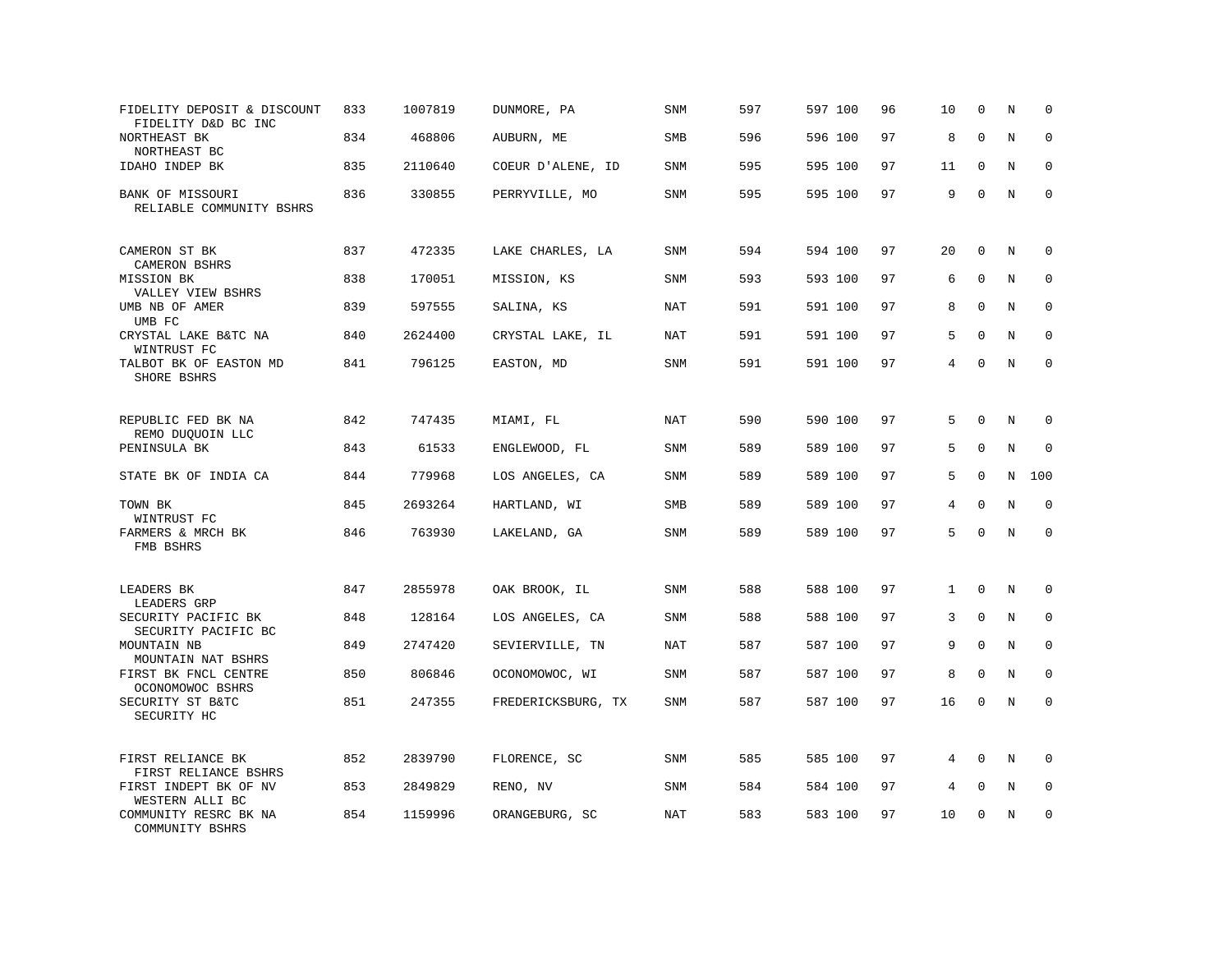| BRYANT BK                                                 | 855 | 3356191 | TUSCALOOSA, AL  | SNM        | 582 | 582 100 | 97 | 9  | $\Omega$     | N       | $\mathbf 0$ |
|-----------------------------------------------------------|-----|---------|-----------------|------------|-----|---------|----|----|--------------|---------|-------------|
| COMMERCIAL B&TC<br>COMMERCIAL HOLDING CO                  | 856 | 467658  | PARIS, TN       | <b>SNM</b> | 581 | 581 100 | 97 | 9  | $\Omega$     | $\rm N$ | $\mathbf 0$ |
| AMERICAN CMNTY B&T                                        | 857 | 2869162 | WOODSTOCK, IL   | <b>SNM</b> | 581 | 581 100 | 97 | 2  | $\mathbf 0$  | N       | $\mathbf 0$ |
| AMERICAN CMNTY FNCL<br>BANK OF THE PACIFIC                | 858 | 307679  | ABERDEEN, WA    | <b>SNM</b> | 580 | 580 100 | 97 | 18 | $\mathbf 0$  | N       | $\mathbf 0$ |
| PACIFIC FC<br>FIRST NB<br>FIRST PARAGOULD BSHRS           | 859 | 42448   | PARAGOULD, AR   | <b>NAT</b> | 580 | 580 100 | 97 | 8  | $\mathbf{0}$ | N       | $\mathbf 0$ |
| CITIZENS UNION BK<br>LEA M MCMULLAN TR                    | 860 | 65746   | SHELBYVILLE, KY | <b>SNM</b> | 580 | 580 100 | 97 | 19 | $\Omega$     | N       | $\mathbf 0$ |
| AMERICAN RIVER BK<br>AMERICAN RIVER BSHRS                 | 861 | 735768  | SACRAMENTO, CA  | <b>SNM</b> | 579 | 579 100 | 97 | 11 | $\Omega$     | N       | $\mathbf 0$ |
| AMERICAN FNB                                              | 862 | 2694681 | HOUSTON, TX     | <b>NAT</b> | 578 | 578 100 | 97 | 6  | $\mathbf{0}$ | N       | $\mathbf 0$ |
| AFNB HOLD<br>BCB CMNTY BK                                 | 863 | 2954059 | BAYONNE, NJ     | <b>SNM</b> | 578 | 578 100 | 97 | 3  | $\mathbf 0$  | N       | $\mathbf 0$ |
| BCB BC<br>MONARCH BK                                      | 864 | 2718345 | CHESAPEAKE, VA  | SMB        | 578 | 578 100 | 97 | 9  | $\mathbf{0}$ | N       | $\mathbf 0$ |
| MONARCH FNCL HOLD<br>LUBBOCK NB                           | 865 | 766258  | LUBBOCK, TX     | <b>NAT</b> | 577 | 577 100 | 97 | 7  | $\Omega$     | N       | $\Omega$    |
| COMMERCE NAT FNCL SVC<br>INDEPENDENT BKR BK<br>BANKERS BC | 866 | 343341  | SPRINGFIELD, IL | SMB        | 576 | 576 100 | 97 | 0  | $\mathbf 0$  | N       | $\mathbf 0$ |
| STARION FNCL                                              | 867 | 2009605 | BISMARCK, ND    | SNM        | 576 | 576 100 | 97 | 8  | $\Omega$     | Ν       | 0           |
| STARION BC<br>FIRST NB OF SANTA FE                        | 868 | 787253  | SANTA FE, NM    | NAT        | 576 | 576 100 | 97 | 11 | $\mathbf{0}$ | N       | $\mathbf 0$ |
| NEW MEXICO BANQUEST CORP<br>CITIZENS NB                   | 869 | 673132  | ATHENS, TN      | NAT        | 575 | 575 100 | 97 | 8  | $\mathbf{0}$ | N       | $\mathbf 0$ |
| CITIZENS NBC<br>BANKERS BK OF THE WEST                    | 870 | 732758  | DENVER, CO      | <b>SMB</b> | 574 | 574 100 | 97 | 0  | $\mathbf 0$  | N       | $\mathbf 0$ |
| BANKERS BK OF THE WEST BC<br>CRESCENT B&TC<br>CB&T HC     | 871 | 1885932 | NEW ORLEANS, LA | SNM        | 574 | 574 100 | 97 | 3  | $\mathbf 0$  | N       | $\mathbf 0$ |
| NATIONAL B&TC OF SYCAMORE                                 | 872 | 534345  | SYCAMORE, IL    | NAT        | 574 | 574 100 | 97 | 8  | $\mathbf 0$  | N       | 0           |
| NI BSHRS CORP<br>SECURITY NB OF OMAHA                     | 873 | 844053  | OMAHA, NE       | NAT        | 574 | 574 100 | 97 | 13 | $\mathbf 0$  | N       | 0           |
| SECURITY NAT CORP<br><b>BANK HOLLAND</b>                  | 874 | 2721103 | HOLLAND, MI     | <b>SNM</b> | 573 | 573 100 | 97 | 1  | $\Omega$     | N       | $\mathbf 0$ |
| LAKE MI FC<br>FIRST NBC BK                                | 875 | 3445769 | NEW ORLEANS, LA | SNM        | 573 | 573 100 | 97 | 4  | $\mathbf{0}$ | Ν       | 0           |
| FIRST NBC BHC<br>COMMUNITY FIRSTBANK<br>CAROLINA FC       | 876 | 2507802 | CHARLESTON, SC  | <b>SNM</b> | 572 | 572 100 | 97 | 5  | $\mathbf 0$  | N       | $\mathbf 0$ |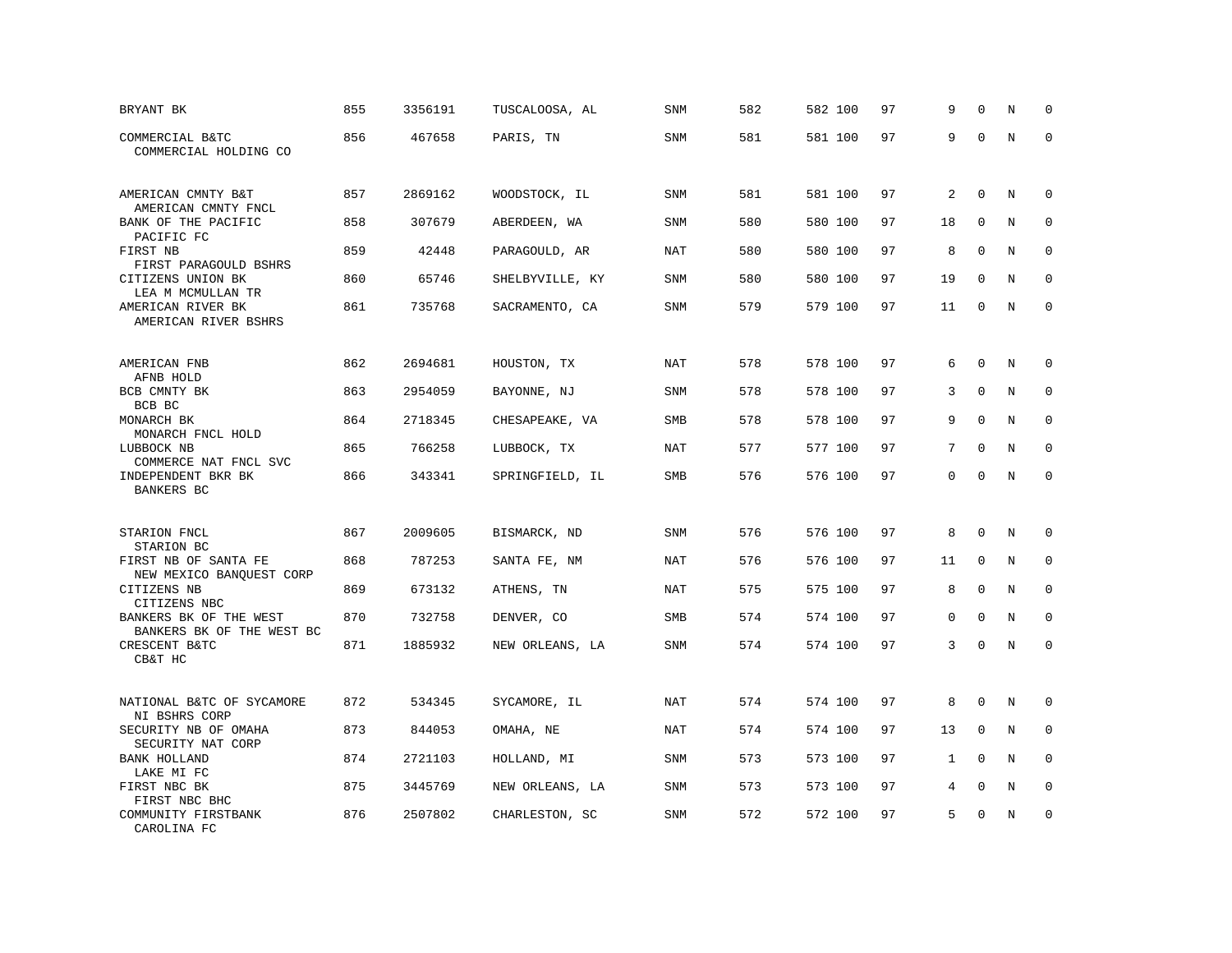| PINNACLE BK<br>PINNACLE FC                         | 877 | 366238  | ELBERTON, GA        | SNM        | 572 | 572 100 | 97 | 11 | 0           | N           | $\Omega$    |
|----------------------------------------------------|-----|---------|---------------------|------------|-----|---------|----|----|-------------|-------------|-------------|
| COMMERCIAL BK<br>SYNOVUS FC                        | 878 | 438238  | THOMASVILLE, GA     | SNM        | 571 | 571 100 | 97 | 3  | $\Omega$    | N           | $\Omega$    |
| COUNTRY CLUB BK NA<br>CCB FNCL CORP                | 879 | 625654  | SHAWNEE MISSION, KS | NAT        | 571 | 571 100 | 97 | 13 | $\Omega$    | N           | $\Omega$    |
| ARCHER BK<br>METROPOLITAN BK GRP                   | 880 | 323035  | CHICAGO, IL         | SNM        | 571 | 571 100 | 97 | 15 | $\Omega$    | N           | $\Omega$    |
| FIRST NB OF PALMERTON<br>PALM BC                   | 881 | 186717  | PALMERTON, PA       | NAT        | 571 | 571 100 | 97 | 8  | $\Omega$    | N           | $\Omega$    |
| BROTHERHOOD B&TC<br>INTERNATIONAL BHOOD BOILERMKRS | 882 | 246657  | KANSAS CITY, KS     | SNM        | 570 | 570 100 | 97 | 8  | $\Omega$    | N           | $\Omega$    |
| FIRST WESTERN BK<br>FIRST INTRST BANCSYSTEM        | 883 | 353751  | WALL, SD            | SMB        | 569 | 569 100 | 97 | 10 | $\Omega$    | N           | $\Omega$    |
| ALLIANCE BK CORP<br>ALLIANCE BSHRS CORP            | 884 | 2712978 | FAIRFAX, VA         | <b>SMB</b> | 569 | 569 100 | 97 | 4  | $\Omega$    | N           | $\Omega$    |
| GULFSTREAM BUS BK<br><b>GULFSTREAM BSHRS</b>       | 885 | 2814210 | STUART, FL          | SNM        | 569 | 569 100 | 97 | 3  | $\Omega$    | N           | $\Omega$    |
| FIRST CMNTY BK<br>FIRST CMNTY BSHRS                | 886 | 735852  | LEES SUMMIT, MO     | <b>SNM</b> | 568 | 568 100 | 97 | 16 | $\Omega$    | N           | $\Omega$    |
| LANDMARK BK NA<br>LANDRUM CO                       | 887 | 864752  | ADA, OK             | NAT        | 568 | 568 100 | 97 | 17 | $\mathbf 0$ | N           | $\mathbf 0$ |
| SKAGIT ST BK<br>SKAGIT ST BC                       | 888 | 227179  | BURLINGTON, WA      | SNM        | 568 | 568 100 | 97 | 12 | $\Omega$    | N           | $\Omega$    |
| GRABILL BK<br>INDEPENDENT ALLI BK                  | 889 | 435349  | GRABILL, IN         | SNM        | 568 | 568 100 | 97 | 7  | $\Omega$    | N           | $\mathbf 0$ |
| WESTERN SECURITY BK<br>GLACIER BC                  | 890 | 2999845 | BILLINGS, MT        | <b>SMB</b> | 567 | 567 100 | 97 | 8  | $\mathbf 0$ | $\mathbf N$ | $\mathbf 0$ |
| CAROLINA BK<br>CAROLINA BK HOLD                    | 891 | 2516626 | GREENSBORO, NC      | SNM        | 567 | 567 100 | 97 | 5  | $\Omega$    | N           | $\Omega$    |
| UNITED BKR BK<br>UNITED BKR BC                     | 892 | 930358  | BLOOMINGTON, MN     | <b>SMB</b> | 567 | 567 100 | 97 | 0  | $\Omega$    | N           | $\mathbf 0$ |
| FIRST NB OF PULASKI<br>FIRST PULASKI NAT CORP      | 893 | 972732  | PULASKI, TN         | NAT        | 566 | 566 100 | 97 | 10 | $\mathbf 0$ | $\mathbf N$ | $\mathbf 0$ |
| COMMUNITY NB<br>COMMUNITY BC                       | 894 | 923752  | CHANUTE, KS         | NAT        | 566 | 566 100 | 97 | 21 | $\Omega$    | N           | $\mathbf 0$ |
| WAUCHULA ST BK<br>CREWS BKG CORP                   | 895 | 200435  | WAUCHULA, FL        | SNM        | 565 | 565 100 | 97 | 5  | $\mathbf 0$ | N           | $\mathbf 0$ |
| <b>GRAYSTONE BK</b><br>GRAYSTONE FNCL CORP         | 896 | 3379471 | LANCASTER, PA       | SNM        | 565 | 565 100 | 97 | 7  | $\Omega$    | N           | $\mathbf 0$ |
| BUTTE CMNTY BK<br>COMMUNITY VALLEY BC              | 897 | 1821976 | CHICO, CA           | <b>SNM</b> | 563 | 563 100 | 97 | 15 | $\Omega$    | N           | $\Omega$    |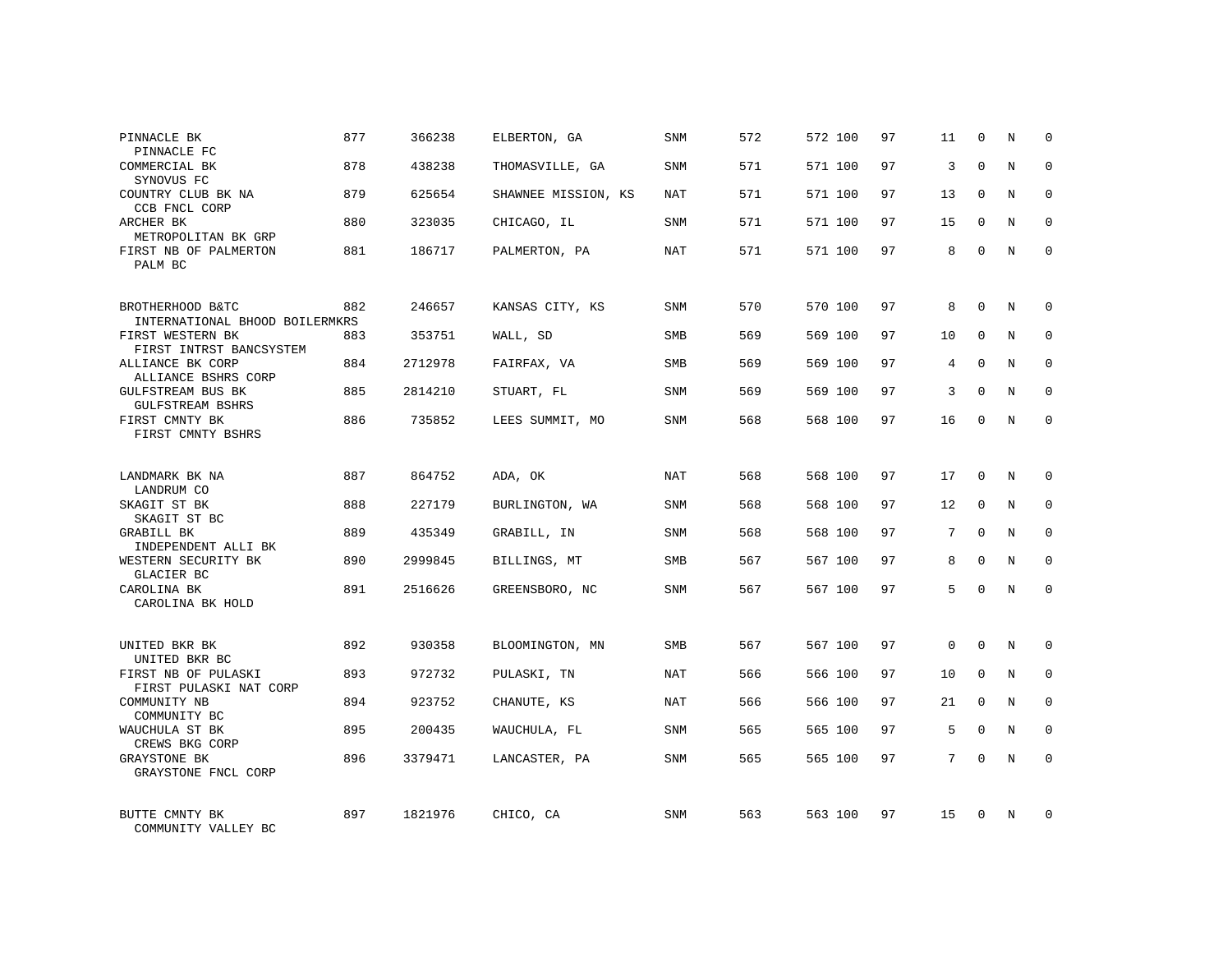| HOME ST BK<br>HOME ST BC                                             | 898 | 89751   | LOVELAND, CO      | SNM        | 563 | 563 100 | 97 | 8            | $\mathbf 0$  | N           | $\mathbf 0$ |
|----------------------------------------------------------------------|-----|---------|-------------------|------------|-----|---------|----|--------------|--------------|-------------|-------------|
| 1ST UNITED BK<br>1ST UNITED BC                                       | 899 | 2860440 | BOCA RATON, FL    | <b>SMB</b> | 563 | 563 100 | 97 | 12           | $\mathbf{0}$ | N           | $\mathbf 0$ |
| BANK OF CHOICE<br>BANK OF CHOICE HC                                  | 900 | 2622161 | EVANS, CO         | <b>SNM</b> | 563 | 563 100 | 97 | 5            | $\mathbf 0$  | N           | $\mathbf 0$ |
| FIRST COLLINSVILLE BK<br>FIRST CO BANCORP                            | 901 | 1459717 | COLLINSVILLE, IL  | <b>SNM</b> | 562 | 562 100 | 97 | 6            | $\mathbf 0$  | N           | $\mathbf 0$ |
| SOUTHWEST BK<br>FIRST TX BHC                                         | 902 | 423458  | FORT WORTH, TX    | <b>SMB</b> | 561 | 561 100 | 97 | 11           | $\mathbf 0$  | N           | $\mathbf 0$ |
| VIKING BK<br>VIKING FS CORP                                          | 903 | 1973129 | SEATTLE, WA       | <b>SNM</b> | 561 | 561 100 | 97 | 7            | $\mathbf 0$  | N           | $\mathbf 0$ |
| PREMIER BK                                                           | 904 | 33259   | MAPLEWOOD, MN     | SNM        | 560 | 560 100 | 97 | 6            | $\mathbf 0$  | N           | $\mathbf 0$ |
| INSOUTH BK                                                           | 905 | 329550  | BROWNSVILLE, TN   | <b>SNM</b> | 560 | 560 100 | 97 | 7            | $\Omega$     | $\mathbf N$ | $\mathbf 0$ |
| INDEPENDENT SO BSHRS ESOT<br>COMMUNITYBANK TX NA<br>HILLISTER ENT II | 906 | 774262  | BEAUMONT, TX      | NAT        | 559 | 559 100 | 97 | 11           | $\Omega$     | N           | $\Omega$    |
| CITIZENS NB OF PAINTSVILLE                                           | 907 | 495419  | PAINTSVILLE, KY   | NAT        | 559 | 559 100 | 97 | 14           | $\mathbf 0$  | N           | 0           |
| CITIZENS NAT CORP<br>FIRST AMER INTL BK<br>FIRST AMER INTL CORP      | 908 | 2857794 | BROOKLYN, NY      | <b>SNM</b> | 558 | 558 100 | 97 | 8            | $\mathbf 0$  | N           | $\mathbf 0$ |
| MIZUHO CORPORATE BK OF CA                                            | 909 | 742560  | LOS ANGELES, CA   | <b>SNM</b> | 558 | 558 100 | 97 | $\mathbf{1}$ | $\mathbf 0$  | Y           | 100         |
| COMMUNITY B&TC<br>COMM BC                                            | 910 | 151818  | CLARKS SUMMIT, PA | SMB        | 558 | 558 100 | 97 | 15           | $\mathbf 0$  | N           | 0           |
| HAVEN TR BK<br>HAVEN TR BC                                           | 911 | 2876889 | DULUTH, GA        | SNM        | 558 | 558 100 | 97 | 3            | $\mathbf{0}$ | N           | $\mathbf 0$ |
| INVESTORS CMNTY BK                                                   | 912 | 2524797 | MANITOWOC, WI     | SNM        | 557 | 557 100 | 97 | $\mathbf 0$  | $\mathbf 0$  | N           | $\mathbf 0$ |
| COUNTY BC<br>STATE B&TC                                              | 913 | 614313  | DEFIANCE, OH      | SMB        | 556 | 556 100 | 97 | 17           | $\mathbf 0$  | N           | $\mathbf 0$ |
| RURBAN FNCL CORP<br>STATE BK OF TX<br>SBT BSHRS                      | 914 | 1157415 | IRVING, TX        | SNM        | 556 | 556 100 | 97 | 2            | $\mathbf 0$  | N           | 0           |
| NORTHSIDE CMNTY BK<br>ALIKAT INV                                     | 915 | 2533119 | GURNEE, IL        | SMB        | 555 | 555 100 | 97 | 4            | $\mathbf 0$  | N           | $\mathbf 0$ |
| BANK OF HAMPTON ROADS<br>HAMPTON ROADS BSHRS                         | 916 | 1161029 | NORFOLK, VA       | <b>SMB</b> | 554 | 554 100 | 97 | 17           | $\mathbf{0}$ | N           | $\mathbf 0$ |
| M&T BK NA<br>M&T BK CORP                                             | 917 | 2265456 | OAKFIELD, NY      | NAT        | 554 | 554 100 | 97 | $\Omega$     | $\Omega$     | N           | 24          |
| KIRKPATRICK BK<br>AMERICAN BC OF OK                                  | 918 | 67151   | EDMOND, OK        | SNM        | 554 | 554 100 | 97 | 5            | $\mathbf 0$  | N           | $\mathbf 0$ |
| COMMUNITY FIRST BK<br>COMMUNITY FIRST BSHRS                          | 919 | 2619732 | HARRISON, AR      | SNM        | 554 | 554 100 | 97 | 4            | $\Omega$     | N           | $\mathbf 0$ |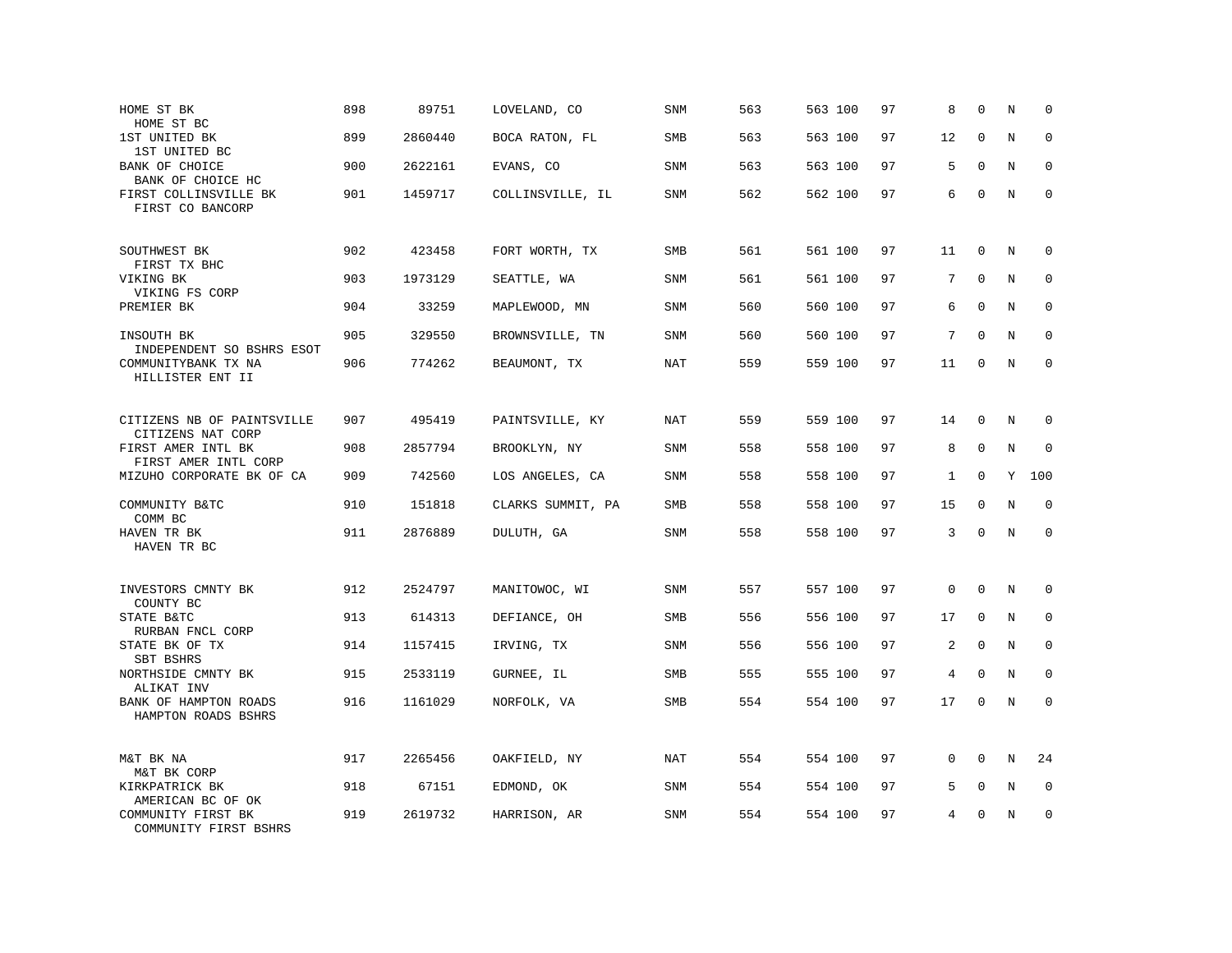| FLORIDA BK<br>FLORIDA BK GRP<br>METROPOLITAN NB      | 920<br>921 | 704737<br>294256 | TAMPA, FL<br>SPRINGFIELD, MO | SMB<br>NAT | 553<br>552 | 553 100<br>552 100 | 97<br>97 | 7<br>11 | $\Omega$<br>0 | N<br>N  | $\mathbf 0$<br>$\Omega$ |
|------------------------------------------------------|------------|------------------|------------------------------|------------|------------|--------------------|----------|---------|---------------|---------|-------------------------|
| MARSHFIELD INV CO ESOP TR                            |            |                  |                              |            |            |                    |          |         |               |         |                         |
| TRANSATLANTIC BK<br>TRANSATLANTIC HOLD CORP          | 922        | 972237           | MIAMI, FL                    | <b>SMB</b> | 552        | 552 100            | 97       | 6       | $\mathbf 0$   | N       | 100                     |
| PACIFIC CITY BK<br>PACIFIC CITY FC                   | 923        | 3212402          | LOS ANGELES, CA              | <b>SNM</b> | 551        | 551 100            | 97       | 6       | $\mathbf 0$   | N       | $\mathbf 0$             |
| FIRST NB OF TN                                       | 924        | 283737           | LIVINGSTON, TN               | NAT        | 550        | 550 100            | 97       | 5       | $\mathbf 0$   | N       | $\mathbf 0$             |
| FIRST NB OF JASPER<br>SYNOVUS FC                     | 925        | 157838           | JASPER, AL                   | NAT        | 549        | 549 100            | 97       | 9       | $\Omega$      | N       | $\mathbf 0$             |
| FOSTER BK<br><b>FOSTER BSHRS</b>                     | 926        | 1362246          | CHICAGO, IL                  | SNM        | 549        | 549 100            | 97       | 6       | $\mathbf 0$   | N       | $\mathbf 0$             |
| COMMUNITY NB<br>MIDLAND BSHRS                        | 927        | 293053           | MIDLAND, TX                  | NAT        | 548        | 548 100            | 97       | 9       | $\Omega$      | N       | $\Omega$                |
| OXFORD B&T<br>OXFORD FC                              | 928        | 647432           | OAK BROOK, IL                | SNM        | 546        | 546 100            | 97       | 7       | $\mathbf{0}$  | N       | $\mathbf 0$             |
| WACCAMAW BK<br>WACCAMAW BSHRS                        | 929        | 2607449          | WHITEVILLE, NC               | <b>SMB</b> | 545        | 545 100            | 97       | 15      | $\Omega$      | N       | $\mathbf 0$             |
| PEOPLES ST BK<br>PSB HOLD                            | 930        | 340144           | WAUSAU, WI                   | SNM        | 545        | 545 100            | 97       | 7       | $\mathbf 0$   | N       | $\mathbf 0$             |
| FIRST NB OF LITCHFIELD<br>FIRST LITCHFIELD FNCL CORP | 931        | 695705           | LITCHFIELD, CT               | <b>NAT</b> | 544        | 544 100            | 97       | 9       | $\mathbf 0$   | $\rm N$ | $\mathbf 0$             |
| VOYAGER BK                                           | 932        | 430670           | EDEN PRAIRIE, MN             | SNM        | 542        | 542 100            | 97       | 3       | $\mathbf 0$   | N       | $\mathbf 0$             |
| VOYAGER FS CORP<br>MID PENN BK<br>MID PENN BC        | 933        | 786612           | MILLERSBURG, PA              | SNM        | 541        | 541 100            | 97       | 15      | $\Omega$      | N       | $\Omega$                |
| COMMUNITY BK OF FL<br>COMMUNITY BK OF S FL           | 934        | 999430           | HOMESTEAD, FL                | <b>SNM</b> | 540        | 540 100            | 97       | 13      | $\mathbf 0$   | N       | $\mathbf 0$             |
| FIRST BK<br>FIRST NAT CORP                           | 935        | 899428           | STRASBURG, VA                | <b>SMB</b> | 540        | 540 100            | 97       | 10      | $\Omega$      | N       | $\mathbf 0$             |
| FIRST VOLUNTEER BK OF TENNES<br>FIRST VOLUNTEER CORP | 936        | 234739           | CHATTANOOGA, TN              | <b>SNM</b> | 539        | 539 100            | 97       | 19      | $\mathbf 0$   | N       | $\mathbf 0$             |
| CITIZENS BK MUKWONAGO<br>CITIZENS BK HOLD            | 937        | 783844           | MUKWONAGO, WI                | <b>SNM</b> | 538        | 538 100            | 97       | 12      | $\mathbf 0$   | N       | $\mathbf 0$             |
| INDEPENDENT BK<br>INDEPENDENT BK GRP                 | 938        | 122854           | MCKINNEY, TX                 | <b>SNM</b> | 537        | 537 100            | 97       | 11      | $\mathbf 0$   | N       | $\mathbf 0$             |
| FIRST INTERNET BK IN<br>FIRST INTERNET BC            | 939        | 2758613          | INDIANAPOLIS, IN             | <b>SNM</b> | 536        | 536 100            | 97       | 1       | $\Omega$      | N       | $\mathbf 0$             |
| HARRIS BK NA<br>HARRIS FC                            | 940        | 528568           | SCOTTSDALE, AZ               | <b>NAT</b> | 536        | 536 100            | 97       | 9       | $\mathbf 0$   | N       | 100                     |
| FIRST NB<br>FIRST ARTESIA BSHRS                      | 941        | 771458           | ARTESIA, NM                  | <b>NAT</b> | 536        | 536 100            | 97       | 10      | $\Omega$      | N       | $\mathbf 0$             |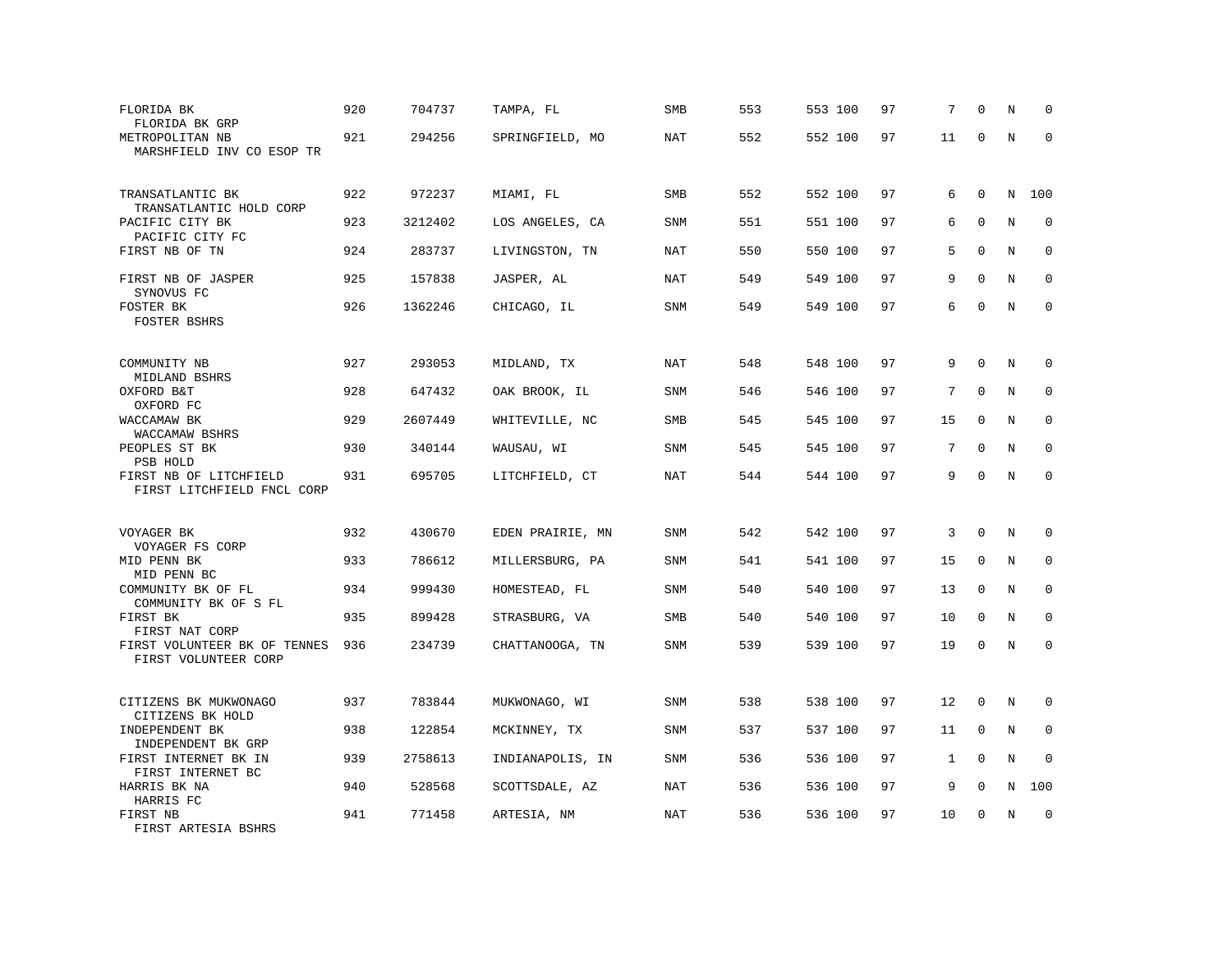| CITIZENS BK<br>EMPLOYEE STOCK BONUS TR EMPL       | 942 | 961259  | FARMINGTON, NM       | SNM        | 535 | 535 100 | 97 | 5              | $\Omega$     | N | $\Omega$    |
|---------------------------------------------------|-----|---------|----------------------|------------|-----|---------|----|----------------|--------------|---|-------------|
| PALOS B&TC<br>PALOS BSHRS                         | 943 | 859945  | PALOS HEIGHTS, IL    | SNM        | 535 | 535 100 | 97 | 4              | $\Omega$     | N | $\Omega$    |
| TEXAS CMNTY BK NA<br>VISION BSHRS                 | 944 | 528960  | LAREDO, TX           | NAT        | 535 | 535 100 | 97 | 3              | $\Omega$     | N | $\mathbf 0$ |
| FIRST NB OF GREENCASTLE<br>TOWER BC               | 945 | 275116  | GREENCASTLE, PA      | NAT        | 535 | 535 100 | 97 | 14             | $\Omega$     | N | $\Omega$    |
| CENTRAL JERSEY BK NA<br>CENTRAL JERSEY BC         | 946 | 2718297 | LONG BRANCH, NJ      | NAT        | 535 | 535 100 | 97 | 11             | $\Omega$     | N | $\Omega$    |
| FARMERS ST BK<br>NEIGHBOR INS AGY                 | 947 | 1006148 | MARION, IA           | SNM        | 534 | 534 100 | 97 | 7              | $\mathbf 0$  | N | $\mathbf 0$ |
| CRESCENT BK<br>CAROLINA FC                        | 948 | 3013823 | MYRTLE BEACH, SC     | SNM        | 533 | 533 100 | 97 | 3              | $\Omega$     | N | $\mathbf 0$ |
| METROPOLITAN NB<br>PASL HOLD LLC                  | 949 | 2705895 | NEW YORK, NY         | <b>NAT</b> | 532 | 532 100 | 97 | 3              | $\Omega$     | N | $\mathbf 0$ |
| FOCUS BK<br>SECURITY STATE BSHRS                  | 950 | 498148  | CHARLESTON, MO       | SNM        | 532 | 532 100 | 97 | 12             | $\Omega$     | N | $\mathbf 0$ |
| CORTRUST BK NA<br>HOPKINS FC                      | 951 | 61355   | MITCHELL, SD         | <b>NAT</b> | 532 | 532 100 | 97 | 23             | $\mathbf 0$  | N | $\mathbf 0$ |
| COMMUNITY CENTRAL BK<br>COMMUNITY CENTRAL BK CORP | 952 | 2443535 | MOUNT CLEMENS, MI    | SNM        | 531 | 531 100 | 97 | $\overline{a}$ | $\Omega$     | N | $\Omega$    |
| COWLITZ BK<br>COWLITZ BC                          | 953 | 547279  | LONGVIEW, WA         | SNM        | 529 | 529 100 | 97 | 8              | $\mathbf{0}$ | N | 0           |
| AMERICAN CMNTY BK<br>AMERICAN CMNTY BSHRS         | 954 | 2745743 | MONROE, NC           | SNM        | 529 | 529 100 | 97 | 12             | $\Omega$     | N | $\Omega$    |
| PARKE BK<br>PARKE BC                              | 955 | 2764212 | SEWELL, NJ           | <b>SNM</b> | 528 | 528 100 | 97 | 3              | $\mathbf{0}$ | N | 0           |
| ST LOUIS BK<br>ST LOUIS BSHRS                     | 956 | 3354599 | TOWN AND COUNTRY, MO | SNM        | 527 | 527 100 | 97 | $\Omega$       | $\Omega$     | N | $\Omega$    |
| NATIONAL B&TC<br>ESOP NB&T FNCL GROUP             | 957 | 328423  | WILMINGTON, OH       | NAT        | 526 | 526 100 | 97 | 19             | $\Omega$     | N | 0           |
| BREMER BK NA<br>OTTO BREMER FOUNDATION            | 958 | 224655  | WILLMAR, MN          | <b>NAT</b> | 526 | 526 100 | 97 | 3              | $\mathbf{0}$ | N | 0           |
| RICHLAND TC<br>PARK NAT CORP                      | 959 | 695228  | MANSFIELD, OH        | SNM        | 525 | 525 100 | 97 | 11             | $\Omega$     | N | $\mathbf 0$ |
| DNB FIRST NA<br>DNB FNCL CORP                     | 960 | 71318   | DOWNINGTOWN, PA      | NAT        | 525 | 525 100 | 97 | 11             | $\mathbf 0$  | N | 0           |
| CHESAPEAKE BK<br>CHESAPEAKE FNCL SHARES           | 961 | 214722  | KILMARNOCK, VA       | <b>SMB</b> | 525 | 525 100 | 97 | 10             | $\Omega$     | N | $\mathbf 0$ |
| SOLVAY BK<br>SOLVAY BC                            | 962 | 722816  | SOLVAY, NY           | <b>SMB</b> | 525 | 525 100 | 97 | 6              | $\Omega$     | N | $\Omega$    |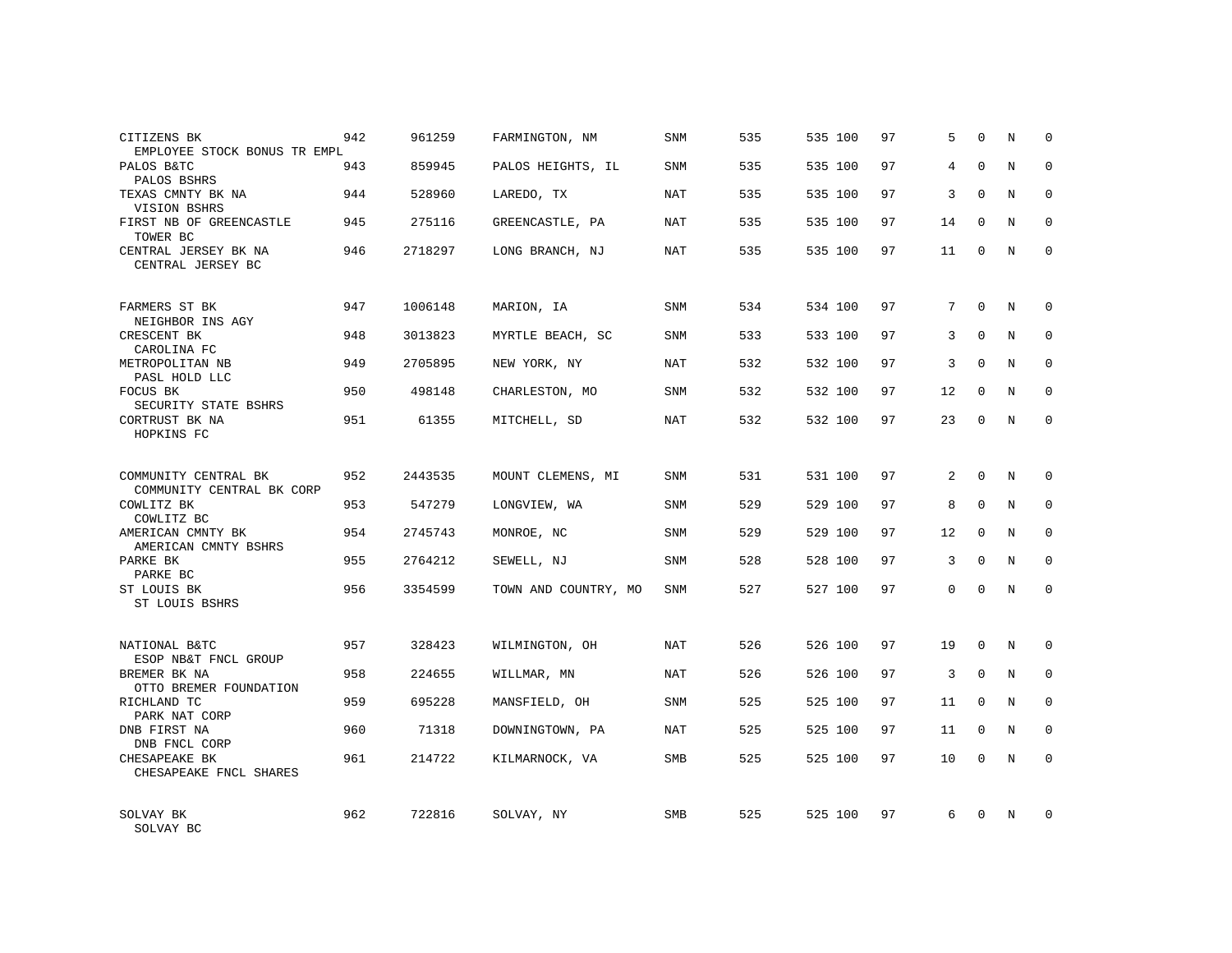| EVANGELINE B&TC<br>EVANGELINE BSHRS                | 963 | 372538  | VILLE PLATTE, LA   | SNM        | 525 | 525 100 | 97 | 8            | $\mathbf 0$  | N | 0            |
|----------------------------------------------------|-----|---------|--------------------|------------|-----|---------|----|--------------|--------------|---|--------------|
| STERLING BK<br>SYNOVUS FC                          | 964 | 1366909 | MONTGOMERY, AL     | <b>SNM</b> | 523 | 523 100 | 97 | 3            | $\Omega$     | N | $\Omega$     |
| TOMATOBANK NA<br>TFC HC                            | 965 | 2943389 | ALHAMBRA, CA       | <b>NAT</b> | 523 | 523 100 | 97 | 6            | $\mathbf{0}$ | N | $\mathbf 0$  |
| TROY B&TC<br>TRUST NO 3 UNDER THE WILL OF          | 966 | 134437  | TROY, AL           | <b>SNM</b> | 522 | 522 100 | 97 | 6            | $\Omega$     | N | $\mathbf 0$  |
|                                                    |     |         |                    |            |     |         |    |              |              |   |              |
| SOUTHWEST MO BK<br>SOUTHWEST MO BC                 | 967 | 760854  | CARTHAGE, MO       | <b>SNM</b> | 522 | 522 100 | 97 | 10           | $\mathbf 0$  | N | $\Omega$     |
| CENTRAL VALLEY CMNTY BK<br>CENTRAL VALLEY CMNTY BC | 968 | 703767  | FRESNO, CA         | <b>SNM</b> | 522 | 522 100 | 97 | 11           | $\mathbf 0$  | N | 0            |
| PLANTERS B&TC<br>PLANTERS HOLDING COMPANY          | 969 | 972648  | INDIANOLA, MS      | <b>SNM</b> | 521 | 521 100 | 97 | 13           | $\Omega$     | N | $\mathbf{0}$ |
| CITIZENS SECURITY B&TC<br>MABREY BC                | 970 | 139553  | BIXBY, OK          | SMB        | 521 | 521 100 | 97 | 10           | $\mathbf 0$  | N | $\mathbf 0$  |
| PACIFIC NB                                         | 971 | 577137  | MIAMI, FL          | NAT        | 520 | 503 97  | 97 | 0            | $\Omega$     | Y | 99           |
|                                                    |     |         |                    |            |     |         |    |              |              |   |              |
| <b>BUILDERS BK</b><br>BUILDERS FC                  | 972 | 2595975 | CHICAGO, IL        | <b>SNM</b> | 520 | 520 100 | 97 | $\mathbf{1}$ | $\mathbf{0}$ | N | 0            |
| SOUTHCOAST CMNTY BK<br>SOUTHCOAST FC               | 973 | 2713555 | MOUNT PLEASANT, SC | <b>SNM</b> | 519 | 519 100 | 97 | 9            | $\mathbf 0$  | N | $\mathbf 0$  |
| HORRY CTY ST BK<br>HCSB FC                         | 974 | 1162530 | LORIS, SC          | SNM        | 519 | 519 100 | 97 | 13           | $\mathbf 0$  | N | $\mathbf 0$  |
| ALBANY B&TC NA<br>ALBANK CORP                      | 975 | 2732    | CHICAGO, IL        | <b>NAT</b> | 518 | 518 100 | 97 | 3            | $\mathbf 0$  | N | $\mathbf 0$  |
| SOUTH SIDE T&SB PEORIA<br>MID IL BC                | 976 | 662640  | PEORIA, IL         | SNM        | 518 | 518 100 | 97 | 12           | $\mathbf 0$  | N | $\mathbf 0$  |
|                                                    |     |         |                    |            |     |         |    |              |              |   |              |
| METRO BK                                           | 977 | 1394621 | PELL CITY, AL      | <b>SNM</b> | 517 | 517 100 | 97 | 5            | $\mathbf{0}$ | N | 0            |
| CENTRAL NB&TC<br>CENTRAL SVC CORP                  | 978 | 278555  | ENID, OK           | NAT        | 517 | 517 100 | 97 | 8            | $\mathbf 0$  | N | 0            |
| DESERT HILLS BK<br>DESERT HILLS CAP CORP           | 979 | 2960434 | PHOENIX, AZ        | <b>SNM</b> | 517 | 517 100 | 97 | 4            | $\mathbf{0}$ | N | $\mathbf 0$  |
| TRUMAN BK<br>TRUBANK SECTY TR                      | 980 | 1213777 | SAINT LOUIS, MO    | SMB        | 517 | 517 100 | 97 | 10           | $\mathbf 0$  | N | $\mathbf 0$  |
| TRUMAN BK<br>TEMPLAR FUND                          | 980 | 1213777 | SAINT LOUIS, MO    | SMB        |     |         |    |              |              |   |              |
| ANCHOR BK SAINT PAUL NA                            | 981 | 900454  | SAINT PAUL, MN     | <b>NAT</b> | 516 | 516 100 | 97 | 8            | $\Omega$     | N | $\Omega$     |
| ANCHOR BC                                          | 982 |         |                    | <b>SNM</b> | 514 |         | 97 | 7            | $\mathbf{0}$ | N | $\mathbf 0$  |
| MIDCAROLINA BK<br>MIDCAROLINA FC                   |     | 2602220 | BURLINGTON, NC     |            |     | 514 100 |    |              |              |   |              |
| WEST AL B&TC<br>WEST AL CAP CORP                   | 983 | 501132  | REFORM, AL         | SNM        | 513 | 513 100 | 97 | 12           | $\mathbf 0$  | N | $\mathbf 0$  |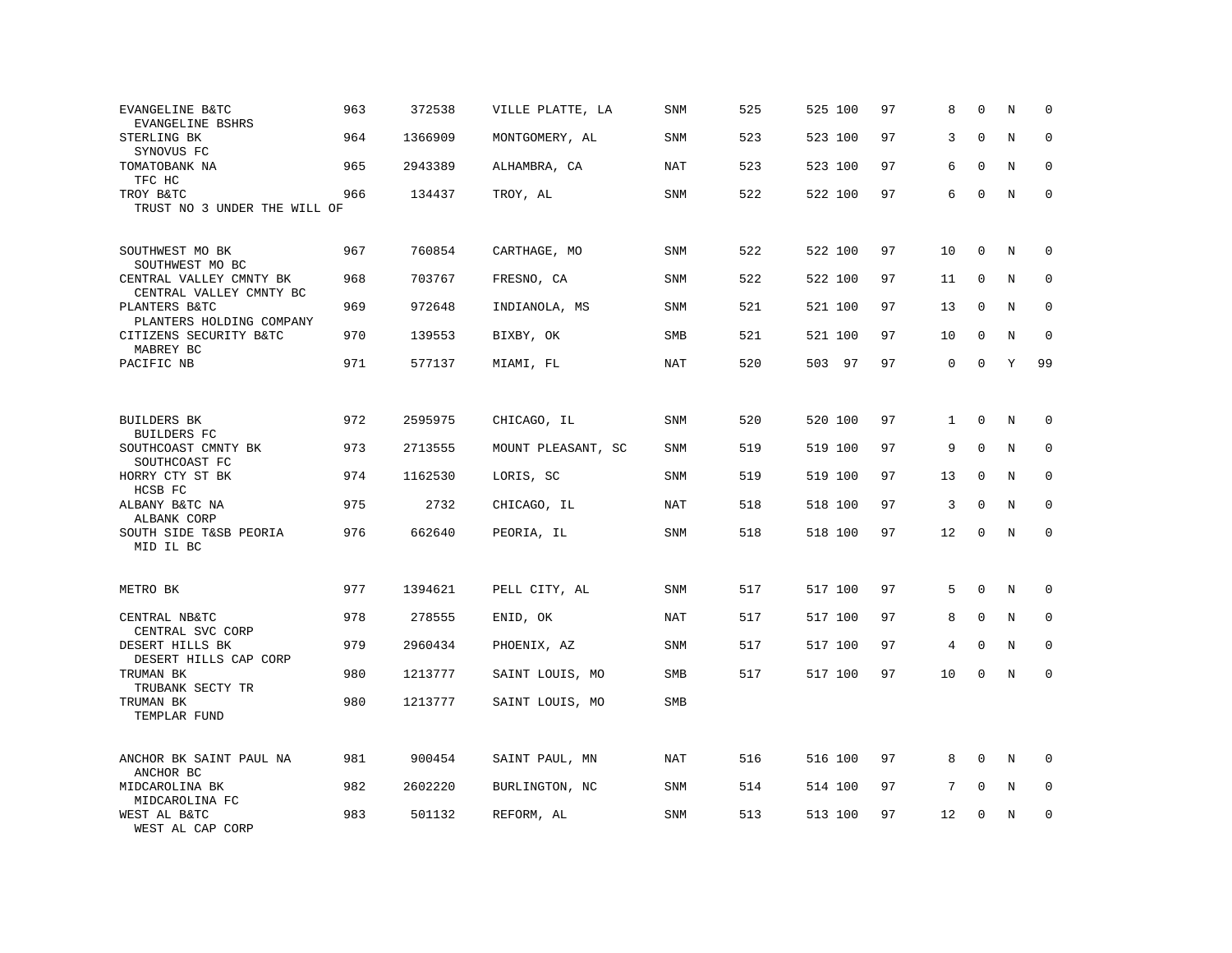| TRUST ONE BK<br>SYNOVUS FC                          | 984<br>985 | 2331838<br>237066 | MEMPHIS, TN         | SNM        | 513<br>512 | 513 100 | 97<br>97 | 8<br>9      | $\Omega$<br>$\Omega$ | N<br>$\rm N$ | $\mathbf 0$<br>$\mathbf 0$ |
|-----------------------------------------------------|------------|-------------------|---------------------|------------|------------|---------|----------|-------------|----------------------|--------------|----------------------------|
| WEST TX NB<br>FIRST-WEST TX BSHRS                   |            |                   | MIDLAND, TX         | NAT        |            | 512 100 |          |             |                      |              |                            |
| BANK OF CLARKE CTY<br>EAGLE FNCL SVC                | 986        | 753324            | BERRYVILLE, VA      | <b>SMB</b> | 512        | 512 100 | 97       | 10          | $\mathbf 0$          | N            | $\mathbf 0$                |
| FIRST NAT BKG ASSN<br>FIRST BSHRS                   | 987        | 2385514           | HATTIESBURG, MS     | NAT        | 512        | 512 100 | 97       | 9           | $\mathbf{0}$         | N            | $\mathbf 0$                |
| BANK OF THE CAROLINAS<br>BANK OF THE CAROLINAS CORP | 988        | 2750699           | MOCKSVILLE, NC      | <b>SNM</b> | 512        | 512 100 | 97       | 9           | $\mathbf{0}$         | N            | $\mathbf 0$                |
| MINNWEST BK MV<br>MINNWEST CORP                     | 989        | 302656            | REDWOOD FALLS, MN   | SNM        | 510        | 510 100 | 97       | 7           | $\Omega$             | N            | $\mathbf 0$                |
| GRAND B&TC OF FL<br>GRAND BSHRS                     | 990        | 2765611           | WEST PALM BEACH, FL | SNM        | 510        | 510 100 | 97       | 5           | $\Omega$             | N            | $\mathbf 0$                |
| FIRST ST B&TC VALDOSTA<br>SYNOVUS FC                | 991        | 103536            | VALDOSTA, GA        | SNM        | 510        | 510 100 | 97       | 2           | $\mathbf{0}$         | N            | 0                          |
| AMERICAN FOUNDERS BK INC<br>AMERICAN FOUNDERS BC    | 992        | 3025134           | FRANKFORT, KY       | <b>SNM</b> | 509        | 509 100 | 97       | 8           | $\mathbf 0$          | N            | $\mathbf 0$                |
| CITIZENS BK<br>CITIZENS BSHRS                       | 993        | 856748            | BATESVILLE, AR      | SMB        | 508        | 508 100 | 97       | 10          | $\mathbf{0}$         | N            | $\mathbf 0$                |
| CENTRAL VA BK<br>CENTRAL VA BSHRS                   | 994        | 436823            | POWHATAN, VA        | SMB        | 507        | 507 100 | 97       | 7           | $\Omega$             | N            | $\Omega$                   |
| FIRST UNITED BK<br>CRETE BC                         | 995        | 38535             | CRETE, IL           | SNM        | 507        | 507 100 | 97       | 4           | $\mathbf 0$          | N            | $\mathbf 0$                |
| FIRST NB OF HUTCHINSON                              | 996        | 754853            | HUTCHINSON, KS      | NAT        | 506        | 506 100 | 97       | 5           | $\Omega$             | N            | $\Omega$                   |
| FIRST KS BSHRS<br>NEWDOMINION BK                    | 997        | 3299814           | CHARLOTTE, NC       | <b>SNM</b> | 506        | 506 100 | 97       | 1           | $\Omega$             | N            | $\mathbf 0$                |
| UNITED PRAIRIE BK<br>FARMERS ST CORP                | 998        | 712059            | MOUNTAIN LAKE, MN   | <b>SNM</b> | 505        | 505 100 | 97       | 15          | $\mathbf 0$          | N            | $\mathbf 0$                |
| CENTRAL NB<br>CENTRABANC CORP                       | 999        | 428060            | WACO, TX            | NAT        | 505        | 505 100 | 97       | 3           | $\mathbf 0$          | N            | $\mathbf 0$                |
| ILLINOIS NB<br>ILLINOIS NAT BC                      | 1000       | 925037            | SPRINGFIELD, IL     | NAT        | 505        | 505 100 | 97       | 13          | $\mathbf 0$          | N            | $\mathbf 0$                |
| CITIZENS NB<br>CITIZENS BSHRS                       | 1001       | 738013            | BLUFFTON, OH        | NAT        | 504        | 504 100 | 97       | 7           | $\Omega$             | N            | 0                          |
| 1ST CONSTITUTION BK<br>1ST CONSTITUTION BC          | 1002       | 1412619           | CRANBURY, NJ        | SNM        | 504        | 504 100 | 97       | 10          | $\mathbf 0$          | N            | 0                          |
| PACIFIC COAST BKR BK<br>PACIFIC COAST BKR BSHRS     | 1003       | 2451240           | SAN FRANCISCO, CA   | <b>SMB</b> | 504        | 504 100 | 97       | $\mathbf 0$ | $\Omega$             | N            | $\mathbf 0$                |
| LEGACY BK<br>MIDSTATE BC                            | 1004       | 320052            | HINTON, OK          | SNM        | 504        | 504 100 | 97       | 12          | 0                    | Ν            | 0                          |
| NORTHERN B&TC<br>NORTHERN BC                        | 1005       | 900306            | WOBURN, MA          | SNM        | 504        | 504 100 | 97       | 9           | $\mathbf{0}$         | N            | $\mathbf 0$                |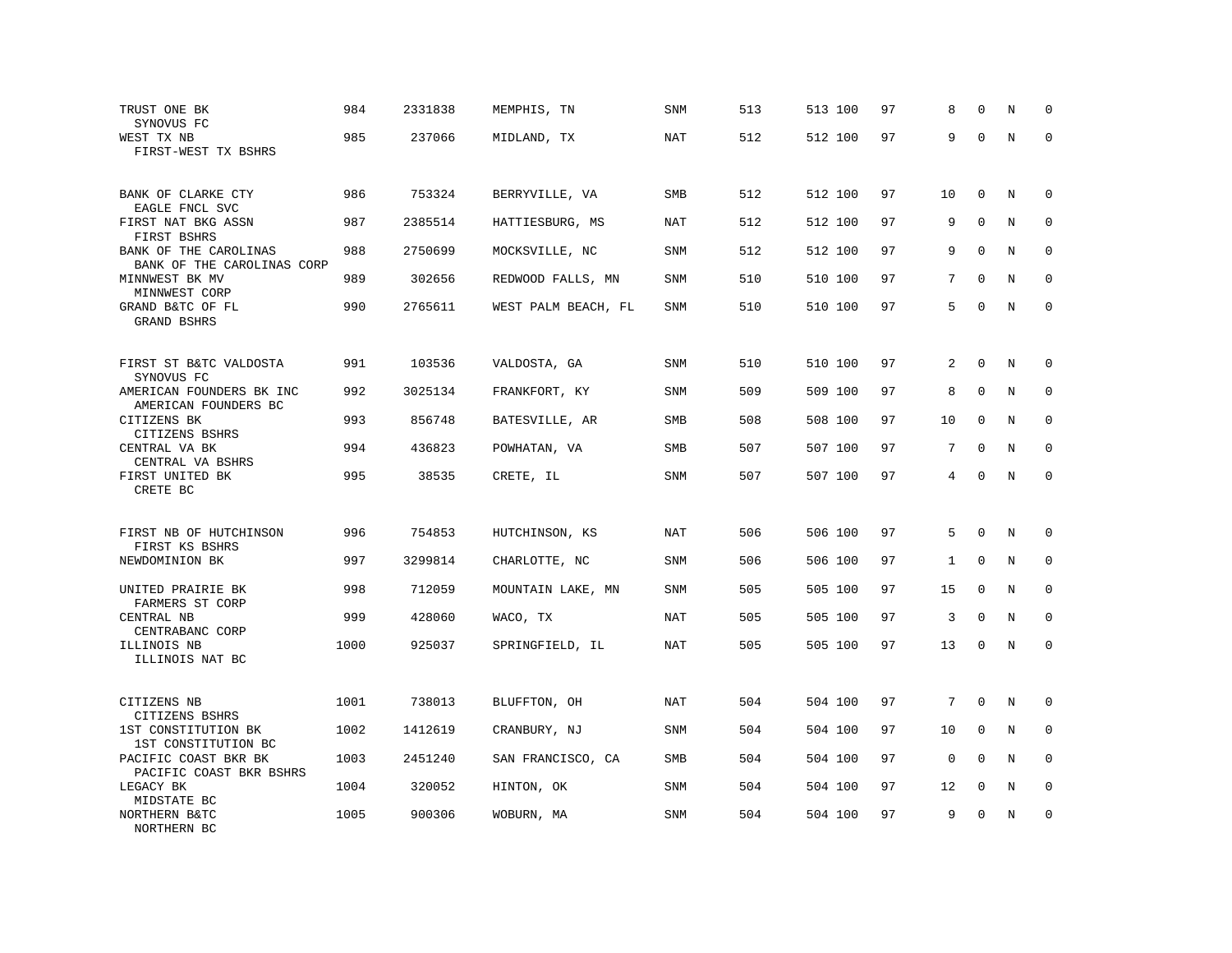| NEXTIER BK NA<br>NEXTIER INC                | 1006 | 315629  | BUTLER, PA          | NAT        | 503 | 503 100 | 97 | 16          | $\mathbf 0$  | N          | $\Omega$    |
|---------------------------------------------|------|---------|---------------------|------------|-----|---------|----|-------------|--------------|------------|-------------|
| SECURITY FIRST BK<br>STOCKMENS FC           | 1007 | 276850  | LINCOLN, NE         | SNM        | 503 | 503 100 | 97 | 23          | $\Omega$     | N          | $\Omega$    |
| HIGHLAND BK<br>HIGHLAND BSHRS               | 1008 | 764058  | SAINT MICHAEL, MN   | SNM        | 503 | 503 100 | 97 | 5           | $\Omega$     | N          | $\mathbf 0$ |
| PEOPLES BK<br>PEOPLES HC                    | 1009 | 454434  | WINDER, GA          | <b>SNM</b> | 503 | 503 100 | 97 | 16          | $\Omega$     | N          | $\Omega$    |
| FAUQUIER BK<br>FAUQUIER BSHRS               | 1010 | 976226  | WARRENTON, VA       | SMB        | 503 | 503 100 | 97 | 7           | $\Omega$     | N          | $\Omega$    |
| CHOICE FNCL GRP<br>CHOICE FNCL HOLD         | 1011 | 826956  | GRAFTON, ND         | SNM        | 502 | 502 100 | 97 | 10          | $\mathbf 0$  | N          | $\mathbf 0$ |
| HABERSHAM BK<br>HABERSHAM BC                | 1012 | 270335  | CLARKESVILLE, GA    | SNM        | 502 | 502 100 | 97 | 11          | $\Omega$     | N          | $\mathbf 0$ |
| GIRARD NB<br>GN BSHRS                       | 1013 | 928056  | GIRARD, KS          | <b>NAT</b> | 502 | 502 100 | 97 | 14          | $\mathbf 0$  | N          | $\mathbf 0$ |
| TRUPOINT BK<br>MINERS & MRCH BC             | 1014 | 274829  | GRUNDY, VA          | <b>SMB</b> | 501 | 501 100 | 97 | 10          | $\Omega$     | N          | $\mathbf 0$ |
| CENTRAL IL BK<br>CIB MARINE BSHRS           | 1015 | 340742  | CHAMPAIGN, IL       | SNM        | 501 | 501 100 | 97 | 11          | $\mathbf{0}$ | N          | $\mathbf 0$ |
| <b>RIVERBANK</b><br>OSCEOLA BC              | 1016 | 30258   | WYOMING, MN         | SNM        | 500 | 500 100 | 97 | 6           | $\Omega$     | $_{\rm N}$ | $\mathbf 0$ |
| CHARTER BK EAU CLAIRE<br>CHARTER BSHRS      | 1017 | 160650  | EAU CLAIRE, WI      | SNM        | 500 | 500 100 | 97 | $\mathbf 0$ | $\mathbf{0}$ | N          | $\mathbf 0$ |
| NEWFIELD NB<br>NEWFIELD BC                  | 1018 | 632410  | NEWFIELD, NJ        | NAT        | 500 | 500 100 | 97 | 11          | $\Omega$     | N          | $\mathbf 0$ |
| 1ST SUMMIT BK<br>1ST SUMMIT BC OF JOHNSTOWN | 1019 | 526519  | JOHNSTOWN, PA       | <b>SNM</b> | 500 | 500 100 | 97 | 13          | $\mathbf{0}$ | N          | $\mathbf 0$ |
| <b>GEORGIA B&amp;TC</b><br>SYNOVUS FC       | 1020 | 1165540 | CALHOUN, GA         | SNM        | 499 | 499 100 | 97 | 3           | $\Omega$     | $_{\rm N}$ | $\Omega$    |
| SOMERSET TC<br>SOMERSET TR HC               | 1021 | 212522  | SOMERSET, PA        | <b>SMB</b> | 499 | 499 100 | 97 | 26          | $\Omega$     | $_{\rm N}$ | $\Omega$    |
| SOMERSET TC<br>PNC FNCL SVC GROUP           | 1021 | 212522  | SOMERSET, PA        | SMB        |     |         |    |             |              |            |             |
| ALLIANCE BK<br>ALLIANCE BSHRS               | 1022 | 176464  | SULPHUR SPRINGS, TX | <b>SNM</b> | 498 | 498 100 | 97 | 8           | $\Omega$     | N          | $\mathbf 0$ |
| CITIZENS BK                                 | 1023 | 126834  | CARTHAGE, TN        | SNM        | 498 | 498 100 | 97 | 8           | $\mathbf{0}$ | N          | 0           |
| COMMUNITY B&TC OF SE AL<br>SYNOVUS FC       | 1024 | 313531  | ENTERPRISE, AL      | <b>SNM</b> | 498 | 498 100 | 97 | 6           | $\Omega$     | N          | $\mathbf 0$ |
| SOUTHPORT BK<br>SOUTHPORT FC                | 1025 | 2576143 | KENOSHA, WI         | SNM        | 497 | 497 100 | 97 | 4           | $\Omega$     | N          | $\mathbf 0$ |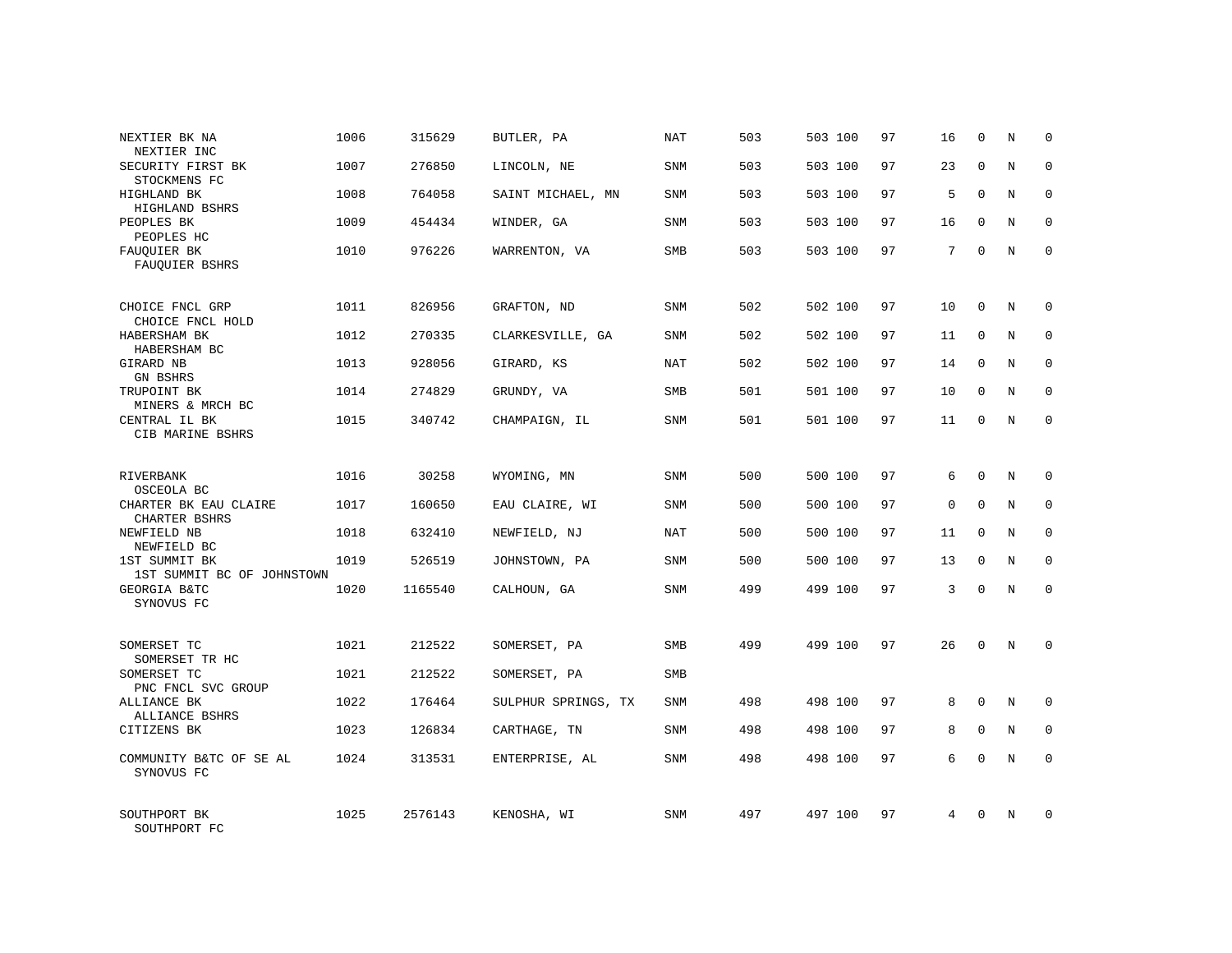| CAPE FEAR BK                                           | 1026 | 2706016 | WILMINGTON, NC   | SNM        | 496 | 496 100 | 98 | 7            | $\Omega$     | N           | 0           |
|--------------------------------------------------------|------|---------|------------------|------------|-----|---------|----|--------------|--------------|-------------|-------------|
| CAPE FEAR BK CORP<br>FIRST CHATHAM BK                  | 1027 | 3075474 | SAVANNAH, GA     | SNM        | 496 | 496 100 | 98 | 8            | $\Omega$     | N           | $\Omega$    |
| FCB FNCL CORP<br>CLAYTON B&TC<br>CLAYTON BC            | 1028 | 146654  | KNOXVILLE, TN    | <b>SNM</b> | 495 | 495 100 | 98 | 8            | $\Omega$     | N           | $\Omega$    |
| HAGERSTOWN TC<br>FULTON FNCL CORP                      | 1029 | 822529  | HAGERSTOWN, MD   | SNM        | 494 | 494 100 | 98 | 11           | $\mathbf 0$  | $\rm N$     | $\mathbf 0$ |
| FIVE POINTS BK<br>HOMETOWN BC                          | 1030 | 554857  | GRAND ISLAND, NE | SMB        | 494 | 494 100 | 98 | 7            | $\mathbf 0$  | N           | 0           |
| NORTH CMNTY BK<br>METROPOLITAN BK GRP                  | 1031 | 129732  | CHICAGO, IL      | <b>SNM</b> | 494 | 494 100 | 98 | 23           | $\mathbf 0$  | N           | $\mathbf 0$ |
| BANK OF BARTLETT<br>WEST TENNESSEE BSHRS               | 1032 | 225559  | BARTLETT, TN     | <b>SMB</b> | 494 | 494 100 | 98 | 7            | $\Omega$     | N           | $\mathbf 0$ |
| FIRST CMNTY BK<br>FIRST COMMUNITY BSHRS                | 1033 | 2596646 | BATESVILLE, AR   | SNM        | 494 | 494 100 | 98 | 9            | $\mathbf{0}$ | N           | $\mathbf 0$ |
| FIRST WESTERN B&TC<br>WESTBRAND                        | 1034 | 687951  | MINOT, ND        | SMB        | 494 | 494 100 | 98 | 2            | $\mathbf 0$  | N           | $\mathbf 0$ |
| FIRST GUARANTY B&TC JACKSONV 1035                      |      | 895831  | JACKSONVILLE, FL | SNM        | 493 | 493 100 | 98 | 4            | $\mathbf 0$  | N           | 0           |
| ATLANTIC CENTRAL BKR BK                                | 1036 | 959715  | CAMP HILL, PA    | <b>SMB</b> | 493 | 493 100 | 98 | $\mathbf{1}$ | $\mathbf 0$  | N           | $\Omega$    |
| AMERICAN BK<br>AMERICAN BK INC                         | 1037 | 2580243 | ALLENTOWN, PA    | <b>SMB</b> | 492 | 492 100 | 98 | 0            | $\Omega$     | N           | $\mathbf 0$ |
| UNION NAT CMNTY BK<br>UNION NAT FNCL CORP              | 1038 | 43511   | LANCASTER, PA    | <b>NAT</b> | 492 | 492 100 | 98 | 12           | $\mathbf 0$  | $\mathbf N$ | $\mathbf 0$ |
| PRIORITYONE BK<br>PRIORITYONE CAP CORP                 | 1039 | 956938  | MAGEE, MS        | <b>SNM</b> | 492 | 492 100 | 98 | 10           | $\mathbf 0$  | N           | $\mathbf 0$ |
| BEVERLY NB                                             | 1040 | 161107  | BEVERLY, MA      | <b>NAT</b> | 492 | 492 100 | 98 | 9            | $\Omega$     | N           | $\mathbf 0$ |
| BEVERLY NAT CORP<br>PREMIER VALLEY BK                  | 1041 | 3028902 | FRESNO, CA       | <b>SNM</b> | 492 | 492 100 | 98 | 6            | $\mathbf 0$  | N           | $\mathbf 0$ |
| WAYNE BK                                               | 1042 | 59316   | HONESDALE, PA    | <b>SNM</b> | 492 | 492 100 | 98 | 10           | $\mathbf 0$  | N           | $\mathbf 0$ |
| NORWOOD FNCL<br>FIRST SECURITY BK<br>INTER-MOUNTAIN BC | 1043 | 633154  | BOZEMAN, MT      | <b>SNM</b> | 492 | 492 100 | 98 | 8            | $\mathbf 0$  | N           | $\mathbf 0$ |
| FIRST ARKANSAS B&T<br>FIRST ARKANSAS BSHRS             | 1044 | 466240  | JACKSONVILLE, AR | SNM        | 491 | 491 100 | 98 | 24           | $\mathbf 0$  | N           | $\mathbf 0$ |
| HEARTLAND BK<br>HEARTLAND BC                           | 1045 | 853112  | GAHANNA, OH      | <b>SMB</b> | 490 | 490 100 | 98 | 11           | $\mathbf 0$  | N           | $\mathbf 0$ |
| 1ST FNCL BK USA                                        | 1046 | 526452  | DAKOTA DUNES, SD | <b>SNM</b> | 490 | 490 100 | 98 | 1            | $\Omega$     | N           | $\mathbf 0$ |
| MODERN BK NA                                           | 1047 | 2398701 | NEW YORK, NY     | NAT        | 490 | 486 99  | 98 | $\mathbf{1}$ | $\mathbf 0$  | Y           | $\mathbf 0$ |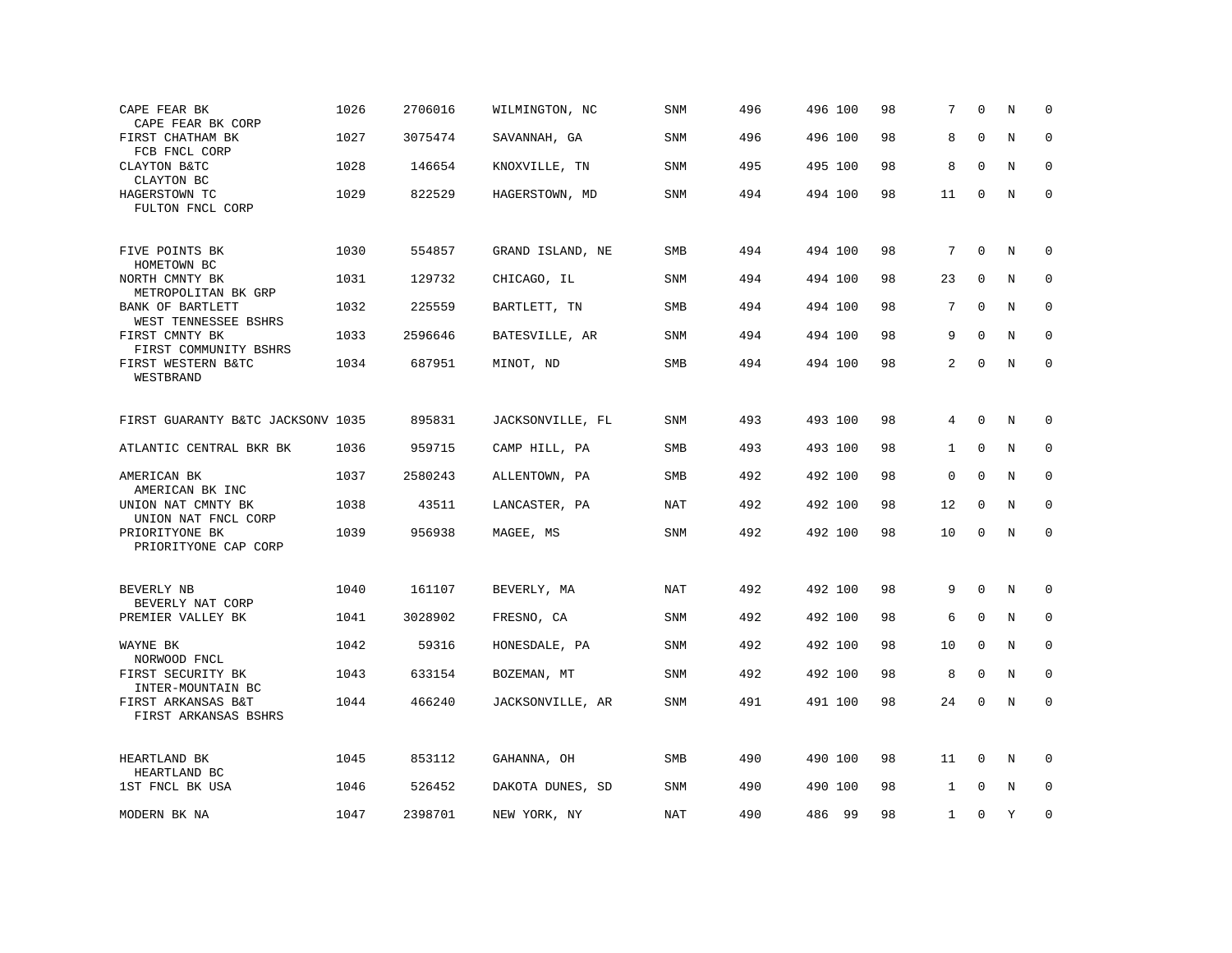| PEOPLES BK OF N AL<br>ALTRUST FS                              | 1048 | 60330   | CULLMAN, AL         | SNM        | 489 | 489 100 | 98 | 28 | 0           | N       | $\Omega$    |
|---------------------------------------------------------------|------|---------|---------------------|------------|-----|---------|----|----|-------------|---------|-------------|
| FIRSTBANK OF BOULDER<br>FIRSTBANK HC                          | 1049 | 616755  | BOULDER, CO         | SNM        | 489 | 489 100 | 98 | 7  | $\mathbf 0$ | $\rm N$ | $\mathbf 0$ |
| UNITED BK<br>UNITED BC OF AL                                  | 1050 | 994435  | ATMORE, AL          | SNM        | 488 | 488 100 | 98 | 17 | $\mathbf 0$ | Ν       | 0           |
| ARMSTRONG BK                                                  | 1051 | 470452  | MUSKOGEE, OK        | <b>SNM</b> | 488 | 488 100 | 98 | 13 | $\mathbf 0$ | N       | $\mathbf 0$ |
| IRONHORSE FNCL GRP<br>HAWAII NB<br>HAWAII NAT BSHRS           | 1052 | 915065  | HONOLULU, HI        | <b>NAT</b> | 488 | 488 100 | 98 | 14 | $\Omega$    | N       | $\mathbf 0$ |
| COUNTRY BK<br>COUNTRY BK HOLD CO                              | 1053 | 1191482 | NEW YORK, NY        | <b>SNM</b> | 488 | 488 100 | 98 | 4  | $\mathbf 0$ | N       | $\mathbf 0$ |
| BANK OF FL SE<br>BANK OF FL CORP                              | 1054 | 3116274 | FORT LAUDERDALE, FL | <b>SNM</b> | 488 | 488 100 | 98 | 4  | $\Omega$    | N       | $\mathbf 0$ |
| BANK MIDWEST MN IA NA                                         | 1055 | 45551   | FAIRMONT, MN        | <b>NAT</b> | 488 | 488 100 | 98 | 8  | $\mathbf 0$ | N       | 0           |
| GOODENOW BC<br>CITIZENS B&TC OF W GA                          | 1056 | 557933  | CARROLLTON, GA      | <b>SNM</b> | 487 | 487 100 | 98 | 8  | $\mathbf 0$ | N       | $\mathbf 0$ |
| SYNOVUS FC<br>STONEBRIDGE BK<br>STONEBRIDGE FNCL CORP         | 1057 | 2754389 | WEST CHESTER, PA    | <b>SNM</b> | 487 | 487 100 | 98 | 4  | $\Omega$    | N       | $\mathbf 0$ |
| FIRST NB CENT FL<br>FIRST BSHRS                               | 1058 | 605133  | WINTER PARK, FL     | <b>NAT</b> | 487 | 487 100 | 98 | 7  | $\mathbf 0$ | N       | $\mathbf 0$ |
| GWINNETT CMNTY BK<br>COMMUNITY FHC                            | 1059 | 2853358 | DULUTH, GA          | SNM        | 487 | 487 100 | 98 | 2  | $\Omega$    | $\rm N$ | $\mathbf 0$ |
| SOUTHERN COMMERCIAL BK                                        | 1060 | 420457  | SAINT LOUIS, MO     | SMB        | 487 | 487 100 | 98 | 9  | $\mathbf 0$ | N       | $\mathbf 0$ |
| SOUTHERN BSHRS CORP<br>BANK OF SOUTHSIDE VA                   | 1061 | 610128  | CARSON, VA          | <b>SNM</b> | 487 | 487 100 | 98 | 14 | $\Omega$    | N       | $\mathbf 0$ |
| BANK OF SOUTHSIDE VA CORP<br>FIRST SECURITY BK                | 1062 | 718145  | BATESVILLE, MS      | <b>SNM</b> | 486 | 486 100 | 98 | 14 | $\mathbf 0$ | N       | $\mathbf 0$ |
| SECURITY CAPITAL CORP<br>CORTLAND SVG & BKG CO<br>CORTLAND BC | 1063 | 846619  | CORTLAND, OH        | SMB        | 486 | 486 100 | 98 | 13 | $\mathbf 0$ | N       | $\mathbf 0$ |
| BANK ANN ARBOR<br>ARBOR BC                                    | 1064 | 2390929 | ANN ARBOR, MI       | SNM        | 486 | 486 100 | 98 | 5  | $\mathbf 0$ | N       | $\mathbf 0$ |
| WOOD & HUSTON BK<br>WOOD & HUSTON BC                          | 1065 | 671558  | MARSHALL, MO        | <b>SNM</b> | 485 | 485 100 | 98 | 9  | $\mathbf 0$ | N       | $\mathbf 0$ |
| LEGEND BK NA<br>LEGEND BC                                     | 1066 | 100357  | BOWIE, TX           | <b>NAT</b> | 485 | 485 100 | 98 | 8  | $\mathbf 0$ | N       | $\mathbf 0$ |
| MONTICELLO BKG CO<br>MONTICELLO BSHRS                         | 1067 | 266945  | MONTICELLO, KY      | SNM        | 485 | 485 100 | 98 | 10 | $\Omega$    | N       | 0           |
| BLUE RIDGE B&TC<br><b>BLUE RIDGE BSHRS</b>                    | 1068 | 935250  | INDEPENDENCE, MO    | <b>SNM</b> | 485 | 485 100 | 98 | 11 | $\mathbf 0$ | N       | $\mathbf 0$ |
| FIRST NB<br>LAURITZEN CORP                                    | 1069 | 181459  | NORTH PLATTE, NE    | <b>NAT</b> | 484 | 484 100 | 98 | 5  | $\Omega$    | N       | $\mathbf 0$ |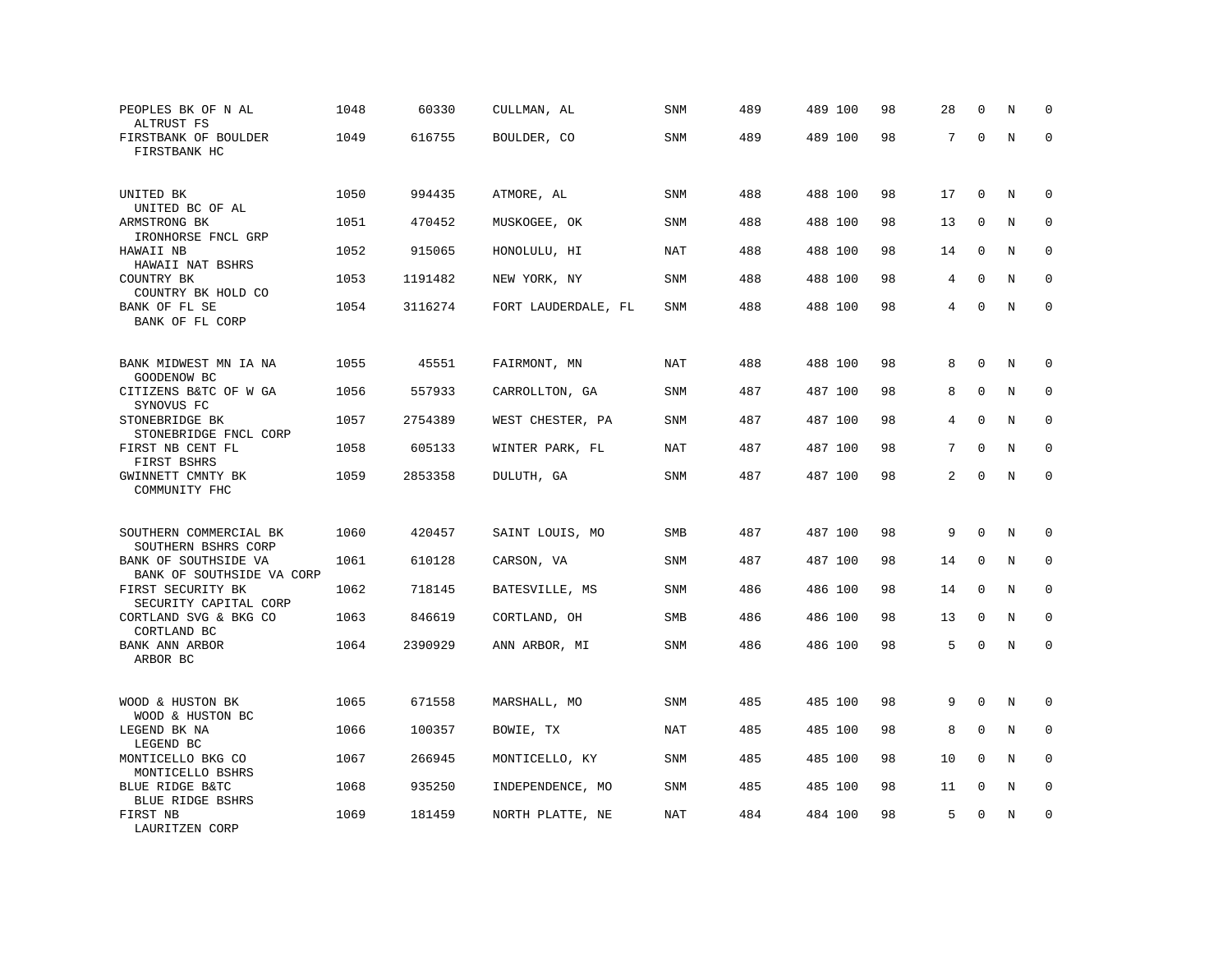| FIRST CENTURY BK NA<br>FIRST CENTURY BSHRS          | 1070 | 569422  | BLUEFIELD, WV     | <b>NAT</b> | 484 | 484 100   | 98 | 11          | $\mathbf 0$  | N          | $\mathbf 0$ |
|-----------------------------------------------------|------|---------|-------------------|------------|-----|-----------|----|-------------|--------------|------------|-------------|
| BK OF TUSCALOOSA<br>SYNOVUS FC                      | 1071 | 1187029 | TUSCALOOSA, AL    | SNM        | 484 | 484 100   | 98 | 6           | $\Omega$     | N          | $\Omega$    |
| FIRST WESTERN BK STURGIS<br>FIRST INTRST BANCSYSTEM | 1072 | 495352  | STURGIS, SD       | <b>SMB</b> | 484 | 484 100   | 98 | 6           | $\Omega$     | N          | $\mathbf 0$ |
| UNITED B&T<br>UNITED BC                             | 1073 | 401148  | TECUMSEH, MI      | SNM        | 483 | 483 100   | 98 | 11          | $\Omega$     | N          | $\mathbf 0$ |
| <b>GUARANTY B&amp;TC</b><br>GUARANTY CAPITAL CORP   | 1074 | 84541   | BELZONI, MS       | <b>SNM</b> | 483 | 483 100   | 98 | 9           | $\Omega$     | $_{\rm N}$ | $\Omega$    |
| ORANGE CTY TC<br>ORANGE COUNTY BC                   | 1075 | 176101  | MIDDLETOWN, NY    | <b>SMB</b> | 483 | 483 100   | 98 | 4           | $\Omega$     | N          | $\mathbf 0$ |
| PEOPLESSOUTH BK<br>PEOPLESSOUTH BSHRS               | 1076 | 518037  | COLQUITT, GA      | <b>SNM</b> | 483 | 483 100   | 98 | 19          | $\mathbf{0}$ | N          | $\mathbf 0$ |
| NORTH SIDE B&TC                                     | 1077 | 615217  | CINCINNATI, OH    | <b>SMB</b> | 482 | 482 100   | 98 | 6           | $\Omega$     | N          | $\mathbf 0$ |
| COMMUNITY NB<br>COMMUNITY BC                        | 1078 | 270504  | DERBY, VT         | <b>NAT</b> | 482 | 482 100   | 98 | 13          | $\mathbf 0$  | N          | 0           |
| CITIZENS TRI-CTY BK<br>SEOUATCHIE VALLEY BSHRS      | 1079 | 162337  | DUNLAP, TN        | SNM        | 482 | 482 100   | 98 | 20          | $\Omega$     | N          | $\mathbf 0$ |
| CENTURY BK<br>CENTURY FS CORP                       | 1080 | 83375   | SANTA FE, NM      | <b>SNM</b> | 481 | 481 100   | 98 | 4           | $\Omega$     | N          | $\mathbf 0$ |
| CENTRAL PROGRESSIVE BK<br>BLOSSMAN BSHRS            | 1081 | 185037  | LACOMBE, LA       | SNM        | 481 | 481 100   | 98 | 19          | $\Omega$     | N          | $\mathbf 0$ |
| PEOPLES ST BK<br>PSB GRP                            | 1082 | 749046  | HAMTRAMCK, MI     | <b>SNM</b> | 481 | 481 100   | 98 | 10          | $\Omega$     | N          | $\mathbf 0$ |
| <b>EASTERN NB</b>                                   | 1083 | 171133  | MIAMI, FL         | NAT        | 481 | 466<br>97 | 98 | 5           | $\Omega$     | Y          | $\mathbf 0$ |
| BANK OF SPRINGFIELD<br>SPRING BC                    | 1084 | 248240  | SPRINGFIELD, IL   | <b>SNM</b> | 480 | 480 100   | 98 | 4           | $\Omega$     | N          | $\mathbf 0$ |
| <b>BUSINESS BK</b><br><b>BUSINESS BSHRS</b>         | 1085 | 3076220 | CLAYTON, MO       | <b>SNM</b> | 480 | 480 100   | 98 | $\mathbf 0$ | $\mathbf{0}$ | N          | 0           |
| PINNACLE BK WY<br>PINNACLE BC                       | 1086 | 561659  | TORRINGTON, WY    | <b>SNM</b> | 480 | 480 100   | 98 | 11          | $\mathbf{0}$ | N          | 0           |
| PUTNAM CTY BK<br>PUTNAM BSHRS                       | 1087 | 417626  | HURRICANE, WV     | <b>SMB</b> | 480 | 480 100   | 98 | 2           | $\Omega$     | N          | $\mathbf 0$ |
| FARMERS & MERCHANTS BK<br>FARMERS & MERCHANTS BSHRS | 1088 | 677644  | STUTTGART, AR     | SMB        | 480 | 480 100   | 98 | 11          | $\mathbf 0$  | N          | 0           |
| WAKULLA BK<br>WAKULLA BC                            | 1089 | 16337   | CRAWFORDVILLE, FL | <b>SNM</b> | 479 | 479 100   | 98 | 15          | $\Omega$     | N          | $\mathbf 0$ |
| SALISBURY B&TC<br>SALISBURY BC                      | 1090 | 821906  | LAKEVILLE, CT     | <b>SNM</b> | 478 | 478 100   | 98 | 6           | $\Omega$     | N          | $\mathbf 0$ |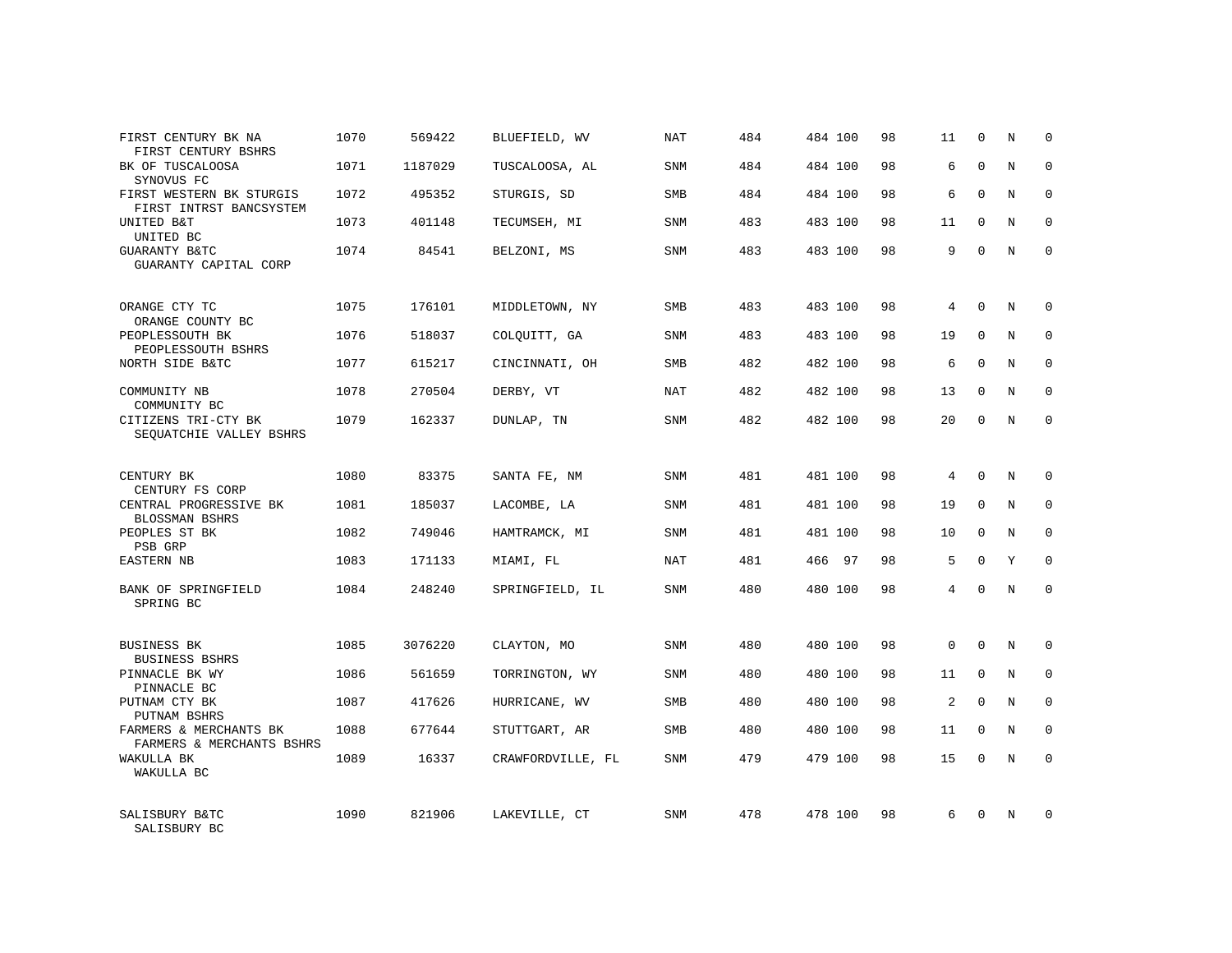| MID-WISCONSIN BK<br>MID-WISCONSIN FNCL SVC              | 1091 | 645054  | MEDFORD, WI        | SNM        | 478 | 478 100 | 98 | 13          | $\mathbf 0$ | N       | $\mathbf 0$ |
|---------------------------------------------------------|------|---------|--------------------|------------|-----|---------|----|-------------|-------------|---------|-------------|
| PADUCAH B&TC<br>PADUCAH BSHRS                           | 1092 | 285740  | PADUCAH, KY        | <b>SNM</b> | 478 | 478 100 | 98 | 4           | $\mathbf 0$ | N       | $\mathbf 0$ |
| CENTRAL BK LAKE OF THE OZARK 1093<br>CENTRAL BANCOMPANY |      | 1015243 | OSAGE BEACH, MO    | <b>SNM</b> | 477 | 477 100 | 98 | 7           | $\Omega$    | N       | $\mathbf 0$ |
| MERCHANTS & MARINE BK<br>MERCHANTS & MARINE BC          | 1094 | 94139   | PASCAGOULA, MS     | <b>SNM</b> | 476 | 476 100 | 98 | 10          | 0           | N       | $\mathbf 0$ |
| OAK VALLEY CMNTY BK                                     | 1095 | 1864197 | OAKDALE, CA        | SMB        | 476 | 476 100 | 98 | 12          | $\mathbf 0$ | N       | 0           |
| BANK OF NEW ENGLAND                                     | 1096 | 113601  | SALEM, NH          | <b>SNM</b> | 476 | 476 100 | 98 | 8           | $\mathbf 0$ | N       | $\mathbf 0$ |
| HORICON BK<br>SWORD FC                                  | 1097 | 528849  | HORICON, WI        | <b>SNM</b> | 476 | 476 100 | 98 | 11          | $\mathbf 0$ | N       | $\mathbf 0$ |
| NEW CENTURY BK<br>NCB HOLD                              | 1098 | 2713461 | CHICAGO, IL        | <b>SNM</b> | 474 | 474 100 | 98 | 2           | $\mathbf 0$ | N       | $\mathbf 0$ |
| CITIZENS NB<br>CARDINAL BANCORP                         | 1099 | 870650  | MAPLEWOOD, MO      | <b>NAT</b> | 473 | 473 100 | 98 | 5           | $\Omega$    | N       | $\mathbf 0$ |
| INDEPENDENT BKR BK OF FL<br>BANKERS BC OF FL            | 1100 | 190639  | LAKE MARY, FL      | SMB        | 473 | 473 100 | 98 | $\mathbf 0$ | $\mathbf 0$ | N       | $\mathbf 0$ |
| KATAHDIN TC<br>KATAHDIN BSHRS CORP                      | 1101 | 327305  | PATTEN, ME         | <b>SNM</b> | 473 | 473 100 | 98 | 13          | $\mathbf 0$ | N       | $\mathbf 0$ |
| BLACKHAWK ST BK<br>BLACKHAWK BC                         | 1102 | 27548   | BELOIT, WI         | <b>SNM</b> | 472 | 472 100 | 98 | 6           | $\mathbf 0$ | N       | 0           |
| EVANS NB<br>EVANS BC                                    | 1103 | 292908  | ANGOLA, NY         | <b>NAT</b> | 472 | 472 100 | 98 | 10          | $\mathbf 0$ | N       | $\mathbf 0$ |
| NATIONAL BK<br>NATIONAL UNITED BSHRS                    | 1104 | 322056  | GATESVILLE, TX     | NAT        | 472 | 472 100 | 98 | 6           | $\Omega$    | $\rm N$ | $\mathbf 0$ |
| ADIRONDACK BK<br>ADIRONDACK BC                          | 1105 | 101671  | UTICA, NY          | SMB        | 472 | 472 100 | 98 | 16          | $\mathbf 0$ | Ν       | 0           |
| CONCORDIA B&TC<br>CONCORDIA CAP CORP                    | 1106 | 819556  | VIDALIA, LA        | <b>SNM</b> | 472 | 472 100 | 98 | 4           | $\Omega$    | N       | $\mathbf 0$ |
| FIRST ST BK<br>FIRST ST FNCL CORP                       | 1107 | 1219591 | SARASOTA, FL       | <b>SNM</b> | 471 | 471 100 | 98 | 7           | $\mathbf 0$ | N       | $\mathbf 0$ |
| HOMESTAR BK & FS<br>HOMESTAR FNCL GRP                   | 1108 | 300036  | MANTENO, IL        | <b>SNM</b> | 471 | 471 100 | 98 | 5           | $\mathbf 0$ | N       | $\mathbf 0$ |
| BANK OF FAYETTEVILLE<br>BANKSHARES OF FAYETTEVILLE      | 1109 | 308443  | FAYETTEVILLE, AR   | SMB        | 471 | 471 100 | 98 | $7^{\circ}$ | $\mathbf 0$ | $\rm N$ | $\mathbf 0$ |
| KAW VALLEY BK<br>KAW VALLEY BC                          | 1110 | 485456  | TOPEKA, KS         | SNM        | 469 | 469 100 | 98 | 7           | $\mathbf 0$ | N       | 0           |
| PARK AVENUE BK<br>PARK AVE BC                           | 1111 | 1160152 | NEW YORK, NY       | <b>SNM</b> | 469 | 469 100 | 98 | 4           | $\mathbf 0$ | N       | $\mathbf 0$ |
| JEFFERSON BK OF MO<br>CENTRAL BANCOMPANY                | 1112 | 854454  | JEFFERSON CITY, MO | <b>SNM</b> | 466 | 466 100 | 98 | 3           | $\Omega$    | N       | $\mathbf 0$ |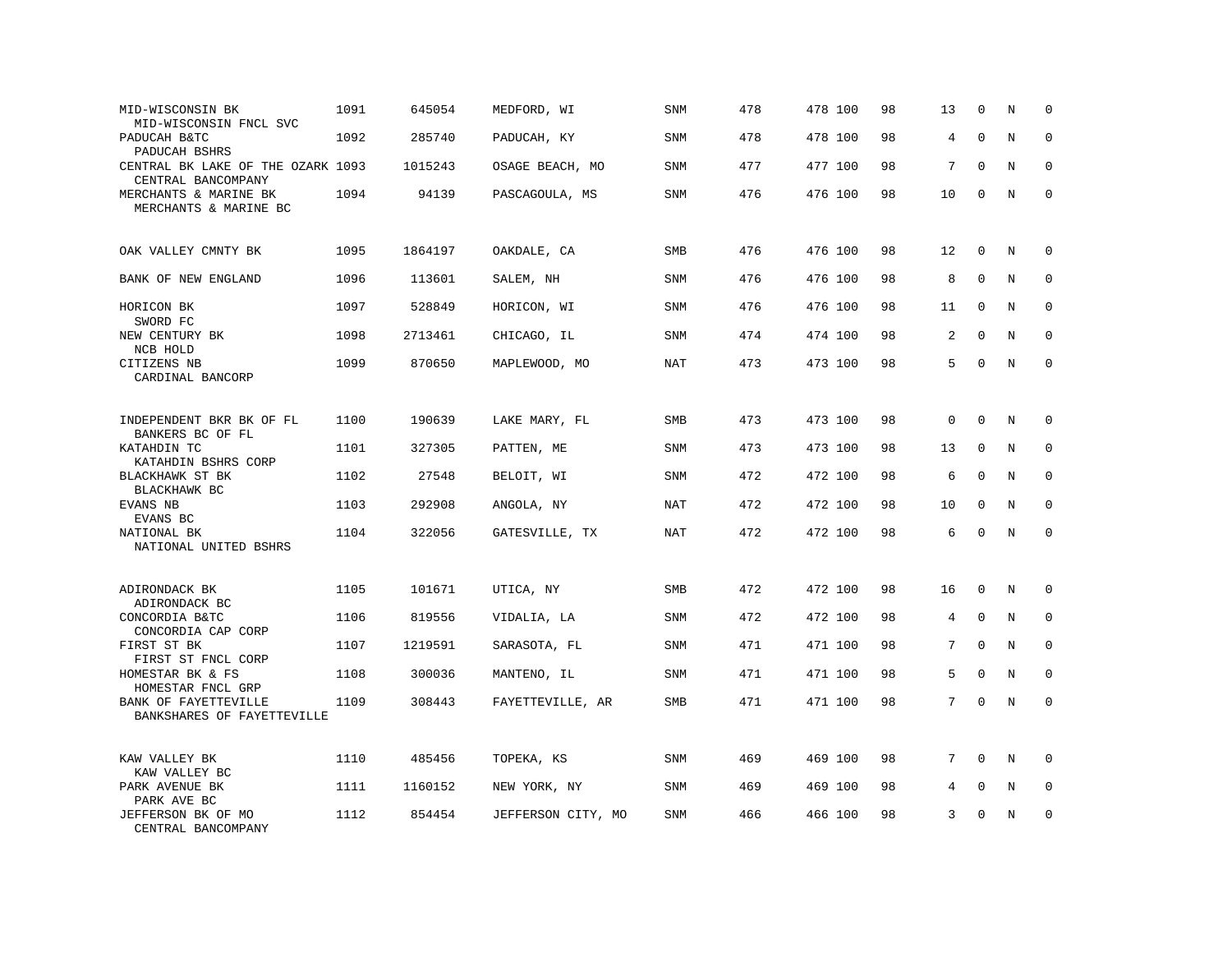| CITIZENS NB<br>FIRST CITIZENS BSHRS                         | 1113 | 552161  | WAXAHACHIE, TX       | NAT        | 465 | 465 100 | 98 | 16           | $\Omega$     | N           | $\Omega$     |
|-------------------------------------------------------------|------|---------|----------------------|------------|-----|---------|----|--------------|--------------|-------------|--------------|
| NORTH HOUSTON BK<br>FBOP CORP                               | 1114 | 215756  | HOUSTON, TX          | SNM        | 465 | 465 100 | 98 | $\mathbf{1}$ | $\mathbf 0$  | N           | $\Omega$     |
| MIRAE BK<br>MIRAE BC                                        | 1115 | 3125016 | LOS ANGELES, CA      | <b>SNM</b> | 465 | 465 100 | 98 | 3            | $\mathbf 0$  | N           | 0            |
| AMERICAN SCTY BK<br>AMERICA BSHRS                           | 1116 | 1471577 | SANTA ANA, CA        | <b>SMB</b> | 463 | 463 100 | 98 | 6            | $\Omega$     | N           | $\mathbf 0$  |
| FIRST CMNTY BK                                              | 1117 | 3263833 | JOLIET, IL           | <b>SNM</b> | 463 | 463 100 | 98 | 2            | $\mathbf 0$  | N           | $\mathbf 0$  |
| FIRST CMNTY FNCL PTNR<br>FIRST ST BK                        | 1118 | 273662  | UVALDE, TX           | <b>SNM</b> | 463 | 463 100 | 98 | 7            | $\mathbf 0$  | $\mathbf N$ | $\mathbf{0}$ |
| BRISCOE RANCH<br>JEFF DAVIS B&TC<br>JEFF DAVIS BSHRS        | 1119 | 980531  | JENNINGS, LA         | SNM        | 463 | 463 100 | 98 | 13           | 0            | N           | $\mathbf 0$  |
|                                                             |      |         |                      |            |     |         |    |              |              |             |              |
| CHOICEONE BK<br>CHOICEONE FS                                | 1120 | 324340  | SPARTA, MI           | SMB        | 462 | 462 100 | 98 | 12           | $\mathbf 0$  | N           | $\mathbf 0$  |
| DELAWARE NB<br>FULTON FNCL CORP                             | 1121 | 26916   | GEORGETOWN, DE       | <b>NAT</b> | 462 | 462 100 | 98 | 14           | $\mathbf 0$  | N           | $\mathbf 0$  |
| COMMUNITY BK ELLISVILLE MISS 1122<br>COMMUNITY BSHRS ESOP   |      | 517834  | ELLISVILLE, MS       | SNM        | 462 | 462 100 | 98 | 6            | $\mathbf 0$  | N           | $\mathbf 0$  |
| VISION BK NA<br>VISION BSHRS                                | 1123 | 241157  | ADA, OK              | NAT        | 462 | 462 100 | 98 | 5            | $\Omega$     | N           | $\Omega$     |
| KISHACOQUILLAS VALLEY NB<br>KISH BC                         | 1124 | 600419  | BELLEVILLE, PA       | NAT        | 462 | 462 100 | 98 | 9            | $\Omega$     | N           | $\Omega$     |
| EVERTRUST BK                                                | 1125 | 2297998 | CITY OF INDUSTRY, CA | SNM        | 461 | 461 100 | 98 | 3            | 0            | N           | 90           |
| IBT HOLD CORP<br>FIDELITY & TR BK                           | 1126 | 3211768 | BETHESDA, MD         | <b>SMB</b> | 461 | 461 100 | 98 | 5            | $\mathbf 0$  | N           | $\mathbf 0$  |
| FIDELITY & TR FC<br>CITIZENS NB                             | 1127 | 295637  | MACOMB, IL           | NAT        | 461 | 461 100 | 98 | 7            | $\mathbf{0}$ | N           | $\mathbf 0$  |
| CITIZENS CENT BC<br>BUSEY BK NA                             | 1128 | 2623494 | FORT MYERS, FL       | <b>NAT</b> | 460 | 460 100 | 98 | 7            | $\mathbf 0$  | N           | $\mathbf 0$  |
| FIRST BUSEY CORP<br>FIRST BKR TC NA                         | 1129 | 344647  | QUINCY, IL           | NAT        | 460 | 460 100 | 98 | 9            | $\mathbf 0$  | N           | $\mathbf 0$  |
| FIRST BKR TRUSTSHARES                                       |      |         |                      |            |     |         |    |              |              |             |              |
| HONESDALE NB<br>HONAT BC                                    | 1130 | 465618  | HONESDALE, PA        | NAT        | 460 | 460 100 | 98 | 8            | $\Omega$     | N           | 0            |
| TOWN & COUNTRY BK<br>TOWN & COUNTRY BSHRS                   | 1131 | 487357  | SALEM, MO            | <b>SNM</b> | 459 | 459 100 | 98 | 9            | $\mathbf{0}$ | N           | $\mathbf 0$  |
| AMERICAN BK                                                 | 1132 | 630555  | BOZEMAN, MT          | SMB        | 459 | 459 100 | 98 | 6            | $\mathbf 0$  | N           | $\mathbf 0$  |
| GUARANTY DEVELOPMENT CO<br>COMMERCIAL BK<br>ROBERTSON HC LP | 1133 | 497039  | HARROGATE, TN        | <b>SMB</b> | 459 | 459 100 | 98 | 13           | $\Omega$     | N           | $\Omega$     |
| ESPIRITO SANTO BK                                           | 1134 | 729132  | MIAMI, FL            | <b>SNM</b> | 459 | 459 100 | 98 | 0            | $\mathbf 0$  | Υ           | 16           |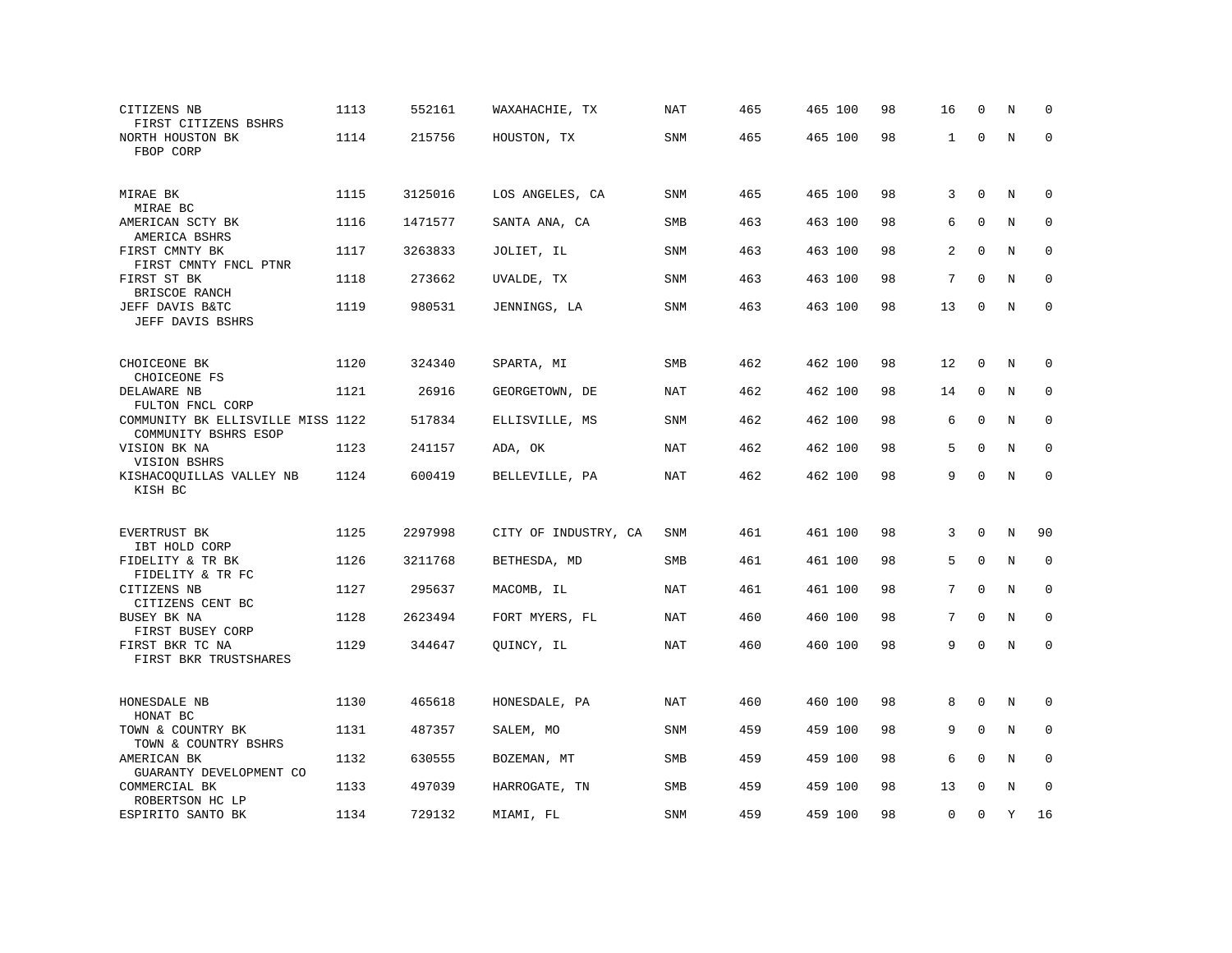| GOLDEN BK NA                                            | 1135 | 536059  | HOUSTON, TX       | NAT        | 457 | 457 100 | 98 | 4  | $\mathbf 0$ | N | $\mathbf 0$ |
|---------------------------------------------------------|------|---------|-------------------|------------|-----|---------|----|----|-------------|---|-------------|
| MORRILL & JANES B&TC<br>MORRILL BSHRS                   | 1136 | 680354  | MERRIAM, KS       | <b>SNM</b> | 457 | 457 100 | 98 | 6  | $\Omega$    | N | $\Omega$    |
| FIRST NB AMES IA<br>AMES NAT CORP                       | 1137 | 820048  | AMES, IA          | <b>NAT</b> | 456 | 456 100 | 98 | 4  | $\mathbf 0$ | N | $\mathbf 0$ |
| FIRST BK OF GA<br>GEORGIA-CAROLINA BSHRS                | 1138 | 1356852 | AUGUSTA, GA       | <b>SNM</b> | 456 | 456 100 | 98 | 5  | $\Omega$    | N | $\mathbf 0$ |
| PEOPLES B&TC<br>PEOPLES BANKTRUST                       | 1139 | 109136  | BUFORD, GA        | <b>SNM</b> | 456 | 456 100 | 98 | 3  | $\Omega$    | N | $\Omega$    |
| <b>EVERGREENBANK</b>                                    | 1140 | 942874  | SEATTLE, WA       | <b>SNM</b> | 456 | 456 100 | 98 | 6  | $\Omega$    | N | $\mathbf 0$ |
| EVERGREENBANCORP<br>NATIONAL BK OF CMRC<br>NATCOM BSHRS | 1141 | 775456  | SUPERIOR, WI      | NAT        | 455 | 455 100 | 98 | 5  | $\mathbf 0$ | N | $\mathbf 0$ |
| FARMERS BK<br>FIRST FARMERS BSHRS                       | 1142 | 901938  | PORTLAND, TN      | <b>SNM</b> | 454 | 454 100 | 98 | 8  | $\Omega$    | N | $\mathbf 0$ |
| SOLUTIONSBANK<br>FIRST MEDICINE LODGE BSHRS             | 1143 | 449953  | OVERLAND PARK, KS | SMB        | 453 | 453 100 | 98 | 10 | $\mathbf 0$ | N | 0           |
| <b>BUSINESS FIRST BK</b><br><b>BUSINESS FIRST BSHRS</b> | 1144 | 3408728 | BATON ROUGE, LA   | <b>SNM</b> | 453 | 453 100 | 98 | 2  | $\Omega$    | N | $\mathbf 0$ |
| FARMERS ST BK<br>F S BC                                 | 1145 | 113441  | LAGRANGE, IN      | SNM        | 453 | 453 100 | 98 | 12 | 0           | N | $\mathbf 0$ |
| CROGHAN COLONIAL BK<br>CROGHAN BSHRS                    | 1146 | 362717  | FREMONT, OH       | <b>SMB</b> | 453 | 453 100 | 98 | 10 | $\Omega$    | N | $\mathbf 0$ |
| BANK OF CLARK CTY<br>CLARK CTY BC                       | 1147 | 2769383 | VANCOUVER, WA     | SNM        | 453 | 453 100 | 98 | 1  | $\Omega$    | N | $\mathbf 0$ |
| PLUMAS BK<br>PLUMAS BC                                  | 1148 | 670467  | OUINCY, CA        | <b>SNM</b> | 452 | 452 100 | 98 | 13 | $\Omega$    | N | $\mathbf 0$ |
| FIRST NB SD<br>LAURITZEN CORP                           | 1149 | 379359  | YANKTON, SD       | <b>NAT</b> | 452 | 452 100 | 98 | 4  | $\mathbf 0$ | N | $\mathbf 0$ |
| ROCKY MOUNTAIN BK<br>HEARTLAND FNCL USA                 | 1150 | 663058  | BILLINGS, MT      | SNM        | 452 | 452 100 | 98 | 8  | $\mathbf 0$ | N | 0           |
| 1ST PACIFIC BK CA<br>1ST PACIFIC BC                     | 1151 | 2912367 | SAN DIEGO, CA     | SMB        | 452 | 452 100 | 98 | 7  | $\mathbf 0$ | N | 0           |
| PACIFIC ST BK<br>PACIFIC ST BC                          | 1152 | 1158832 | STOCKTON, CA      | <b>SMB</b> | 452 | 452 100 | 98 | 8  | $\Omega$    | N | $\mathbf 0$ |
| SECOND NB<br>PARK NAT CORP                              | 1153 | 236519  | GREENVILLE, OH    | NAT        | 452 | 452 100 | 98 | 8  | $\mathbf 0$ | N | 0           |
| MCINTOSH ST BK<br>MCINTOSH BSHRS                        | 1154 | 569534  | JACKSON, GA       | SNM        | 452 | 452 100 | 98 | 4  | $\Omega$    | N | $\mathbf 0$ |
| <b>BANK FORWARD</b><br>SECURITY ST BHC                  | 1155 | 812557  | HANNAFORD, ND     | <b>SNM</b> | 451 | 451 100 | 98 | 12 | $\Omega$    | N | $\mathbf 0$ |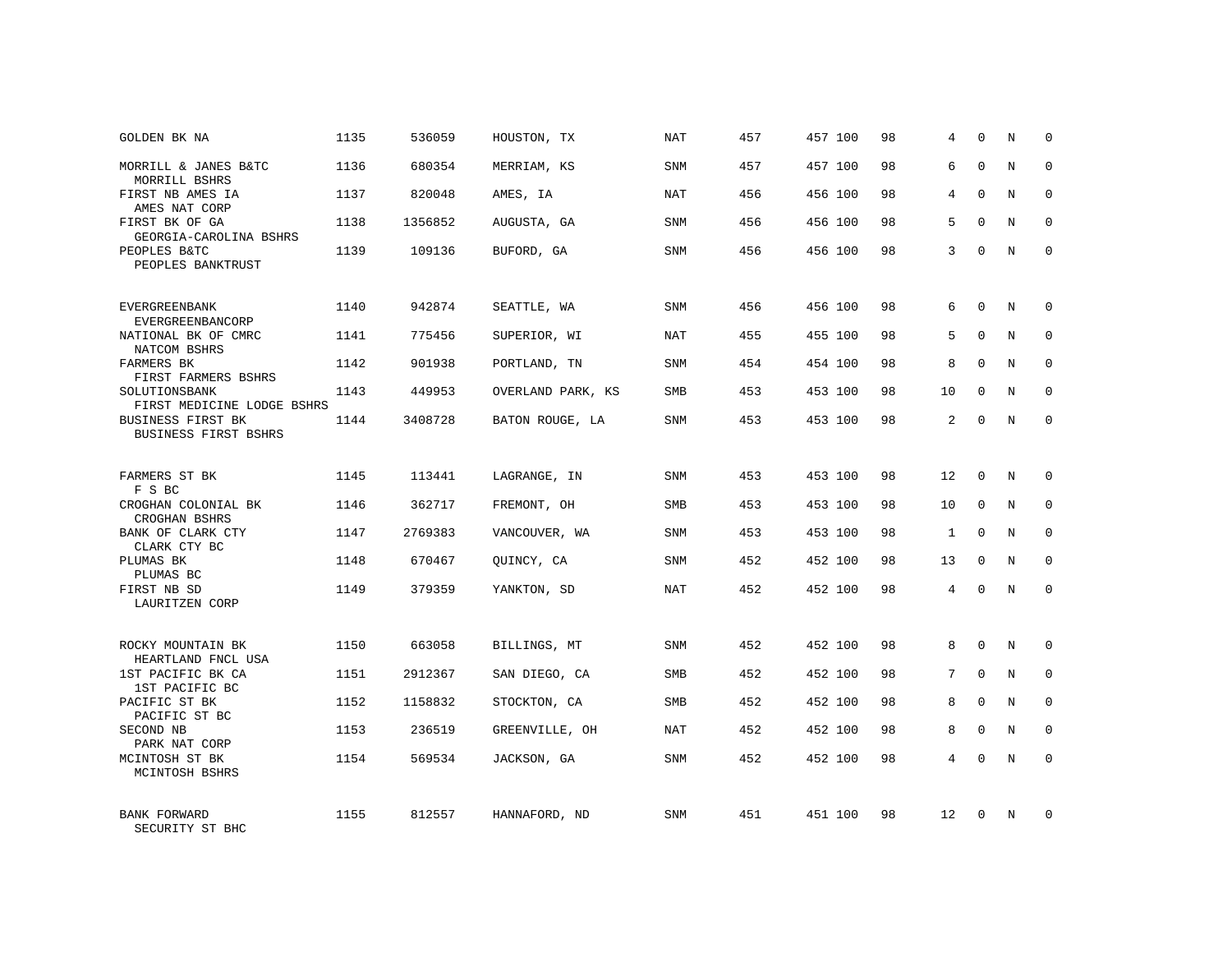| FIRST NB&TC<br>LANDRUM CO                         | 1156 | 103255  | COLUMBIA, MO          | NAT        | 450 | 450 100 | 98 | 10 | $\mathbf 0$ | N | $\mathbf 0$ |
|---------------------------------------------------|------|---------|-----------------------|------------|-----|---------|----|----|-------------|---|-------------|
| FIRST NB OF BEMIDJI<br>FIRST NB BEMIDJI ESOP & TR | 1157 | 363657  | BEMIDJI, MN           | NAT        | 450 | 450 100 | 98 | 3  | $\mathbf 0$ | N | $\mathbf 0$ |
| CORNERSTONE CMNTY BK<br><b>CORNERSTONE BSHRS</b>  | 1158 | 2398596 | CHATTANOOGA, TN       | SNM        | 450 | 450 100 | 98 | 4  | $\Omega$    | N | $\mathbf 0$ |
| FIRST B&T<br>FIRST EVANSTON BC                    | 1159 | 2333298 | EVANSTON, IL          | SMB        | 449 | 449 100 | 98 | 4  | $\mathbf 0$ | N | $\mathbf 0$ |
| BANK OF TRAVELERS REST<br>TRAVELERS REST BSHRS    | 1160 | 589523  | TRAVELERS REST, SC    | SNM        | 449 | 449 100 | 98 | 8  | $\mathbf 0$ | N | $\mathbf 0$ |
| COLORADO CMNTY BK<br>WASHINGTON INV CO            | 1161 | 132853  | YUMA, CO              | SMB        | 449 | 449 100 | 98 | 15 | $\Omega$    | N | $\mathbf 0$ |
| FIRSTBANK OF TECH CTR<br>FIRSTBANK HC             | 1162 | 271855  | GREENWOOD VILLAGE, CO | <b>SNM</b> | 448 | 448 100 | 98 | 3  | $\Omega$    | N | $\mathbf 0$ |
| CITY NB OF NJ<br>CITY NAT BSHRS CORP              | 1163 | 567905  | NEWARK, NJ            | <b>NAT</b> | 447 | 447 100 | 98 | 9  | $\mathbf 0$ | N | $\mathbf 0$ |
| ADAMS B&TC<br>ADBANC                              | 1164 | 463650  | OGALLALA, NE          | SMB        | 447 | 447 100 | 98 | 15 | $\mathbf 0$ | N | $\mathbf 0$ |
| COMMERCE BK<br>INTERNATIONAL BSHRS CORP           | 1165 | 625159  | LAREDO, TX            | SNM        | 447 | 447 100 | 98 | 3  | $\mathbf 0$ | N | $\mathbf 0$ |
| PEOPLES ST BK<br>PSB FC                           | 1166 | 939753  | MANY, LA              | SNM        | 446 | 446 100 | 98 | 15 | $\Omega$    | N | $\mathbf 0$ |
| NATIONAL BK OF COMMERCE<br>COMMERCE BC            | 1167 | 442039  | BERKELEY, IL          | NAT        | 445 | 445 100 | 98 | 1  | $\mathbf 0$ | N | $\mathbf 0$ |
| LINCOLN SVG BK<br>LINCOLN BC                      | 1168 | 589943  | CEDAR FALLS, IA       | SNM        | 445 | 445 100 | 98 | 11 | $\Omega$    | N | $\mathbf 0$ |
| DIME BK<br>DIMECO                                 | 1169 | 56717   | HONESDALE, PA         | SNM        | 445 | 445 100 | 98 | 4  | $\mathbf 0$ | N | $\mathbf 0$ |
| FIRSTBANK OF AURORA<br>FIRSTBANK HC               | 1170 | 939155  | AURORA, CO            | SNM        | 445 | 445 100 | 98 | 9  | $\Omega$    | N | $\mathbf 0$ |
| HERITAGE BK<br>CCF HC                             | 1171 | 628178  | JONESBORO, GA         | SNM        | 444 | 444 100 | 98 | 6  | $\mathbf 0$ | N | $\mathbf 0$ |
| SUN W BK<br>SUN W CAP CORP                        | 1172 | 2714570 | LAS VEGAS, NV         | <b>SNM</b> | 443 | 443 100 | 98 | 6  | $\Omega$    | N | $\mathbf 0$ |
| PEOPLES NB<br>PEOPLES FNCL SVC CORP               | 1173 | 278818  | HALLSTEAD, PA         | <b>NAT</b> | 441 | 441 100 | 98 | 10 | $\mathbf 0$ | N | $\mathbf 0$ |
| FIRSTBANK OF LITTLETON<br>FIRSTBANK HC            | 1174 | 297453  | LITTLETON, CO         | SNM        | 440 | 440 100 | 98 | 5  | $\mathbf 0$ | N | $\mathbf 0$ |
| YELLOWSTONE BK<br>YELLOWSTONE HC                  | 1175 | 680457  | LAUREL, MT            | SMB        | 440 | 440 100 | 98 | 7  | $\mathbf 0$ | N | $\mathbf 0$ |
| CHAMBERS BK<br>CHAMBERS BSHRS                     | 1176 | 517049  | DANVILLE, AR          | SNM        | 440 | 440 100 | 98 | 12 | $\mathbf 0$ | N | $\mathbf 0$ |
| FARMERS NB OF DANVILLE<br>BOYLE BANCORP           | 1177 | 785147  | DANVILLE, KY          | NAT        | 439 | 439 100 | 98 | 9  | $\mathbf 0$ | N | $\mathbf 0$ |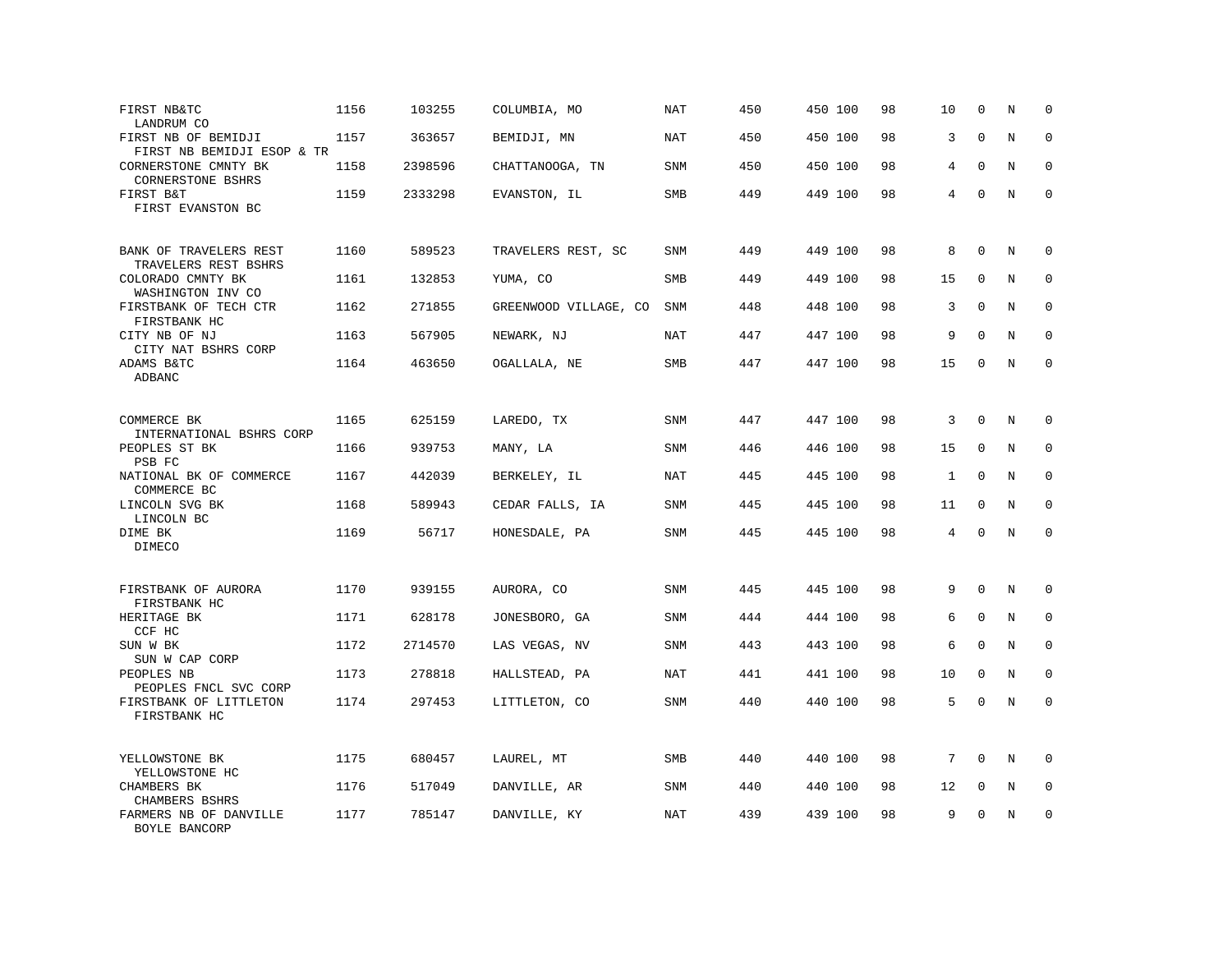| FIRSTBANK DENVER<br>FIRSTBANK HC                                              | 1178 | 1187494 | DENVER, CO         | SNM        | 439 | 439 100 | 98 | 5              | $\Omega$    | N | $\Omega$    |
|-------------------------------------------------------------------------------|------|---------|--------------------|------------|-----|---------|----|----------------|-------------|---|-------------|
| FRONTENAC BK<br>FRONTENAC BSHRS                                               | 1179 | 2724757 | EARTH CITY, MO     | <b>SNM</b> | 438 | 438 100 | 98 | 2              | $\mathbf 0$ | N | $\mathbf 0$ |
| MBANK<br>MACKINAC FC                                                          | 1180 | 132554  | MANISTIQUE, MI     | SNM        | 438 | 438 100 | 98 | 12             | $\mathbf 0$ | N | $\mathbf 0$ |
| FARMERS & MRCH BK                                                             | 1181 | 271631  | MONTICELLO, FL     | SNM        | 437 | 437 100 | 98 | 8              | $\mathbf 0$ | N | 0           |
| FMB BKG CORP<br>BANK OF ELK RIVER<br>METRO NORTH BSHRS                        | 1182 | 10250   | ELK RIVER, MN      | <b>SNM</b> | 437 | 437 100 | 98 | 6              | $\mathbf 0$ | N | $\mathbf 0$ |
| FIRST NB IN STAUNTON<br>FIRST STAUNTON BSHRS                                  | 1183 | 126740  | STAUNTON, IL       | NAT        | 437 | 437 100 | 98 | 9              | $\Omega$    | N | $\mathbf 0$ |
| FIRST NB OF FL                                                                | 1184 | 252836  | MILTON, FL         | NAT        | 436 | 436 100 | 98 | 7              | $\mathbf 0$ | N | $\mathbf 0$ |
|                                                                               |      |         |                    |            |     |         |    |                |             |   |             |
| COMMUNITY BK<br>HOME BSHRS                                                    | 1185 | 35244   | CABOT, AR          | <b>SMB</b> | 436 | 436 100 | 98 | 10             | $\Omega$    | N | 0           |
| COASTAL BK<br>COASTAL BSHRS                                                   | 1186 | 224637  | SAVANNAH, GA       | SNM        | 436 | 436 100 | 98 | 6              | $\mathbf 0$ | N | $\mathbf 0$ |
| AMERICAN ST BK<br>AMBANK CO                                                   | 1187 | 735441  | SIOUX CENTER, IA   | <b>SNM</b> | 436 | 436 100 | 98 | 5              | $\mathbf 0$ | N | 0           |
| SOUTHEASTERN BK                                                               | 1188 | 210238  | DARIEN, GA         | SNM        | 436 | 436 100 | 98 | 16             | $\Omega$    | N | $\mathbf 0$ |
| SOUTHEASTERN BKG CORP<br>CUMBERLAND VALLEY NB&TC<br>CUMBERLAND VALLEY FNCL CO | 1189 | 647218  | EAST BERNSTADT, KY | NAT        | 435 | 435 100 | 98 | 16             | $\mathbf 0$ | N | $\mathbf 0$ |
|                                                                               |      |         |                    |            |     |         |    |                |             |   |             |
| MAINSTREET BK<br>BANCMIDWEST CORP                                             | 1190 | 371353  | FOREST LAKE, MN    | <b>SNM</b> | 435 | 435 100 | 98 | 8              | $\Omega$    | N | $\mathbf 0$ |
| BNYM DE<br>BANK OF NY MELLON CORP                                             | 1191 | 488318  | NEWARK, DE         | <b>SNM</b> | 435 | 435 100 | 98 | $\mathbf 0$    | 1           | N | 0           |
| CECIL BK<br>CECIL BC                                                          | 1192 | 813572  | ELKTON, MD         | SMB        | 434 | 434 100 | 98 | 10             | $\mathbf 0$ | N | $\mathbf 0$ |
| FIRST B&TC                                                                    | 1193 | 1228034 | DUNCAN, OK         | SNM        | 434 | 434 100 | 98 | 9              | $\Omega$    | N | $\mathbf 0$ |
| METRO UNITED BK<br>METROCORP BSHRS                                            | 1194 | 1864601 | SAN DIEGO, CA      | <b>SNM</b> | 433 | 433 100 | 98 | 6              | $\mathbf 0$ | N | $\mathbf 0$ |
| 1ST BK<br>GLACIER BC                                                          | 1195 | 888253  | EVANSTON, WY       | <b>SMB</b> | 431 | 431 100 | 98 | 7              | $\Omega$    | N | $\mathbf 0$ |
| FARMERS & MERCHANTS BK<br>F&M BK CORP                                         | 1196 | 713926  | TIMBERVILLE, VA    | SMB        | 431 | 431 100 | 98 | 8              | $\mathbf 0$ | N | $\mathbf 0$ |
| MARINE BK<br>CIB MARINE BSHRS                                                 | 1197 | 998974  | WAUWATOSA, WI      | <b>SNM</b> | 430 | 430 100 | 98 | 5              | $\mathbf 0$ | N | $\mathbf 0$ |
| BANK OF HIAWASSEE<br>CHATUGE BK SHARES                                        | 1198 | 506838  | HIAWASSEE, GA      | <b>SNM</b> | 430 | 430 100 | 98 | 4              | $\Omega$    | N | $\Omega$    |
| FIDELITY BK OF FL NA                                                          | 1199 | 1516423 | MERRITT ISLAND, FL | NAT        | 430 | 430 100 | 98 | $\overline{a}$ | $\mathbf 0$ | N | $\mathbf 0$ |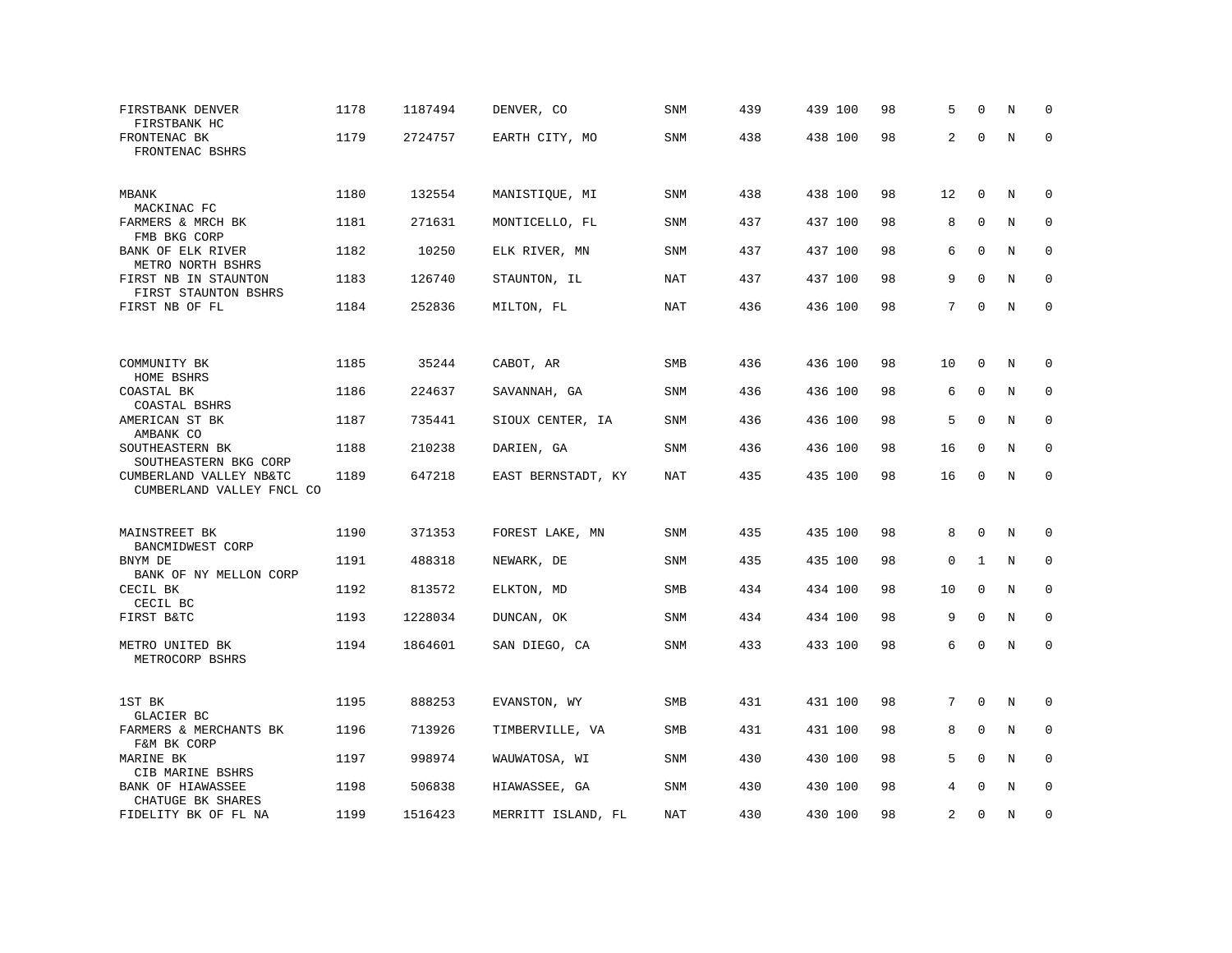| SUSSEX BK<br>SUSSEX BC                                   | 1200 | 403106  | FRANKLIN, NJ      | <b>SNM</b> | 429 | 429 100 | 98 | 9              | $\mathbf 0$  | N | $\mathbf 0$ |
|----------------------------------------------------------|------|---------|-------------------|------------|-----|---------|----|----------------|--------------|---|-------------|
| HSBC NB USA<br>HSBC NORTH AMER HOLD                      | 1201 | 3451957 | BETHESDA, MD      | <b>NAT</b> | 429 | 429 100 | 98 | 14             | $\Omega$     | N | 100         |
| GREER ST BK<br>GREER BSHRS                               | 1202 | 1356526 | GREER, SC         | SNM        | 429 | 429 100 | 98 | 3              | $\mathbf 0$  | N | $\mathbf 0$ |
| CENTERSTATE BK OF FL NA<br>CENTERSTATE BK OF FL          | 1203 | 1929247 | WINTER HAVEN, FL  | NAT        | 429 | 429 100 | 98 | 11             | $\mathbf{0}$ | N | $\mathbf 0$ |
| WESTSOUND BK<br>WSB FNCL GRP                             | 1204 | 2791003 | BREMERTON, WA     | <b>SNM</b> | 429 | 429 100 | 98 | 8              | $\Omega$     | N | $\Omega$    |
| TRADITION BK                                             | 1205 | 468954  | HOUSTON, TX       | <b>SMB</b> | 429 | 429 100 | 98 | 6              | $\Omega$     | N | $\mathbf 0$ |
| TRADITION BSHRS<br>ENTERPRISE BK<br>FARMERS & MRCH BSHRS | 1206 | 365455  | HOUSTON, TX       | SNM        | 428 | 428 100 | 98 | 8              | $\mathbf{0}$ | N | 0           |
| FIRST TR BK                                              | 1207 | 2761912 | CHARLOTTE, NC     | <b>SNM</b> | 428 | 428 100 | 98 | $\overline{a}$ | $\Omega$     | N | $\mathbf 0$ |
| PLATTE VALLEY ST B&TC<br>LAURITZEN CORP                  | 1208 | 10858   | KEARNEY, NE       | SMB        | 428 | 428 100 | 98 | 5              | $\mathbf 0$  | N | 0           |
| BRANNEN BK<br>BRANNEN BK OF FL                           | 1209 | 760331  | INVERNESS, FL     | <b>SNM</b> | 428 | 428 100 | 98 | 11             | $\Omega$     | N | $\mathbf 0$ |
| <b>BANKERS BK</b><br><b>BANKERS BC</b>                   | 1210 | 408642  | MADISON, WI       | SMB        | 428 | 428 100 | 98 | 0              | $\mathbf 0$  | N | $\mathbf 0$ |
| HEBRON SVG BK<br>HSB BANCORP                             | 1211 | 780722  | HEBRON, MD        | <b>SNM</b> | 427 | 427 100 | 98 | 9              | $\mathbf{0}$ | N | $\mathbf 0$ |
| HILLTOP NB<br>MIDLAND FC                                 | 1212 | 1454    | CASPER, WY        | <b>NAT</b> | 427 | 427 100 | 98 | 5              | $\Omega$     | N | $\mathbf 0$ |
| CENTRIX B&TC                                             | 1213 | 2816474 | BEDFORD, NH       | <b>SNM</b> | 427 | 427 100 | 98 | 5              | $\Omega$     | N | $\mathbf 0$ |
| JUNIATA VALLEY BK<br>JUNIATA VALLEY FNCL CORP            | 1214 | 215710  | MIFFLINTOWN, PA   | SNM        | 426 | 426 100 | 98 | 11             | $\mathbf 0$  | N | $\mathbf 0$ |
| CITIZENS SVG BK                                          | 1215 | 584724  | MARTINS FERRY, OH | SNM        | 426 | 426 100 | 98 | 16             | $\mathbf 0$  | N | 0           |
| UNITED BC<br>FIRST CMRL BK USA                           | 1216 | 2332910 | ALHAMBRA, CA      | SNM        | 426 | 426 100 | 98 | 5              | $\mathbf{0}$ | N | 7           |
| COMMUNITY FIRST BK<br>COMMUNITY FIRST BC                 | 1217 | 1440117 | WALHALLA, SC      | <b>SNM</b> | 426 | 426 100 | 98 | 6              | $\Omega$     | N | $\mathbf 0$ |
| FIRST & FARMERS NB<br>ALBANY BANCORP                     | 1218 | 721949  | SOMERSET, KY      | NAT        | 425 | 425 100 | 98 | 10             | $\mathbf 0$  | N | 0           |
| HERITAGE BK<br>HERITAGE GROUP                            | 1219 | 666554  | WOOD RIVER, NE    | SNM        | 425 | 425 100 | 98 | 14             | $\Omega$     | N | $\mathbf 0$ |
| COMMUNITY B&TC OF FL<br>FLORIDA CMTY BSHRS               | 1220 | 2655495 | OCALA, FL         | <b>SNM</b> | 425 | 425 100 | 98 | 6              | $\Omega$     | N | $\mathbf 0$ |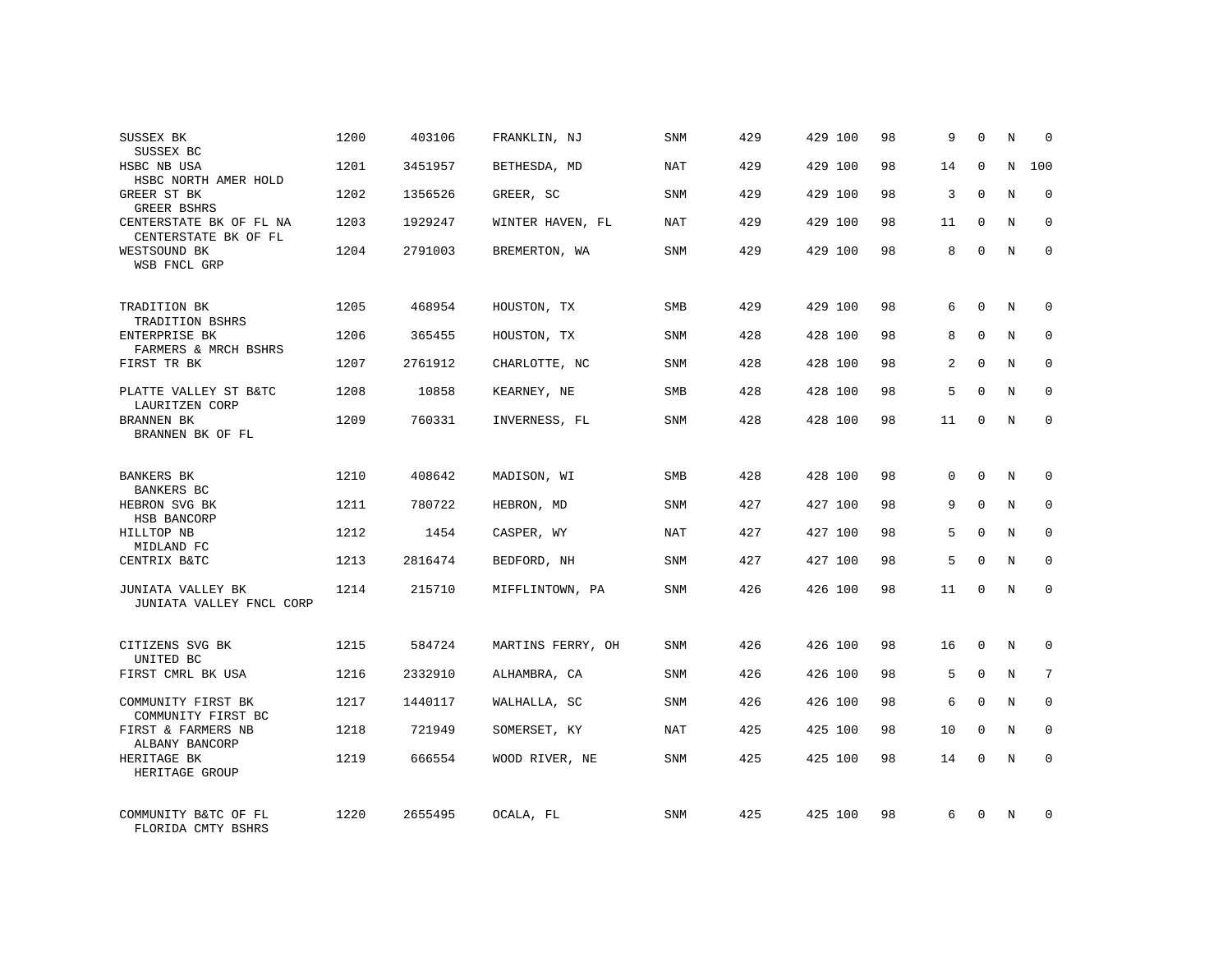| FIRST NB IN HOWELL<br>FNBH BC                   | 1221 | 755047  | HOWELL, MI          | <b>NAT</b> | 425 | 425 100 | 98 | 9            | $\Omega$    | N       | $\mathbf 0$  |
|-------------------------------------------------|------|---------|---------------------|------------|-----|---------|----|--------------|-------------|---------|--------------|
| <b>JACKSONVILLE BK</b><br>JACKSONVILLE BC       | 1222 | 2737775 | JACKSONVILLE, FL    | <b>SNM</b> | 424 | 424 100 | 98 | 4            | $\mathbf 0$ | N       | $\mathbf 0$  |
| FIRST ST BK<br>TRI-CTY FNCL GRP                 | 1223 | 887340  | MENDOTA, IL         | SNM        | 423 | 423 100 | 98 | 7            | $\Omega$    | N       | $\mathbf 0$  |
| FIRST BK OF MO<br>VALLEY VIEW BSHRS             | 1224 | 954457  | GLADSTONE, MO       | <b>SNM</b> | 423 | 423 100 | 98 | 9            | $\mathbf 0$ | N       | $\mathbf 0$  |
| GRAND BK                                        | 1225 | 3117431 | DALLAS, TX          | <b>SNM</b> | 423 | 423 100 | 98 | $\mathbf{1}$ | $\mathbf 0$ | N       | $\mathbf 0$  |
| SECURITY B&TC OF ALBANY<br>SYNOVUS FC           | 1226 | 2938    | ALBANY, GA          | SNM        | 421 | 421 100 | 98 | 3            | $\Omega$    | N       | $\mathbf 0$  |
| PEOPLES B&TC<br>LINCOLN COUNTY BANCORP          | 1227 | 909055  | TROY, MO            | SMB        | 421 | 421 100 | 98 | 6            | $\Omega$    | N       | $\mathbf{0}$ |
| COMMUNITY BK OF THE S<br>CBS FC                 | 1228 | 2837200 | SMYRNA, GA          | SNM        | 421 | 421 100 | 98 | 3            | $\Omega$    | N       | $\Omega$     |
| FIRST NB OF THE ROCKIES<br>FNBR HC              | 1229 | 338758  | GRAND JUNCTION, CO  | <b>NAT</b> | 421 | 421 100 | 98 | 9            | $\mathbf 0$ | N       | $\mathbf 0$  |
| HABIB AMER BK<br>MAHAM BETEILIGUNGSGESELLSCHAFT | 1230 | 245016  | NEW YORK, NY        | SNM        | 420 | 345 82  | 98 | 5            | $\mathbf 0$ | Y       | 25           |
| COMMUNITY BK<br>COMMUNITY BKR                   | 1231 | 268257  | GRANBURY, TX        | <b>SMB</b> | 420 | 420 100 | 98 | 8            | $\mathbf 0$ | N       | $\mathbf 0$  |
| FIRST SOUTH BK<br>FIRST SOUTH BC                | 1232 | 2491291 | SPARTANBURG, SC     | SNM        | 420 | 420 100 | 98 | 4            | $\mathbf 0$ | N       | 0            |
| FIRSTBANK CHERRY CREEK<br>FIRSTBANK HC          | 1233 | 662453  | DENVER, CO          | <b>SNM</b> | 420 | 420 100 | 98 | 4            | $\Omega$    | N       | $\mathbf{0}$ |
| FIRST NAT BKG CO<br>FNBC BC                     | 1234 | 100843  | ASH FLAT, AR        | NAT        | 419 | 419 100 | 98 | 17           | $\Omega$    | $\rm N$ | $\Omega$     |
| SEVIER CTY BK<br>SEVIER CTY BSHRS               | 1235 | 982937  | SEVIERVILLE, TN     | <b>SNM</b> | 419 | 419 100 | 98 | 5            | $\mathbf 0$ | N       | $\mathbf 0$  |
| BANKIOWA<br>FIDELITY BAN CORP                   | 1236 | 737548  | CEDAR RAPIDS, IA    | SNM        | 419 | 419 100 | 98 | 10           | 0           | N       | $\mathbf 0$  |
| SONABANK NA<br>SOUTHERN NAT BC OF VA INC        | 1237 | 3325759 | CHARLOTTESVILLE, VA | NAT        | 419 | 419 100 | 98 | 6            | $\mathbf 0$ | N       | $\mathbf 0$  |
| UNITED BK MI<br>UNITED CMNTY FC                 | 1238 | 150044  | GRAND RAPIDS, MI    | <b>SNM</b> | 418 | 418 100 | 98 | 10           | $\mathbf 0$ | N       | $\mathbf 0$  |
| FIRST B&TC<br>FIRST BK LUBBOCK BSHRS            | 1239 | 294564  | LUBBOCK, TX         | SNM        | 417 | 417 100 | 98 | 5            | $\mathbf 0$ | N       | $\mathbf 0$  |
| BLOOMFIELD ST BK<br>UNIVERSAL BANCORP           | 1240 | 64543   | BLOOMFIELD, IN      | SNM        | 417 | 417 100 | 98 | 14           | $\mathbf 0$ | N       | $\Omega$     |
| UNITED B&TC<br><b>UBT BSHRS</b>                 | 1241 | 990352  | MARYSVILLE, KS      | SMB        | 416 | 416 100 | 98 | 14           | 0           | Ν       | 0            |
| FIRST B&TC OF IL<br>HERSHENHORN BC              | 1242 | 646444  | PALATINE, IL        | <b>SNM</b> | 416 | 416 100 | 98 | 0            | $\mathbf 0$ | N       | $\mathbf 0$  |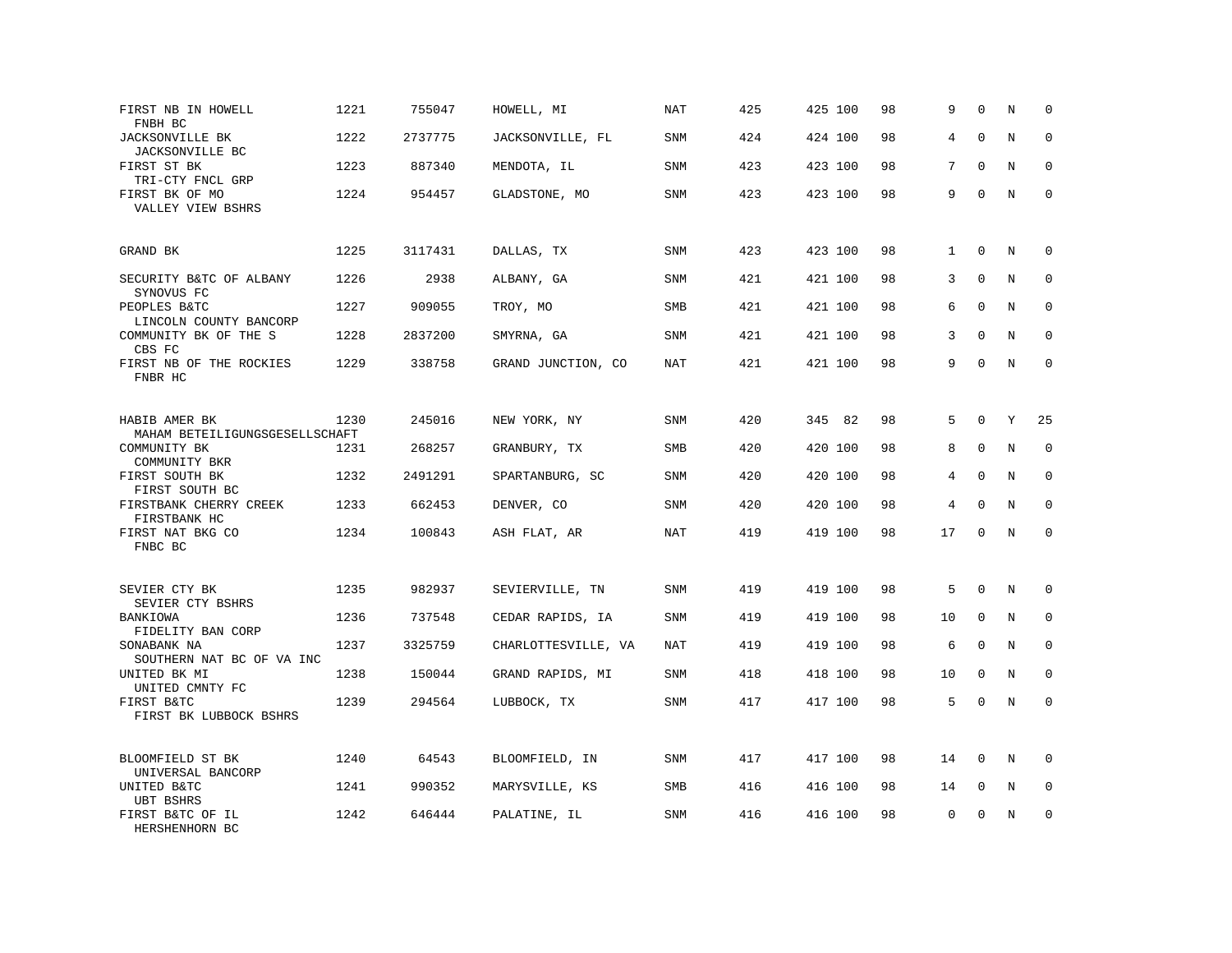| TEXAS CMNTY BK NA<br>TCB HC                    | 1243 | 3135097 | THE WOODLANDS, TX     | <b>NAT</b> | 416 | 416 100 | 98 | 5            | $\Omega$     | N           | $\mathbf 0$ |
|------------------------------------------------|------|---------|-----------------------|------------|-----|---------|----|--------------|--------------|-------------|-------------|
| SOUTHERN MO B&TC<br>SOUTHERN MO BANCORP        | 1244 | 272272  | POPLAR BLUFF, MO      | <b>SNM</b> | 415 | 415 100 | 98 | 8            | $\Omega$     | N           | $\Omega$    |
| VERMILLION ST BK                               | 1245 | 208057  | VERMILLION, MN        | <b>SNM</b> | 415 | 415 100 | 98 | 4            | $\mathbf 0$  | N           | $\mathbf 0$ |
| VERMILLION BSHRS<br>PREMIER AMER BK            | 1246 | 3048067 | MIAMI, FL             | SNM        | 415 | 415 100 | 98 | 0            | $\mathbf{0}$ | N           | $\mathbf 0$ |
| PLAZA BK<br>METROPOLITAN BK GRP                | 1247 | 724847  | NORRIDGE, IL          | <b>SNM</b> | 415 | 415 100 | 98 | 9            | $\Omega$     | N           | $\Omega$    |
| FIRST NB<br>HIGHLANDS BSHRS                    | 1248 | 597751  | JACKSBORO, TX         | <b>NAT</b> | 414 | 414 100 | 98 | 5            | $\mathbf 0$  | N           | $\mathbf 0$ |
| SECURITY BK OF JONES CTY<br>SECURITY BK CORP   | 1249 | 622831  | GRAY, GA              | <b>SNM</b> | 413 | 413 100 | 98 | $\Omega$     | $\Omega$     | N           | $\Omega$    |
|                                                |      |         |                       |            |     |         |    |              |              |             |             |
| CENTRAL BK<br>CENTRAL BSHRS                    | 1250 | 1189041 | STILLWATER, MN        | SNM        | 413 | 413 100 | 98 | 5            | $\Omega$     | N           | 0           |
| AMERICAN MARINE BK<br>AMB FS CORP ESOP 401K    | 1251 | 691079  | BAINBRIDGE ISLAND, WA | SNM        | 413 | 413 100 | 98 | 11           | $\mathbf 0$  | N           | 0           |
| CEDAR RAPIDS B&TC<br>QCR HOLD                  | 1252 | 3029589 | CEDAR RAPIDS, IA      | SMB        | 412 | 412 100 | 98 | $\mathbf{1}$ | $\mathbf 0$  | N           | $\mathbf 0$ |
| EASTWOOD BK<br>EASTWOOD FC                     | 1253 | 315852  | KASSON, MN            | SNM        | 412 | 412 100 | 98 | 10           | $\mathbf 0$  | N           | $\mathbf 0$ |
| WHEATLAND BK                                   | 1254 | 3547449 | NAPERVILLE, IL        | SNM        | 411 | 411 100 | 98 | 0            | $\mathbf 0$  | $\rm N$     | $\mathbf 0$ |
|                                                |      |         |                       |            |     |         |    |              |              |             |             |
| FREESTAR BK NA<br>PNB HC                       | 1255 | 36344   | PONTIAC, IL           | <b>NAT</b> | 411 | 411 100 | 98 | 11           | $\mathbf 0$  | N           | $\mathbf 0$ |
| COMMUNITY BK OF BROWARD                        | 1256 | 3082052 | DANIA BEACH, FL       | SNM        | 410 | 410 100 | 99 | 3            | $\mathbf{0}$ | N           | $\mathbf 0$ |
| METRO BK OF DADE CTY<br>METROBANK FNCL SVC     | 1257 | 664336  | MIAMI, FL             | SMB        | 410 | 410 100 | 99 | 6            | $\mathbf{0}$ | $\mathbf N$ | $\mathbf 0$ |
| BANK OF AGRI & CMRC<br>BAC FNCL                | 1258 | 5461    | STOCKTON, CA          | SNM        | 410 | 410 100 | 99 | 8            | $\mathbf 0$  | N           | 0           |
| PRAIRIE ST B&TC<br>AMERICAN CENTRAL BANCORP    | 1259 | 1222948 | MOUNT ZION, IL        | SNM        | 410 | 410 100 | 99 | 18           | $\mathbf 0$  | N           | $\mathbf 0$ |
|                                                |      |         |                       |            |     |         |    |              |              |             |             |
| FIRST NB&TC OF COLUMBUS<br>LAURITZEN CORP      | 1260 | 77758   | COLUMBUS, NE          | <b>NAT</b> | 410 | 410 100 | 99 | 3            | $\mathbf{0}$ | N           | $\mathbf 0$ |
| PREMIER BK<br>PREMIER BHC                      | 1261 | 2286554 | TALLAHASSEE, FL       | SNM        | 409 | 409 100 | 99 | 7            | $\Omega$     | N           | 0           |
| OXFORD BK<br>OXFORD BK CORP                    | 1262 | 448040  | OXFORD, MI            | SNM        | 409 | 409 100 | 99 | 7            | $\Omega$     | N           | $\mathbf 0$ |
| CONNECTICUT CMNTY BK NA<br>ASSOCIATED CMNTY BC | 1263 | 2756909 | WESTPORT, CT          | NAT        | 409 | 409 100 | 99 | 8            | $\mathbf{0}$ | N           | $\mathbf 0$ |
| BANK OF HEMET<br>HEMET BC                      | 1264 | 183668  | RIVERSIDE, CA         | SNM        | 408 | 408 100 | 99 | 5            | $\mathbf 0$  | N           | $\mathbf 0$ |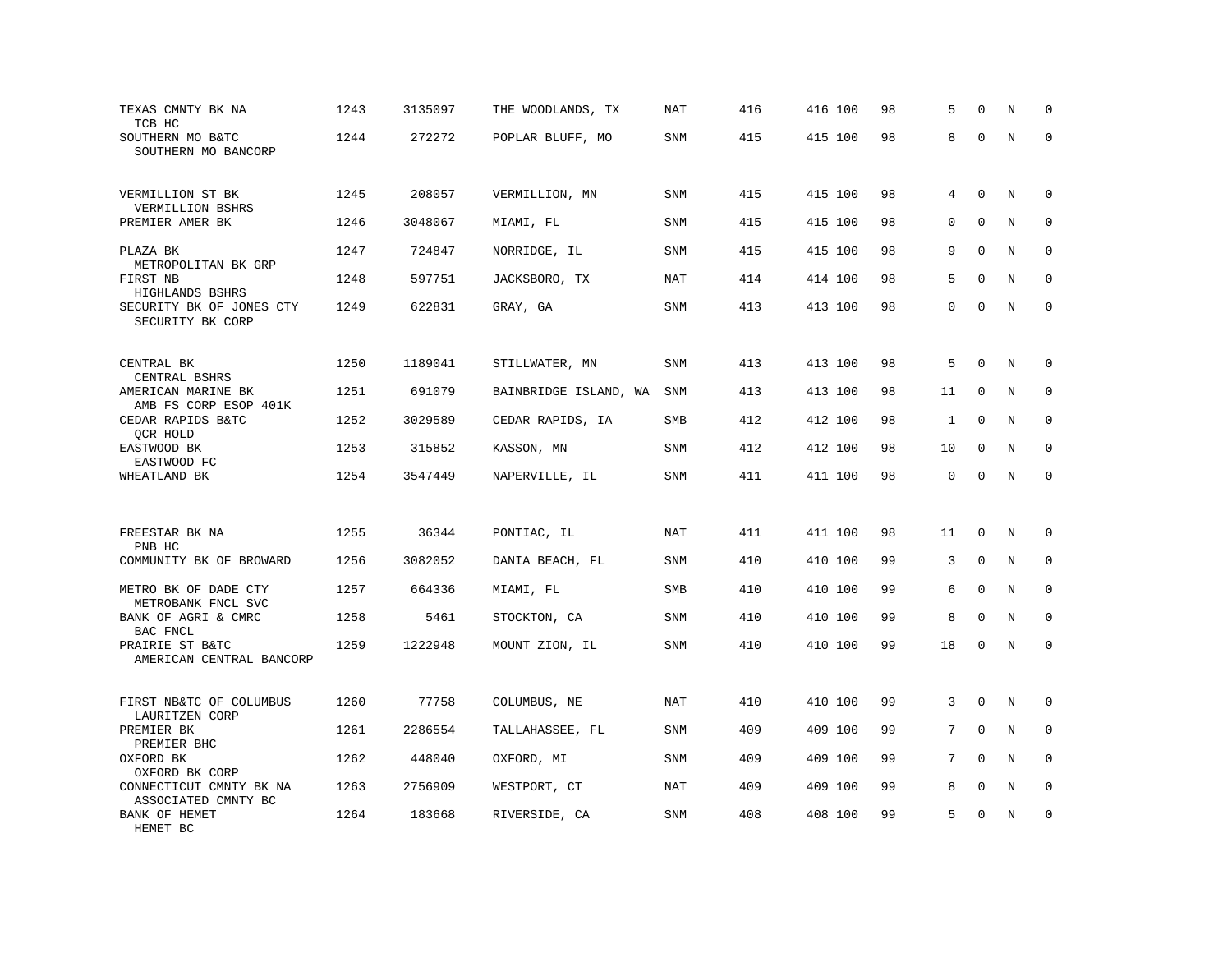| ANDERSON BROS BK<br>ANDERSON BSHRS                    | 1265 | 6329    | MULLINS, SC                | SNM        | 408 | 408 100 | 99 | 17       | $\Omega$     | N       | $\Omega$     |
|-------------------------------------------------------|------|---------|----------------------------|------------|-----|---------|----|----------|--------------|---------|--------------|
| <b>EVABANK</b>                                        | 1266 | 498531  | EVA, AL                    | <b>SNM</b> | 408 | 408 100 | 99 | 4        | $\mathbf{0}$ | N       | $\mathbf 0$  |
| BARTOW CTY BK<br><b>BARTOW BSHRS</b>                  | 1267 | 152235  | CARTERSVILLE, GA           | <b>SNM</b> | 407 | 407 100 | 99 | 3        | $\Omega$     | N       | $\mathbf 0$  |
| PALMETTO ST BK<br>PALMETTO ST BSHRS                   | 1268 | 277820  | HAMPTON, SC                | SNM        | 407 | 407 100 | 99 | 7        | $\mathbf{0}$ | N       | 0            |
| <b>BANK OF KIRKSVILLE</b><br>ROCKHOLD BANCORP         | 1269 | 796451  | KIRKSVILLE, MO             | SNM        | 407 | 407 100 | 99 | 7        | $\Omega$     | N       | $\mathbf{0}$ |
| CHARTER BK                                            | 1270 | 2648460 | BELLEVUE, WA               | SNM        | 407 | 407 100 | 99 | 3        | $\mathbf 0$  | N       | 0            |
| BOSTON PRIVATE FNCL HOLD<br><b>GREYSTONE BK</b>       | 1271 | 3377084 | RALEIGH, NC                | SNM        | 406 | 406 100 | 99 | $\Omega$ | $\Omega$     | $\rm N$ | $\mathbf 0$  |
| FIRST BK<br>FIRST BC                                  | 1272 | 451068  | KETCHIKAN, AK              | SNM        | 406 | 406 100 | 99 | 8        | $\Omega$     | N       | $\mathbf 0$  |
| MERCHANTS NB<br>MERCHANTS BC                          | 1273 | 701222  | HILLSBORO, OH              | <b>NAT</b> | 405 | 405 100 | 99 | 7        | $\mathbf 0$  | N       | $\mathbf 0$  |
| ROYAL BK MO<br>ROYAL BSHRS                            | 1274 | 501459  | UNIVERSITY CITY, MO        | SNM        | 405 | 405 100 | 99 | 6        | $\mathbf 0$  | N       | $\mathbf 0$  |
| PROVIDENT CMNTY BK NA                                 | 1275 | 937674  | ROCK HILL, SC              | <b>NAT</b> | 405 | 405 100 | 99 | 8        | $\mathbf 0$  | N       | $\mathbf 0$  |
| PROVIDENT CMNTY BSHRS<br>COMMUNITY FNCL SVC BK        | 1276 | 698144  | BENTON, KY                 | SNM        | 405 | 405 100 | 99 | 5        | $\mathbf 0$  | N       | 0            |
| COMMUNITY FNCL SVC ESOP<br>ASIA BK NA<br>ASIA BSHRS   | 1277 | 810900  | FLUSHING, NY               | <b>NAT</b> | 404 | 404 100 | 99 | 4        | $\mathbf 0$  | Y       | $\mathbf 0$  |
| INDEPENDENCE BK                                       | 1278 | 3295320 | NEWPORT BEACH, CA          | <b>SNM</b> | 404 | 404 100 | 99 | 2        | $\mathbf 0$  | N       | $\mathbf{0}$ |
| FIRST SECURITY BK OF CONWAY<br>FIRST SECURITY BANCORP | 1279 | 1890374 | CONWAY, AR                 | SMB        | 404 | 404 100 | 99 | 9        | $\Omega$     | N       | $\mathbf 0$  |
| BANK NA<br>NBM CORP                                   | 1280 | 829050  | MCALESTER, OK              | NAT        | 402 | 402 100 | 99 | 6        | $\mathbf 0$  | N       | 0            |
| FIRSTBANK<br>FIRSTBANK HC                             | 1281 | 365651  | LONGMONT, CO               | SNM        | 402 | 402 100 | 99 | 4        | $\mathbf 0$  | N       | 0            |
| F&M BK IA<br>CITIZENS REPUBLIC BC                     | 1282 | 689740  | MARSHALLTOWN, IA           | SMB        | 402 | 402 100 | 99 | 10       | $\mathbf 0$  | N       | 0            |
| NORTHEAST BK<br>NORTHEAST SECURITIES CORP             | 1283 | 689357  | MINNEAPOLIS, MN            | <b>SNM</b> | 401 | 401 100 | 99 | 2        | $\Omega$     | N       | $\mathbf 0$  |
| COASTALSTATES BK<br>COASTALSOUTH BSHRS                | 1284 | 3274709 | HILTON HEAD ISLAND, SC SNM |            | 401 | 401 100 | 99 | 3        | $\Omega$     | N       | $\mathbf 0$  |
| WORLDS FOREMOST BK                                    | 1285 | 2931603 | SIDNEY, NE                 | SNM        | 401 | 401 100 | 99 | 0        | 0            | N       | 0            |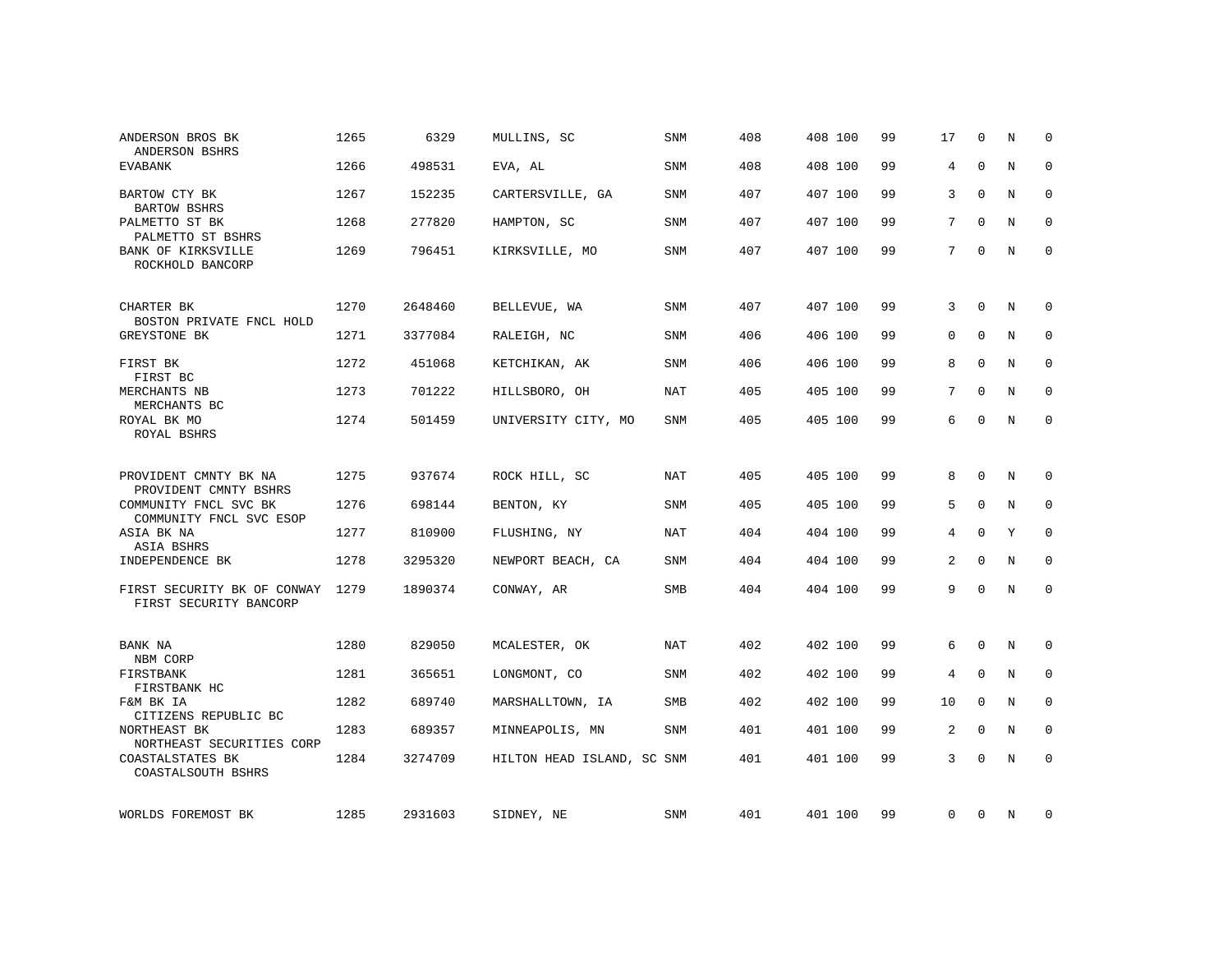| FIRST NB&TC<br>FIRST OF MCALESTER CORP            | 1286 | 830355  | MCALESTER, OK     | <b>NAT</b> | 401 | 401 100 | 99 | 3            | $\Omega$     | N       | 0           |
|---------------------------------------------------|------|---------|-------------------|------------|-----|---------|----|--------------|--------------|---------|-------------|
| CENTRAL BK<br>COMMERCIAL FC                       | 1287 | 546544  | STORM LAKE, IA    | <b>SMB</b> | 400 | 400 100 | 99 | 8            | $\mathbf 0$  | N       | $\mathbf 0$ |
| FIRST NB<br>MONEYTREE CORP                        | 1288 | 198831  | LENOIR CITY, TN   | <b>NAT</b> | 399 | 399 100 | 99 | 9            | $\Omega$     | N       | $\mathbf 0$ |
| FIRST NB AMER<br>FIRST NAT BSHRS                  | 1289 | 413141  | EAST LANSING, MI  | <b>NAT</b> | 398 | 398 100 | 99 | 0            | $\mathbf 0$  | N       | $\mathbf 0$ |
| FIRST NB OF DURANGO<br>FIRST BC                   | 1290 | 68859   | DURANGO, CO       | <b>NAT</b> | 398 | 398 100 | 99 | 4            | $\Omega$     | N       | 0           |
| AMERICAN GATEWAY BK<br>AMERICAN GATEWAY FNCL CORP | 1291 | 893538  | BATON ROUGE, LA   | SNM        | 397 | 397 100 | 99 | 9            | $\Omega$     | N       | 0           |
| ADVANTAGE BK<br>ADVANTAGE BC                      | 1292 | 2927615 | LOVELAND, CO      | SNM        | 397 | 397 100 | 99 | 3            | $\Omega$     | N       | $\mathbf 0$ |
| FIRST BK OF BERNE<br>FIRST BERNE FC               | 1293 | 312244  | BERNE, IN         | <b>SMB</b> | 397 | 397 100 | 99 | 7            | $\Omega$     | N       | $\Omega$    |
| QUEENSTOWN BK OF MD<br>QUEENSTOWN BC OF MD        | 1294 | 429021  | QUEENSTOWN, MD    | SNM        | 397 | 397 100 | 99 | 6            | $\mathbf{0}$ | N       | $\mathbf 0$ |
| BAY CITIES BK<br>FLORIDA BUS BANCGROUP            | 1295 | 2805441 | TAMPA, FL         | SNM        | 397 | 397 100 | 99 | 5            | $\mathbf{0}$ | N       | 0           |
| FIRST SOUTH BK<br>HARDEMAN COUNTY INVESTMENT      | 1296 | 327453  | JACKSON, TN       | <b>SNM</b> | 396 | 396 100 | 99 | 10           | $\mathbf 0$  | N       | $\mathbf 0$ |
| FIRST CAP BK<br>FIRST CAP BC                      | 1297 | 2742153 | GLEN ALLEN, VA    | SMB        | 396 | 396 100 | 99 | 6            | $\mathbf 0$  | N       | 0           |
| WISCONSIN CMNTY BK<br>HEARTLAND FNCL USA          | 1298 | 463342  | MADISON, WI       | <b>SNM</b> | 396 | 396 100 | 99 | 6            | $\Omega$     | N       | $\mathbf 0$ |
| ITASCA B&TC<br>ITASCA BC                          | 1299 | 812436  | ITASCA, IL        | SNM        | 396 | 396 100 | 99 | $\Omega$     | $\Omega$     | N       | $\Omega$    |
| FIRST NB IL<br>FIRST LANSING BC                   | 1300 | 1017032 | LANSING, IL       | NAT        | 396 | 396 100 | 99 | 7            | $\Omega$     | N       | 0           |
| FIRST NB OF ELK RIVER<br>FIRST NAT FS             | 1301 | 970055  | MAPLE LAKE, MN    | NAT        | 396 | 396 100 | 99 | 6            | $\mathbf{0}$ | N       | $\mathbf 0$ |
| QUAIL CREEK BK NA<br>QUAIL CREEK BSHRS            | 1302 | 507152  | OKLAHOMA CITY, OK | NAT        | 395 | 395 100 | 99 | $\mathbf{1}$ | $\Omega$     | N       | 0           |
| FIRST ST FNCL<br>FIRST ST BSHRS                   | 1303 | 961811  | PINEVILLE, KY     | SNM        | 395 | 395 100 | 99 | 11           | $\mathbf{0}$ | N       | $\mathbf 0$ |
| UNION BK<br>UNION BSHRS                           | 1304 | 333203  | MORRISVILLE, VT   | SNM        | 395 | 395 100 | 99 | 12           | $\mathbf{0}$ | N       | $\mathbf 0$ |
| FIRST ST BK<br>RED RIVER BC                       | 1305 | 435750  | GAINESVILLE, TX   | SNM        | 395 | 395 100 | 99 | 8            | $\Omega$     | N       | $\Omega$    |
| NATIONAL BK OF CA<br>NCAL BC                      | 1306 | 667869  | LOS ANGELES, CA   | NAT        | 395 | 395 100 | 99 | 4            | $\mathbf 0$  | $\rm N$ | 0           |
| FIRSTBANK FS<br>FIRSTBANK FNCL SVC                | 1307 | 3083741 | MCDONOUGH, GA     | <b>SNM</b> | 395 | 395 100 | 99 | 3            | $\mathbf 0$  | N       | $\mathbf 0$ |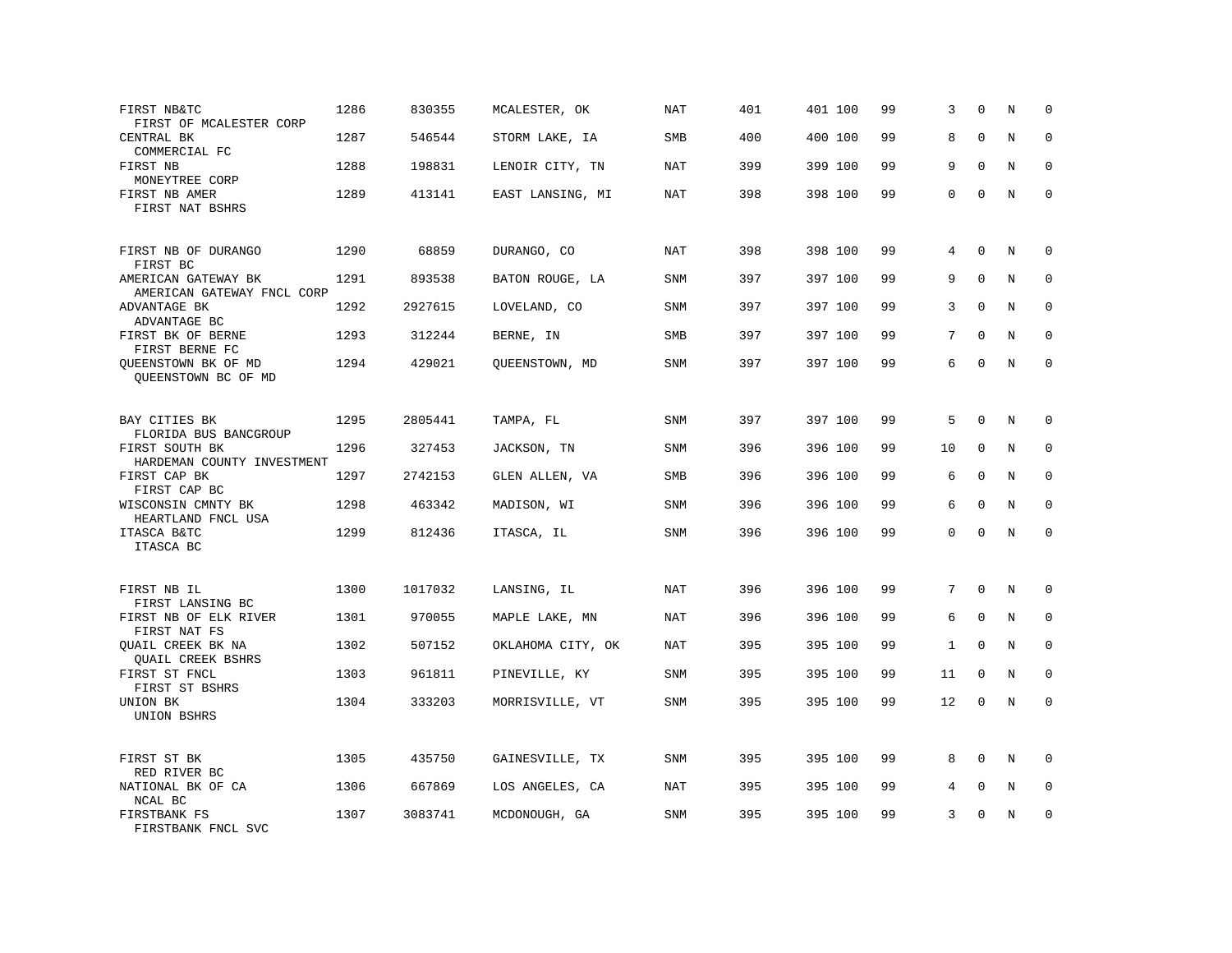| SUN SCTY BK<br>SUN FNCL CORP                             | 1308 | 564155  | ELLINGTON, MO      | <b>SNM</b> | 394 | 394 100 | 99 | 30 | $\mathbf 0$  | N       | $\mathbf 0$  |
|----------------------------------------------------------|------|---------|--------------------|------------|-----|---------|----|----|--------------|---------|--------------|
| MALVERN NB<br>MNB BSHRS                                  | 1309 | 906241  | MALVERN, AR        | NAT        | 394 | 394 100 | 99 | 10 | $\mathbf 0$  | $\rm N$ | $\mathbf 0$  |
| CAPITAL CITY BK<br>CAPITAL CITY BSHRS                    | 1310 | 348551  | TOPEKA, KS         | <b>SNM</b> | 393 | 393 100 | 99 | 9  | $\mathbf 0$  | N       | $\mathbf 0$  |
| BANK OF COWETA<br>SYNOVUS FC                             | 1311 | 810834  | NEWNAN, GA         | SNM        | 393 | 393 100 | 99 | 5  | $\mathbf 0$  | N       | $\mathbf 0$  |
| FIRST NB OF JEFFERSONVILLE<br>JEFFERSONVILLE BC          | 1312 | 306908  | JEFFERSONVILLE, NY | <b>NAT</b> | 393 | 393 100 | 99 | 9  | $\Omega$     | N       | $\mathbf 0$  |
| INTERNATIONAL BK CMRC<br>INTERNATIONAL BSHRS CORP        | 1313 | 382069  | ZAPATA, TX         | SNM        | 393 | 393 100 | 99 | 24 | $\Omega$     | N       | $\mathbf 0$  |
| SECURITY ST BK<br>SECURITY ST CORP                       | 1314 | 111979  | CENTRALIA, WA      | <b>SNM</b> | 393 | 393 100 | 99 | 12 | $\mathbf 0$  | N       | $\mathbf 0$  |
| BANK OF GA<br>GEORGIA BSHRS                              | 1315 | 2885171 | PEACHTREE CITY, GA | SNM        | 392 | 392 100 | 99 | 8  | $\mathbf{0}$ | N       | $\mathbf 0$  |
| FIRST S BK<br>FIRST SOUTHERN BC                          | 1316 | 279338  | BOCA RATON, FL     | <b>SMB</b> | 392 | 392 100 | 99 | 5  | $\mathbf 0$  | N       | $\mathbf 0$  |
| BRITTON & KOONTZ BK NA<br>BRITTON & KOONTZ CAP CORP      | 1317 | 539939  | NATCHEZ, MS        | NAT        | 392 | 392 100 | 99 | 5  | $\mathbf{0}$ | N       | $\mathbf 0$  |
| SCOTT VALLEY BK<br>LEARNER FC                            | 1318 | 852263  | YREKA, CA          | <b>SNM</b> | 392 | 392 100 | 99 | 11 | $\mathbf 0$  | N       | $\Omega$     |
| MIDDLEFIELD BKG CO<br>MIDDLEFIELD BC                     | 1319 | 177920  | MIDDLEFIELD, OH    | <b>SNM</b> | 391 | 391 100 | 99 | 6  | $\mathbf 0$  | N       | $\mathbf 0$  |
| COMMUNITY BK COAST                                       | 1320 | 2376464 | BILOXI, MS         | SNM        | 390 | 390 100 | 99 | 7  | $\Omega$     | Ν       | 0            |
| COMMUNITY BSHRS ESOP<br>COMMUNITY BK<br>CB FNCL SERV INC | 1321 | 371924  | CARMICHAELS, PA    | <b>SNM</b> | 390 | 390 100 | 99 | 10 | $\mathbf 0$  | N       | $\mathbf 0$  |
| FIRST HOPE BK A NAT BKG ASSN 1322<br>FIRST HOPE BC       |      | 434203  | HOPE, NJ           | NAT        | 390 | 390 100 | 99 | 5  | $\mathbf 0$  | N       | $\mathbf 0$  |
| PLANTERSFIRST<br>MID ST BK                               | 1323 | 300933  | CORDELE, GA        | <b>SNM</b> | 390 | 390 100 | 99 | 8  | $\mathbf 0$  | N       | $\mathbf{0}$ |
| ONE B&T NA<br>ONEFINANCIAL CORP                          | 1324 | 568144  | LITTLE ROCK, AR    | <b>NAT</b> | 389 | 389 100 | 99 | 9  | $\Omega$     | N       | $\Omega$     |
| PEOPLES B&TC OF MADISON CTY 1325<br>WHITAKER BC          |      | 746513  | BEREA, KY          | <b>SMB</b> | 389 | 389 100 | 99 | 10 | 0            | N       | 0            |
| 21ST CENTURY BK<br>DOLPHIN FAMILY MGMT CO                | 1326 | 340256  | LORETTO, MN        | SNM        | 388 | 388 100 | 99 | 5  | $\mathbf 0$  | N       | 0            |
| PREMIER CMRL BK NA<br>PREMIER CMRL BC                    | 1327 | 3073199 | ANAHEIM, CA        | <b>NAT</b> | 388 | 388 100 | 99 | 1  | $\Omega$     | N       | $\Omega$     |
| MARINE BK<br>HOME BSHRS                                  | 1328 | 2289537 | MARATHON, FL       | SMB        | 388 | 388 100 | 99 | 11 | $\mathbf 0$  | N       | 0            |
| FARMERS BK FRANKFORT IN<br>FARMERS BC                    | 1329 | 423449  | FRANKFORT, IN      | <b>SNM</b> | 388 | 388 100 | 99 | 8  | $\mathbf 0$  | N       | $\mathbf 0$  |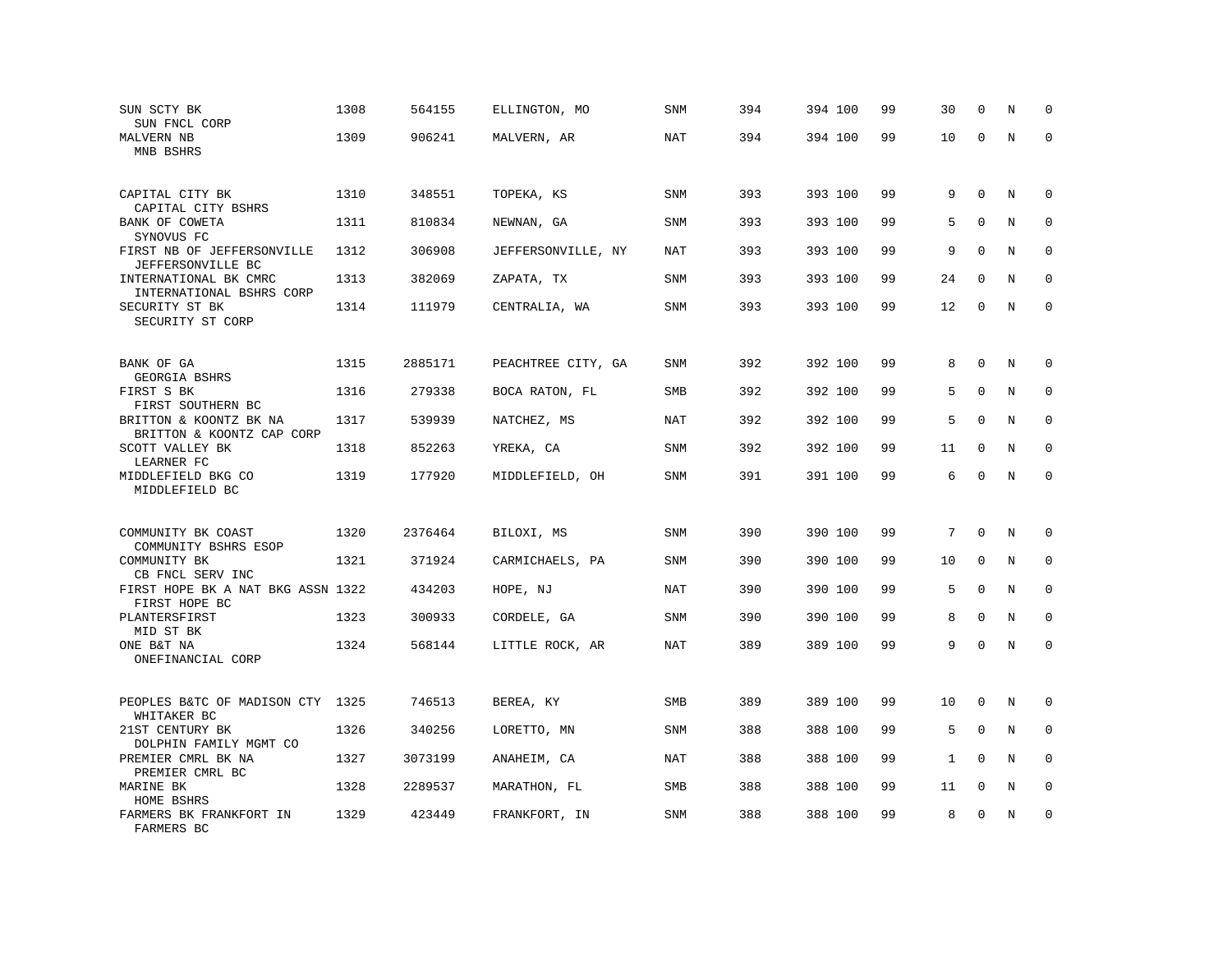| VILLAGE BK<br>VILLAGE BK & TR FC                   | 1330 | 2760232 | MIDLOTHIAN, VA    | SNM        | 388 | 388 100 | 99 | 9  | $\Omega$     | N          | $\Omega$    |
|----------------------------------------------------|------|---------|-------------------|------------|-----|---------|----|----|--------------|------------|-------------|
| FIRST METRO BK<br>FIRST METRO BC                   | 1331 | 1222519 | MUSCLE SHOALS, AL | <b>SNM</b> | 387 | 387 100 | 99 | 6  | $\Omega$     | N          | $\Omega$    |
| SOY CAP B&TC<br>SCB BC                             | 1332 | 899736  | DECATUR, IL       | SNM        | 387 | 387 100 | 99 | 8  | $\Omega$     | N          | $\mathbf 0$ |
| ANCHOR BK NA<br>ANCHOR BC                          | 1333 | 776350  | WAYZATA, MN       | NAT        | 386 | 386 100 | 99 | 3  | $\Omega$     | N          | $\Omega$    |
| FIRST ST BK<br>FIRST ST CORP                       | 1334 | 924236  | WAYNESBORO, MS    | SNM        | 386 | 386 100 | 99 | 10 | $\Omega$     | N          | $\Omega$    |
| CARROLLTON BK<br>CARROLLTON BC                     | 1335 | 854520  | BALTIMORE, MD     | SNM        | 386 | 386 100 | 99 | 9  | $\mathbf 0$  | N          | $\mathbf 0$ |
| <b>JACKSON COUNTY BK</b><br>BANCORP OF SOUTHERN IN | 1336 | 884442  | SEYMOUR, IN       | <b>SNM</b> | 385 | 385 100 | 99 | 11 | $\Omega$     | N          | $\mathbf 0$ |
| LYONS NB<br>LYONS BC                               | 1337 | 323204  | LYONS, NY         | <b>NAT</b> | 385 | 385 100 | 99 | 9  | $\Omega$     | N          | $\mathbf 0$ |
| MCINTOSH CMRL BK<br>MCB FNCL GRP                   | 1338 | 3123106 | CARROLLTON, GA    | <b>SNM</b> | 384 | 384 100 | 99 | 5  | $\Omega$     | N          | $\mathbf 0$ |
| WEST POINTE BK<br>WEST POINTE BSHRS                | 1339 | 2371816 | OSHKOSH, WI       | <b>SNM</b> | 383 | 383 100 | 99 | 0  | $\mathbf 0$  | N          | $\mathbf 0$ |
| DIAMOND BK<br>BAINUM BANCORP                       | 1340 | 27847   | MURFREESBORO, AR  | <b>SNM</b> | 383 | 383 100 | 99 | 11 | $\Omega$     | $_{\rm N}$ | $\mathbf 0$ |
| ALPHA B&TC                                         | 1341 | 3442834 | ALPHARETTA, GA    | <b>SNM</b> | 383 | 383 100 | 99 | 1  | $\mathbf{0}$ | N          | $\mathbf 0$ |
| EDMONTON ST BK<br>EDMONTON BSHRS                   | 1342 | 845247  | GLASGOW, KY       | <b>SNM</b> | 383 | 383 100 | 99 | 10 | $\Omega$     | N          | $\mathbf 0$ |
| STERLING BK<br>STERLING BK INC                     | 1343 | 1819366 | MOUNT LAUREL, NJ  | SMB        | 383 | 383 100 | 99 | 10 | $\mathbf{0}$ | N          | 0           |
| COMMUNITYSOUTH BK AND TR<br>COMMUNITYSOUTH FC      | 1344 | 3299159 | EASLEY, SC        | SNM        | 383 | 383 100 | 99 | 5  | $\Omega$     | $_{\rm N}$ | $\Omega$    |
| STERLING BK<br>STERLING BANCGROUP                  | 1345 | 147174  | LANTANA, FL       | <b>SMB</b> | 383 | 383 100 | 99 | 5  | $\Omega$     | N          | $\mathbf 0$ |
| <b>BANK OF ESSEX</b><br>COMMUNITY BKR TR CORP      | 1346 | 781028  | TAPPAHANNOCK, VA  | SMB        | 383 | 383 100 | 99 | 7  | $\mathbf{0}$ | N          | 0           |
| BNA BK<br>BNA BSHRS                                | 1347 | 916745  | NEW ALBANY, MS    | <b>SNM</b> | 383 | 383 100 | 99 | 4  | $\Omega$     | N          | $\mathbf 0$ |
| DAIRY ST BK<br>DAIRY ST BC                         | 1348 | 57451   | RICE LAKE, WI     | SNM        | 382 | 382 100 | 99 | 9  | $\mathbf 0$  | N          | 0           |
| FIRSTBANK OF AVON<br>FIRSTBANK HC                  | 1349 | 943059  | AVON, CO          | <b>SNM</b> | 382 | 382 100 | 99 | 3  | $\Omega$     | N          | $\mathbf 0$ |
| PLANTERS BK<br>PLANTERS FNCL GROUP                 | 1350 | 2497181 | HOPKINSVILLE, KY  | <b>SNM</b> | 381 | 381 100 | 99 | 7  | $\Omega$     | N          | $\mathbf 0$ |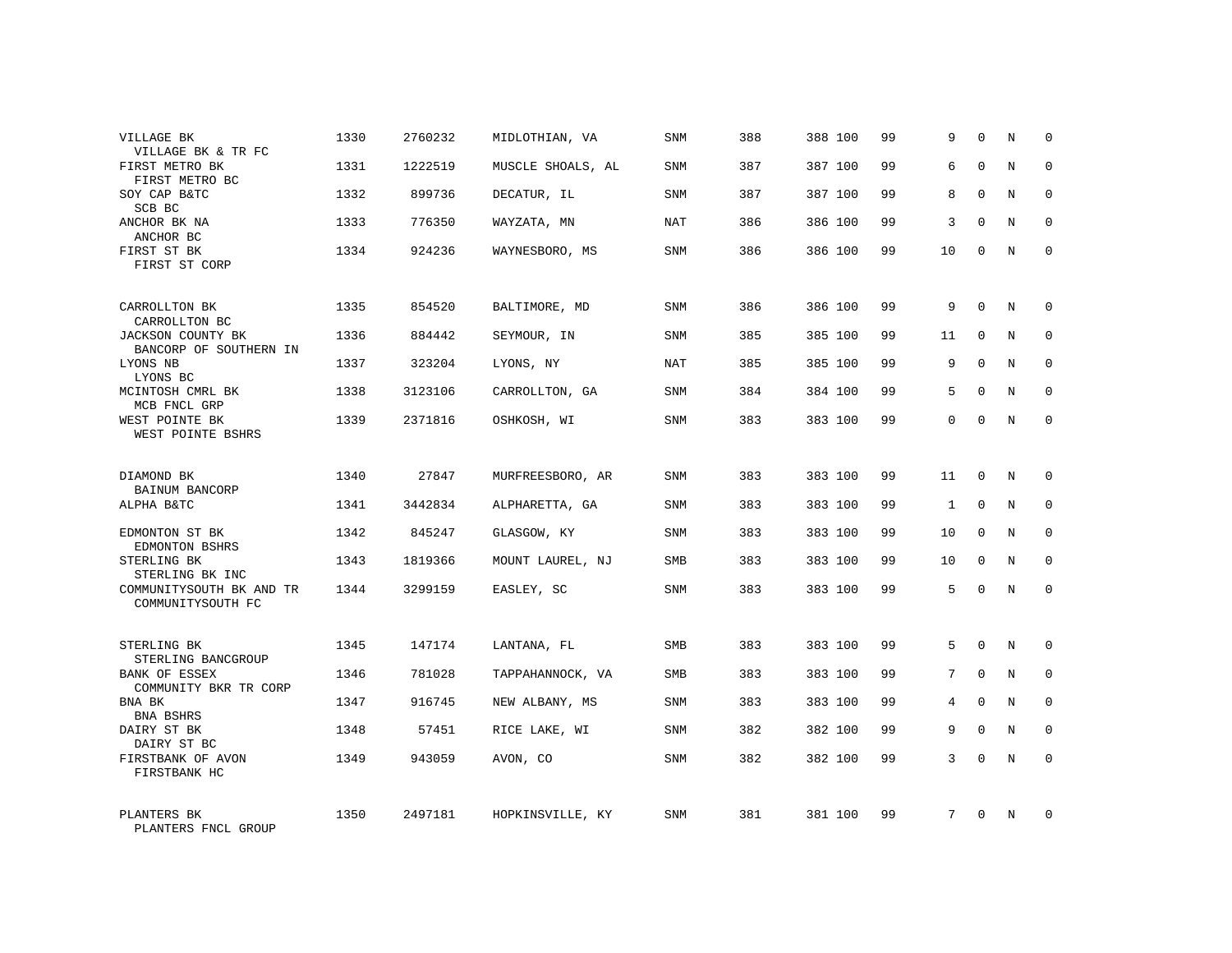| BAKER BOYER NB<br>BAKER BOYER BC                   | 1351 | 69678   | WALLA WALLA, WA  | <b>NAT</b> | 380 | 380 100 | 99 | 7            | $\Omega$     | N           | $\mathbf 0$  |
|----------------------------------------------------|------|---------|------------------|------------|-----|---------|----|--------------|--------------|-------------|--------------|
| FARMERS NB<br>FARMERS BC                           | 1352 | 307062  | BUHL, ID         | NAT        | 380 | 380 100 | 99 | 5            | $\Omega$     | N           | $\Omega$     |
| INTERNATIONAL FNC BK                               | 1353 | 867632  | MIAMI, FL        | SNM        | 379 | 379 100 | 99 | 3            | $\mathbf 0$  | Y           | $\mathbf 0$  |
| FOUNDATION BK<br>FOUNDATION BC                     | 1354 | 2941509 | BELLEVUE, WA     | <b>SNM</b> | 379 | 379 100 | 99 | 0            | $\Omega$     | N           | $\mathbf 0$  |
| COLUMBIA CMNTY BK<br>COLUMBIA CMRL BC              | 1355 | 2802664 | HILLSBORO, OR    | <b>SNM</b> | 379 | 379 100 | 99 | 3            | $\Omega$     | N           | 0            |
| FIRST NB CENTRAL TX<br>FCT BSHRS                   | 1356 | 369659  | WACO, TX         | <b>NAT</b> | 379 | 379 100 | 99 | 3            | $\mathbf{0}$ | N           | $\mathbf 0$  |
| SOUTHERN CMNTY BK<br>SOUTHERN CMNTY BSHRS          | 1357 | 2916365 | FAYETTEVILLE, GA | <b>SNM</b> | 378 | 378 100 | 99 | 6            | $\Omega$     | N           | $\mathbf{0}$ |
| PUTNAM FIDUCIARY TC                                | 1358 | 913203  | BOSTON, MA       | SNM        | 378 | 378 100 | 99 | 0            | $\mathbf{0}$ | N           | $\mathbf 0$  |
| FIRST MN BK<br>MCLEOD BSHRS                        | 1359 | 75053   | MINNETONKA, MN   | <b>SNM</b> | 378 | 378 100 | 99 | 8            | $\Omega$     | $\rm N$     | $\mathbf 0$  |
| ISB CMNTY BK<br>IXONIA BSHRS                       | 1360 | 529341  | IXONIA, WI       | <b>SNM</b> | 377 | 377 100 | 99 | 6            | $\mathbf 0$  | N           | 0            |
| BANK OF JACKSON HOLE<br>BANCSHARES OF JACKSON HOLE | 1361 | 898458  | JACKSON, WY      | SMB        | 377 | 377 100 | 99 | 9            | $\mathbf{0}$ | N           | $\mathbf 0$  |
| OLD FT BKG CO<br>GILLMOR FNCL SVC                  | 1362 | 564324  | OLD FORT, OH     | SNM        | 377 | 377 100 | 99 | 6            | $\Omega$     | $\mathbf N$ | $\mathbf 0$  |
| DOUGLAS CTY BK<br>THORNTON HC                      | 1363 | 201638  | DOUGLASVILLE, GA | SNM        | 377 | 377 100 | 99 | 3            | $\Omega$     | N           | $\mathbf 0$  |
| SIGNATURE BK NA<br>SIGNATURE BC                    | 1364 | 3076604 | TOLEDO, OH       | <b>NAT</b> | 377 | 377 100 | 99 | $\mathbf{1}$ | $\Omega$     | $\rm N$     | $\mathbf 0$  |
| UNION NB<br>ELGIN BSHRS                            | 1365 | 963730  | ELGIN, IL        | <b>NAT</b> | 377 | 377 100 | 99 | $\mathbf{1}$ | $\mathbf 0$  | N           | 0            |
| COMMUNITY B&T<br>COMMUNITY CO                      | 1366 | 549862  | WACO, TX         | SNM        | 377 | 377 100 | 99 | 2            | $\mathbf 0$  | N           | 0            |
| FIRSTBANK NORTH<br>FIRSTBANK HC                    | 1367 | 538352  | WESTMINSTER, CO  | SNM        | 377 | 377 100 | 99 | 5            | $\mathbf{0}$ | N           | $\mathbf 0$  |
| ENTERPRISE BK OF SC                                | 1368 | 457426  | EHRHARDT, SC     | <b>SNM</b> | 376 | 376 100 | 99 | 11           | $\mathbf 0$  | N           | $\mathbf 0$  |
| UNITED S BK<br>UNISOUTH                            | 1369 | 327435  | UMATILLA, FL     | SNM        | 375 | 375 100 | 99 | 11           | $\mathbf 0$  | N           | $\mathbf 0$  |
| BANKANNAPOLIS<br>ANNAPOLIS BC                      | 1370 | 1434826 | ANNAPOLIS, MD    | SMB        | 375 | 375 100 | 99 | 6            | $\Omega$     | N           | $\mathbf 0$  |
| PEOPLES BK OF CMRC<br>DUKE FNCL GROUP              | 1371 | 151751  | CAMBRIDGE, MN    | <b>SNM</b> | 374 | 374 100 | 99 | 5            | $\mathbf{0}$ | N           | $\mathbf 0$  |
| MIDLAND ST BK<br>MIDLAND STATES BANCORP            | 1372 | 773247  | EFFINGHAM, IL    | <b>SMB</b> | 374 | 374 100 | 99 | 6            | $\mathbf 0$  | N           | $\mathbf 0$  |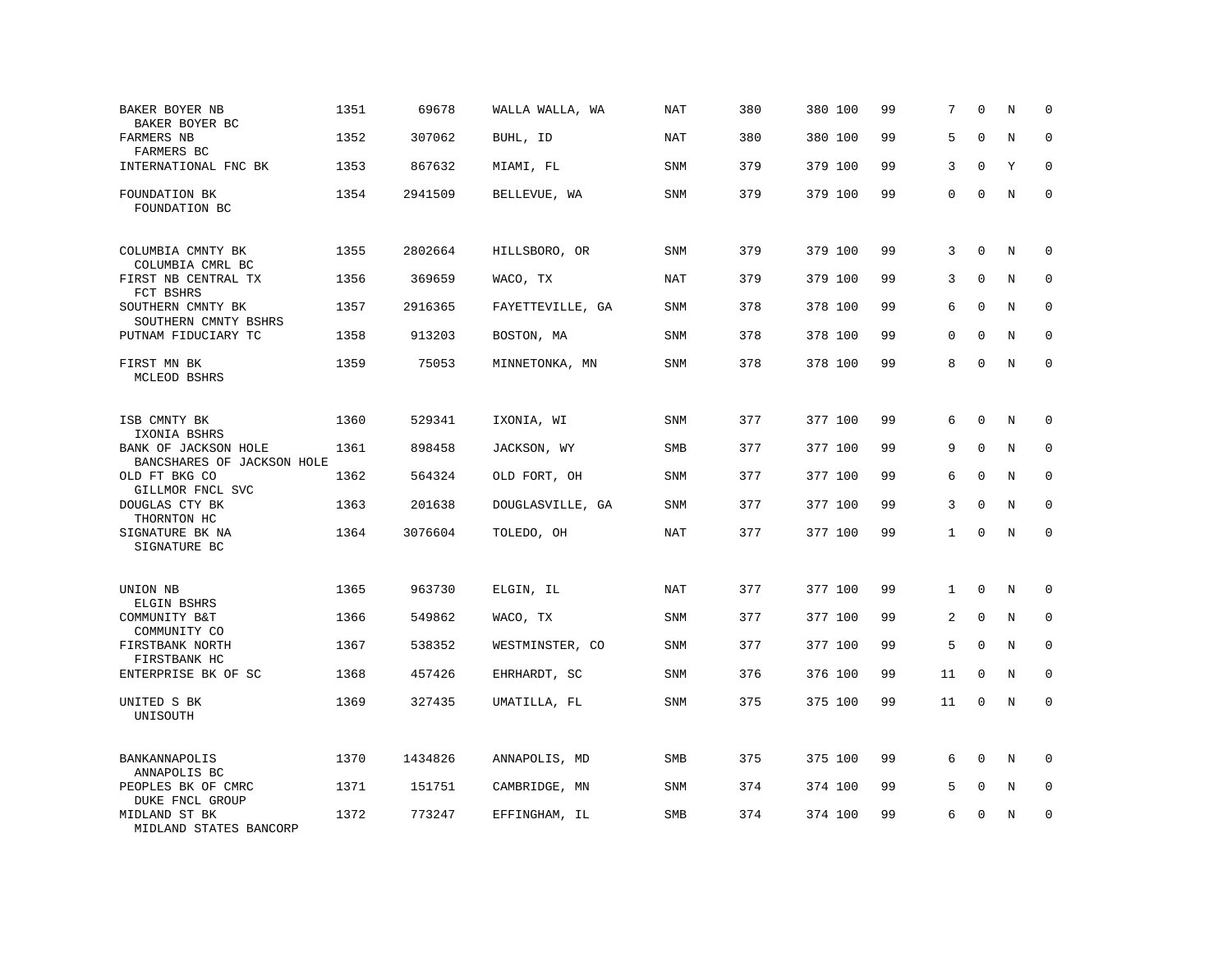| INTERCREDIT BK NA                                           | 1373 | 44433   | MIAMI, FL             | NAT        | 373 | 373 100 | 99 | 5              | $\mathbf 0$  | N           | $\Omega$    |
|-------------------------------------------------------------|------|---------|-----------------------|------------|-----|---------|----|----------------|--------------|-------------|-------------|
| HERITAGE BK CENTRAL IL<br>TRIVOLI BC                        | 1374 | 181347  | TRIVOLI, IL           | SNM        | 373 | 373 100 | 99 | 5              | $\Omega$     | $\rm N$     | $\mathbf 0$ |
| PRIMESOUTH BK<br><b>JONES BSHRS</b>                         | 1375 | 1011638 | BLACKSHEAR, GA        | SNM        | 373 | 373 100 | 99 | $\overline{a}$ | $\mathbf 0$  | N           | $\mathbf 0$ |
| RAVENSWOOD BK                                               | 1376 | 2435615 | CHICAGO, IL           | <b>SNM</b> | 373 | 373 100 | 99 | $\mathbf{1}$   | $\Omega$     | N           | $\Omega$    |
| CBR HOLD<br>OUACHITA INDP BK<br>OUACHITA BSHRS CORP         | 1377 | 2454607 | MONROE, LA            | SNM        | 372 | 372 100 | 99 | 9              | $\Omega$     | N           | $\mathbf 0$ |
| ALLEGHENY VALLEY BK<br>ALLEGHENY VALLEY BC                  | 1378 | 1829    | PITTSBURGH, PA        | <b>SNM</b> | 372 | 372 100 | 99 | 7              | $\Omega$     | N           | $\mathbf 0$ |
| MIDSOUTH BK NA<br>MIDSOUTH BC                               | 1379 | 929932  | DOTHAN, AL            | <b>NAT</b> | 371 | 371 100 | 99 | 8              | $\Omega$     | N           | $\mathbf 0$ |
| FIRST ST BK MIDDLEBURY                                      | 1380 | 967046  | MIDDLEBURY, IN        | <b>SNM</b> | 371 | 371 100 | 99 | 5              | $\Omega$     | N           | $\mathbf 0$ |
| CRYSTAL VALLEY FC<br>BREMER BK NA<br>OTTO BREMER FOUNDATION | 1381 | 275750  | BRAINERD, MN          | NAT        | 370 | 370 100 | 99 | 4              | $\mathbf 0$  | N           | $\mathbf 0$ |
| FIRSTBANK OF VAIL<br>FIRSTBANK HC                           | 1382 | 122658  | VAIL, CO              | <b>SMB</b> | 370 | 370 100 | 99 | 3              | $\Omega$     | N           | $\mathbf 0$ |
| ADVANTAGE NB<br>WINTRUST FC                                 | 1383 | 2970657 | ELK GROVE VILLAGE, IL | NAT        | 370 | 370 100 | 99 | 2              | $\mathbf{0}$ | N           | $\mathbf 0$ |
| PALM DESERT NB<br>PALM DESERT INV                           | 1384 | 1004265 | PALM DESERT, CA       | <b>NAT</b> | 369 | 369 100 | 99 | 3              | $\Omega$     | N           | $\mathbf 0$ |
| ROCKWOOD BK                                                 | 1385 | 1439456 | EUREKA, MO            | SNM        | 369 | 369 100 | 99 | 3              | $\mathbf{0}$ | N           | $\mathbf 0$ |
| ROCKWOOD BSHRS<br>SECURITY BK OF GWINNETT CTY               | 1386 | 3172038 | SUWANEE, GA           | <b>SNM</b> | 369 | 369 100 | 99 | $\Omega$       | $\Omega$     | N           | $\mathbf 0$ |
| SECURITY BK CORP<br>COASTAL CMNTY BK<br>COASTAL CMNTY INV   | 1387 | 296438  | PANAMA CITY BEACH, FL | SNM        | 368 | 368 100 | 99 | 8              | $\mathbf{0}$ | N           | 0           |
| CITIZENS FIRST BK<br>CITIZENS FIRST CORP                    | 1388 | 2751007 | BOWLING GREEN, KY     | <b>SNM</b> | 368 | 368 100 | 99 | 9              | $\mathbf{0}$ | $\mathbf N$ | $\mathbf 0$ |
| FIRST INTL BK<br>FIRST INTL BC TX                           | 1389 | 1899902 | PLANO, TX             | SNM        | 368 | 368 100 | 99 | 8              | $\Omega$     | N           | 72          |
| FIRSTBANK OF ARAPAHOE CTY<br>FIRSTBANK HC                   | 1390 | 1216974 | CENTENNIAL, CO        | <b>SNM</b> | 368 | 368 100 | 99 | 3              | $\Omega$     | N           | 0           |
| MERCHANTS & SOUTHERN BK                                     | 1391 | 726234  | GAINESVILLE, FL       | SNM        | 368 | 368 100 | 99 | 12             | $\mathbf{0}$ | N           | $\mathbf 0$ |
| MERCHANTS & S BK OF FL<br>SECURITY ST BK<br>BRISCOE RANCH   | 1392 | 839068  | PEARSALL, TX          | SNM        | 368 | 368 100 | 99 | $\overline{a}$ | $\Omega$     | N           | $\Omega$    |
| ACADEMY BK NA<br>DICKINSON FC II                            | 1393 | 535753  | COLORADO SPRINGS, CO  | NAT        | 368 | 368 100 | 99 | 51             | $\mathbf 0$  | N           | 0           |
| FIRSTBANK OF SUMMIT CTY<br>FIRSTBANK HC                     | 1394 | 409555  | SILVERTHORNE, CO      | <b>SNM</b> | 368 | 368 100 | 99 | 2              | $\Omega$     | N           | $\mathbf 0$ |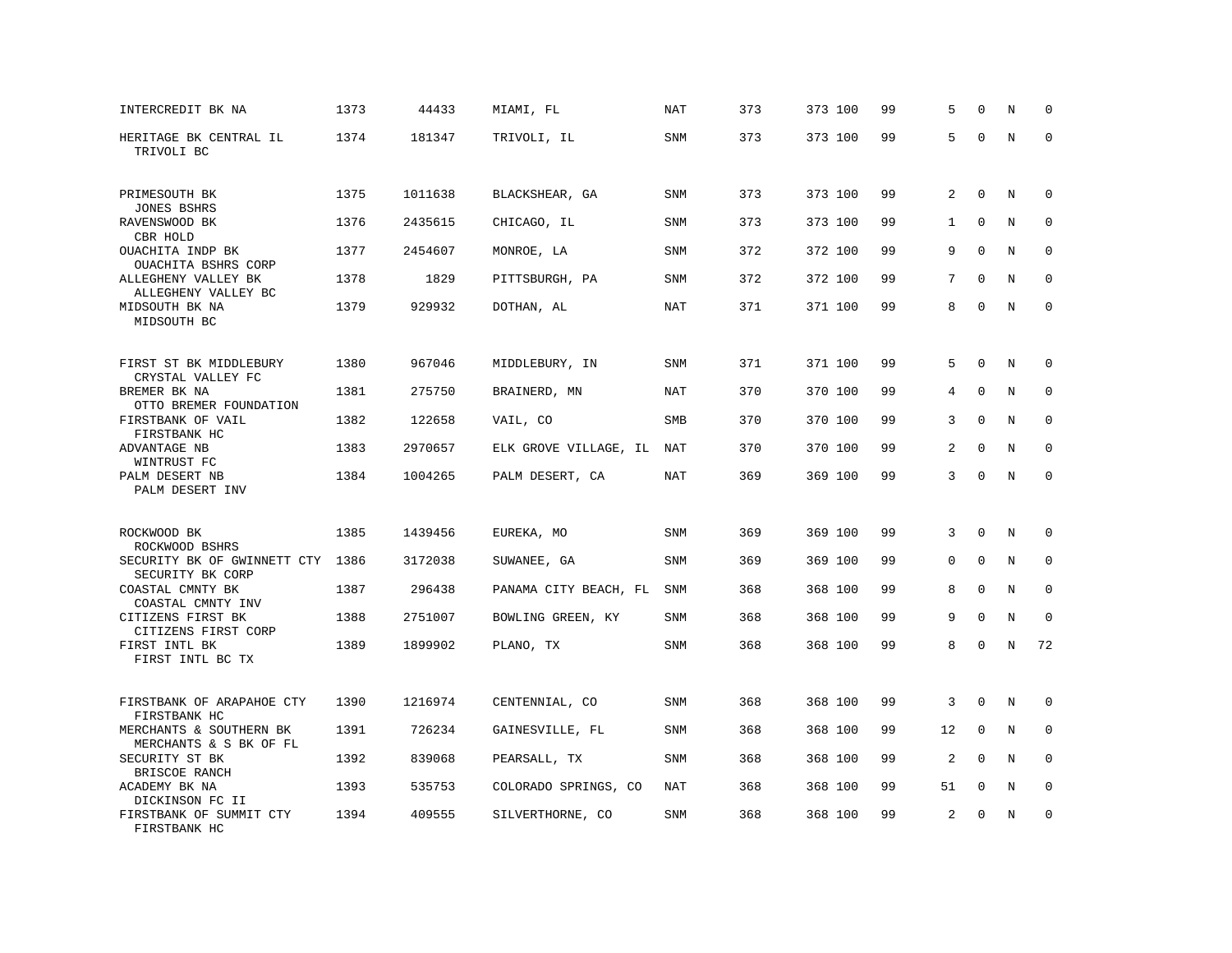| PEOPLES BK                                          | 1395 | 417149  | NIXA, MO            | <b>SNM</b> | 367 | 367 100 | 99 | 11             | $\mathbf 0$ | N | $\mathbf 0$ |
|-----------------------------------------------------|------|---------|---------------------|------------|-----|---------|----|----------------|-------------|---|-------------|
| PEOPLES SERVICE CO<br>DENMARK ST BK                 | 1396 | 222446  | DENMARK, WI         | <b>SNM</b> | 367 | 367 100 | 99 | 5              | $\Omega$    | N | $\Omega$    |
| DENMARK BSHRS<br>INLAND NW BK<br>NORTHWEST BC       | 1397 | 1411032 | SPOKANE, WA         | SNM        | 367 | 367 100 | 99 | 11             | $\mathbf 0$ | N | $\mathbf 0$ |
| OMNIBANK NA<br><b>BANCSHARES</b>                    | 1398 | 26859   | HOUSTON, TX         | NAT        | 367 | 367 100 | 99 | 8              | $\Omega$    | N | $\mathbf 0$ |
| CITIZENS BK<br>CITIZENS BC                          | 1399 | 98463   | CORVALLIS, OR       | <b>SNM</b> | 367 | 367 100 | 99 | 11             | $\Omega$    | N | $\Omega$    |
| CENTERSTATE BK NA                                   | 1400 | 1407512 | ZEPHYRHILLS, FL     | NAT        | 366 | 366 100 | 99 | 14             | $\Omega$    | N | $\mathbf 0$ |
| CENTERSTATE BK OF FL<br>GRAYSON NB                  | 1401 | 90328   | INDEPENDENCE, VA    | NAT        | 366 | 366 100 | 99 | 8              | $\mathbf 0$ | N | $\mathbf 0$ |
| <b>GRAYSON BSHRS</b><br>PUEBLO B&TC                 | 1402 | 106452  | PUEBLO, CO          | <b>SNM</b> | 365 | 365 100 | 99 | 10             | $\Omega$    | N | $\mathbf 0$ |
| PUEBLO BC<br>INFIBANK NA                            | 1403 | 2689191 | ATLANTA, GA         | <b>NAT</b> | 365 | 365 100 | 99 | $\mathbf 0$    | $\mathbf 0$ | N | 0           |
| LAURITZEN CORP<br>GRANDSOUTH BK<br>GRANDSOUTH BC    | 1404 | 2728661 | GREENVILLE, SC      | <b>SNM</b> | 365 | 365 100 | 99 | $\overline{a}$ | $\Omega$    | N | $\mathbf 0$ |
|                                                     |      |         |                     |            |     |         |    |                |             |   |             |
| MIDWEST INDEPENDENT BK<br>MIDWEST INDEPENDENT BSHRS | 1405 | 977250  | JEFFERSON CITY, MO  | SMB        | 364 | 364 100 | 99 | 0              | $\Omega$    | N | $\mathbf 0$ |
| NORTHUMBERLAND NB<br>NORTHUMBERLAND BC              | 1406 | 70414   | NORTHUMBERLAND, PA  | <b>NAT</b> | 364 | 364 100 | 99 | 4              | $\Omega$    | N | $\mathbf 0$ |
| STATE BK<br>FENTURA FNCL                            | 1407 | 602048  | FENTON, MI          | SNM        | 364 | 364 100 | 99 | 7              | $\Omega$    | N | $\mathbf 0$ |
| TRADERS & FARMERS BK<br>TRADERS & FARMERS BSHRS     | 1408 | 390336  | HALEYVILLE, AL      | <b>SNM</b> | 364 | 364 100 | 99 | 6              | $\Omega$    | N | $\mathbf 0$ |
| AMERICAUNITED B&TC USA<br>NATIONAL BC               | 1409 | 397447  | SCHAUMBURG, IL      | SNM        | 364 | 364 100 | 99 | 4              | $\mathbf 0$ | N | $\mathbf 0$ |
| FIRST COUNTY BK                                     | 1410 | 327949  |                     | <b>SNM</b> | 364 | 364 100 | 99 | 4              | $\mathbf 0$ | N | $\mathbf 0$ |
| FIRST CO BANCORP                                    |      |         | NEW BADEN, IL       |            |     |         |    |                |             |   |             |
| BANK OF ELMWOOD<br>BANK ELMWOOD ESOP & 401K PLAN    | 1411 | 264941  | RACINE, WI          | <b>SMB</b> | 364 | 364 100 | 99 | 6              | $\mathbf 0$ | N | 0           |
| PORT WASHINGTON ST BK<br>PORT BSHRS                 | 1412 | 937740  | PORT WASHINGTON, WI | <b>SNM</b> | 362 | 362 100 | 99 | 7              | $\Omega$    | N | $\mathbf 0$ |
| CROSBY ST BK<br>CROSBY BSHRS                        | 1413 | 968351  | CROSBY, TX          | SNM        | 362 | 362 100 | 99 | 7              | $\Omega$    | N | 0           |
| ANN ARBOR COMMERCE BK<br>CAPITOL BC                 | 1414 | 1478222 | ANN ARBOR, MI       | <b>SNM</b> | 362 | 362 100 | 99 | $\Omega$       | $\Omega$    | N | $\mathbf 0$ |
| AMERICAN NB<br>AMERIBANCSHARES                      | 1415 | 498362  | WICHITA FALLS, TX   | NAT        | 362 | 362 100 | 99 | 4              | $\Omega$    | N | $\mathbf 0$ |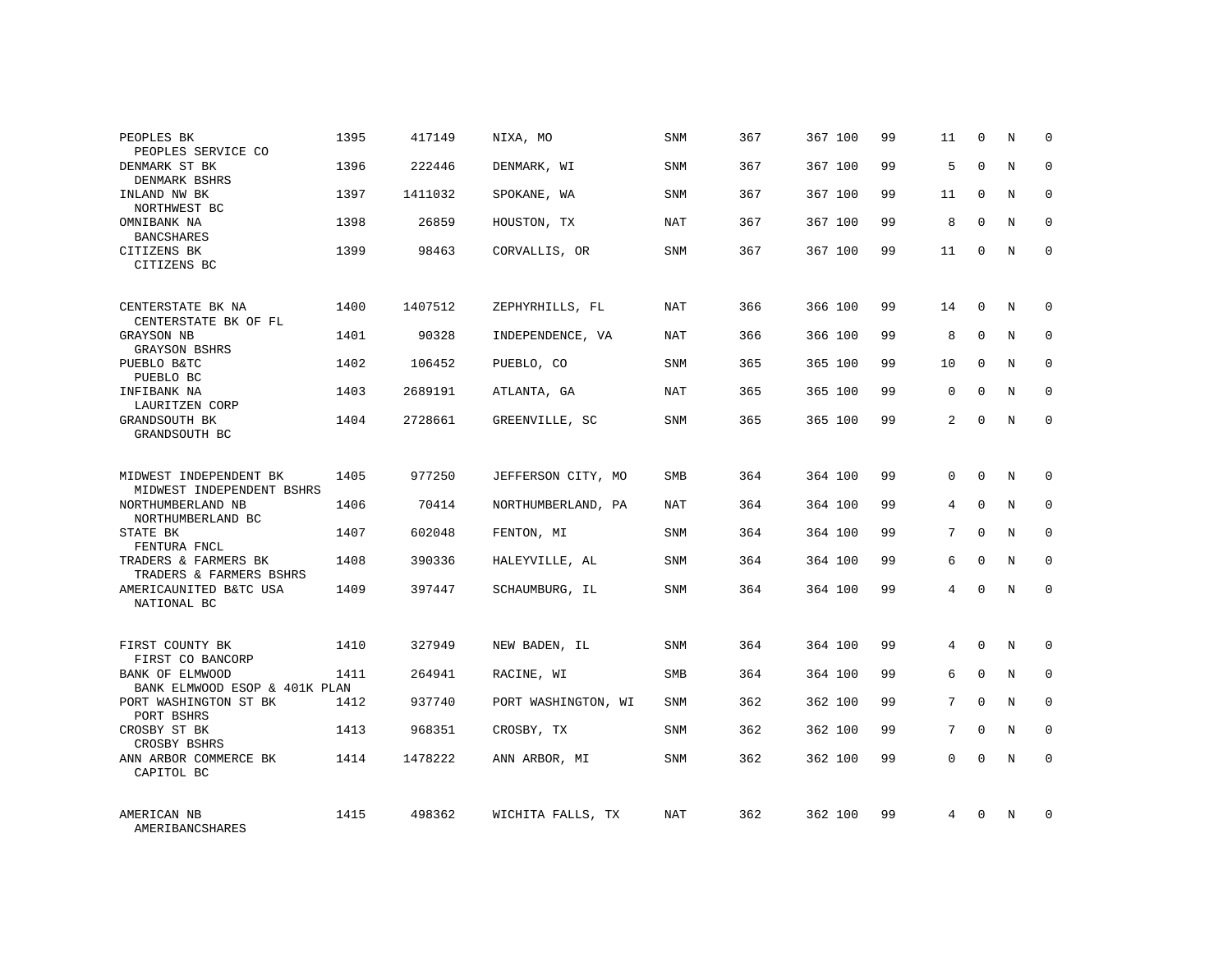| CORNERSTONE NB&TC<br>CORNERSTONE BC                        | 1416 | 2929392 | PALATINE, IL          | <b>NAT</b> | 362 | 362 100 | 99 | 1            | $\mathbf 0$  | N | $\mathbf 0$  |
|------------------------------------------------------------|------|---------|-----------------------|------------|-----|---------|----|--------------|--------------|---|--------------|
| WESTERN ST BK<br>WESTERN ST AGY                            | 1417 | 233554  | DEVILS LAKE, ND       | <b>SNM</b> | 361 | 361 100 | 99 | 7            | $\Omega$     | N | $\Omega$     |
| ATLANTA BUS BK<br>UCB FNCL GRP                             | 1418 | 3118447 | ATLANTA, GA           | <b>SNM</b> | 361 | 361 100 | 99 | $\mathbf 0$  | $\Omega$     | N | $\mathbf 0$  |
| FIRST BK & TR NA<br>FISHBACK FC                            | 1419 | 550756  | SIOUX FALLS, SD       | NAT        | 361 | 361 100 | 99 | 5            | $\Omega$     | N | $\mathbf{0}$ |
| BANK OF CMRC<br>BANK OF CMRC HOLD                          | 1420 | 2938143 | SARASOTA, FL          | <b>SNM</b> | 361 | 361 100 | 99 | 2            | $\Omega$     | N | $\Omega$     |
| EMBASSY BK FOR THE LEHIGH VA 1421                          |      | 3068579 | BETHLEHEM, PA         | <b>SNM</b> | 361 | 361 100 | 99 | 3            | $\mathbf{0}$ | N | 0            |
| TRUST CO OF AMER                                           | 1422 | 1977248 | ENGLEWOOD, CO         | <b>SNM</b> | 361 | 361 100 | 99 | $\Omega$     | $\Omega$     | N | $\mathbf{0}$ |
| BORDER ST BK<br>BORDER BSHRS                               | 1423 | 977951  | GREENBUSH, MN         | <b>SNM</b> | 360 | 360 100 | 99 | 6            | $\Omega$     | N | $\mathbf 0$  |
| TOWN & COUNTRY B&TC<br>FIRST FARMERS BK HC                 | 1424 | 692946  | BARDSTOWN, KY         | <b>SNM</b> | 360 | 360 100 | 99 | 6            | $\Omega$     | N | $\mathbf 0$  |
| INTEGRITY BK                                               | 1425 | 3188646 | CAMP HILL, PA         | <b>SNM</b> | 359 | 359 100 | 99 | 5            | $\mathbf 0$  | N | 0            |
| COMMERCIAL ST BK<br>ANDREWS HC                             | 1426 | 361653  | ANDREWS, TX           | <b>SNM</b> | 359 | 359 100 | 99 | 6            | $\mathbf{0}$ | N | $\mathbf 0$  |
| FIRST KENTUCKY BK INC<br>EXCHANGE BSHRS                    | 1427 | 263243  | MAYFIELD, KY          | SNM        | 359 | 359 100 | 99 | 11           | $\Omega$     | N | $\mathbf 0$  |
| MOHAVE ST BK<br>STATE BK CORP                              | 1428 | 1897270 | LAKE HAVASU CITY, AZ  | <b>SNM</b> | 359 | 359 100 | 99 | 5            | $\Omega$     | N | $\mathbf 0$  |
| FIRST CR BK                                                | 1429 | 5069    | LOS ANGELES, CA       | SNM        | 359 | 359 100 | 99 | $\mathbf{1}$ | $\Omega$     | N | $\mathbf 0$  |
| FIRST NB&TC<br>SOUTHERN NB                                 | 1430 | 697231  | FORT WALTON BEACH, FL | NAT        | 359 | 359 100 | 99 | 10           | $\mathbf 0$  | N | $\mathbf 0$  |
| MIDWEST BANK NA<br>MIDWEST BANC HC                         | 1431 | 669555  | PIERCE, NE            | NAT        | 359 | 359 100 | 99 | 6            | $\mathbf 0$  | N | 0            |
| FIRST UT BK<br>FIRST UT BC                                 | 1432 | 207872  | SALT LAKE CITY, UT    | <b>SMB</b> | 358 | 358 100 | 99 | 6            | $\mathbf 0$  | N | $\mathbf 0$  |
| CALVIN B TAYLOR BKG CO BERLI 1433<br>CALVIN B TAYLOR BSHRS |      | 39327   | BERLIN, MD            | <b>SNM</b> | 358 | 358 100 | 99 | 9            | $\mathbf{0}$ | N | $\mathbf 0$  |
| PEOPLES BK<br>WINTER TR OF $12/3/74$                       | 1434 | 177957  | LAWRENCE, KS          | SMB        | 358 | 358 100 | 99 | 15           | $\mathbf 0$  | N | $\mathbf 0$  |
| BENCHMARK CMNTY BK<br>BENCHMARK BSHRS                      | 1435 | 94522   | KENBRIDGE, VA         | SMB        | 357 | 357 100 | 99 | 10           | $\Omega$     | N | $\Omega$     |
| AMERICAN ENT BK<br>A E BC                                  | 1436 | 2339535 | BUFFALO GROVE, IL     | <b>SNM</b> | 357 | 357 100 | 99 | 2            | $\mathbf{0}$ | N | $\mathbf 0$  |
| FIRSTBANK ARVADA<br>FIRSTBANK HC                           | 1437 | 936556  | ARVADA, CO            | <b>SNM</b> | 356 | 356 100 | 99 | 3            | $\mathbf 0$  | N | $\mathbf 0$  |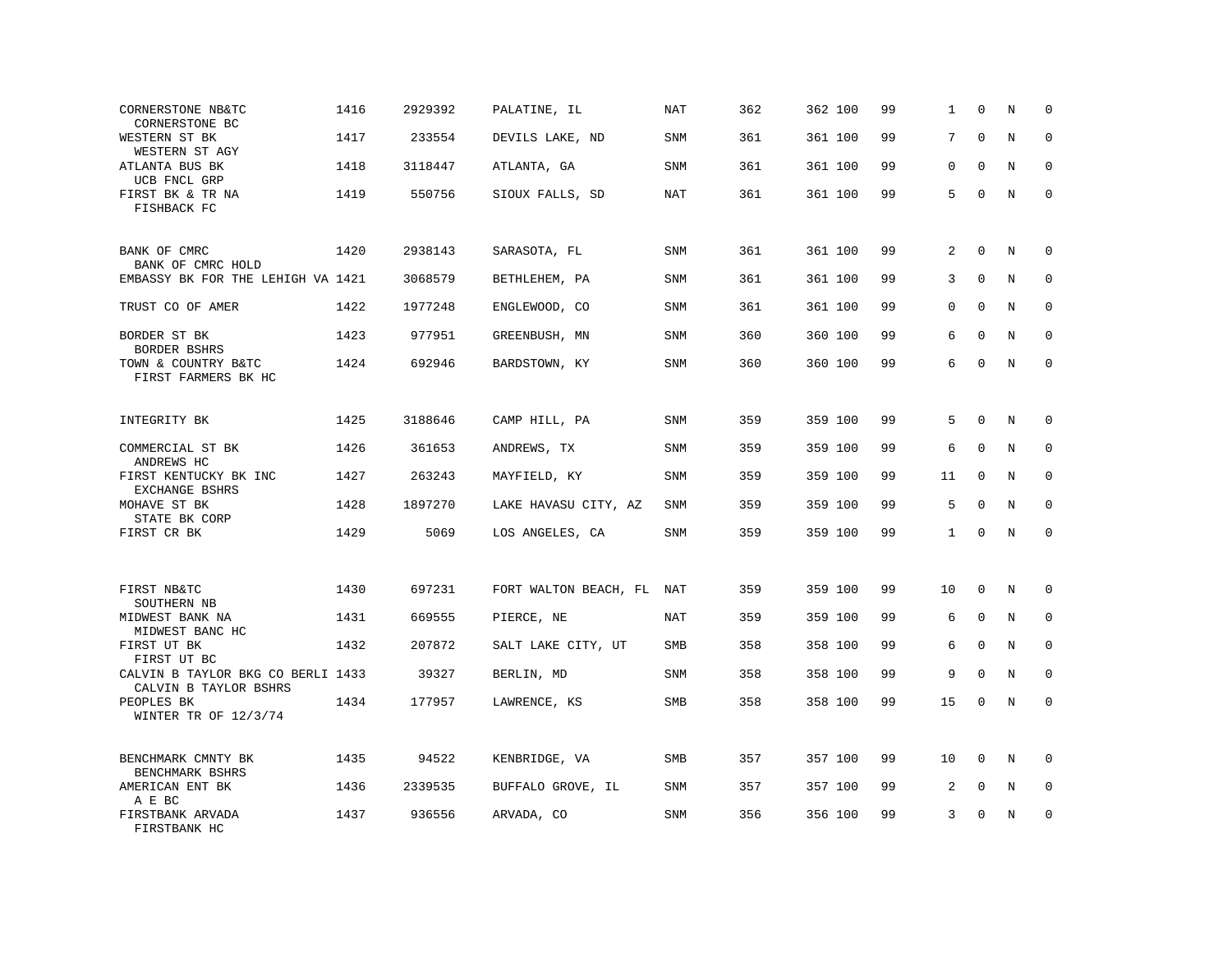| MILLENNIUM BK NA<br>MILLENNIUM BSHRS CORP                    | 1438 | 2767763 | RESTON, VA        | NAT        | 356 | 356 100 | 99 | 5            | $\mathbf 0$  | N           | $\mathbf 0$ |
|--------------------------------------------------------------|------|---------|-------------------|------------|-----|---------|----|--------------|--------------|-------------|-------------|
| ADAMS NB<br>ABIGAIL ADAMS NAT BC                             | 1439 | 659622  | WASHINGTON, DC    | <b>NAT</b> | 356 | 356 100 | 99 | 6            | $\Omega$     | $\rm N$     | $\mathbf 0$ |
| FOUNDERS B&TC<br>FOUNDERS FC                                 | 1440 | 1933927 | GRAND RAPIDS, MI  | SNM        | 356 | 356 100 | 99 | 3            | $\mathbf 0$  | N           | 0           |
| PARAGON NB                                                   | 1441 | 3288452 | MEMPHIS, TN       | <b>NAT</b> | 355 | 355 100 | 99 | 3            | $\mathbf 0$  | N           | $\mathbf 0$ |
| BANK OF DELMARVA<br>DELMAR BC                                | 1442 | 885225  | SEAFORD, DE       | <b>SNM</b> | 355 | 355 100 | 99 | 8            | $\Omega$     | N           | $\mathbf 0$ |
| LIBERTY B&TC<br>LIBERTY FNCL SVC                             | 1443 | 283438  | NEW ORLEANS, LA   | SNM        | 354 | 354 100 | 99 | 11           | $\mathbf 0$  | N           | $\mathbf 0$ |
| PINE BLUFF NB<br><b>JEFFERSON BSHRS</b>                      | 1444 | 49241   | PINE BLUFF, AR    | <b>NAT</b> | 354 | 354 100 | 99 | 8            | $\Omega$     | $\mathbf N$ | $\mathbf 0$ |
| PIONEER B&TC                                                 | 1445 | 65559   | BELLE FOURCHE, SD | SMB        | 354 | 354 100 | 99 | 4            | $\mathbf{0}$ | N           | $\mathbf 0$ |
| BELLE FOURCHE BSHRS<br>RIDGESTONE BK                         | 1446 | 2342160 | BROOKFIELD, WI    | <b>SNM</b> | 354 | 354 100 | 99 | 2            | $\mathbf{0}$ | N           | $\mathbf 0$ |
| RIDGESTONE FS<br>PLATINUM BK                                 | 1447 | 2631314 | BRANDON, FL       | <b>SNM</b> | 352 | 352 100 | 99 | $\mathbf{1}$ | $\Omega$     | N           | $\mathbf 0$ |
| FIRST NB<br>FIRST MIDWEST ACQUISITION CORP                   | 1448 | 839255  | MIDWEST CITY, OK  | <b>NAT</b> | 352 | 352 100 | 99 | 4            | $\mathbf{0}$ | N           | $\mathbf 0$ |
| FIRST NB&TC<br>MOUNTAIN HOME BSHRS                           | 1449 | 26242   | MOUNTAIN HOME, AR | <b>NAT</b> | 352 | 352 100 | 99 | 8            | $\Omega$     | $\rm N$     | $\mathbf 0$ |
| FARMERS NB PROPHETSTOWN                                      | 1450 | 933041  | PROPHETSTOWN, IL  | NAT        | 352 | 352 100 | 99 | 2            | $\mathbf{0}$ | N           | $\mathbf 0$ |
| PROPHETSTOWN BKG CO<br>PEOPLES NB                            | 1451 | 698322  | EASLEY, SC        | NAT        | 351 | 351 100 | 99 | 5            | $\Omega$     | N           | $\Omega$    |
| PEOPLES BC<br>1ST NB OF S FL                                 | 1452 | 737632  | HOMESTEAD, FL     | NAT        | 351 | 351 100 | 99 | 5            | $\Omega$     | N           | $\mathbf 0$ |
| HOMETOWN BKG CO<br>CITIZENS BK OF NORTHERN CA<br>CITIZENS BC | 1453 | 2269847 | NEVADA CITY, CA   | <b>SNM</b> | 351 | 351 100 | 99 | 6            | $\mathbf 0$  | N           | $\mathbf 0$ |
| FIRST NB&TC OF ARDMORE<br>FIRST NAT CORP                     | 1454 | 984258  | ARDMORE, OK       | <b>NAT</b> | 350 | 350 100 | 99 | 9            | $\mathbf 0$  | N           | $\mathbf 0$ |
| PRIVATEBANK<br>PRIVATEBANCORP                                | 1455 | 3058842 | ATLANTA, GA       | <b>SNM</b> | 350 | 350 100 | 99 | 2            | $\mathbf 0$  | N           | $\mathbf 0$ |
| CITIZENS B&TC<br>CITIZENS BKG CORP                           | 1456 | 701839  | FROSTPROOF, FL    | <b>SNM</b> | 350 | 350 100 | 99 | 11           | $\mathbf 0$  | N           | $\mathbf 0$ |
| TWO RIVER CMNTY BK<br>COMMUNITY PTNR BC                      | 1457 | 2888789 | MIDDLETOWN, NJ    | SNM        | 350 | 350 100 | 99 | 10           | $\Omega$     | N           | 0           |
| ELKHORN VALLEY B&TC<br>FEO INV                               | 1458 | 439356  | NORFOLK, NE       | <b>SNM</b> | 350 | 350 100 | 99 | 5            | $\mathbf 0$  | N           | $\mathbf 0$ |
| FIRST ST B&TC<br>MURPHY-PAYNE INV                            | 1459 | 1012251 | CARTHAGE, TX      | <b>SNM</b> | 349 | 349 100 | 99 | $\Omega$     | $\Omega$     | N           | $\mathbf 0$ |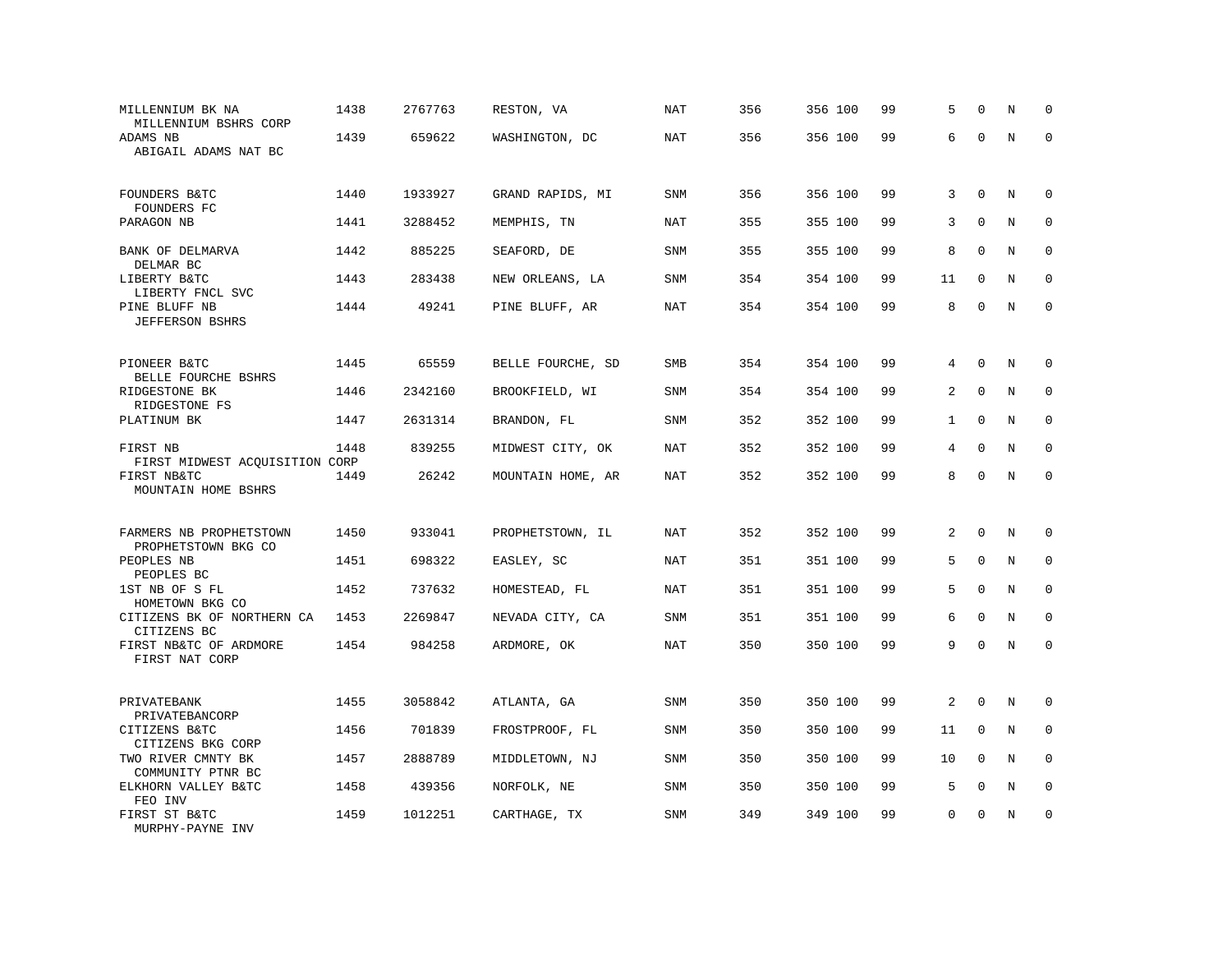| SECURITY BK<br>PAWNEE HC                                      | 1460 | 516855  | PAWNEE, OK         | <b>SMB</b> | 349 | 349 100 | 99 | 1              | $\Omega$     | N          | $\Omega$    |
|---------------------------------------------------------------|------|---------|--------------------|------------|-----|---------|----|----------------|--------------|------------|-------------|
| FIRST NB<br>FIRST GRANBURY BC                                 | 1461 | 329952  | GRANBURY, TX       | NAT        | 349 | 349 100 | 99 | 7              | $\Omega$     | N          | $\Omega$    |
| WESTERN BK<br>WESTERN BSHRS                                   | 1462 | 829256  | SAINT PAUL, MN     | SNM        | 349 | 349 100 | 99 | 5              | $\Omega$     | N          | $\Omega$    |
| MISSOURI B&TC<br>MBT BSHRS                                    | 1463 | 615459  | KANSAS CITY, MO    | <b>SNM</b> | 349 | 349 100 | 99 | $\overline{2}$ | $\Omega$     | N          | $\Omega$    |
| TALLAHASSEE ST BK<br>SYNOVUS FC                               | 1464 | 149235  | TALLAHASSEE, FL    | <b>SNM</b> | 348 | 348 100 | 99 | 3              | $\Omega$     | N          | $\Omega$    |
| QUANTUM NB<br>QUANTUM CAP CORP                                | 1465 | 2354387 | SUWANEE, GA        | NAT        | 348 | 348 100 | 99 | $\mathbf{1}$   | $\mathbf 0$  | N          | $\mathbf 0$ |
| CITIZENS TR BK<br>CITIZENS BSHRS CORP                         | 1466 | 680130  | ATLANTA, GA        | <b>SMB</b> | 348 | 348 100 | 99 | 14             | $\Omega$     | N          | $\mathbf 0$ |
| COMMERCIAL & SVG BK<br>CSB BC                                 | 1467 | 189129  | MILLERSBURG, OH    | <b>SMB</b> | 347 | 347 100 | 99 | 9              | $\Omega$     | N          | $\mathbf 0$ |
| HOME FED BK CORP<br>HFB FNCL CORP                             | 1468 | 902672  | MIDDLESBORO, KY    | <b>SNM</b> | 347 | 347 100 | 99 | 4              | $\Omega$     | N          | $\mathbf 0$ |
| SEAWAY B&TC<br>SEAWAY BSHRS                                   | 1469 | 673431  | CHICAGO, IL        | SNM        | 346 | 346 100 | 99 | 5              | $\mathbf 0$  | N          | $\mathbf 0$ |
| <b>BANKFIRST</b><br>MARSHALL BANKFIRST CORP                   | 1470 | 2352507 | SIOUX FALLS, SD    | <b>SMB</b> | 346 | 346 100 | 99 | $\overline{a}$ | $\Omega$     | $_{\rm N}$ | $\Omega$    |
| COMMERCIAL BK & TR OF PA<br>COMMERCIAL NAT FNCL CORP          | 1471 | 945026  | LATROBE, PA        | <b>SNM</b> | 346 | 346 100 | 99 | 8              | $\mathbf 0$  | N          | $\mathbf 0$ |
| DAKOTA CMNTY BK NA<br>DAKOTA CMNTY BSHRS                      | 1472 | 815156  | HEBRON, ND         | NAT        | 345 | 345 100 | 99 | 10             | $\Omega$     | N          | $\Omega$    |
| MAGNET BK                                                     | 1473 | 3385285 | SALT LAKE CITY, UT | <b>SNM</b> | 345 | 345 100 | 99 | $\mathbf 0$    | $\Omega$     | N          | 0           |
| FIVE STAR BK<br>FIVE STAR BC                                  | 1474 | 2867337 | ROCKLIN, CA        | SNM        | 345 | 345 100 | 99 | 3              | $\Omega$     | $_{\rm N}$ | $\Omega$    |
| KLEBERG FIRST NB<br>KLEBERG AND CO BKR                        | 1475 | 556459  | KINGSVILLE, TX     | NAT        | 344 | 344 100 | 99 | 9              | $\Omega$     | N          | $\mathbf 0$ |
| SHOSHONE FIRST BK<br>UNITED BC OF WY                          | 1476 | 884059  | CODY, WY           | SMB        | 344 | 344 100 | 99 | 4              | $\mathbf{0}$ | N          | 0           |
| FARMERS AND MERCHANTS BK OF<br>FARMERS AND MERCHANTS BC OF PA | 1477 | 18827   | KITTANNING, PA     | NAT        | 344 | 344 100 | 99 | 6              | $\Omega$     | N          | $\mathbf 0$ |
| FIRST CAPITAL BK OF KY<br>FCB BANCORP                         | 1478 | 2399119 | LOUISVILLE, KY     | SNM        | 344 | 344 100 | 99 | 3              | $\mathbf{0}$ | N          | 0           |
| COLONY BK OF ASHBURN<br>COLONY BC                             | 1479 | 22235   | ASHBURN, GA        | <b>SNM</b> | 344 | 344 100 | 99 | 7              | $\Omega$     | N          | $\mathbf 0$ |
| FIRST AMER B&TC<br>FIRST AMER BC                              | 1480 | 921039  | ATHENS, GA         | <b>SNM</b> | 344 | 344 100 | 99 | 7              | $\Omega$     | N          | $\mathbf 0$ |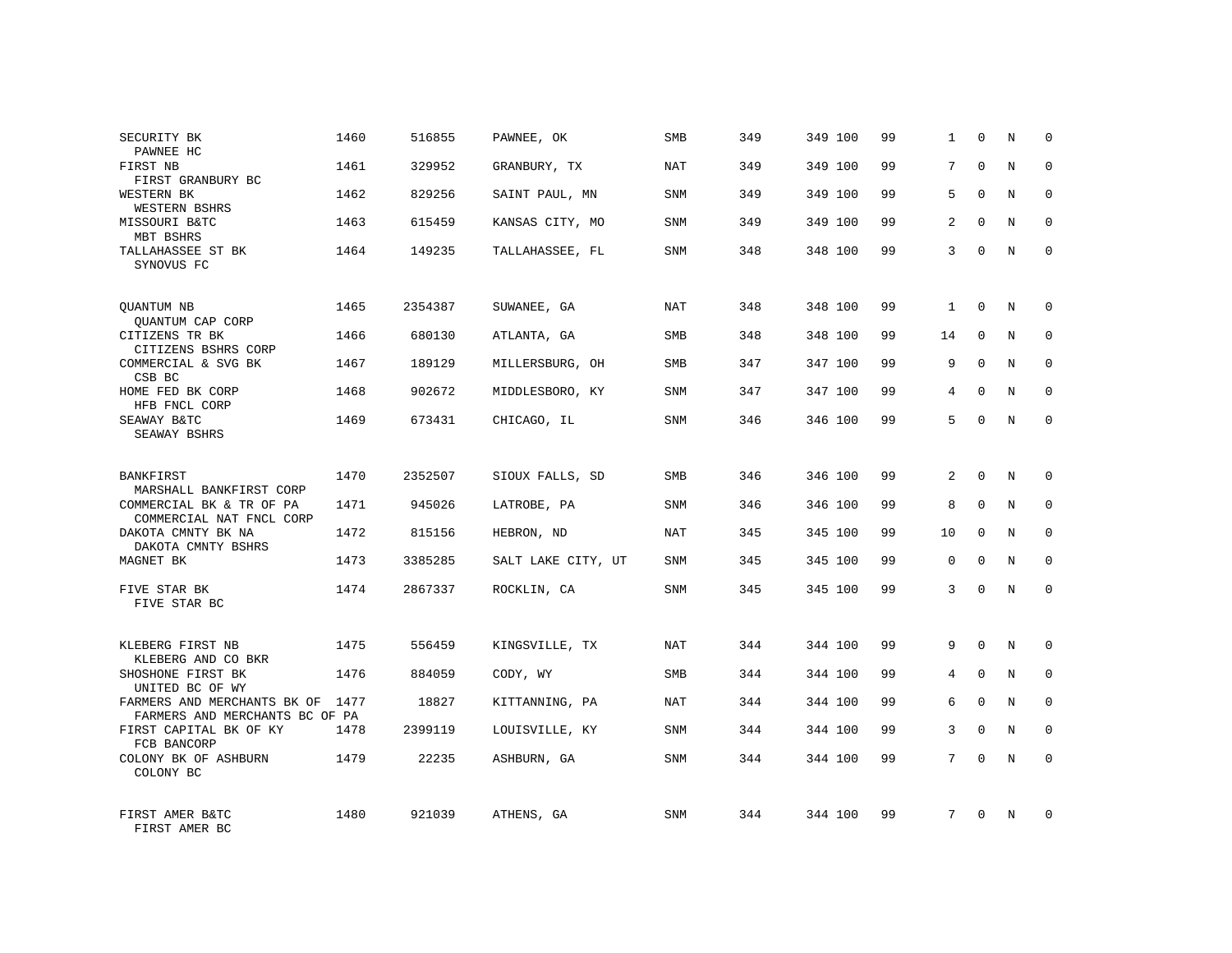| MIDSTATES BK NA<br>MIDSTATES BSHRS                | 1481 | 728948  | COUNCIL BLUFFS, IA | <b>NAT</b> | 343 | 343 100 | 99 | 5           | $\Omega$     | N          | $\mathbf 0$ |
|---------------------------------------------------|------|---------|--------------------|------------|-----|---------|----|-------------|--------------|------------|-------------|
| VINTON CNTY NB OF MC<br>COMMUNITY BSHRS           | 1482 | 754826  | MC ARTHUR, OH      | NAT        | 343 | 343 100 | 99 | 10          | $\mathbf 0$  | N          | $\mathbf 0$ |
| WESTERN ST BK<br>WHITCORP FC                      | 1483 | 988153  | GARDEN CITY, KS    | <b>SNM</b> | 343 | 343 100 | 99 | 8           | $\Omega$     | N          | $\mathbf 0$ |
| FNB BK NA<br>FULTON FNCL CORP                     | 1484 | 131418  | DANVILLE, PA       | <b>NAT</b> | 342 | 342 100 | 99 | 7           | $\mathbf 0$  | N          | $\mathbf 0$ |
| WHEATON B&TC<br>WINTRUST FC                       | 1485 | 2044811 | WHEATON, IL        | SMB        | 342 | 342 100 | 99 | 2           | $\Omega$     | N          | 0           |
| PARK STERLING BK                                  | 1486 | 3470985 | CHARLOTTE, NC      | <b>SNM</b> | 342 | 342 100 | 99 | 0           | $\mathbf{0}$ | N          | $\mathbf 0$ |
| BALLSTON SPA NB<br>BALLSTON SPA BC                | 1487 | 505     | BALLSTON SPA, NY   | <b>NAT</b> | 342 | 342 100 | 99 | 8           | $\Omega$     | N          | $\Omega$    |
| CITIZENS BK OF EDMOND<br>CITIZENS BSHRS ESOP      | 1488 | 172457  | EDMOND, OK         | <b>SMB</b> | 342 | 342 100 | 99 | 5           | $\mathbf 0$  | N          | $\mathbf 0$ |
| BANK OF PUTNAM CTY<br>BPC CORP                    | 1489 | 99536   | COOKEVILLE, TN     | SNM        | 342 | 342 100 | 99 | $7^{\circ}$ | $\Omega$     | $_{\rm N}$ | $\Omega$    |
| MIDWEST BK WESTERN IL<br>WESTERN IL BSHRS         | 1490 | 709143  | MONMOUTH, IL       | SMB        | 342 | 342 100 | 99 | 6           | $\mathbf 0$  | N          | $\mathbf 0$ |
| WOODHAVEN NB<br>MYERS BSHRS                       | 1491 | 513050  | FORT WORTH, TX     | NAT        | 342 | 342 100 | 99 | 6           | $\Omega$     | N          | $\mathbf 0$ |
| SUMMIT ST BK                                      | 1492 | 561574  | SANTA ROSA, CA     | <b>SNM</b> | 342 | 342 100 | 99 | 3           | $\mathbf 0$  | N          | $\mathbf 0$ |
| SAINT JOHNS B&TC<br>UNITY BSHRS                   | 1493 | 173557  | SAINT JOHN, MO     | <b>SNM</b> | 342 | 342 100 | 99 | 6           | $\Omega$     | N          | $\mathbf 0$ |
| SOUTHWESTERN NB<br>SWNB BC                        | 1494 | 2625724 | HOUSTON, TX        | NAT        | 342 | 342 100 | 99 | 5           | $\Omega$     | $\rm N$    | $\mathbf 0$ |
| FIRST NB OF TALLADEGA<br>FIRST NAT TALLADEGA CORP | 1495 | 257233  | TALLADEGA, AL      | <b>NAT</b> | 342 | 342 100 | 99 | 2           | $\mathbf 0$  | N          | 0           |
| FLORIDA GULF BK<br>FLORIDA GULF BC                | 1496 | 2986304 | FORT MYERS, FL     | <b>SNM</b> | 341 | 341 100 | 99 | 6           | $\mathbf 0$  | N          | $\mathbf 0$ |
| FIRSTBANK<br>FIRSTBANK CORP                       | 1497 | 960841  | MOUNT PLEASANT, MI | SNM        | 341 | 341 100 | 99 | 14          | $\Omega$     | N          | $\mathbf 0$ |
| CENTRAL BK IL<br>CENTRAL BANC                     | 1498 | 931038  | FULTON, IL         | <b>SNM</b> | 341 | 341 100 | 99 | 4           | $\mathbf 0$  | N          | $\mathbf 0$ |
| SOUTH LA BK<br>SOUTH LA FC                        | 1499 | 616036  | HOUMA, LA          | <b>SNM</b> | 341 | 341 100 | 99 | 5           | $\Omega$     | N          | $\mathbf 0$ |
| NORTHWESTERN BK<br>NW BSHRS                       | 1500 | 153054  | CHIPPEWA FALLS, WI | <b>SMB</b> | 341 | 341 100 | 99 | 6           | $\mathbf 0$  | N          | $\mathbf 0$ |
| INDEPENDENCE BK<br>MONTANA SECURITY               | 1501 | 606653  | HAVRE, MT          | <b>SNM</b> | 340 | 340 100 | 99 | 4           | $\mathbf 0$  | N          | $\mathbf 0$ |
| SECURITY BK OF HOUSTON CTY<br>SECURITY BK CORP    | 1502 | 708137  | PERRY, GA          | <b>SNM</b> | 340 | 340 100 | 99 | 4           | $\Omega$     | N          | $\mathbf 0$ |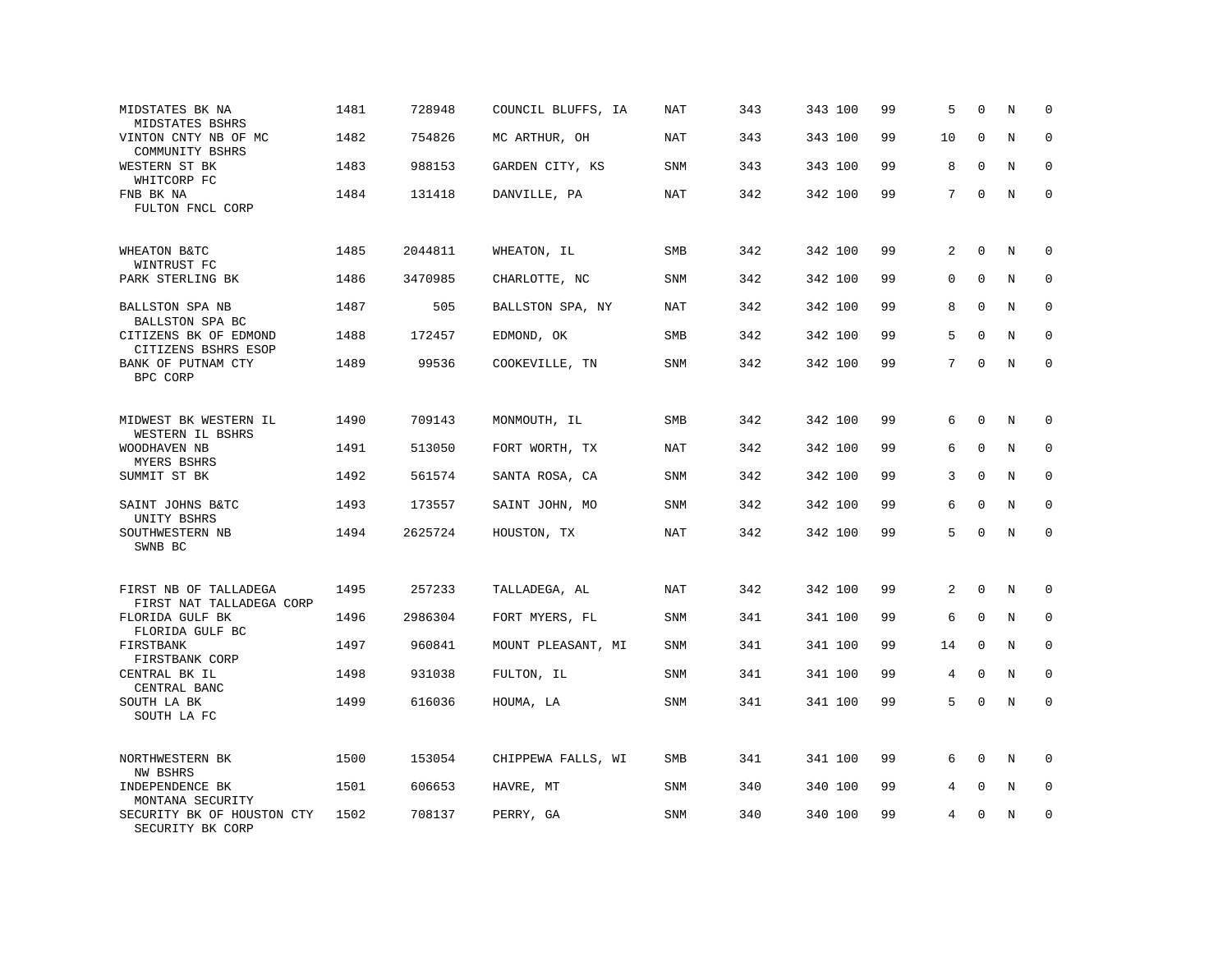| MOUNTAIN CMRC BK<br>MOUNTAIN CMRC BC               | 1503 | 1016231 | ERWIN, TN           | <b>SNM</b> | 340 | 340 100 | 99 | 6              | $\Omega$     | N       | $\mathbf 0$  |
|----------------------------------------------------|------|---------|---------------------|------------|-----|---------|----|----------------|--------------|---------|--------------|
| FIRSTBANK OF LAKEWOOD<br>FIRSTBANK HC              | 1504 | 291152  | LAKEWOOD, CO        | <b>SNM</b> | 340 | 340 100 | 99 | 2              | $\Omega$     | $\rm N$ | $\mathbf 0$  |
| <b>BANKEAST</b><br><b>BANKEAST CORP</b>            | 1505 | 230535  | KNOXVILLE, TN       | SMB        | 340 | 340 100 | 99 | 10             | $\mathbf 0$  | N       | $\mathbf 0$  |
| PLAINS CMRC BK                                     | 1506 | 593052  | HOVEN, SD           | SNM        | 340 | 340 100 | 99 | 5              | $\mathbf 0$  | N       | $\mathbf 0$  |
| RIVER BK<br>RIVER HC                               | 1507 | 279842  | STODDARD, WI        | <b>SNM</b> | 339 | 339 100 | 99 | 10             | $\mathbf 0$  | N       | $\mathbf 0$  |
| HYDE PARK B&TC<br>HPK FC                           | 1508 | 5331    | CHICAGO, IL         | SNM        | 339 | 339 100 | 99 | 1              | $\Omega$     | N       | $\mathbf 0$  |
| FARMERS BK WINDSOR VA                              | 1509 | 619327  | WINDSOR, VA         | SMB        | 339 | 339 100 | 99 | 3              | $\Omega$     | N       | $\mathbf 0$  |
|                                                    |      |         |                     |            |     |         |    |                |              |         |              |
| WEATHERFORD NB<br>FIRST FNCL BSHRS                 | 1510 | 553766  | WEATHERFORD, TX     | <b>NAT</b> | 339 | 339 100 | 99 | 6              | $\mathbf 0$  | N       | 0            |
| FIRST NB IN GREEN FOREST<br>FIRST NATIONAL BANCORP | 1511 | 261940  | GREEN FOREST, AR    | NAT        | 339 | 339 100 | 99 | 7              | $\mathbf 0$  | N       | $\mathbf 0$  |
| FIRSTBANK OF WHEAT RIDGE<br>FIRSTBANK HC           | 1512 | 128959  | WHEAT RIDGE, CO     | <b>SNM</b> | 339 | 339 100 | 99 | 3              | $\mathbf 0$  | N       | $\mathbf 0$  |
| FIRST NB<br>FIRST NAT BSHRS ESOP & 401 K T         | 1513 | 805250  | GOODLAND, KS        | <b>NAT</b> | 338 | 338 100 | 99 | 8              | $\Omega$     | N       | $\Omega$     |
| <b>BUSINESS BK</b><br>FOX RIVER VALLEY BC          | 1514 | 2747242 | APPLETON, WI        | SNM        | 338 | 338 100 | 99 | $\mathbf{1}$   | $\mathbf 0$  | N       | $\mathbf 0$  |
| CITIZENS NB SPRINGFIELD                            | 1515 | 1367858 | SPRINGFIELD, MO     | NAT        | 338 | 338 100 | 99 | 4              | $\Omega$     | Ν       | 0            |
| CITIZENS NATIONAL BANCORP<br>INDUSTRIAL BK         | 1516 | 536527  | WASHINGTON, DC      | <b>SNM</b> | 338 | 338 100 | 99 | 6              | $\mathbf{0}$ | N       | $\mathbf 0$  |
| IBW FC<br>PEOPLES BK WI<br>HAYWARD BSHRS           | 1517 | 456157  | HAYWARD, WI         | <b>SMB</b> | 338 | 338 100 | 99 | $\overline{a}$ | $\Omega$     | N       | $\mathbf 0$  |
| CITIZENS FIRST BK<br>SYNOVUS FC                    | 1518 | 634272  | ROME, GA            | <b>SNM</b> | 338 | 338 100 | 99 | $\mathbf{1}$   | $\mathbf{0}$ | N       | $\mathbf{0}$ |
| FIRST SOUTHERN NB<br>FIRST SOUTHERN BC             | 1519 | 3051021 | STATESBORO, GA      | <b>NAT</b> | 338 | 338 100 | 99 | 0              | $\mathbf 0$  | N       | $\mathbf 0$  |
| STATE BK FNCL<br>FIRST BC                          | 1520 | 2631172 | LA CROSSE, WI       | SMB        | 338 | 338 100 | 99 | 6              | $\Omega$     | N       | 0            |
| HERITAGE BK INC<br>COMMONWEALTH HOLDINGS LLC       | 1521 | 1469677 | ERLANGER, KY        | SNM        | 338 | 338 100 | 99 | 8              | $\mathbf 0$  | N       | 0            |
| KILLBUCK SVGS BK CO<br>KILLBUCK BSHRS              | 1522 | 1017425 | KILLBUCK, OH        | SMB        | 338 | 338 100 | 99 | 8              | $\Omega$     | N       | $\mathbf 0$  |
| CITY NB<br>SULPHUR SPRINGS BSHRS                   | 1523 | 596062  | SULPHUR SPRINGS, TX | NAT        | 338 | 338 100 | 99 | 6              | $\mathbf 0$  | $\rm N$ | 0            |
| BAY CITIES NB<br>CMNTY FIRST FNCL GROUP            | 1524 | 2047504 | REDONDO BEACH, CA   | NAT        | 337 | 337 100 | 99 | 4              | $\mathbf 0$  | N       | $\mathbf 0$  |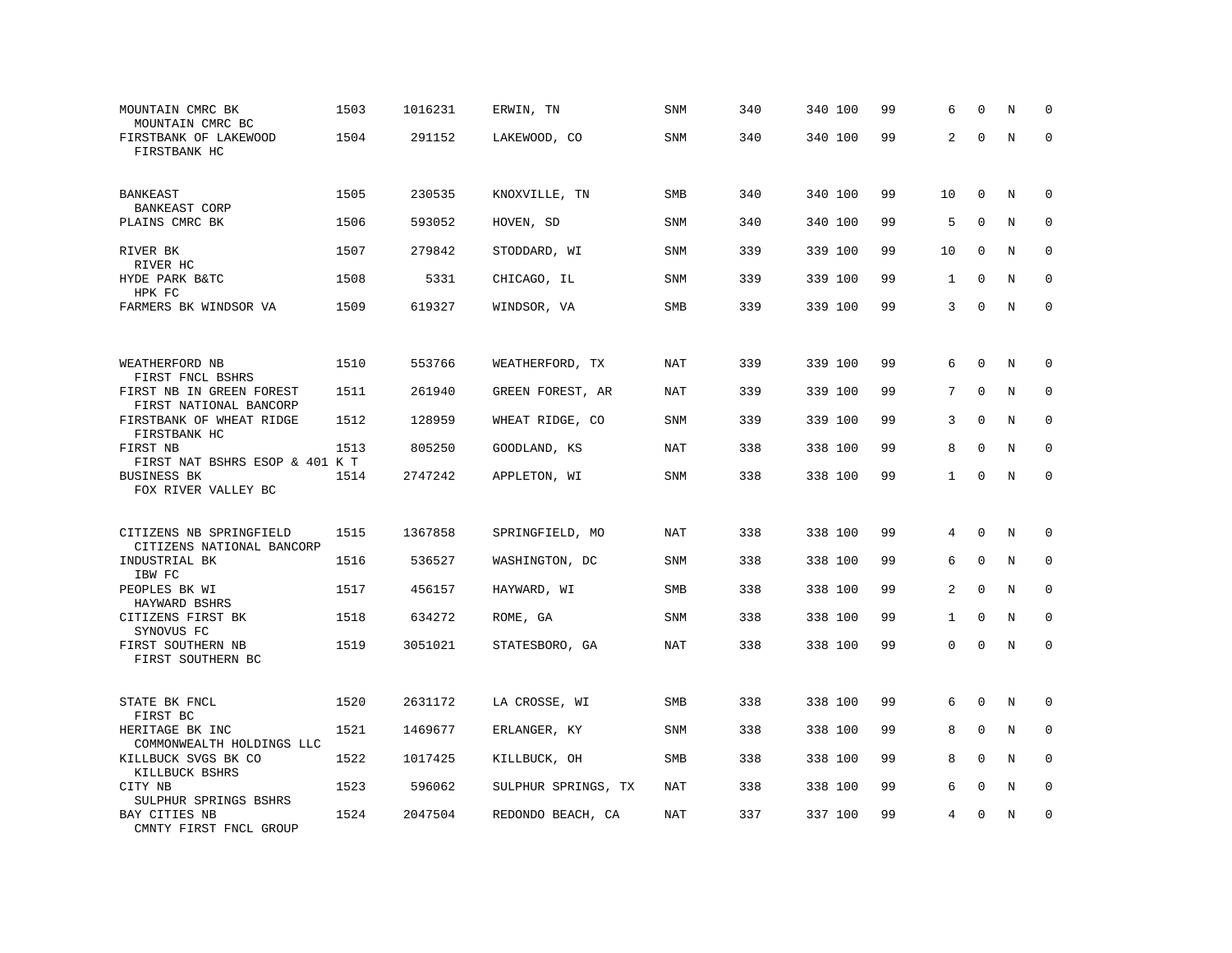| LEDYARD NB<br>LEDYARD FNCL GRP                                              | 1525 | 1863097 | NORWICH, VT         | NAT        | 337 | 337 100 | 99  | 6              | 0           | N | $\mathbf 0$ |
|-----------------------------------------------------------------------------|------|---------|---------------------|------------|-----|---------|-----|----------------|-------------|---|-------------|
| SECURITY FNCL BK<br>SECURITY FS CORP                                        | 1526 | 450959  | DURAND, WI          | SMB        | 337 | 337 100 | 99  | $\mathbf{1}$   | $\Omega$    | N | $\Omega$    |
| METROPOLITAN B&TC<br>METROPOLITAN BK GRP                                    | 1527 | 718930  | CHICAGO, IL         | SNM        | 336 | 336 100 | 99  | $7\phantom{.}$ | $\Omega$    | N | $\mathbf 0$ |
| PLATTE VALLEY BK<br>PLATTE VALLEY FS CO                                     | 1528 | 2465881 | SCOTTSBLUFF, NE     | <b>SMB</b> | 336 | 336 100 | 99  | 5              | $\Omega$    | N | $\mathbf 0$ |
| FIRST CMRL BK<br>COMMERCIAL BSHRS                                           | 1529 | 2802945 | BLOOMINGTON, MN     | <b>SNM</b> | 336 | 336 100 | 99  | $\Omega$       | $\Omega$    | N | $\Omega$    |
| CAROLINA B&TC                                                               | 1530 | 355120  | LAMAR, SC           | SNM        | 336 | 336 100 | 99  | 14             | $\Omega$    | N | $\Omega$    |
| FIRST CAROLINA BSHRS CORP<br>CASS COMMERCIAL BK<br>CASS INFORMATION SYSTEMS | 1531 | 177751  | BRIDGETON, MO       | <b>SMB</b> | 336 | 336 100 | 99  | 5              | $\mathbf 0$ | N | $\mathbf 0$ |
| BANK OF WI DELLS<br>DELLS BSHRS                                             | 1532 | 894348  | WISCONSIN DELLS, WI | <b>SNM</b> | 336 | 336 100 | 99  | $\overline{a}$ | $\Omega$    | N | $\mathbf 0$ |
| LANDMARK BK OF FL<br>LANDMARK FNCL HOLD CO                                  | 1533 | 2849212 | SARASOTA, FL        | <b>SMB</b> | 336 | 336 100 | 99  | 5              | $\mathbf 0$ | N | 0           |
| NORTHERN NECK ST BK<br>UNION BSHRS                                          | 1534 | 550327  | WARSAW, VA          | <b>SMB</b> | 336 | 336 100 | 99  | 8              | $\Omega$    | N | $\mathbf 0$ |
| CMNTY BK OAK PARK RIVER FORE 1535<br>OAK PK RIVER FOREST BSHRS              |      | 2445052 | OAK PARK, IL        | SNM        | 335 | 335 100 | 99  | $\mathbf{1}$   | $\Omega$    | N | 0           |
| CLINTON NB<br>W J YOUNG & CO                                                | 1536 | 773443  | CLINTON, IA         | NAT        | 335 | 335 100 | 99  | 8              | $\mathbf 0$ | N | $\mathbf 0$ |
| SOUTHERN MI B&TC<br>SOUTHERN MI BC                                          | 1537 | 822042  | COLDWATER, MI       | SNM        | 335 | 335 100 | 99  | 12             | $\Omega$    | N | $\mathbf 0$ |
| FIRST NB S<br>FIRST BSHRS OF THE SE                                         | 1538 | 12030   | ALMA, GA            | NAT        | 335 | 335 100 | 99  | 4              | $\Omega$    | N | $\mathbf 0$ |
| LANDMARK BK NA<br>GIANT HOLD                                                | 1539 | 2721765 | FORT LAUDERDALE, FL | NAT        | 335 | 335 100 | 99  | $\mathbf{1}$   | $\Omega$    | N | $\mathbf 0$ |
| <b>JEFFERSON BK</b><br>OUTSOURCE HOLD                                       | 1540 | 2480790 | DALLAS, TX          | SNM        | 335 | 335 100 | 100 | 5              | $\mathbf 0$ | N | $\mathbf 0$ |
| CENTRAL BK OF GA<br>MIDDLE GA CORP                                          | 1541 | 66837   | ELLAVILLE, GA       | SNM        | 335 | 335 100 | 100 | 4              | $\mathbf 0$ | N | 0           |
| BANK OF MARION<br>SOUTHWEST VA BSHRS                                        | 1542 | 858528  | MARION, VA          | SMB        | 334 | 334 100 | 100 | 12             | $\Omega$    | N | $\mathbf 0$ |
| GREAT PLAINS NB<br>GREAT PLAINS BSHRS                                       | 1543 | 2482824 | ELK CITY, OK        | NAT        | 334 | 334 100 | 100 | 8              | 0           | N | 0           |
| TOWN N BK NV NA<br>CU BK SHARES                                             | 1544 | 3385324 | HENDERSON, NV       | NAT        | 334 | 334 100 | 100 | $\Omega$       | $\Omega$    | N | $\mathbf 0$ |
| MONONA ST BK<br>MONONA BSHRS                                                | 1545 | 1872996 | MONONA, WI          | <b>SNM</b> | 334 | 334 100 | 100 | 1              | $\Omega$    | N | $\Omega$    |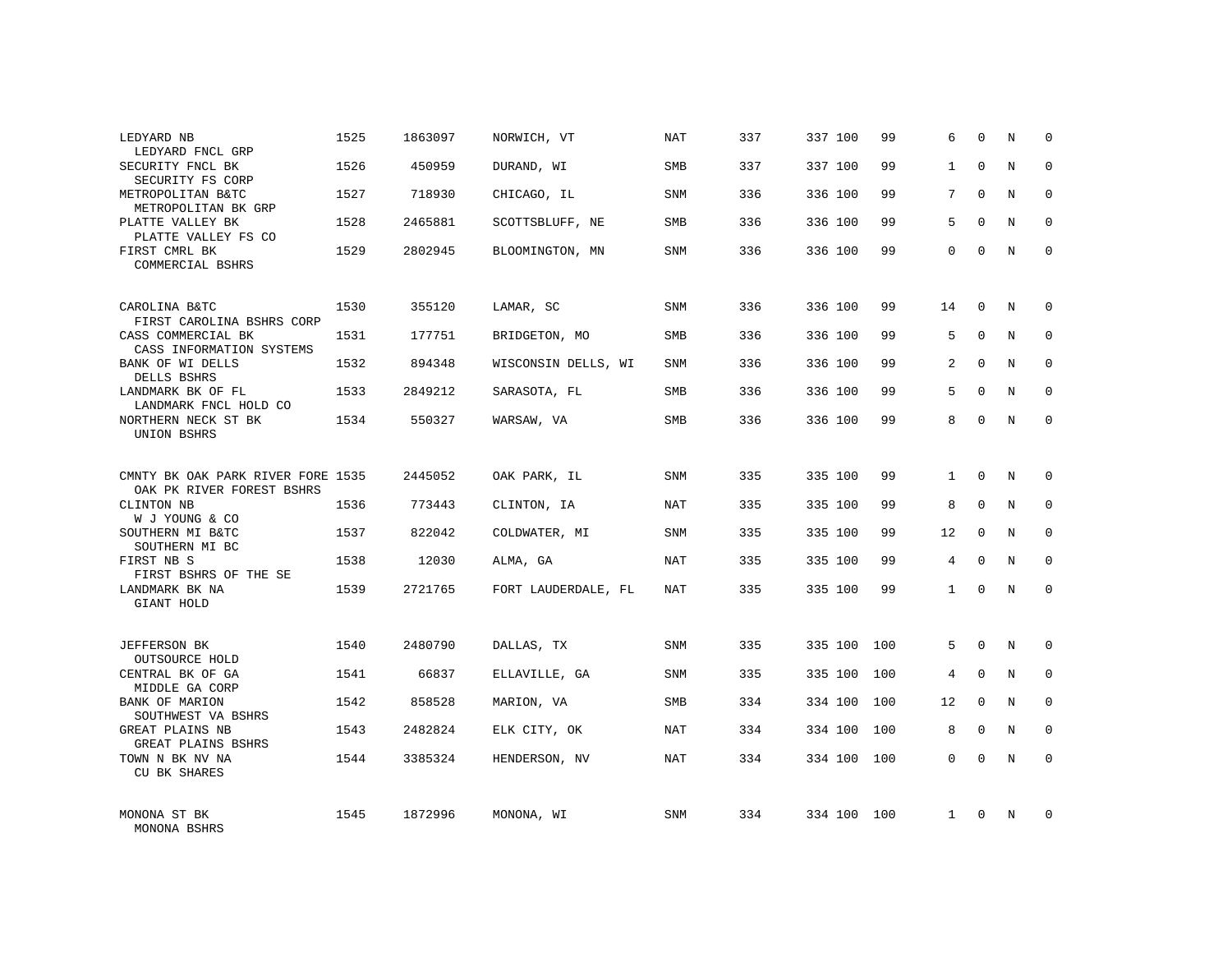| FIRST ST BK<br>LONOKE BSHRS                         | 1546 | 10849   | LONOKE, AR          | SNM        | 333 | 333 100 | 100 | 6            | $\mathbf 0$ | N | $\mathbf 0$  |
|-----------------------------------------------------|------|---------|---------------------|------------|-----|---------|-----|--------------|-------------|---|--------------|
| HERRING BK<br>HERRING BC                            | 1547 | 610164  | AMARILLO, TX        | <b>SNM</b> | 333 | 333 100 | 100 | 7            | $\mathbf 0$ | N | $\mathbf 0$  |
| FIRST CMRL BK<br>METROPOLITAN BK GRP                | 1548 | 48730   | CHICAGO, IL         | SNM        | 333 | 333 100 | 100 | 6            | $\Omega$    | N | 0            |
| FARMERS NB<br>EMCLAIRE FNCL CORP                    | 1549 | 119528  | EMLENTON, PA        | <b>NAT</b> | 333 | 333 100 | 100 | 11           | 0           | N | $\mathbf{0}$ |
| CITIZENS ST BK OF CLARA CITY 1550<br>FORSTROM BC    |      | 279954  | CLARA CITY, MN      | SNM        | 333 | 333 100 | 100 | 5            | $\mathbf 0$ | N | $\mathbf 0$  |
| FARMERS & MRCH BK<br>COUNTRY BSHRS                  | 1551 | 455552  | MILFORD, NE         | <b>SNM</b> | 332 | 332 100 | 100 | 10           | $\mathbf 0$ | N | $\mathbf 0$  |
| FARMERS B&TC<br>FARMERS BANCORP                     | 1552 | 33147   | BLYTHEVILLE, AR     | <b>SMB</b> | 332 | 332 100 | 100 | 6            | $\Omega$    | N | $\mathbf 0$  |
| COUNTY BK<br>CB FNCL CORP                           | 1553 | 1459735 | REHOBOTH BEACH, DE  | SNM        | 332 | 332 100 | 100 | 8            | $\Omega$    | N | $\mathbf 0$  |
| MCFARLAND ST BK<br>NORTHERN BSHRS                   | 1554 | 663647  | MCFARLAND, WI       | <b>SNM</b> | 332 | 332 100 | 100 | $\Omega$     | $\Omega$    | N | $\mathbf 0$  |
| HAMLIN B&TC                                         | 1555 | 291611  | SMETHPORT, PA       | <b>SNM</b> | 332 | 332 100 | 100 | 6            | $\mathbf 0$ | N | $\mathbf 0$  |
| NEWFIRST NB<br>NEWFIRST FNCL GROUP                  | 1556 | 938859  | EL CAMPO, TX        | NAT        | 332 | 332 100 | 100 | 9            | $\Omega$    | N | $\Omega$     |
| RESOURCE BK<br>RESOURCE BSHRS                       | 1557 | 2716088 | MANDEVILLE, LA      | <b>SNM</b> | 331 | 331 100 | 100 | 7            | $\mathbf 0$ | N | $\mathbf 0$  |
| CORNERSTONE BK<br>CORNERSTONE HC                    | 1558 | 743857  | ENDERLIN, ND        | SNM        | 331 | 331 100 | 100 | 4            | $\Omega$    | N | $\mathbf 0$  |
| BIG SKY WESTERN BK<br>GLACIER BC                    | 1559 | 1441600 | BOZEMAN, MT         | <b>SMB</b> | 331 | 331 100 | 100 | 4            | $\Omega$    | N | $\Omega$     |
| CLEARFIELD B&TC<br>CBT FNCL CORP                    | 1560 | 975911  | CLEARFIELD, PA      | <b>SNM</b> | 331 | 331 100 | 100 | 12           | $\mathbf 0$ | N | $\mathbf 0$  |
| VIRGINIA NB                                         | 1561 | 2708122 | CHARLOTTESVILLE, VA | NAT        | 330 | 330 100 | 100 | 7            | $\Omega$    | N | 0            |
| DEMOTTE ST BK<br>DEMOTTE BC                         | 1562 | 539340  | DE MOTTE, IN        | SMB        | 330 | 330 100 | 100 | 10           | $\mathbf 0$ | N | $\mathbf 0$  |
| FIRST NB OF GILLETTE<br>FIRST NAT BK OF GILLETTE HC | 1563 | 890050  | GILLETTE, WY        | NAT        | 330 | 330 100 | 100 | 0            | $\Omega$    | N | $\Omega$     |
| CITIZENS BK<br>CITIZENS BC INV                      | 1564 | 63733   | LAFAYETTE, TN       | SNM        | 330 | 330 100 | 100 | 8            | $\mathbf 0$ | N | $\mathbf 0$  |
| FIRSTBANK OF DOUGLAS CTY<br>FIRSTBANK HC            | 1565 | 710251  | CASTLE ROCK, CO     | <b>SNM</b> | 329 | 329 100 | 100 | 3            | $\Omega$    | N | 0            |
| FIDELITY BK<br>FIDELITY HC                          | 1566 | 9357    | EDINA, MN           | SNM        | 329 | 329 100 | 100 | $\mathbf{1}$ | $\mathbf 0$ | N | $\mathbf 0$  |
| PRIMEBANK<br>PRIMEBANK                              | 1567 | 671147  | LE MARS, IA         | <b>SMB</b> | 329 | 329 100 | 100 | 2            | $\Omega$    | N | $\mathbf 0$  |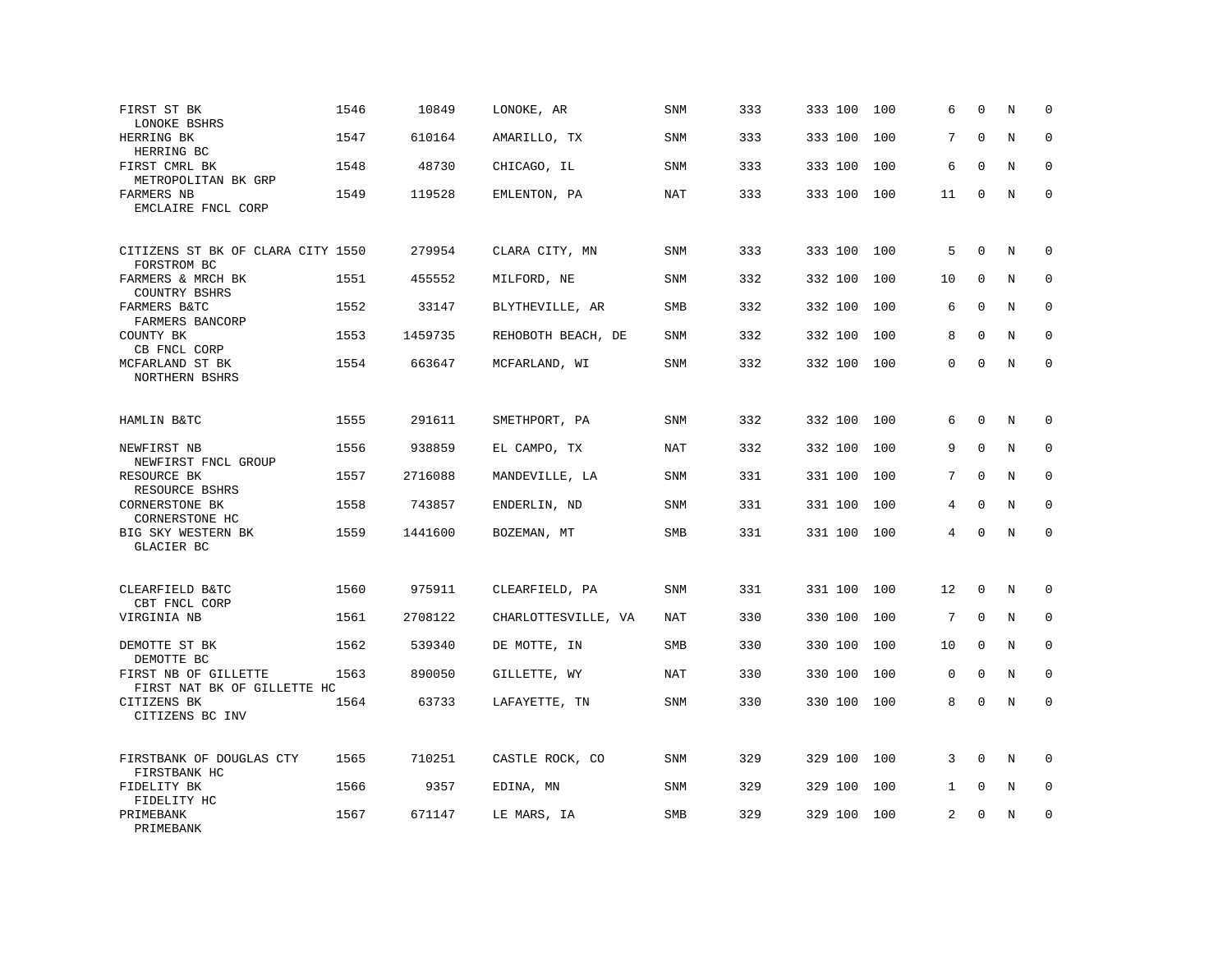| CITIZENS B&TC<br>FIRST BK CORP                      | 1568 | 192147  | VAN BUREN, AR        | SMB        | 329 | 329 100 | 100 | 6              | $\mathbf 0$  | N              | $\mathbf 0$ |
|-----------------------------------------------------|------|---------|----------------------|------------|-----|---------|-----|----------------|--------------|----------------|-------------|
| FIRSTBANK NORTHERN COLORADO<br>FIRSTBANK HC         | 1569 | 2038717 | FORT COLLINS, CO     | SNM        | 329 | 329 100 | 100 | 8              | $\Omega$     | $\rm N$        | $\mathbf 0$ |
| SAN ANGELO NB<br>FIRST FNCL BSHRS                   | 1570 | 673963  | SAN ANGELO, TX       | <b>NAT</b> | 329 | 329 100 | 100 | 2              | $\mathbf 0$  | N              | $\mathbf 0$ |
| FREMONT NB&TC<br>LAURITZEN CORP                     | 1571 | 264558  | FREMONT, NE          | <b>NAT</b> | 329 | 329 100 | 100 | 4              | $\mathbf{0}$ | N              | $\mathbf 0$ |
| BANK OF SACRAMENTO<br>GREATER SACRAMENTO BC         | 1572 | 2714217 | SACRAMENTO, CA       | SMB        | 328 | 328 100 | 100 | 3              | $\mathbf 0$  | N              | 0           |
| DEPARTMENT STORES NB<br>CITIGROUP                   | 1573 | 3382547 | SIOUX FALLS, SD      | NAT        | 328 | 328 100 | 100 | 0              | $\mathbf 0$  | N              | $\mathbf 0$ |
| PEOPLES ST BK<br>PEOPLES BC                         | 1574 | 262844  | PRAIRIE DU CHIEN, WI | SNM        | 328 | 328 100 | 100 | 9              | $\Omega$     | N              | $\Omega$    |
| FIRST CMNTY BK                                      | 1575 | 186838  | CHATOM, AL           | SNM        | 327 | 327 100 | 100 | 8              | $\mathbf{0}$ | N              | $\mathbf 0$ |
| SOUTHWEST BSHRS<br>CITIZENS BK<br>CITIZENS CORP     | 1576 | 514132  | COLUMBIA, MS         | <b>SNM</b> | 327 | 327 100 | 100 | 6              | $\mathbf{0}$ | N              | $\mathbf 0$ |
| CITIZENS BK<br>AMADOR BSHRS                         | 1577 | 1016857 | LAS CRUCES, NM       | SNM        | 327 | 327 100 | 100 | 4              | $\mathbf 0$  | N              | $\mathbf 0$ |
| SOUTHWEST NB<br>REPUBLIC FC                         | 1578 | 499855  | WICHITA, KS          | <b>NAT</b> | 327 | 327 100 | 100 | 5              | $\Omega$     | $\overline{N}$ | $\mathbf 0$ |
| WINONA NB<br>WINONA BANC HC                         | 1579 | 220059  | WINONA, MN           | NAT        | 327 | 327 100 | 100 | 2              | $\Omega$     | N              | $\Omega$    |
| DECORAH B&TC                                        | 1580 | 872047  | DECORAH, IA          | SNM        | 327 | 327 100 | 100 | 3              | $\Omega$     | N              | $\Omega$    |
| SECURITY AGY<br>FIRST NB&TC<br>FIRST INDEPENDENT BC | 1581 | 154154  | CHICKASHA, OK        | <b>NAT</b> | 327 | 327 100 | 100 | 9              | $\mathbf{0}$ | N              | 0           |
| CCB CMNTY BK<br>SOUTHERN NAT CORP                   | 1582 | 655839  | ANDALUSIA, AL        | SMB        | 326 | 326 100 | 100 | $\overline{a}$ | $\mathbf 0$  | N              | $\mathbf 0$ |
| 1ST INDEPENDENCE BK<br>1ST INDEPENDENCE FNCL GROUP  | 1583 | 234645  | LOUISVILLE, KY       | <b>SNM</b> | 326 | 326 100 | 100 | 7              | $\Omega$     | N              | $\mathbf 0$ |
| GREENFIELD BKG CO<br>GREENFIELD BSHRS               | 1584 | 592644  | GREENFIELD, IN       | SNM        | 326 | 326 100 | 100 | 5              | $\mathbf 0$  | N              | $\mathbf 0$ |
| FIRST COLUMBIA B&TC<br>COLUMBIA FNCL CORP           | 1585 | 881012  | BLOOMSBURG, PA       | SNM        | 326 | 326 100 | 100 | 8              | $\Omega$     | N              | 0           |
| FARMERS B&TC<br>FARMERS CAPITAL BK CORP             | 1586 | 607511  | GEORGETOWN, KY       | SNM        | 326 | 326 100 | 100 | 5              | $\mathbf 0$  | N              | $\mathbf 0$ |
| MILFORD NB&TC<br>MNB BC                             | 1587 | 879000  | MILFORD, MA          | NAT        | 325 | 325 100 | 100 | 6              | $\Omega$     | N              | $\Omega$    |
| PEOPLES BK<br>PEOPLES CORP                          | 1588 | 593249  | RIPLEY, MS           | SNM        | 325 | 325 100 | 100 | 5              | $\mathbf{0}$ | N              | 0           |
| UNION ST BK<br>UNION BSHRS                          | 1589 | 467733  | PELL CITY, AL        | <b>SNM</b> | 325 | 325 100 | 100 | 15             | $\Omega$     | N              | $\mathbf 0$ |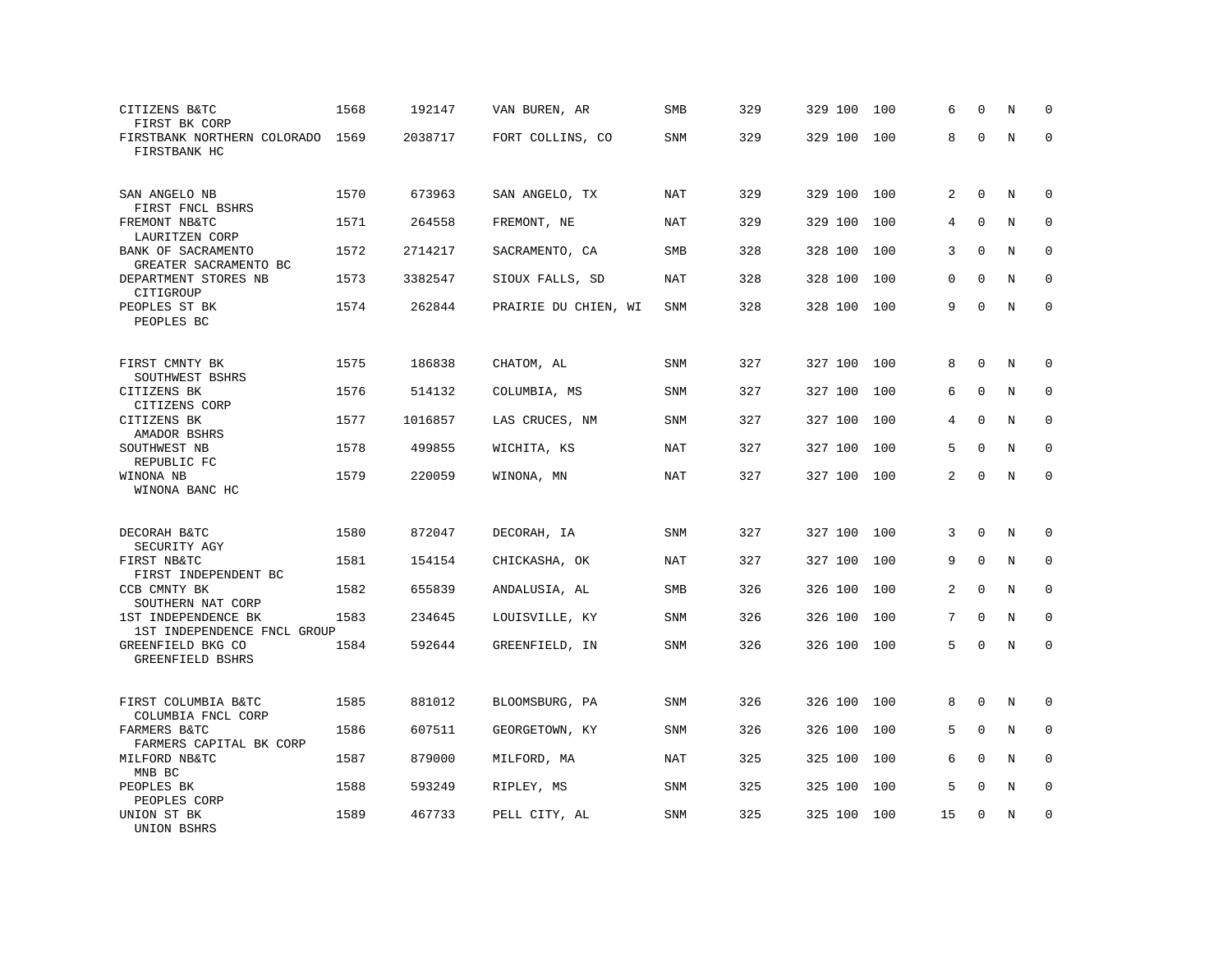| FIRST NB OF MCMINNVILLE<br>FIRST MCMINNVILLE CORP   | 1590 | 87234   | MCMINNVILLE, TN      | NAT        | 325 | 325 100 | 100 | 4            | $\Omega$     | N           | $\Omega$    |
|-----------------------------------------------------|------|---------|----------------------|------------|-----|---------|-----|--------------|--------------|-------------|-------------|
| PLATTE VALLEY BK OF MO<br>PLATTE CTY BSHRS          | 1591 | 701259  | PLATTE CITY, MO      | <b>SNM</b> | 325 | 325 100 | 100 | 7            | $\Omega$     | N           | $\Omega$    |
| FIRST NB OF GRIFFIN                                 | 1592 | 563233  | GRIFFIN, GA          | NAT        | 325 | 325 100 | 100 | 7            | $\Omega$     | N           | $\Omega$    |
| FIRST ST BK OF BLAKELY<br>FIRST ST BSHRS OF BLAKELY | 1593 | 5135    | BLAKELY, GA          | <b>SNM</b> | 325 | 325 100 | 100 | 6            | $\Omega$     | N           | $\Omega$    |
| NORTHEAST GA BK<br>FIRST SCTY BSHRS                 | 1594 | 888833  | LAVONIA, GA          | SNM        | 324 | 324 100 | 100 | 12           | $\Omega$     | N           | $\Omega$    |
| NORTH JERSEY CMNTY BK                               | 1595 | 3317932 | ENGLEWOOD CLIFFS, NJ | <b>SNM</b> | 324 | 324 100 | 100 | $\Omega$     | $\Omega$     | N           | $\Omega$    |
| UNITY NB<br>UNITY HOLD                              | 1596 | 2683555 | CARTERSVILLE, GA     | NAT        | 324 | 324 100 | 100 | 4            | $\Omega$     | N           | $\Omega$    |
| BANK OF LANCASTER<br>BAY BK OF VA                   | 1597 | 34425   | KILMARNOCK, VA       | <b>SMB</b> | 324 | 324 100 | 100 | 7            | $\Omega$     | N           | $\Omega$    |
| MAUCH CHUNK TC<br>MAUCH CHUNK TR FC                 | 1598 | 857811  | JIM THORPE, PA       | <b>SNM</b> | 324 | 324 100 | 100 | 4            | $\Omega$     | N           | $\Omega$    |
| FARMERS & MRCH BK<br>FMB EOUIBANC                   | 1599 | 22936   | STATESBORO, GA       | SNM        | 324 | 324 100 | 100 | 4            | $\Omega$     | N           | $\Omega$    |
| STEUBEN TC<br>STEUBEN TR CORP                       | 1600 | 929802  | HORNELL, NY          | <b>SNM</b> | 324 | 324 100 | 100 | 11           | 0            | N           | 0           |
| UNITED BK & TR WASHTENAW<br>UNITED BC               | 1601 | 2978297 | ANN ARBOR, MI        | SNM        | 323 | 323 100 | 100 | 4            | $\Omega$     | N           | $\Omega$    |
| WILSON & MUIR B&TC<br>WILSON & MUIR BANCORP         | 1602 | 899343  | BARDSTOWN, KY        | <b>SNM</b> | 323 | 323 100 | 100 | 10           | $\Omega$     | N           | $\mathbf 0$ |
| CB&T BK OF E AL<br>SYNOVUS FC                       | 1603 | 87533   | PHENIX CITY, AL      | SNM        | 323 | 323 100 | 100 | 4            | $\mathbf{0}$ | $\mathbf N$ | $\mathbf 0$ |
| FIRST FNCL BK NA<br>FIRST FNCL BSHRS                | 1604 | 2562838 | STEPHENVILLE, TX     | <b>NAT</b> | 323 | 323 100 | 100 | 7            | $\Omega$     | N           | $\Omega$    |
| FIRST EAGLE BK<br>FIRST EAGLE BSHRS                 | 1605 | 759045  | HANOVER PARK, IL     | <b>SMB</b> | 323 | 323 100 | 100 | $\mathbf{1}$ | $\Omega$     | N           | $\mathbf 0$ |
| CECILIAN BK<br>FIRST CECILIAN BANCORP               | 1606 | 982142  | CECILIA, KY          | SNM        | 323 | 323 100 | 100 | 8            | $\mathbf{0}$ | $\mathbf N$ | $\mathbf 0$ |
| FIRST CHEROKEE ST BK<br>FIRST CHEROKEE BSHRS        | 1607 | 1407530 | WOODSTOCK, GA        | <b>SNM</b> | 323 | 323 100 | 100 | 3            | $\Omega$     | N           | $\mathbf 0$ |
| MINNWEST BK CENTRAL<br>MINNWEST CORP                | 1608 | 699552  | MONTEVIDEO, MN       | SNM        | 322 | 322 100 | 100 | 3            | $\mathbf{0}$ | N           | $\mathbf 0$ |
| LINDELL B&TC<br>FIRST IL BANCORP                    | 1609 | 185859  | SAINT LOUIS, MO      | <b>SMB</b> | 322 | 322 100 | 100 | 5            | $\Omega$     | N           | $\mathbf 0$ |
| CORN BELT B&TC<br>CORN BELT BANCORP                 | 1610 | 391249  | PITTSFIELD, IL       | <b>SNM</b> | 322 | 322 100 | 100 | 2            | $\Omega$     | N           | $\mathbf 0$ |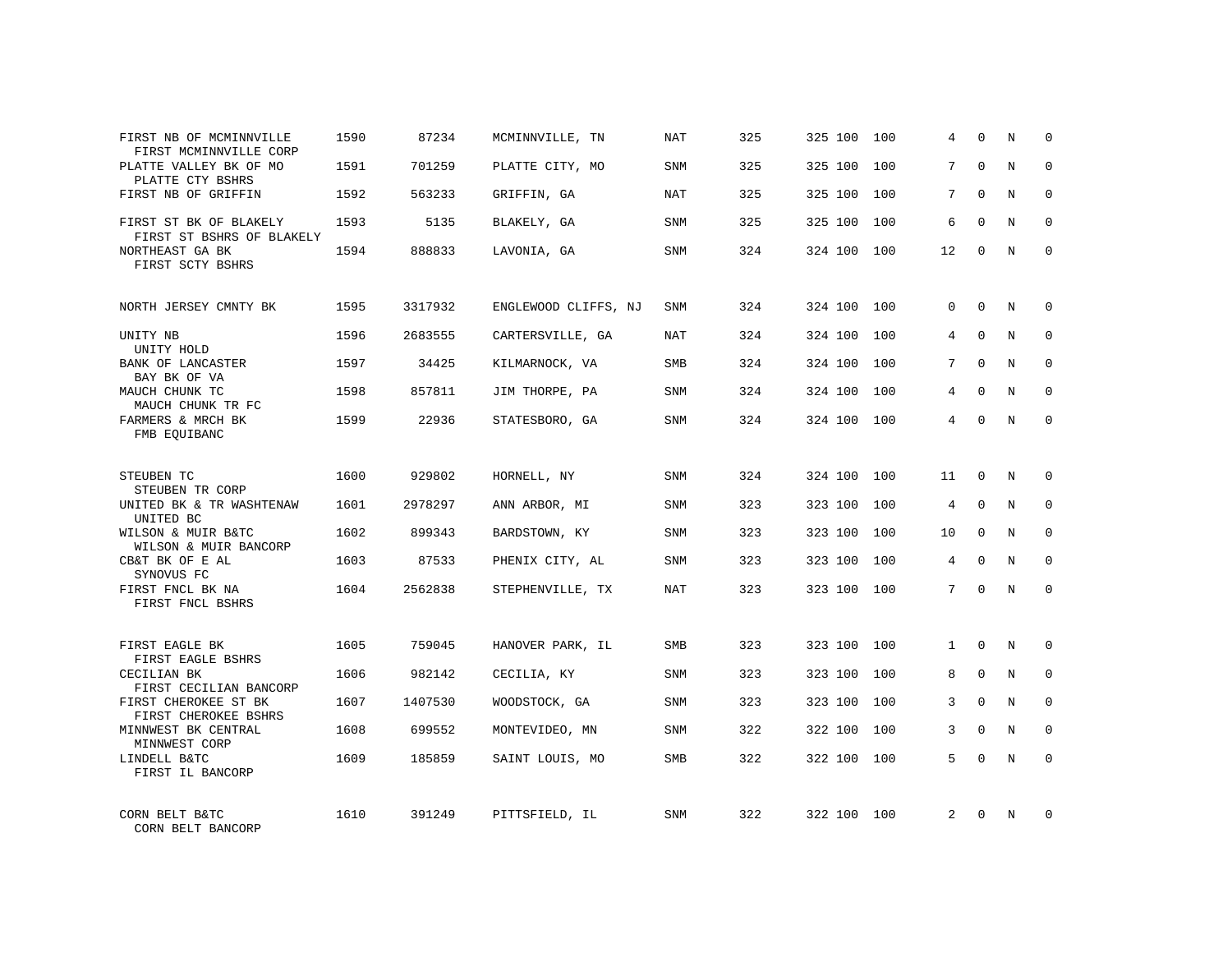| FIRST ST BK<br>NEBRASKA BSHRS                     | 1611 | 151957  | GOTHENBURG, NE       | SNM        | 322 | 322 100 | 100 | 4            | $\mathbf 0$  | N | $\mathbf 0$ |
|---------------------------------------------------|------|---------|----------------------|------------|-----|---------|-----|--------------|--------------|---|-------------|
| BANK OF HOUSTON                                   | 1612 | 3327164 | HOUSTON, TX          | <b>SNM</b> | 322 | 322 100 | 100 | 4            | $\mathbf 0$  | N | $\mathbf 0$ |
| CORNHUSKER BK<br>CORNHUSKER GROWTH CORP           | 1613 | 544652  | LINCOLN, NE          | SNM        | 321 | 321 100 | 100 | 7            | $\Omega$     | N | $\mathbf 0$ |
| BENNINGTON ST BK<br><b>BERCO</b>                  | 1614 | 1016259 | SALINA, KS           | <b>SNM</b> | 321 | 321 100 | 100 | 4            | $\mathbf{0}$ | N | $\mathbf 0$ |
| FIRST NB OF ALBANY BRECKENRI 1615<br>ALBANY BSHRS |      | 340751  | ALBANY, TX           | <b>NAT</b> | 321 | 321 100 | 100 | 3            | $\mathbf{0}$ | N | $\mathbf 0$ |
| REGENT BK<br>REGENT BC                            | 1616 | 1008731 | DAVIE, FL            | SNM        | 320 | 320 100 | 100 | 6            | $\Omega$     | N | $\mathbf 0$ |
| PROGRESSIVE BK<br>PROGRESSIVE BC                  | 1617 | 1007154 | WINNSBORO, LA        | SNM        | 320 | 320 100 | 100 | 5            | $\Omega$     | N | $\mathbf 0$ |
| REPUBLIC BK & TR<br>IRONHORSE FNCL GRP            | 1618 | 1198605 | NORMAN, OK           | <b>SNM</b> | 320 | 320 100 | 100 | 3            | $\Omega$     | N | $\Omega$    |
| PREMIER BK<br>PREMIER BC                          | 1619 | 2869199 | WILMETTE, IL         | SNM        | 320 | 320 100 | 100 | $\mathbf{1}$ | $\mathbf{0}$ | N | $\mathbf 0$ |
| CLEAR MNT BK<br>STATE BC                          | 1620 | 886624  | BRUCETON MILLS, WV   | SMB        | 319 | 319 100 | 100 | 10           | $\mathbf 0$  | N | 0           |
| CALIFORNIA UNITED BK                              | 1621 | 3353172 | ENCINO, CA           | <b>SNM</b> | 319 | 319 100 | 100 | 2            | $\Omega$     | N | $\mathbf 0$ |
| FIRST NB OF MIFFLINTOWN<br>FIRST CMNTY FNCL CORP  | 1622 | 212018  | MIFFLINTOWN, PA      | <b>NAT</b> | 319 | 319 100 | 100 | 10           | $\mathbf 0$  | N | 0           |
| BANK OF GLEN BURNIE<br>GLEN BURNIE BC             | 1623 | 628123  | GLEN BURNIE, MD      | <b>SNM</b> | 319 | 319 100 | 100 | 7            | $\Omega$     | N | $\mathbf 0$ |
| SUTTON BK<br><b>SUTTON BSHRS</b>                  | 1624 | 110413  | ATTICA, OH           | SNM        | 318 | 318 100 | 100 | 7            | $\Omega$     | N | $\Omega$    |
| METAIRIE B&TC<br>ALBERT J ORTTE FAM LP            | 1625 | 55336   | METAIRIE, LA         | <b>SNM</b> | 318 | 318 100 | 100 | 6            | $\Omega$     | N | $\mathbf 0$ |
| COMMERCIAL B&TC TROUP CTY<br>SYNOVUS FC           | 1626 | 884639  | LA GRANGE, GA        | <b>SNM</b> | 318 | 318 100 | 100 | 4            | $\mathbf{0}$ | N | $\mathbf 0$ |
| BANKERS TC NA<br>BTC FC                           | 1627 | 3142358 | CEDAR RAPIDS, IA     | NAT        | 318 | 318 100 | 100 | 3            | $\Omega$     | N | $\mathbf 0$ |
| FIRST ST BK<br>FIRST ST BSHRS                     | 1628 | 801047  | NEW LONDON, WI       | SNM        | 318 | 318 100 | 100 | 6            | $\mathbf 0$  | N | $\mathbf 0$ |
| WEST SHORE BK<br>WEST SHORE BK CORP               | 1629 | 832546  | LUDINGTON, MI        | SNM        | 317 | 317 100 | 100 | 6            | $\Omega$     | N | $\mathbf 0$ |
| FIRST NB<br>NATIONAL BSHRS CORP                   | 1630 | 217620  | ORRVILLE, OH         | <b>NAT</b> | 317 | 317 100 | 100 | 12           | $\mathbf 0$  | N | $\Omega$    |
| CORNERSTONE CMNTY BK<br>CORNERSTONE BC            | 1631 | 2791076 | SAINT PETERSBURG, FL | SNM        | 317 | 317 100 | 100 | 7            | $\mathbf 0$  | Ν | 0           |
| THOMASVILLE NB<br>THOMASVILLE BSHRS               | 1632 | 2344753 | THOMASVILLE, GA      | NAT        | 317 | 317 100 | 100 | $\mathbf{1}$ | $\Omega$     | N | $\mathbf 0$ |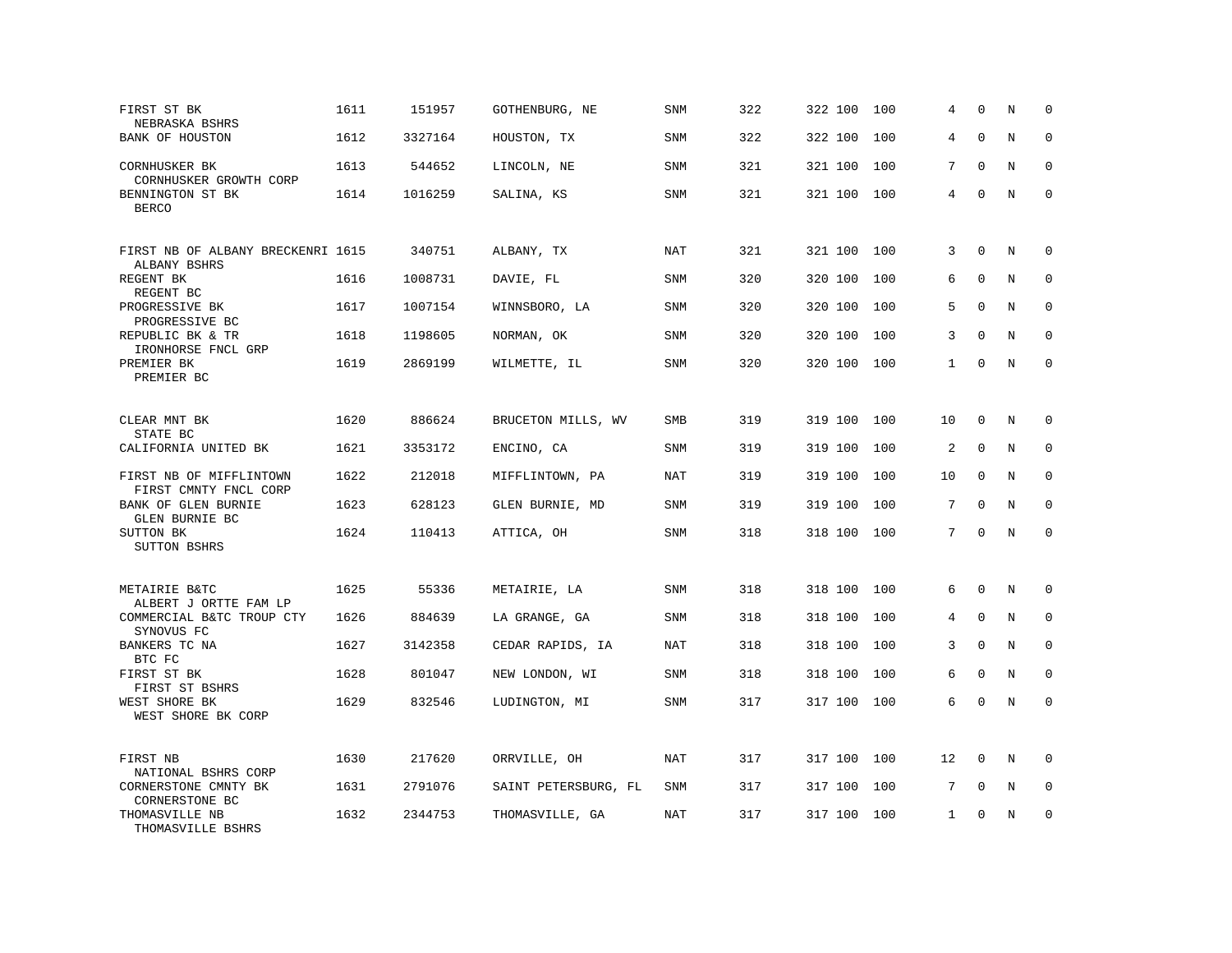| CENTREVILLE NB OF MD<br>SHORE BSHRS                      | 1633 | 933023  | CENTREVILLE, MD    | NAT        | 316 | 316 100 | 100 | 8           | $\mathbf 0$  | N       | $\mathbf 0$  |
|----------------------------------------------------------|------|---------|--------------------|------------|-----|---------|-----|-------------|--------------|---------|--------------|
| USAMERIBANK<br>USAMERIBANCORP                            | 1634 | 3536407 | LARGO, FL          | SNM        | 316 | 316 100 | 100 | 2           | $\Omega$     | $\rm N$ | $\mathbf 0$  |
| FIRST ST B&TC<br>FIRST ST BANCORP                        | 1635 | 489548  | CARUTHERSVILLE, MO | <b>SNM</b> | 316 | 316 100 | 100 | 4           | $\mathbf{0}$ | N       | $\mathbf 0$  |
| HERITAGE BK OF NV<br>HERITAGE BC                         | 1636 | 2349301 | RENO, NV           | <b>SNM</b> | 316 | 316 100 | 100 | 4           | $\Omega$     | N       | $\mathbf 0$  |
| CHICAGO CMNTY BK<br>METROPOLITAN BK GRP                  | 1637 | 287539  | CHICAGO, IL        | <b>SNM</b> | 316 | 316 100 | 100 | 5           | $\mathbf 0$  | N       | $\mathbf 0$  |
| C US BK<br>HOW-WIN DEV CO                                | 1638 | 900146  | CRESCO, IA         | <b>SNM</b> | 315 | 315 100 | 100 | 4           | $\Omega$     | N       | $\mathbf 0$  |
| TIOGA ST BK<br>TSB SVC                                   | 1639 | 910118  | SPENCER, NY        | SMB        | 315 | 315 100 | 100 | 10          | $\mathbf 0$  | N       | $\mathbf 0$  |
| COMMONWEALTH NAT BK                                      | 1640 | 3072053 | WORCESTER, MA      | NAT        | 315 | 315 100 | 100 | 5           | $\Omega$     | N       | $\mathbf 0$  |
| CNB FINANCIAL CORP<br>FIRST BREMEN BK                    | 1641 | 873914  | BREMEN, OH         | <b>SNM</b> | 315 | 315 100 | 100 | 4           | $\mathbf{0}$ | N       | $\mathbf 0$  |
| COMMUNITY BSHRS<br>FIRST ST BK<br>JANE AUSTIN CHAPMAN LP | 1642 | 264455  | ATHENS, TX         | SNM        | 314 | 314 100 | 100 | 8           | $\mathbf 0$  | N       | $\mathbf 0$  |
| FIRST ST BK<br>JSA FAM LP                                | 1642 | 264455  | ATHENS, TX         | <b>SNM</b> |     |         |     |             |              |         |              |
| PEOPLES BK CO<br>PEOPLES HC                              | 1643 | 702911  | COLDWATER, OH      | <b>SNM</b> | 314 | 314 100 | 100 | 6           | $\Omega$     | N       | $\Omega$     |
| RED MNT BK NA<br>AMERICUS FNCL SVC                       | 1644 | 3275939 | BIRMINGHAM, AL     | <b>NAT</b> | 314 | 314 100 | 100 | 2           | $\mathbf 0$  | N       | $\mathbf 0$  |
| BANK OF VERSAILLES<br>BOV HC                             | 1645 | 625850  | VERSAILLES, MO     | <b>SMB</b> | 314 | 314 100 | 100 | 3           | $\Omega$     | N       | $\mathbf 0$  |
| PROFINIUM FNCL<br>PROFINIUM FNCL HOLD                    | 1646 | 865450  | TRUMAN, MN         | SMB        | 314 | 314 100 | 100 | 2           | $\mathbf{0}$ | N       | $\mathbf 0$  |
| ROCK SPRINGS NB<br>RSNB BC                               | 1647 | 550952  | ROCK SPRINGS, WY   | <b>NAT</b> | 314 | 314 100 | 100 | 2           | $\mathbf{0}$ | N       | $\mathbf{0}$ |
| CITIZENS BK OF BLOUNT CTY<br>TWIN CITIES FNCL SVC        | 1648 | 218131  | MARYVILLE, TN      | SNM        | 314 | 314 100 | 100 | 10          | $\Omega$     | N       | $\Omega$     |
| COMMUNITY BK<br>COMMUNITY BSHRS                          | 1649 | 779360  | JOSEPH, OR         | SNM        | 313 | 313 100 | 100 | 14          | $\mathbf 0$  | N       | 0            |
| CITIZENS BK<br>CITBA FC                                  | 1650 | 44741   | MOORESVILLE, IN    | <b>SNM</b> | 313 | 313 100 | 100 | 13          | $\mathbf 0$  | N       | $\mathbf 0$  |
| FRONTIER BK<br>FRONTIER NAT CORP                         | 1651 | 255136  | LA GRANGE, GA      | SNM        | 313 | 313 100 | 100 | 9           | $\Omega$     | N       | $\Omega$     |
| FIRST DUPAGE BK<br>FIRST DUPAGE BC                       | 1652 | 2755733 | WESTMONT, IL       | <b>SNM</b> | 313 | 313 100 | 100 | $\mathsf 0$ | $\mathbf 0$  | N       | 0            |
| COMMERCIAL BK<br>NACOGDOCHES CMRL BSHRS                  | 1653 | 885869  | NACOGDOCHES, TX    | NAT        | 313 | 313 100 | 100 | 13          | $\mathbf 0$  | N       | $\mathbf 0$  |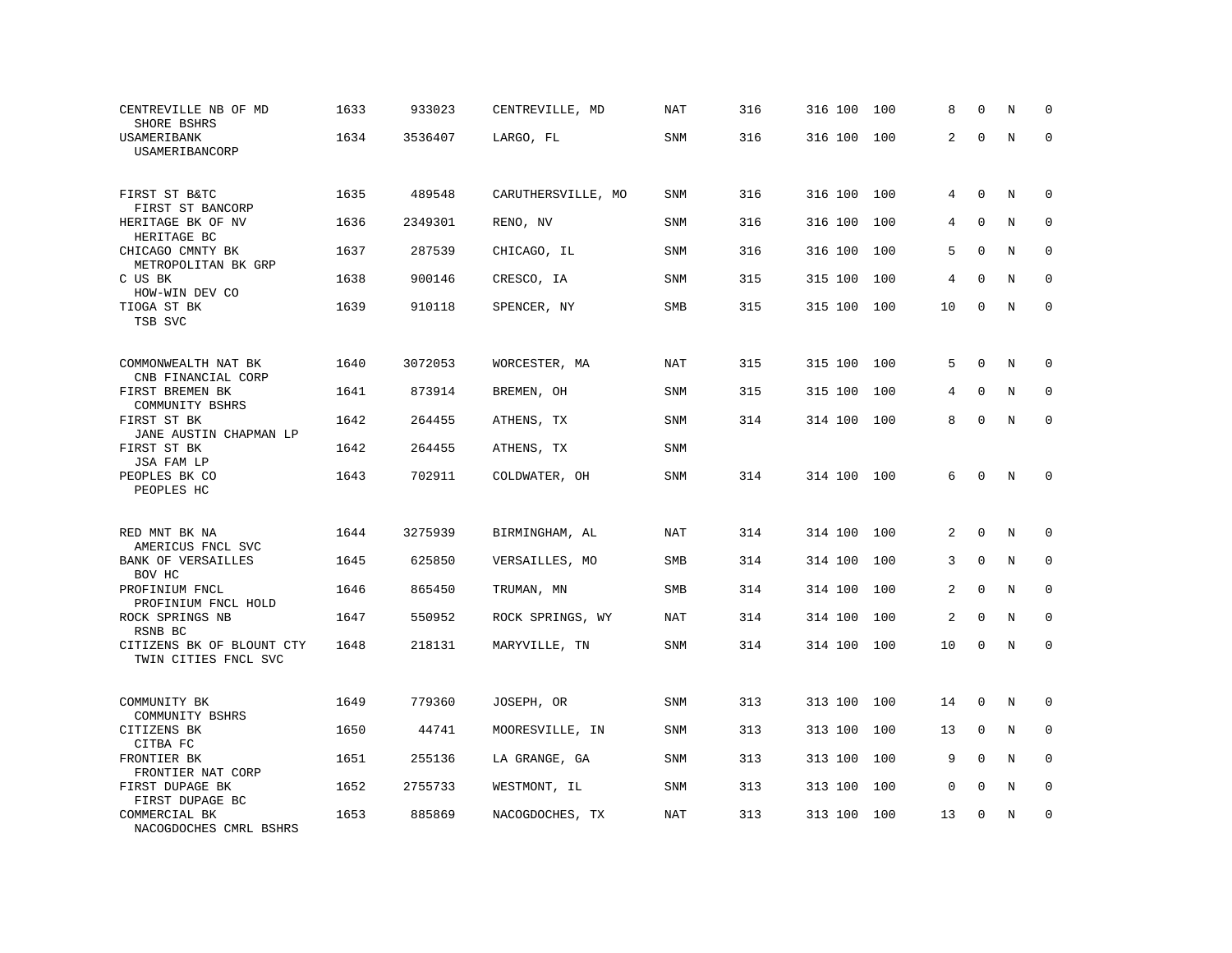| HCSB ST BKG ASSN<br>HALECO BSHRS            | 1654 | 973364  | PLAINVIEW, TX        | SMB        | 312 | 312 100 | 100 | 6            | $\Omega$     | N | $\Omega$    |
|---------------------------------------------|------|---------|----------------------|------------|-----|---------|-----|--------------|--------------|---|-------------|
| STILLMAN BANCCORP NA<br>STILLMAN BANCCORP   | 1655 | 407645  | STILLMAN VALLEY, IL  | <b>NAT</b> | 312 | 312 100 | 100 | 5            | $\Omega$     | N | $\Omega$    |
| FIRST ST B&TC<br>TONGANOXIE BSHRS           | 1656 | 605656  | TONGANOXIE, KS       | SNM        | 312 | 312 100 | 100 | 7            | $\Omega$     | N | $\mathbf 0$ |
| BANK OF AR NA<br>BOK FC                     | 1657 | 1882070 | FAYETTEVILLE, AR     | NAT        | 312 | 312 100 | 100 | $\mathbf{1}$ | $\Omega$     | N | $\Omega$    |
| CITIZENS BK<br>CITIZENS BSHRS CORP          | 1658 | 898627  | OLANTA, SC           | SNM        | 312 | 312 100 | 100 | 14           | $\Omega$     | N | $\Omega$    |
| OCONEE ST BK<br>OCONEE FC                   | 1659 | 573036  | WATKINSVILLE, GA     | <b>SNM</b> | 312 | 312 100 | 100 | 5            | $\mathbf 0$  | N | $\mathbf 0$ |
| NORTH CTY BK<br>COUNTY BC                   | 1660 | 2796017 | ARLINGTON, WA        | <b>SNM</b> | 312 | 312 100 | 100 | 3            | $\Omega$     | N | $\mathbf 0$ |
| HIGHLANDS INDEP BK<br>HIGHLANDS INDEP BSHRS | 1661 | 659538  | SEBRING, FL          | <b>SNM</b> | 311 | 311 100 | 100 | 5            | $\Omega$     | N | $\mathbf 0$ |
| WOODTRUST BK NA<br>WOODTRUST FC             | 1662 | 833749  | WISCONSIN RAPIDS, WI | NAT        | 310 | 310 100 | 100 | 4            | $\Omega$     | N | $\mathbf 0$ |
| CITIZENS NB OF SOMERSET<br>CITIZENS BSHRS   | 1663 | 410917  | SOMERSET, KY         | <b>NAT</b> | 310 | 310 100 | 100 | 7            | $\Omega$     | N | $\mathbf 0$ |
| TEXAS CHAMPION BK<br>MESQUITE FNCL SVC      | 1664 | 579364  | ALICE, TX            | SNM        | 310 | 310 100 | 100 | 12           | $\Omega$     | N | $\Omega$    |
| FIRSTBANK<br>FIRSTBANK HC                   | 1665 | 1005860 | LITTLETON, CO        | <b>SNM</b> | 309 | 309 100 | 100 | 3            | $\mathbf{0}$ | N | $\mathbf 0$ |
| VALLEY BUS BK<br>VALLEY CMRC BC             | 1666 | 2446152 | VISALIA, CA          | <b>SNM</b> | 309 | 309 100 | 100 | 4            | $\Omega$     | N | $\mathbf 0$ |
| NORTH CASCADES NB<br>NORTH CASCADES BSHRS   | 1667 | 119274  | CHELAN, WA           | <b>NAT</b> | 309 | 309 100 | 100 | 11           | $\mathbf 0$  | N | 0           |
| COMMERCIAL BK<br>COMMERCIAL NAT FC          | 1668 | 513340  | ALMA, MI             | SNM        | 309 | 309 100 | 100 | 9            | $\Omega$     | N | $\Omega$    |
| CHAMBERS BK OF N AR<br>CHAMBERS BSHRS       | 1669 | 649548  | FAYETTEVILLE, AR     | <b>SNM</b> | 309 | 309 100 | 100 | 6            | $\Omega$     | N | $\mathbf 0$ |
| FNB BK<br>FNS BSHRS                         | 1670 | 441434  | SCOTTSBORO, AL       | <b>SNM</b> | 308 | 308 100 | 100 | 9            | $\mathbf{0}$ | N | 0           |
| DELAWARE PLACE BK<br>CHICAGO SHORE CORP     | 1671 | 352035  | CHICAGO, IL          | <b>SNM</b> | 308 | 308 100 | 100 | $\Omega$     | $\Omega$     | N | $\mathbf 0$ |
| SUPERIOR NB&TC<br>KEWEENAW FC               | 1672 | 245557  | HANCOCK, MI          | NAT        | 308 | 308 100 | 100 | 8            | $\mathbf 0$  | N | 0           |
| SOUTH GA BKG CO<br>SOUTH GA BHC             | 1673 | 767732  | OMEGA, GA            | <b>SNM</b> | 308 | 308 100 | 100 | 7            | $\Omega$     | N | $\mathbf 0$ |
| PEOPLES BK<br>KREY CO                       | 1674 | 530655  | PRATT, KS            | <b>SNM</b> | 307 | 307 100 | 100 | 9            | $\Omega$     | N | $\mathbf 0$ |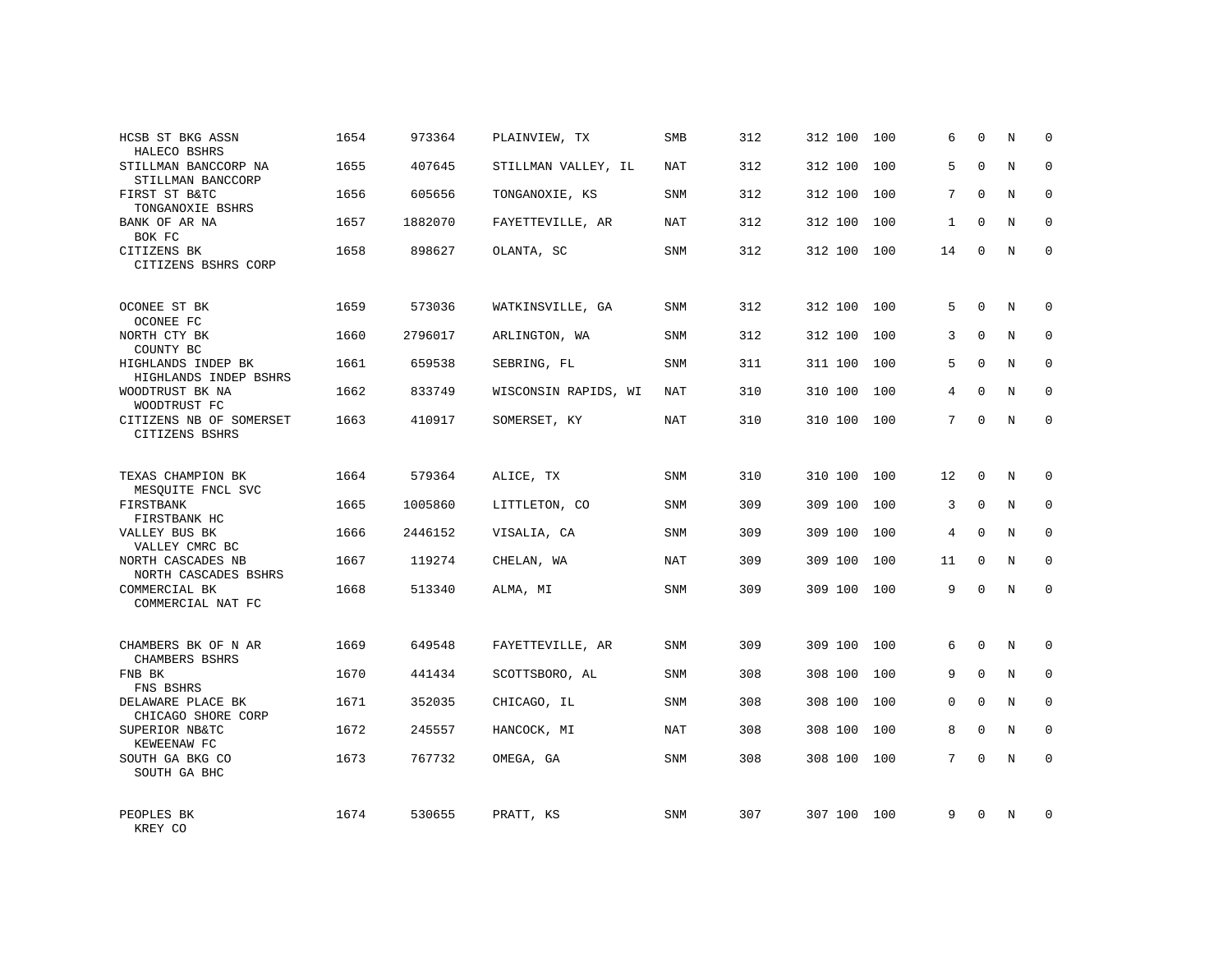| LAKE AREA BK<br>FREEDOM BC                           | 1675 | 987053  | LINDSTROM, MN         | SNM        | 307 | 307 100 | 100 | 10       | $\mathbf 0$ | N       | $\mathbf 0$  |
|------------------------------------------------------|------|---------|-----------------------|------------|-----|---------|-----|----------|-------------|---------|--------------|
| FIRST NB OF WYOMING<br>FIRST WYOMING FNCL CORP       | 1676 | 323718  | WYOMING, DE           | <b>NAT</b> | 307 | 307 100 | 100 | 5        | $\mathbf 0$ | $\rm N$ | $\mathbf 0$  |
| BANK OF THE JAMES<br>BANK OF THE JAMES FNCL GROUP    | 1677 | 2787770 | LYNCHBURG, VA         | SMB        | 306 | 306 100 | 100 | 6        | $\mathbf 0$ | N       | 0            |
| VALLEY B&TC<br>FIRST EXPRESS OF NE                   | 1678 | 2472508 | SCOTTSBLUFF, NE       | SNM        | 306 | 306 100 | 100 | 11       | $\mathbf 0$ | N       | $\mathbf 0$  |
| GREENVILLE NB<br>GREENVILLE NAT BC                   | 1679 | 295011  | GREENVILLE, OH        | <b>NAT</b> | 306 | 306 100 | 100 | 6        | $\mathbf 0$ | N       | $\mathbf 0$  |
| COMMUNITY NAT B&T TX<br>COMMUNITY BK HOLD TX         | 1680 | 738769  | CORSICANA, TX         | NAT        | 306 | 306 100 | 100 | 5        | $\Omega$    | N       | $\mathbf 0$  |
| TRANSCOMMUNITY BK NA<br>COMMUNITY BKR TR CORP        | 1681 | 3133253 | MANAKIN-SABOT, VA     | <b>NAT</b> | 306 | 306 100 | 100 | 4        | $\Omega$    | N       | $\mathbf 0$  |
| CALLAWAY BK<br>CALLAWAY SECURITY BK                  | 1682 | 719656  | FULTON, MO            | <b>SMB</b> | 306 | 306 100 | 100 | 8        | $\Omega$    | N       | $\mathbf 0$  |
| VALLEY NB                                            | 1683 | 962854  | ESPANOLA, NM          | <b>NAT</b> | 305 | 305 100 | 100 | $\Omega$ | $\Omega$    | N       | $\mathbf 0$  |
|                                                      | 1684 | 38526   |                       |            | 305 | 305 100 | 100 | 7        | $\mathbf 0$ | N       | 0            |
| IRON & GLASS BK<br>IRON & GLASS BC                   |      |         | PITTSBURGH, PA        | SMB        |     |         |     |          |             |         |              |
| WELLS FARGO BK<br>WELLS FARGO & CO                   | 1685 | 167565  | LOS ANGELES, CA       | SNM        | 305 | 305 100 | 100 | 0        | $\mathbf 0$ | N       | $\mathbf 0$  |
| PEOPLES BK<br>PEOPLES BC                             | 1686 | 998844  | ROCK VALLEY, IA       | <b>SNM</b> | 305 | 305 100 | 100 | 6        | $\mathbf 0$ | N       | $\mathbf 0$  |
| BANK OF UPSON<br>SOUTHCREST FNCL GRP                 | 1687 | 436131  | THOMASTON, GA         | SNM        | 305 | 305 100 | 100 | 6        | $\Omega$    | N       | $\Omega$     |
| FIRST CITY BK OF FL<br>FLORIDA FIRST CITY BK         | 1688 | 695134  | FORT WALTON BEACH, FL | <b>SNM</b> | 304 | 304 100 | 100 | 4        | $\Omega$    | N       | $\mathbf 0$  |
| FIRST NB OF ALTAVISTA                                | 1689 | 979629  | ALTAVISTA, VA         | <b>NAT</b> | 303 | 303 100 | 100 | 6        | $\mathbf 0$ | N       | 0            |
| PINNACLE BSHRS CORP<br>SUNWEST BK<br>WESTERN ACO LLC | 1690 | 140362  | TUSTIN, CA            | <b>SNM</b> | 303 | 303 100 | 100 | 3        | $\mathbf 0$ | N       | $\mathbf{0}$ |
| FIRST NB OF CLARKSDALE<br>FIRST VALLEY NAT CORP      | 1691 | 11640   | CLARKSDALE, MS        | <b>NAT</b> | 303 | 303 100 | 100 | 5        | $\Omega$    | N       | $\Omega$     |
| MBANK<br>MERCHANTS BC                                | 1692 | 2370994 | GRESHAM, OR           | SNM        | 303 | 303 100 | 100 | 5        | $\Omega$    | N       | $\mathbf 0$  |
| EXECUTIVE NB<br>EXECUTIVE BKG CORP                   | 1693 | 1002430 | MIAMI, FL             | NAT        | 303 | 303 100 | 100 | 3        | $\Omega$    | N       | $\mathbf 0$  |
| GRUNDY NB<br>GNB BSHRS CORP                          | 1694 | 268828  | GRUNDY, VA            | NAT        | 303 | 303 100 | 100 | 6        | $\Omega$    | N       | $\Omega$     |
| SONOMA VALLEY BK<br>SONOMA VALLEY BC                 | 1695 | 1191446 | SONOMA, CA            | SNM        | 303 | 303 100 | 100 | 2        | $\mathbf 0$ | Ν       | 0            |
| FIRST NB<br>FIRST NAT BSHRS                          | 1696 | 583352  | HUNTSVILLE, TX        | NAT        | 303 | 303 100 | 100 | 3        | $\mathbf 0$ | N       | $\mathbf 0$  |